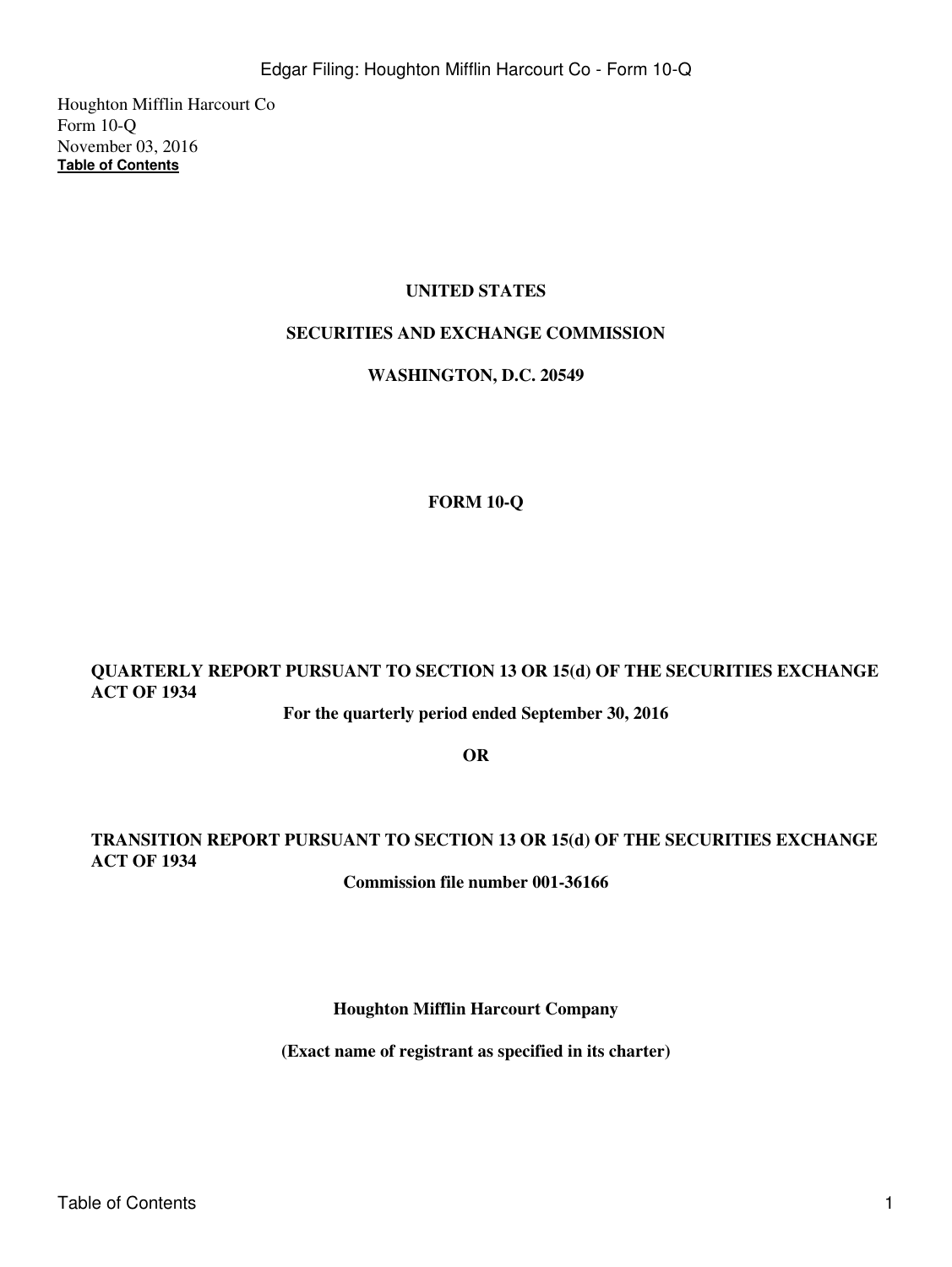**Delaware 27-1566372 (State or other jurisdiction of**

**(I.R.S. Employer**

**incorporation or organization)**

**Identification No.)**

**222 Berkeley Street**

**Boston, MA 02116**

## **(617) 351-5000**

## (Address, including zip code, and telephone number, including area code, of registrant s principal executive **offices)**

Indicate by check mark whether the registrant (1) has filed all reports required to be filed by Section 13 or 15(d) of the Securities Exchange Act of 1934 during the preceding 12 months (or for such shorter period that the Registrant was required to file such reports), and  $(2)$  has been subject to such filing requirements for the past 90 days. Yes No

Indicate by check mark whether the Registrant has submitted electronically and posted on its corporate Web site, if any, every Interactive Data File required to be submitted and posted pursuant to Rule 405 of Regulation S-T (§ 232.405 of this chapter) during the preceding 12 months (or for such shorter period that the Registrant was required to submit and post such files). Yes No

Indicate by check mark whether the Registrant is a large accelerated filer, an accelerated filer, a non-accelerated filer, or a smaller reporting company. See the definitions of large accelerated filer, accelerated filer and smaller reporting company in Rule 12b-2 of the Exchange Act.

Large accelerated filer and the contract of the Accelerated filer and the Accelerated filer

Non-accelerated filer Smaller reporting company Indicate by check mark whether the Registrant is a shell company (as defined in Rule 12b-2 of the Exchange Act). Yes No

The number of shares of common stock, par value \$0.01 per share, outstanding as of October 31, 2016 was 123,008,206.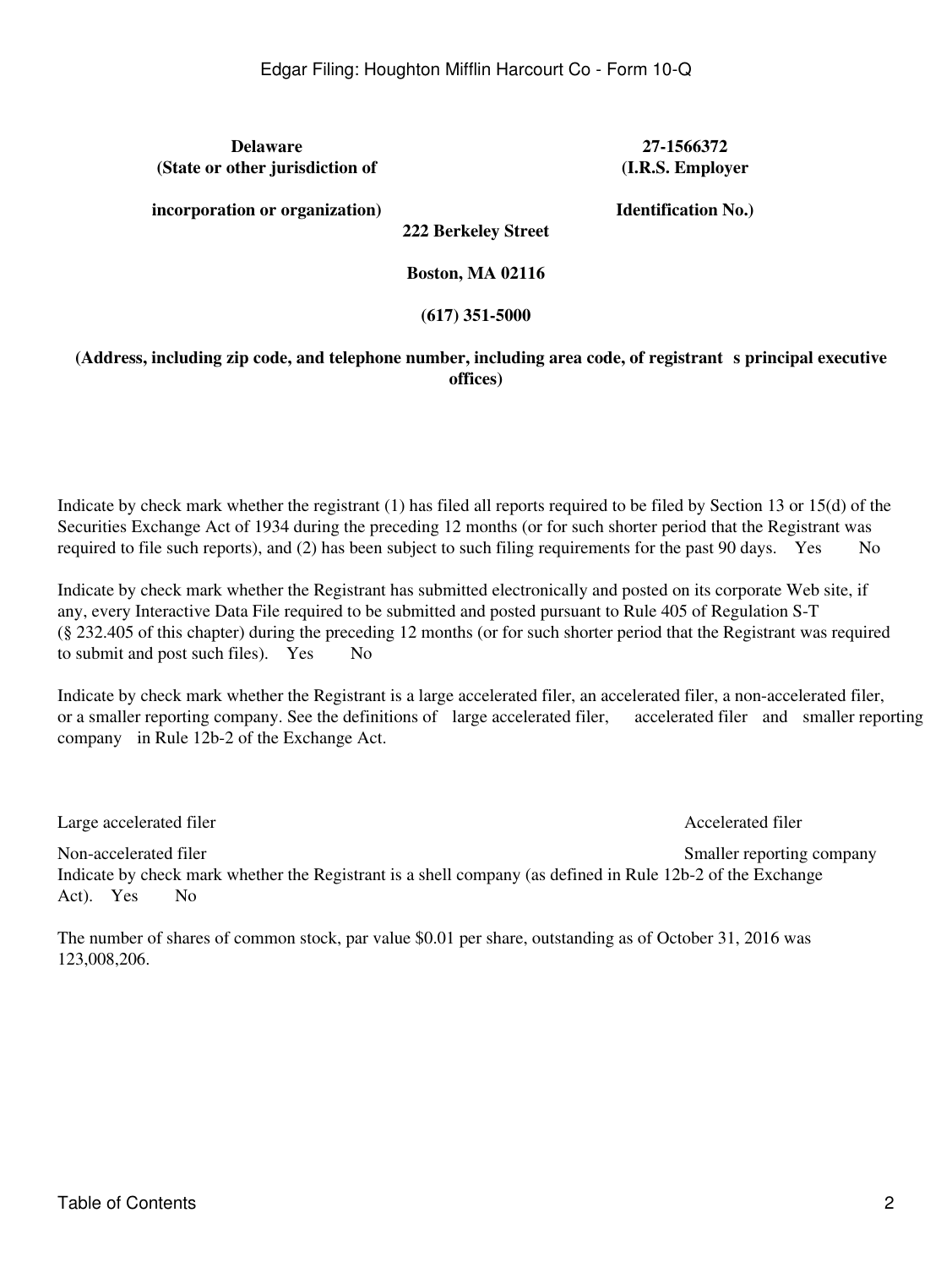## **Table of Contents**

<span id="page-2-0"></span>

|                   |                                                                                              | Page(s) |
|-------------------|----------------------------------------------------------------------------------------------|---------|
| PART I.           | <b>FINANCIAL INFORMATION</b>                                                                 |         |
| Item 1.           | <b>Consolidated Financial Statements (Unaudited):</b>                                        |         |
|                   | <b>Consolidated Balance Sheets</b>                                                           | 4       |
|                   | <b>Consolidated Statements of Operations</b>                                                 | 5       |
|                   | <b>Consolidated Statements of Comprehensive Income (Loss)</b>                                | 6       |
|                   | <b>Consolidated Statements of Cash Flows</b>                                                 | $\tau$  |
|                   | <b>Notes to Consolidated Financial Statements</b>                                            | 8       |
| Item 2.           | <u>Management s Discussion and Analysis of Financial Condition and Results of Operations</u> | 20      |
| Item 3.           | <b>Quantitative and Qualitative Disclosures about Market Risk</b>                            | 39      |
| Item 4.           | <b>Controls and Procedures</b>                                                               | 40      |
| PART II.          | <b>OTHER INFORMATION</b>                                                                     |         |
| Item 1.           | <b>Legal Proceedings</b>                                                                     | 40      |
| Item 1A.          | <b>Risk Factors</b>                                                                          | 40      |
| Item 2.           | <u>Unregistered Sales of Equity Securities and Use of Proceeds</u>                           | 40      |
| Item 5.           | Other Information                                                                            | 41      |
| Item 6.           | <b>Exhibits</b>                                                                              | 41      |
| <b>SIGNATURES</b> |                                                                                              | 42      |
|                   |                                                                                              |         |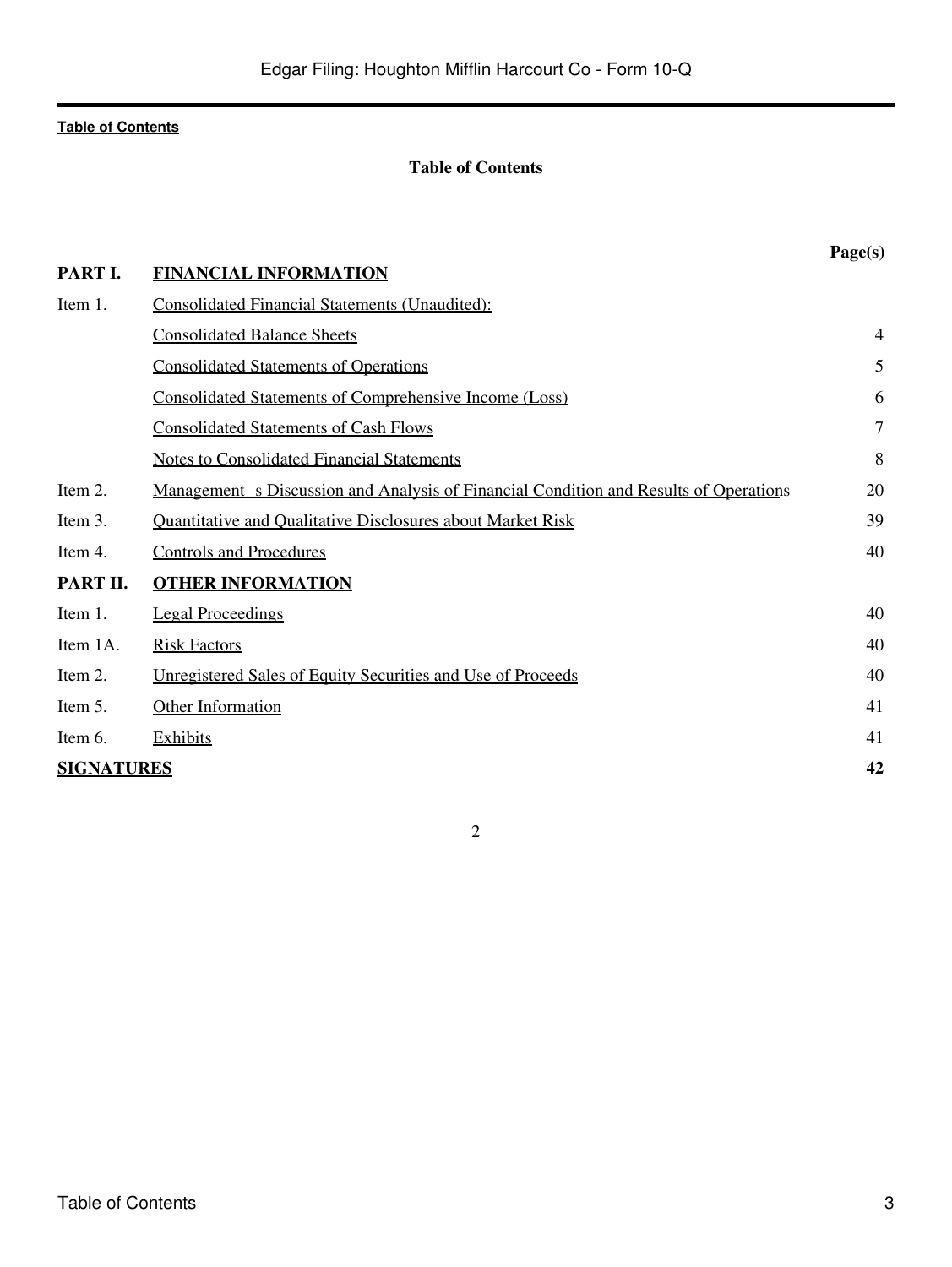#### **SPECIAL NOTE REGARDING FORWARD-LOOKING STATEMENTS**

The statements contained herein include forward-looking statements, which involve risks and uncertainties. These forward-looking statements can be identified by the use of forward-looking terminology, including the terms believes, estimates, projects, anticipates, expects, could, intends, may, will or should, forecast, intend, target or, in each case, their negative, or other variations or comparable terminology. These forward-looking statements include all matters that are not historical facts. They include statements regarding our intentions, beliefs or current expectations concerning, among other things, our results of operations, financial condition, liquidity, prospects, growth, strategies, the industry in which we operate, the impact of new accounting guidance, expenses, effective tax rates, future liabilities, decisions of our customers, education expenditures, population growth, state curriculum adoptions and purchasing cycles, the impact of acquisitions and other investments, our share repurchase program and potential business decisions. We derive many of our forward-looking statements from our operating budgets and forecasts, which are based upon many detailed assumptions. While we believe that our assumptions are reasonable, we caution that it is very difficult to predict the impact of known factors, and, of course, it is impossible for us to anticipate all factors that could affect our actual results. All forward-looking statements are based upon information available to us on the date of this report.

By their nature, forward-looking statements involve risks and uncertainties because they relate to events and depend on circumstances that may or may not occur in the future. We caution you that forward-looking statements are not guarantees of future performance and that our actual results of operations, financial condition and liquidity, and the development of the industry in which we operate may differ materially from those made in or suggested by the forward-looking statements contained herein. In addition, even if our results of operations, financial condition and liquidity and the development of the industry in which we operate are consistent with the forward-looking statements contained herein, those results or developments may not be indicative of results or developments in subsequent periods.

Important factors that could cause our results to vary from expectations include, but are not limited to: changes in state and local education funding and/or related programs, legislation and procurement processes; industry cycles and trends; the rate and state of technological change; changes in product distribution channels and concentration of retailer power; changes in our competitive environment; periods of operating and net losses; our ability to enforce our intellectual property and proprietary rights; risks based on information technology systems; dependence on a small number of print and paper vendors; third-party software and technology development; our ability to identify, complete, or achieve the expected benefits of, acquisitions; increases in our operating costs; exposure to litigation; major disasters or other external threats; contingent liabilities; risks related to our indebtedness; future impairment charges; changes in school district payment practices; a potential increase in the portion of our sales coming from digital sales; risks related to doing business abroad; management changes; the results and timing of our search for a new Chief Executive Officer; and other factors discussed in the Risk Factors section of our Annual Report on Form 10-K for the year ended December 31, 2015 (and our subsequent filings pursuant to the Securities Exchange Act of 1934, as amended). In light of these risks, uncertainties and assumptions, the forward-looking events described herein may not occur.

We undertake no obligation, and do not expect, to publicly update or publicly revise any forward-looking statement, whether as a result of new information, future events or otherwise, except as required by law. All subsequent written and oral forward-looking statements attributable to us or to persons acting on our behalf are expressly qualified in their entirety by the cautionary statements contained herein.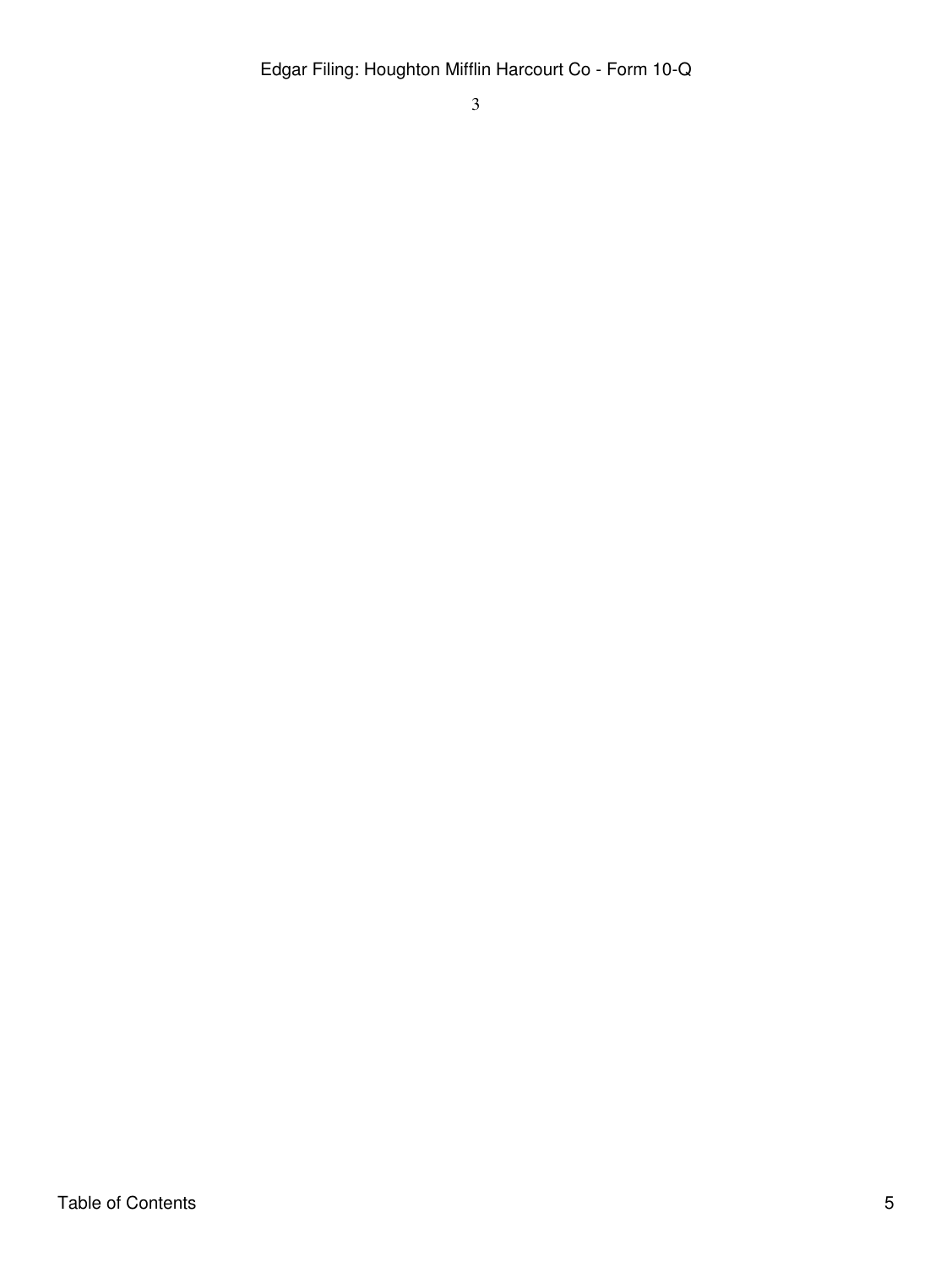## **PART 1 FINANCIAL INFORMATION**

Item 1. Consolidated Financial Statements (Unaudited)

## **Houghton Mifflin Harcourt Company**

## **Consolidated Balance Sheets (Unaudited)**

<span id="page-5-2"></span><span id="page-5-1"></span><span id="page-5-0"></span>

|                                                                                |               | September 30, |               | December 31, |
|--------------------------------------------------------------------------------|---------------|---------------|---------------|--------------|
| (in thousands of dollars, except share information)                            |               | 2016          |               | 2015         |
| <b>Assets</b>                                                                  |               |               |               |              |
| Current assets                                                                 |               |               |               |              |
| Cash and cash equivalents                                                      | $\mathcal{S}$ | 150,098       | $\mathcal{S}$ | 234,257      |
| Short-term investments                                                         |               | 66,403        |               | 198,146      |
| Accounts receivable, net of allowance for bad debts and book returns of \$31.9 |               |               |               |              |
| million and \$32.7 million, respectively                                       |               | 438,596       |               | 256,099      |
| Inventories                                                                    |               | 169,662       |               | 171,446      |
| Prepaid expenses and other assets                                              |               | 25,589        |               | 22,877       |
|                                                                                |               |               |               |              |
| Total current assets                                                           |               | 850,348       |               | 882,825      |
| Property, plant, and equipment, net                                            |               | 179,170       |               | 149,680      |
| Pre-publication costs, net                                                     |               | 320,536       |               | 321,931      |
| Royalty advances to authors, net                                               |               | 46,630        |               | 44,736       |
| Goodwill                                                                       |               | 783,073       |               | 783,073      |
| Other intangible assets, net                                                   |               | 848,052       |               | 912,955      |
| Deferred income taxes                                                          |               | 3,540         |               | 3,540        |
| Other assets                                                                   |               | 20,723        |               | 23,210       |
| Total assets                                                                   | \$            | 3,052,072     | \$            | 3,121,950    |
|                                                                                |               |               |               |              |
| <b>Liabilities and Stockholders Equity</b>                                     |               |               |               |              |
| <b>Current liabilities</b>                                                     |               |               |               |              |
| Current portion of long-term debt                                              | $\mathcal{S}$ | 8,000         | $\$\$         | 8,000        |
| Accounts payable                                                               |               | 86,811        |               | 94,483       |
| Royalties payable                                                              |               | 83,517        |               | 85,766       |
| Salaries, wages, and commissions payable                                       |               | 39,796        |               | 45,340       |
| Deferred revenue                                                               |               | 277,498       |               | 231,172      |
| Interest payable                                                               |               | 106           |               | 106          |
| Severance and other charges                                                    |               | 7,145         |               | 4,894        |
| Accrued postretirement benefits                                                |               | 1,910         |               | 1,910        |
| Other liabilities                                                              |               | 31,445        |               | 34,937       |
|                                                                                |               |               |               |              |
| Total current liabilities                                                      |               | 536,228       |               | 506,608      |
| Long-term debt, net of discount and issuance costs                             |               | 765,874       |               | 769,283      |
| Long-term deferred revenue                                                     |               | 464,052       |               | 440,625      |
| Accrued pension benefits                                                       |               | 20,757        |               | 23,726       |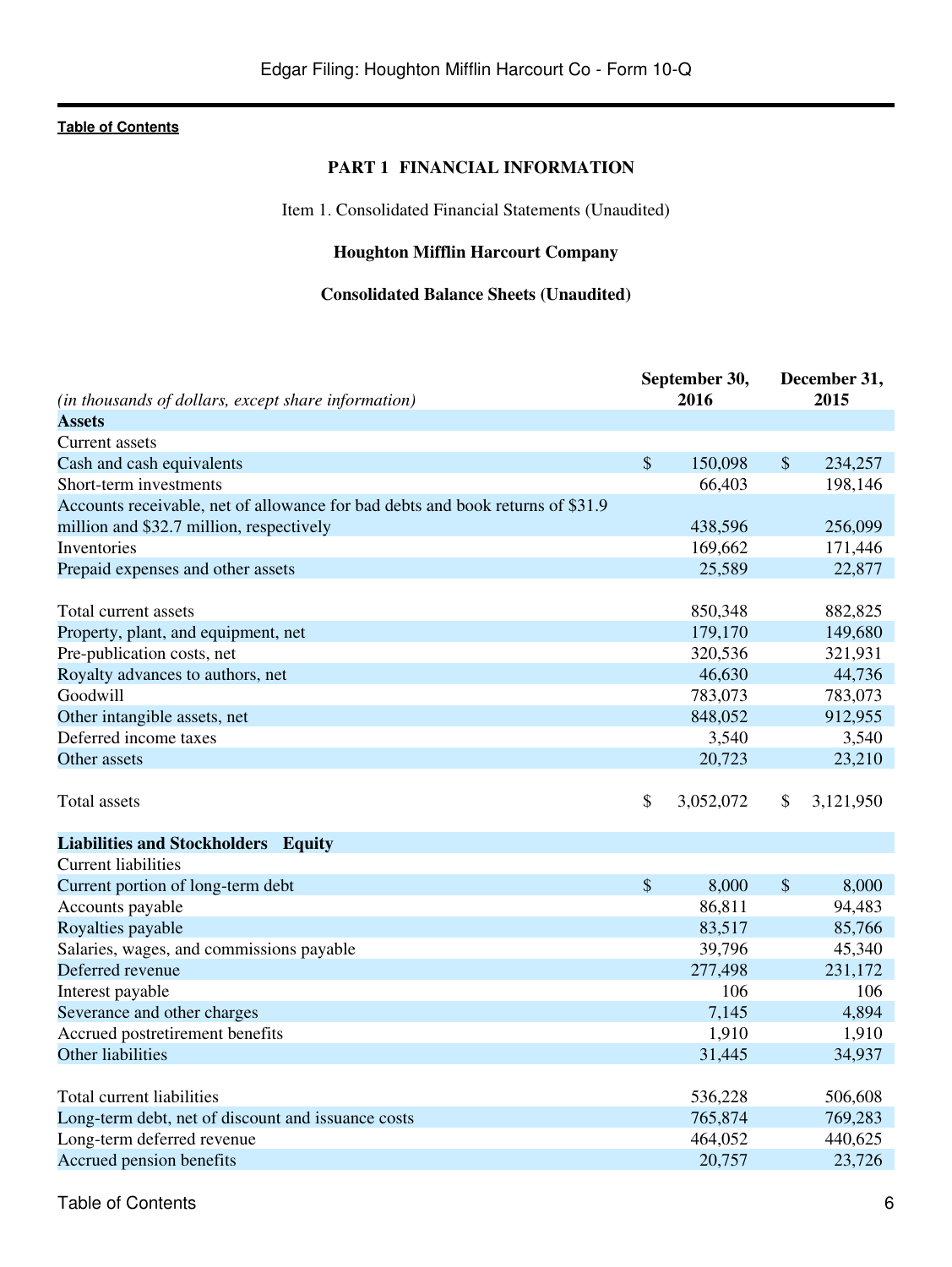| Accrued postretirement benefits                                                                                                                            |                           | 22,275      |              | 23,657        |
|------------------------------------------------------------------------------------------------------------------------------------------------------------|---------------------------|-------------|--------------|---------------|
| Deferred income taxes                                                                                                                                      |                           | 153,098     |              | 139,810       |
| Other liabilities                                                                                                                                          | 27,116                    |             | 19,920       |               |
| <b>Total liabilities</b>                                                                                                                                   |                           | 1,989,400   |              | 1,923,629     |
| Commitments and contingencies (Note 12)                                                                                                                    |                           |             |              |               |
| Stockholders equity                                                                                                                                        |                           |             |              |               |
| Preferred stock, \$0.01 par value: 20,000,000 shares authorized; no shares<br>issued and outstanding at September 30, 2016 and December 31, 2015           |                           |             |              |               |
| Common stock, \$0.01 par value: 380,000,000 shares authorized; 147,397,039                                                                                 |                           |             |              |               |
| and 145,613,978 shares issued at September 30, 2016 and December 31, 2015,                                                                                 |                           |             |              |               |
| respectively; 122,820,005 and 123,940,510 shares outstanding at September 30,                                                                              |                           |             |              |               |
| 2016 and December 31, 2015, respectively                                                                                                                   |                           | 1,474       |              | 1,456         |
| Treasury stock, 24,577,034 and 21,673,468 shares as of September 30, 2016<br>and December 31, 2015, respectively, at cost (related parties of \$193,493 in |                           |             |              |               |
| 2016 and 2015)                                                                                                                                             |                           | (518,030)   |              | (463, 013)    |
| Capital in excess of par value                                                                                                                             |                           | 4,865,615   |              | 4,833,388     |
| Accumulated deficit                                                                                                                                        |                           | (3,237,299) |              | (3, 133, 782) |
| Accumulated other comprehensive loss                                                                                                                       |                           | (49,088)    |              | (39, 728)     |
| Total stockholders equity                                                                                                                                  |                           | 1,062,672   |              | 1,198,321     |
| Total liabilities and stockholders equity                                                                                                                  | $\boldsymbol{\mathsf{S}}$ | 3,052,072   | $\mathbb{S}$ | 3,121,950     |

The accompanying notes are an integral part of these consolidated financial statements.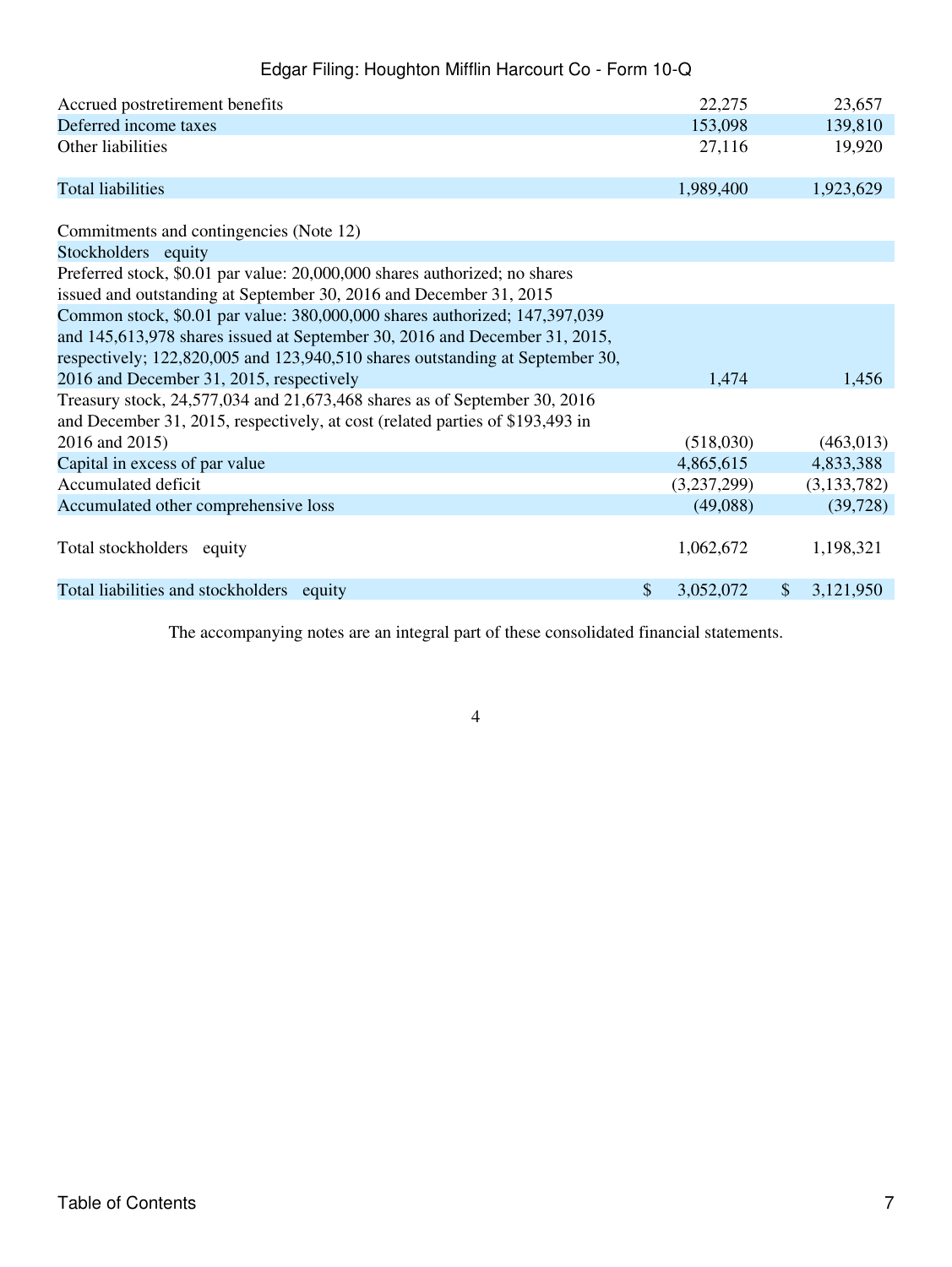## **Houghton Mifflin Harcourt Company**

## **Consolidated Statements of Operations (Unaudited)**

<span id="page-7-0"></span>

|                                                                    | <b>Three Months Ended</b><br>September 30, |                   |                           | <b>Nine Months Ended</b><br>September 30, |    |                   |                           |             |
|--------------------------------------------------------------------|--------------------------------------------|-------------------|---------------------------|-------------------------------------------|----|-------------------|---------------------------|-------------|
| (in thousands of dollars, except share and                         |                                            |                   |                           |                                           |    |                   |                           |             |
| per share information)                                             |                                            | 2016              |                           | 2015                                      |    | 2016              |                           | 2015        |
| <b>Net sales</b>                                                   | $\sqrt{\ }$                                | 533,021           | \$                        | 575,507                                   | \$ | 1,130,879         | \$                        | 1,118,059   |
| <b>Costs and expenses</b>                                          |                                            |                   |                           |                                           |    |                   |                           |             |
| Cost of sales, excluding publishing rights                         |                                            |                   |                           |                                           |    |                   |                           |             |
| and pre-publication amortization                                   |                                            | 206,177<br>14,573 |                           | 220,492<br>19,358                         |    | 485,161<br>46,779 |                           | 485,137     |
| Publishing rights amortization                                     |                                            |                   |                           |                                           |    |                   |                           | 61,649      |
| Pre-publication amortization                                       |                                            | 33,903            |                           | 32,437                                    |    | 93,499            |                           | 86,809      |
| Cost of sales                                                      |                                            | 254,653           |                           | 272,287                                   |    | 625,439           |                           | 633,595     |
| Selling and administrative                                         |                                            | 185,252           |                           | 191,843                                   |    | 538,406           |                           | 505,539     |
| Other intangible asset amortization                                |                                            | 5,980             |                           | 7,255                                     |    | 18,124            |                           | 14,734      |
| Severance and other charges                                        |                                            | 3,765             |                           | 1,563                                     |    | 8,895             |                           | 3,605       |
| Operating income (loss)                                            |                                            | 83,371            |                           | 102,559                                   |    | (59, 985)         |                           | (39, 414)   |
| Other income (expense)                                             |                                            |                   |                           |                                           |    |                   |                           |             |
| Interest expense                                                   |                                            | (9, 493)          |                           | (10, 196)                                 |    | (28, 228)         |                           | (22,310)    |
| Change in fair value of derivative                                 |                                            |                   |                           |                                           |    |                   |                           |             |
| instruments                                                        |                                            | 257               |                           | (42)                                      |    | 422               |                           | (1,893)     |
| Loss on extinguishment of debt                                     |                                            |                   |                           | (878)                                     |    |                   |                           | (3,051)     |
| Income (loss) before taxes                                         |                                            | 74,135            |                           | 91,443                                    |    | (87,791)          |                           | (66, 668)   |
| Income tax expense (benefit)                                       |                                            | (15, 887)         |                           | (39, 638)                                 |    | 15,726            |                           | (30,066)    |
| Net income (loss)                                                  | $\boldsymbol{\mathsf{S}}$                  | 90,022            | $\boldsymbol{\mathsf{S}}$ | 131,081                                   | \$ | (103, 517)        | $\boldsymbol{\mathsf{S}}$ | (36,602)    |
| Net income (loss) per share attributable to<br>common stockholders |                                            |                   |                           |                                           |    |                   |                           |             |
| <b>Basic</b>                                                       | $\mathcal{S}$                              | 0.74              | $\boldsymbol{\mathsf{S}}$ | 0.97                                      | \$ | (0.85)            | \$                        | (0.26)      |
| Diluted                                                            | \$                                         | 0.73              | \$                        | 0.94                                      | \$ | (0.85)            | \$                        | (0.26)      |
| Weighted average shares outstanding                                |                                            |                   |                           |                                           |    |                   |                           |             |
| <b>Basic</b>                                                       |                                            | 122,011,716       |                           | 135,169,318                               |    | 122,349,857       |                           | 138,978,746 |
| Diluted                                                            |                                            | 123,017,854       |                           | 139,813,309                               |    | 122,349,857       |                           | 138,978,746 |

The accompanying notes are an integral part of these consolidated financial statements.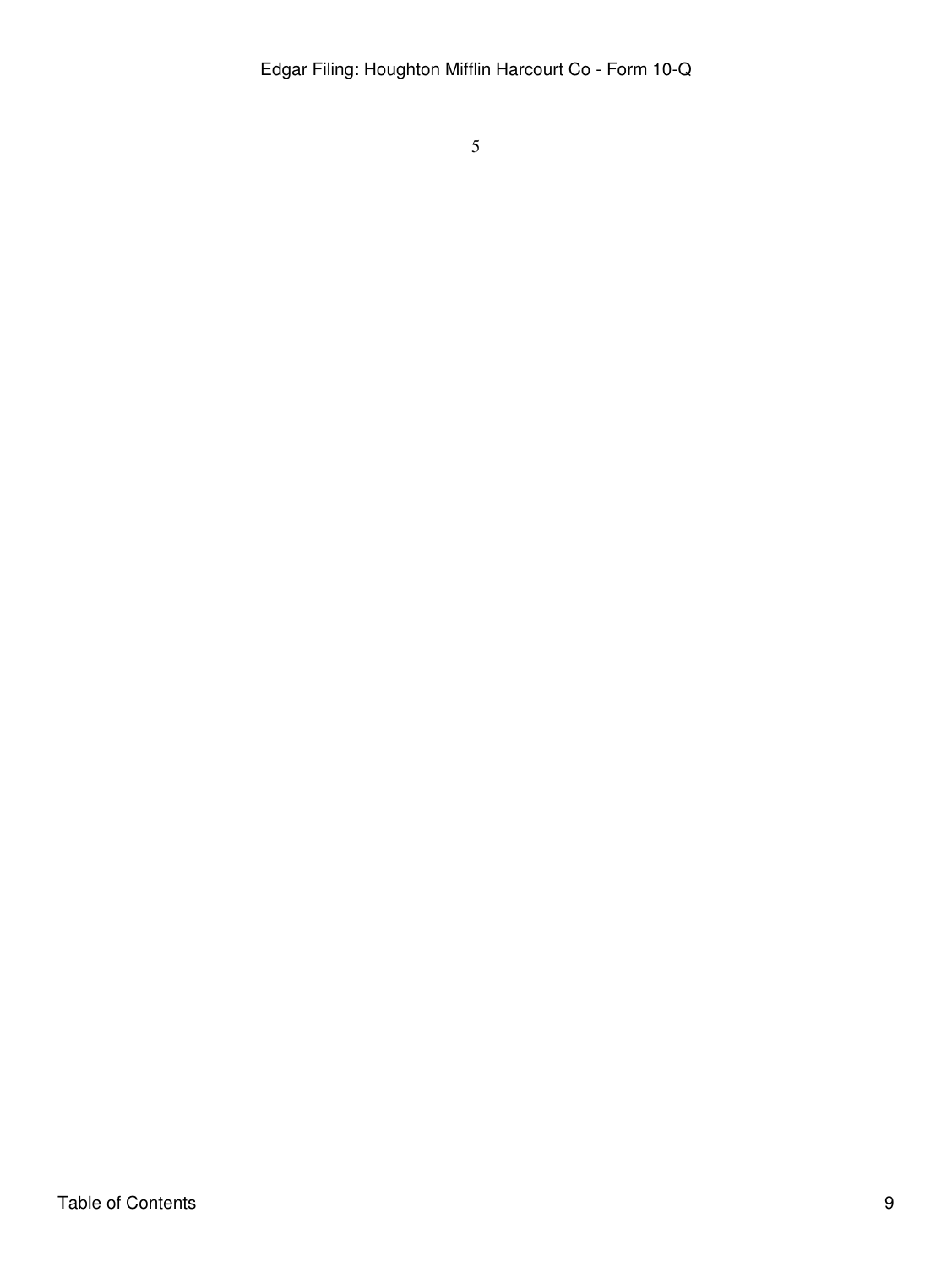## **Houghton Mifflin Harcourt Company**

## **Consolidated Statements of Comprehensive Income (Loss) (Unaudited)**

<span id="page-9-0"></span>

|                                                                    | <b>Three Months Ended</b><br>September 30, |           | <b>Nine Months Ended</b><br>September 30, |             |
|--------------------------------------------------------------------|--------------------------------------------|-----------|-------------------------------------------|-------------|
| (in thousands of dollars, except share and per share information)  | 2016                                       | 2015      | 2016                                      | 2015        |
| Net income (loss)                                                  | \$90,022                                   | \$131,081 | \$(103,517)                               | \$ (36,602) |
| Other comprehensive income (loss), net of taxes:                   |                                            |           |                                           |             |
| Foreign currency translation adjustments, net of tax               | (91)                                       | 637       | (301)                                     | (1,828)     |
| Unrealized gain on short-term investments, net of tax              | 6                                          | 45        | 63                                        | 45          |
| Net change in unrealized loss on derivative financial instruments, |                                            |           |                                           |             |
| net of tax                                                         | (246)                                      | (4,461)   | (9,122)                                   | (4,461)     |
| Other comprehensive loss, net of taxes                             | (331)                                      | (3,779)   | (9,360)                                   | (6,244)     |
| Comprehensive income (loss)                                        | \$89,691                                   | \$127,302 | \$(112,877)                               | \$ (42.846) |

The accompanying notes are an integral part of these consolidated financial statements.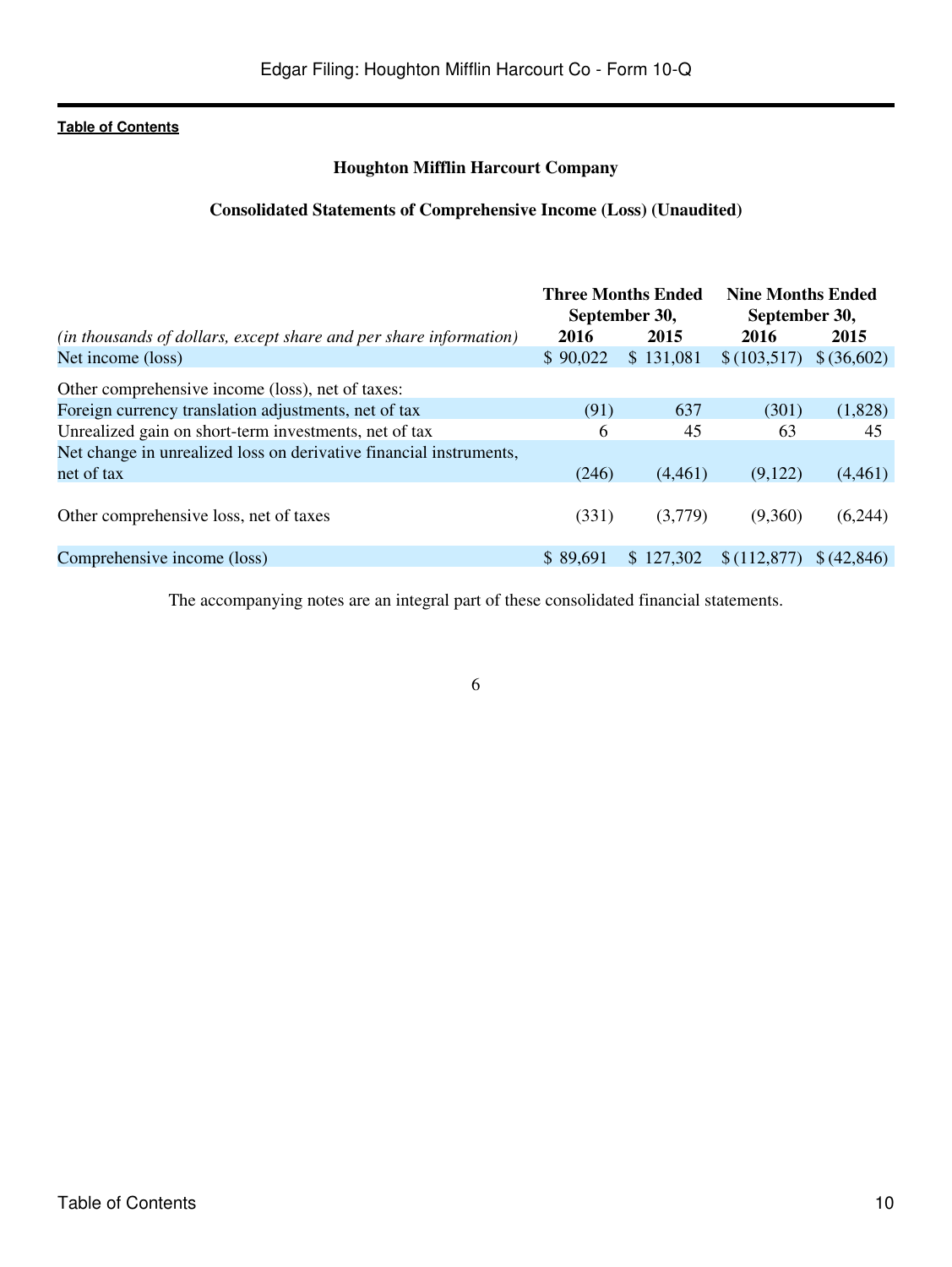## **Houghton Mifflin Harcourt Company**

## **Consolidated Statements of Cash Flows (Unaudited)**

<span id="page-10-0"></span>

| (in thousands of dollars)                                                           | <b>Nine Months Ended</b><br>September 30,<br>2016 | 2015                      |
|-------------------------------------------------------------------------------------|---------------------------------------------------|---------------------------|
| <b>Cash flows from operating activities</b>                                         |                                                   |                           |
| Net loss                                                                            | \$(103,517)                                       | $\mathcal{L}$<br>(36,602) |
| Adjustments to reconcile net loss to net cash provided by operating activities      |                                                   |                           |
| Depreciation and amortization expense                                               | 217,361                                           | 216,542                   |
| Amortization of debt discount and deferred financing costs                          | 3,134                                             | 5,807                     |
| Deferred income taxes                                                               | 13,288                                            | 42,193                    |
| Stock compensation                                                                  | 8,754                                             | 9,928                     |
| Loss on extinguishment of debt                                                      |                                                   | 3,051                     |
| Change in fair value of derivative instruments                                      | (422)                                             | 1,893                     |
| Changes in operating assets and liabilities, net of acquisitions                    |                                                   |                           |
| Accounts receivable                                                                 | (182, 496)                                        | (191, 826)                |
| Inventories                                                                         | 1,784                                             | 12,074                    |
| Other assets                                                                        | 1,490                                             | (8,772)                   |
| Accounts payable and accrued expenses                                               | (9,774)                                           | 25,693                    |
| Royalties payable and author advances, net                                          | (3,918)                                           | 15,718                    |
| Deferred revenue                                                                    | 69,753                                            | 147,583                   |
| Interest payable                                                                    |                                                   | 59                        |
| Severance and other charges                                                         | 1,480                                             | (2,670)                   |
| Accrued pension and postretirement benefits                                         | (4,351)                                           | (4,053)                   |
| Other liabilities                                                                   | (3,111)                                           | (73,240)                  |
|                                                                                     |                                                   |                           |
| Net cash provided by operating activities                                           | 9,455                                             | 163,378                   |
| <b>Cash flows from investing activities</b>                                         |                                                   |                           |
| Proceeds from sales and maturities of short-term investments                        | 197,724                                           | 286,732                   |
| Purchases of short-term investments                                                 | (66, 437)                                         | (146,518)                 |
| Additions to pre-publication costs                                                  | (94, 659)                                         | (78, 978)                 |
| Additions to property, plant, and equipment                                         | (90, 496)                                         | (49, 642)                 |
| Acquisition of business, net of cash acquired                                       |                                                   | (578, 190)                |
| Investment in preferred stock                                                       | (1,000)                                           |                           |
|                                                                                     |                                                   |                           |
| Net cash used in investing activities                                               | (54, 868)                                         | (566, 596)                |
| <b>Cash flows from financing activities</b>                                         |                                                   |                           |
| Proceeds from term loan, net of discount                                            |                                                   | 796,000                   |
| Payments of long-term debt                                                          | (6,000)                                           | (245, 125)                |
| Payments of deferred financing fees                                                 |                                                   | (15,255)                  |
| Repurchases of common stock (related parties of \$193,493 in 2015)                  | (55,017)                                          | (239, 408)                |
| Tax withholding payments related to net share settlements of restricted stock units | (1,410)                                           | (658)                     |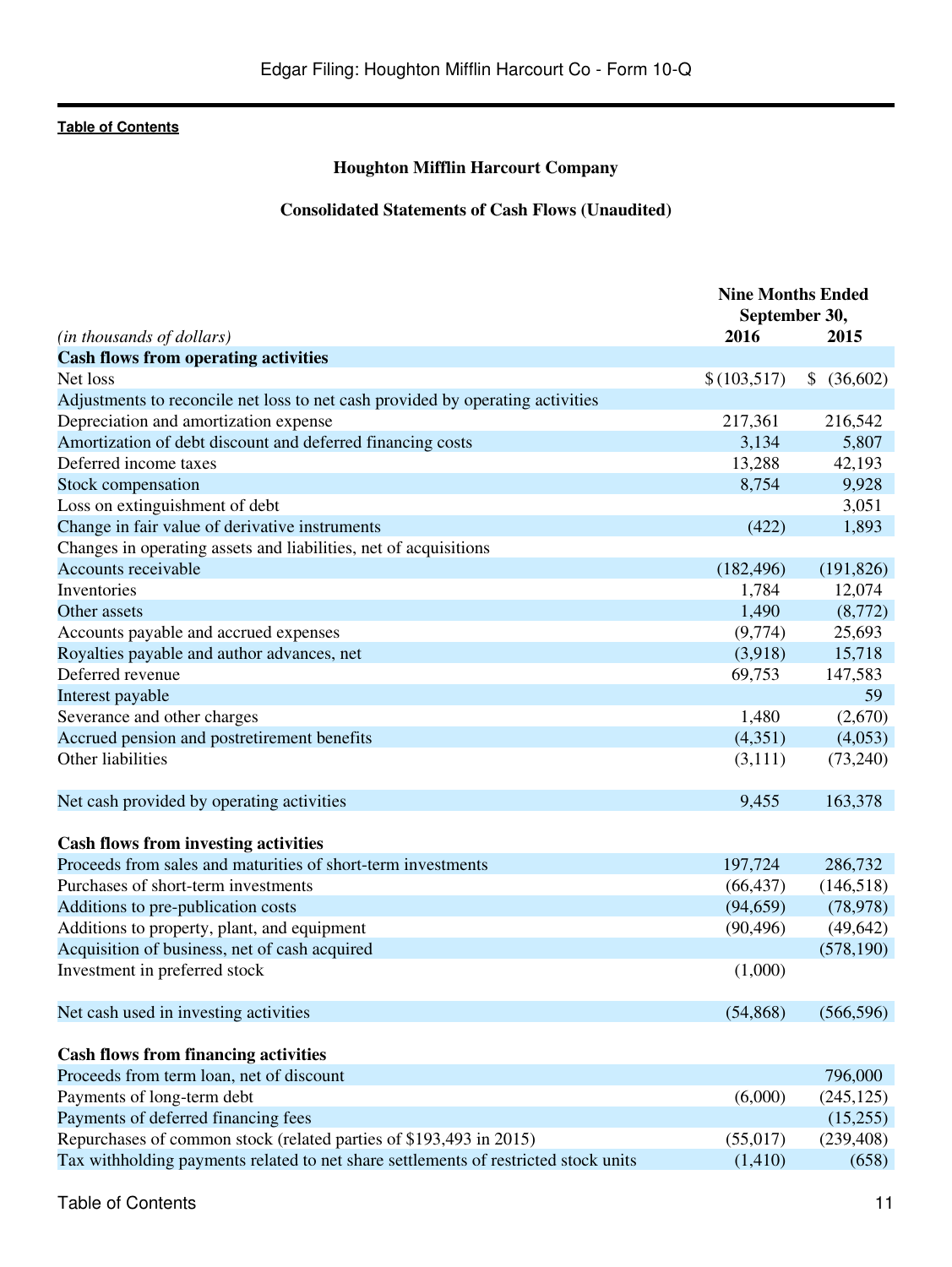| Issuance of common stock under employee stock purchase plan<br>2,197                          | 323,680   |
|-----------------------------------------------------------------------------------------------|-----------|
|                                                                                               |           |
| Net cash (used in) provided by financing activities<br>(38, 746)                              |           |
| Net decrease in cash and cash equivalents<br>(84, 159)                                        | (79, 538) |
| Cash and cash equivalent at the beginning of the period<br>234,257                            | 456,581   |
| \$150,098<br>\$377,043<br>Cash and cash equivalent at the end of the period                   |           |
| Supplementary disclosure of cash flow information                                             |           |
| Pre-publication costs included in accounts payable (non-cash)<br>$\mathbb{S}$<br>11,967<br>S. | 10,545    |
| Property, plant, and equipment included in accounts payable (non-cash)<br>5,160               | 4,028     |
| Property, plant, and equipment acquired under capital leases (non-cash)                       | 1,912     |
| Amounts due from seller for acquisition (non-cash)                                            | 2,034     |
| Issuance of common stock upon exercise of warrants (non-cash)                                 | 1,815     |

The accompanying notes are an integral part of these consolidated financial statements.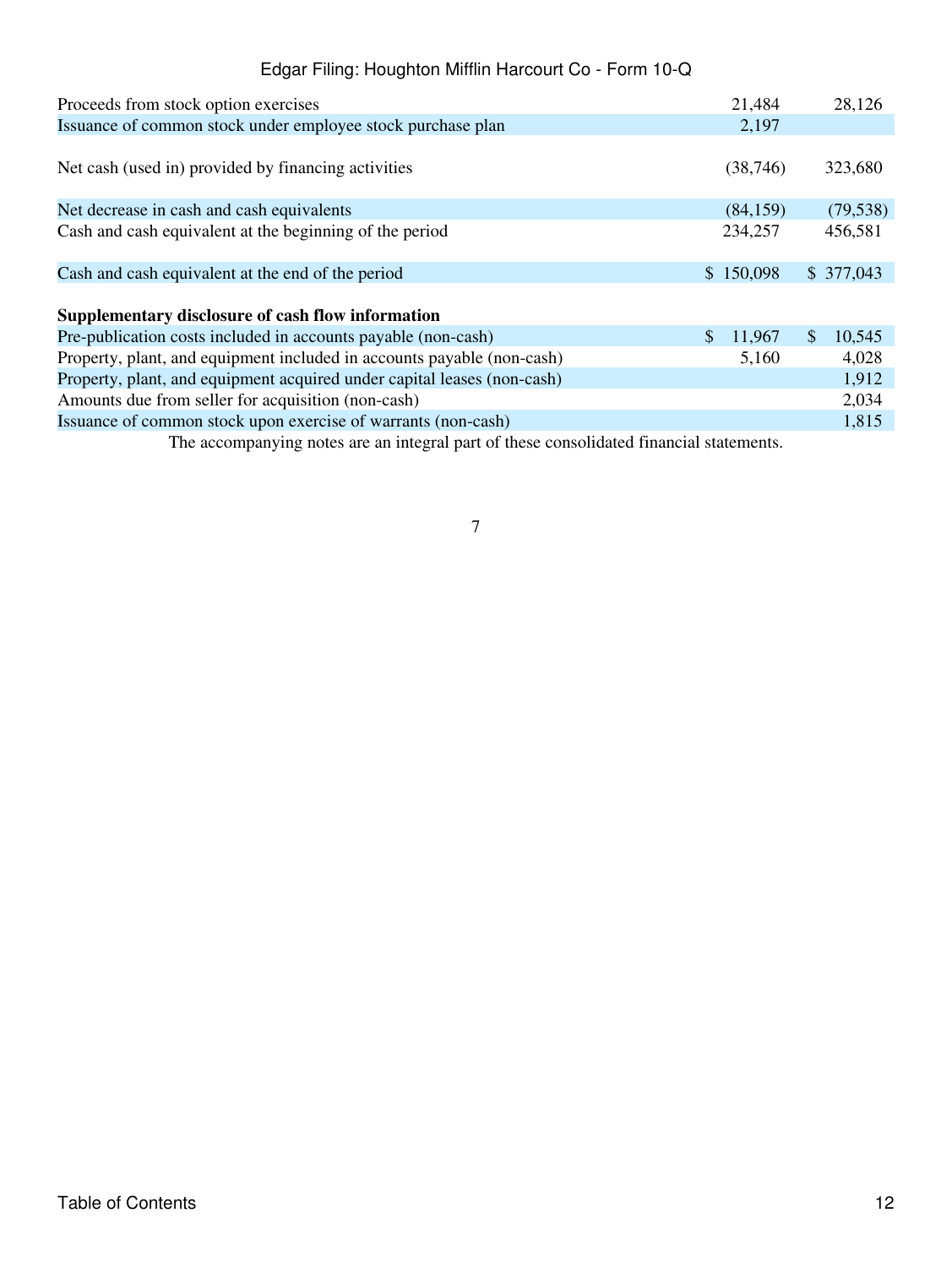## <span id="page-12-0"></span>**Houghton Mifflin Harcourt Company**

## **Notes to Consolidated Financial Statements (Unaudited)**

*(in thousands of dollars, except share and per share information)*

#### **1. Basis of Presentation**

Houghton Mifflin Harcourt Company (HMH, Houghton Mifflin Harcourt, we, us, our, or the Company) is a learning company, specializing in education solutions across a variety of media, delivering content, services and technology to both educational institutions and consumers, reaching over 50 million students in more than 150 countries worldwide. In the United States, we are a leading provider of kindergarten through 12th grade  $(K-12)$ educational content by market share. We believe our long-standing reputation and trusted brand enable us to capitalize on consumer and digital trends in the education market through our existing and developing channels. Furthermore, our trade, general interest, young readers and reference material include adult and children s fiction and non-fiction books that have won industry awards such as the Pulitzer Prize, Newbery and Caldecott medals and National Book Award.

We believe our leadership position in the K-12 market, our primary market, provides us with strong competitive advantages. We have established relationships with educators, institutions, parents, students and life-long learners that are founded on our education expertise, content and services. Our portfolio of intellectual property spans educational, general interest, children s and reference works, and has been developed by leading educators and award-winning authorsincluding 10 Nobel Prize winners, 48 Pulitzer Prize winners and 15 National Book Award winners. Our content includes national education programs such as *Collections*, *GO! Math*, *READ 180* and Channel One News, as well as characters and titles such as Curious George, Carmen Sandiego, *The Little Prince*, *The Lord of the Rings*, *Life*  $of Pi$ , Webster s New World Dictionary and Cliffs Notes.

The consolidated financial statements of HMH include the accounts of all of our wholly owned subsidiaries as of September 30, 2016 and December 31, 2015 and the three- and nine-month periods ended September 30, 2016 and September 30, 2015.

The accompanying unaudited consolidated financial statements have been prepared in accordance with accounting principles generally accepted in the United States of America (GAAP) for interim financial information. Accordingly, they do not include all of the information and footnotes required by GAAP for complete financial statements. Certain information and note disclosures normally included in our annual financial statements prepared in accordance with GAAP have been condensed or omitted consistent with Article 10 of Regulation S-X. In the opinion of management, our unaudited consolidated financial statements and accompanying notes include all adjustments (consisting of normal recurring adjustments) considered necessary by management to fairly state the results of operations, financial position and cash flows for the interim periods presented. Interim results of operations are not necessarily indicative of the results for the full year or for any future period. These financial statements should be read in conjunction with the annual financial statements and the notes thereto also included therein.

During the nine months ended September 30, 2016, we recorded out-of-period corrections of approximately \$2.9 million increasing net sales and reducing deferred revenue that should have been recognized previously. Management believes these out-of-period corrections are not material to the current period financial statements or any previously issued financial statements.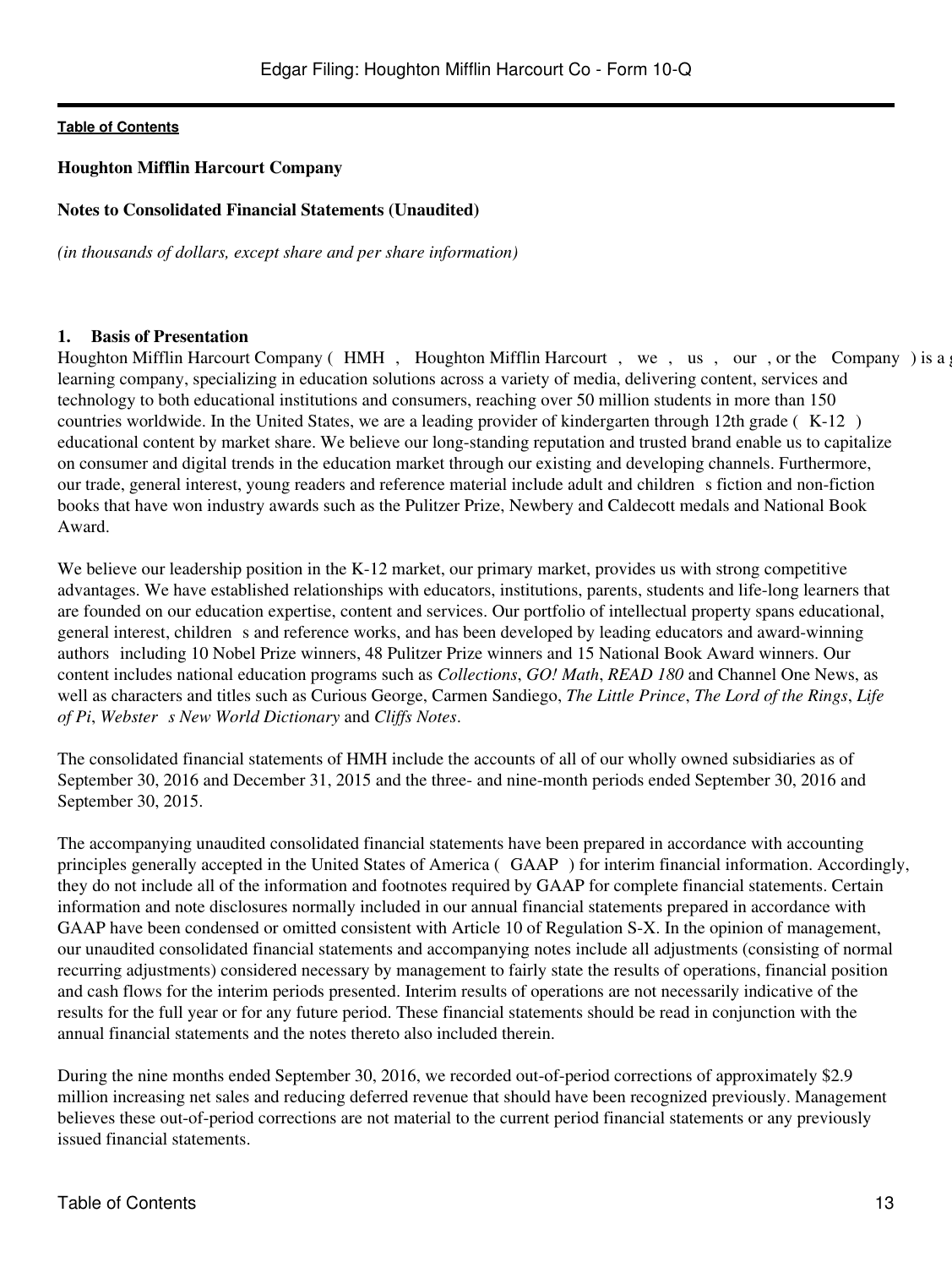### **Seasonality and Comparability**

Our net sales, operating profit or loss and net cash provided by or used in operations are impacted by the inherent seasonality of the academic calendar. Consequently, the performance of our businesses may not be comparable quarter to consecutive quarter and should be considered on the basis of results for the whole year or by comparing results in a quarter with results in the same quarter for the previous year.

In the K-12 market, we typically receive payments for products and services from individual school districts, and, to a lesser extent, individual schools and states. In the Trade Publishing markets, payment is received for products and services from book distributors and retail booksellers. In the case of testing and assessment products and services, payment is received from the individually contracted parties.

Approximately 88% of our net sales for the year ended December 31, 2015 were derived from our Education segment, which is a markedly seasonal business. Schools conduct the majority of their purchases in the second and third quarters of the calendar year in preparation for the beginning of the school year. Thus, for the years ended December 31, 2015, 2014 and 2013, approximately 68% of our consolidated net sales were realized in the second and third quarters. Sales of K-12 instructional materials and customized testing products are also cyclical, with some years offering more sales opportunities than others. The amount of funding available at the state level for educational materials also has a significant effect on year-to-year net sales. Although the loss of a single customer would not have a material adverse effect on our business, schedules of school adoptions and market acceptance of our products can materially affect year-to-year net sales performance.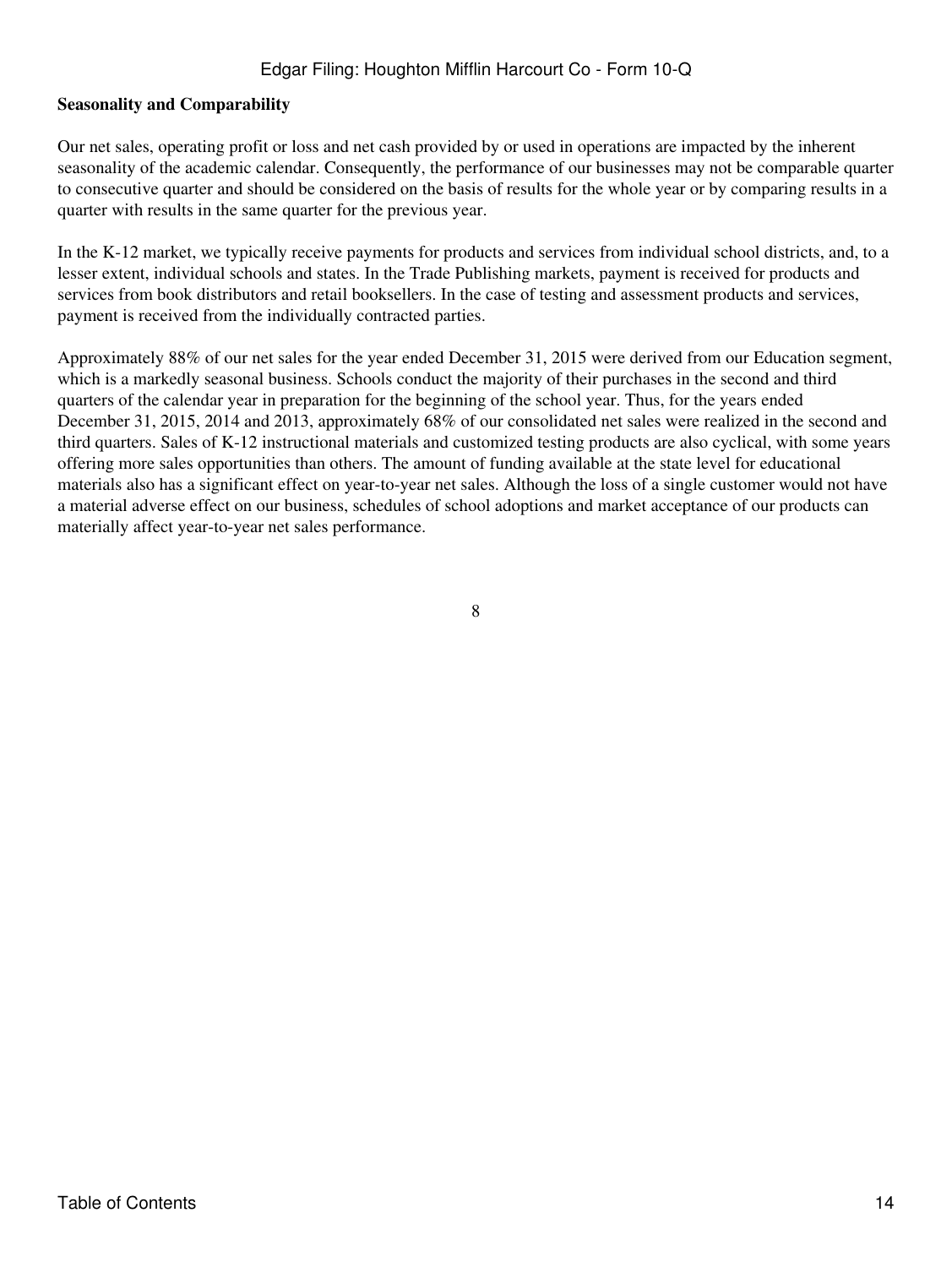## **2. Significant Accounting Policies and Estimates**

Our financial results are affected by the selection and application of accounting policies and methods. There were no material changes in the three and nine months ended September 30, 2016 to the application of significant accounting policies and estimates as described in our audited financial statements for the year ended December 31, 2015.

### **3. Recent Accounting Standards**

Recent accounting standards not included below are not expected to have a material impact on our consolidated financial position and results of operations.

## *Recently Issued Accounting Standards*

In August 2016, the Financial Accounting Standards Board (FASB) issued a guidance update to classifications of certain cash receipts and cash payments on the Statement of Cash Flows with the objective of reducing the existing diversity in practice. This updated guidance addresses the following eight specific cash flow issues: debt prepayment or debt extinguishment costs; settlement of zero-coupon debt instruments or other debt instruments with coupon interest rates that are insignificant in relation to the effective interest rate of the borrowing; contingent consideration payments made after a business combination; proceeds from the settlement of insurance claims; proceeds from the settlement of corporate-owned life insurance policies (including bank-owned life insurance policies); distributions received from equity method investees; beneficial interests in securitization transactions; and separately identifiable cash flows and application of the predominance principle. This guidance will be effective in 2018 with early adoption permitted. We are currently in the process of evaluating the impact of this guidance and we do not expect it to have a material impact on our consolidated financial statements.

In March 2016, the FASB issued guidance that changes the accounting for certain aspects of share-based payments to employees. The guidance requires the recognition of the income tax effects of awards in the income statement when the awards vest or are settled, thus eliminating additional paid-in capital pools. The guidance also allows for the employer to repurchase more of an employee s shares for tax withholding purposes without triggering liability accounting. In addition, the guidance allows for a policy election to account for forfeitures as they occur rather than on an estimated basis. The guidance is effective in 2017 with early adoption permitted. We are currently in the process of evaluating the impact of this guidance and we do not expect it to have a material impact on our consolidated financial statements.

In February 2016, the FASB issued guidance that primarily requires lessees to recognize most leases on their balance sheets but record expenses on their income statements in a manner similar to current accounting. For lessors, the guidance modifies the classification criteria and the accounting for sales-type and direct financing leases. The guidance is effective in 2019 with early adoption permitted. We are currently in the process of evaluating the impact of this guidance on our consolidated financial statements and footnote disclosures.

In August 2015, the FASB issued guidance to defer the effective date of the new accounting guidance related to revenue recognition by one year to December 15, 2017 for annual reporting periods beginning after that date and permitted early adoption of the standard, but not before fiscal years beginning after the original effective date of December 15, 2016. This new accounting standard will replace all current U.S. GAAP guidance on this topic and eliminate all industry-specific guidance. The new revenue recognition standard provides a unified model to determine when and how revenue is recognized. The core principle is that a company should recognize revenue to depict the transfer of promised goods or services to customers in an amount that reflects the consideration for which the entity expects to be entitled in exchange for those goods or services. This guidance will be effective beginning January 1,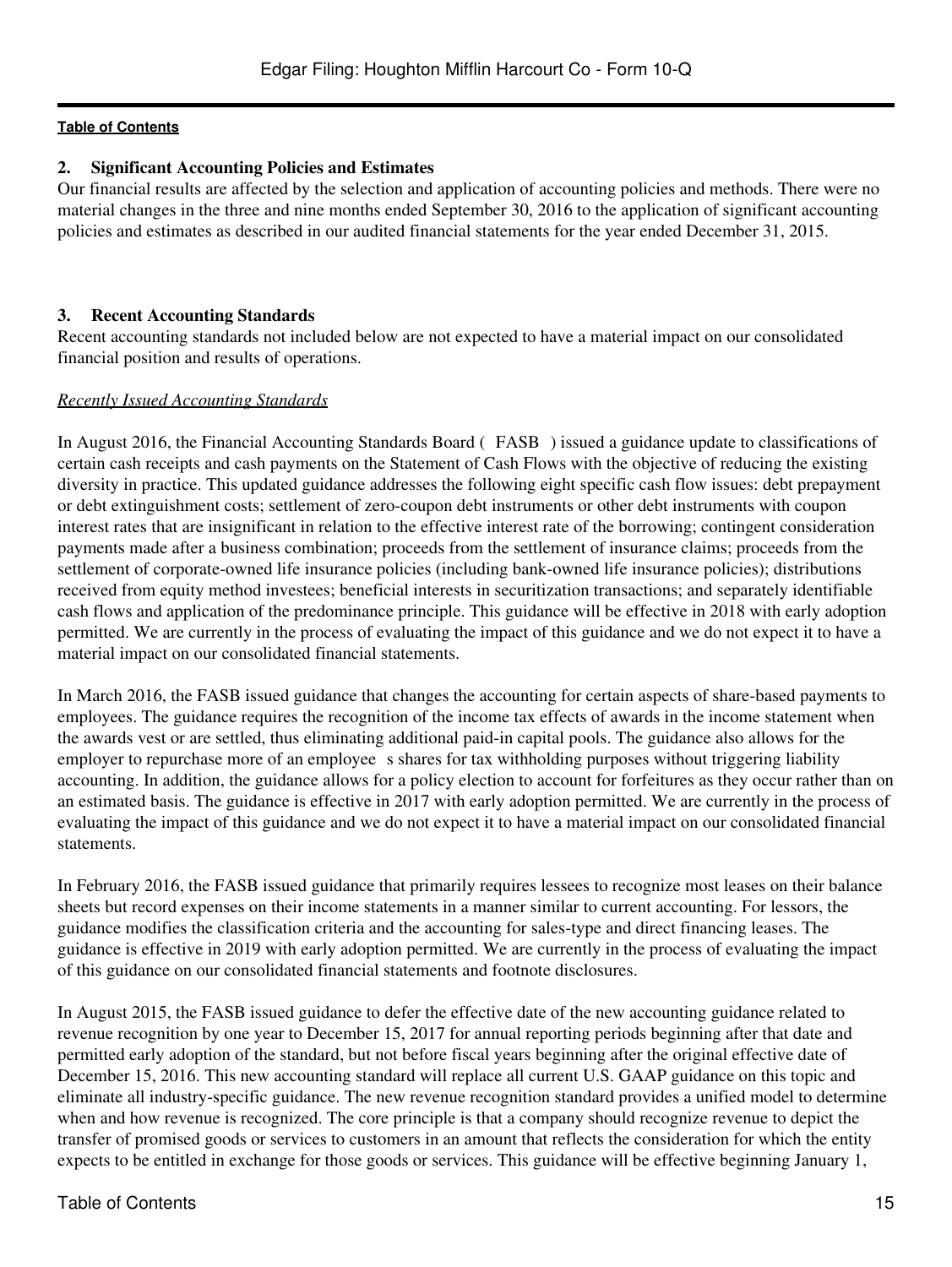2018 and can be applied either retrospectively to each period presented or as a cumulative-effect adjustment as of the date of adoption. We are in the process of evaluating the impact that the adoption of this new revenue recognition standard will have on our consolidated financial statements and footnote disclosures. As the new standard will supersede substantially all existing revenue guidance, it could impact the revenue recognition on a significant amount of our contracts, in addition to our business processes and our information technology systems. Further, we will be required to capitalize incremental costs to acquire new contracts, whereas we currently expense those costs as incurred. We expect to have our evaluation of the impact of the new standard complete in 2017.

#### *Recently Adopted Accounting Standards*

In April 2015, the FASB issued new accounting guidance related to simplifying the presentation of debt issuance costs. This standard amends existing guidance to require the presentation of debt issuance costs in the balance sheet as a deduction from the carrying amount of the related debt liability instead of a deferred charge, consistent with debt discounts. The SEC later clarified guidance in August 2015 stating that debt issuance costs related to line-of-credit arrangements may be presented as an asset and subsequently amortized ratably over the term of the line-of-credit arrangement, regardless of whether there are any outstanding borrowings on the line-of-credit arrangement. The recognition and measurement guidance for debt issuance costs are not affected by the new accounting guidance. The new guidance is effective for annual reporting periods beginning after December 15, 2015. We retrospectively adopted this standard during the first quarter of 2016.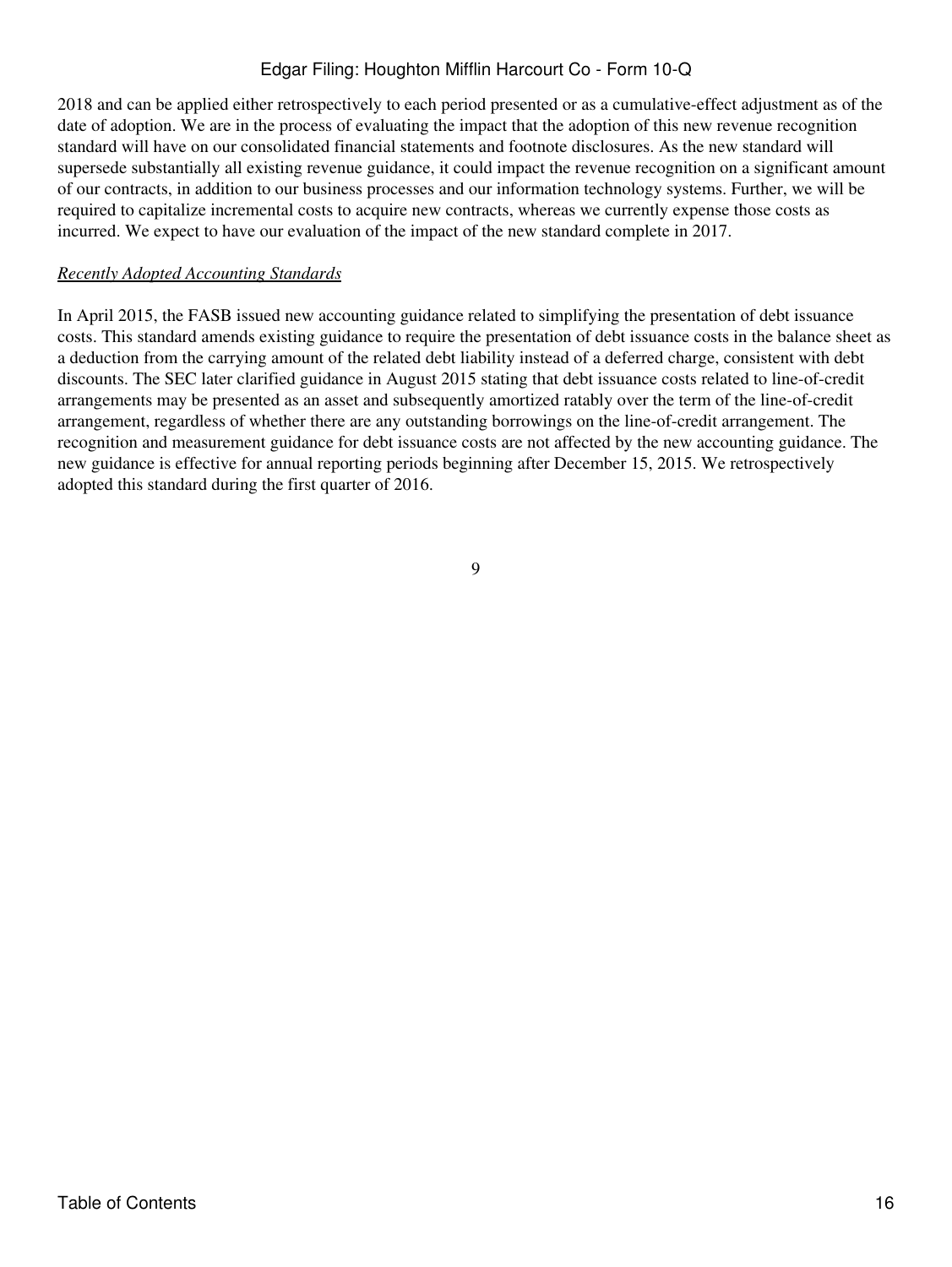## **4. Acquisitions**

On April 23, 2015, we entered into a stock and asset purchase agreement with Scholastic Corporation (Scholastic) to acquire certain assets (including the stock of two of Scholastic s subsidiaries) comprising its Educational Technology and Services (EdTech) business. On May 29, 2015, we completed the acquisition and paid an aggregate purchase price of \$575.0 million in cash to Scholastic, subject to adjustments for working capital.

The acquisition provided us with a leading position in intervention curriculum and services and extends our product offerings in key growth areas, including educational technology, early learning, and education services, creating a more comprehensive offering for students, teachers and schools.

The transaction was accounted for under the acquisition method of accounting. Accordingly, the results of operations of the purchased assets of EdTech are included in our consolidated financial statements from the date of acquisition.

The unaudited pro forma information presented in the following table summarizes the consolidated results of operations for the periods presented as if the acquisition of EdTech had occurred on January 1, 2014. The pro forma financial information is presented for comparative purposes only and is not necessarily indicative of the results of operations that actually would have been achieved if the acquisition had occurred at the beginning of the periods, nor is it intended to be a projection of future results. For each period presented, the pro forma results include estimates of the interest expense on debt used to finance the acquisition, the amortization of the other intangible assets recorded in connection with the acquisition, the impact of the write-down of acquired deferred revenue to fair value and the related tax effects of the adjustments.

|           |                                             | <b>Unaudited</b> |           |  |
|-----------|---------------------------------------------|------------------|-----------|--|
|           | <b>Three Months Ended Nine Months Ended</b> |                  |           |  |
|           | <b>September</b>                            | September 30,    |           |  |
|           | 30, 2015                                    |                  | 2015      |  |
| Net sales | \$578,464                                   | \$.              | 1,186,956 |  |
| Net loss  | 135,387                                     |                  | (50,693)  |  |

#### **5. Inventories**

Inventories consisted of the following:

|                | September 30,<br>2016 |         |   | December 31,<br>2015 |
|----------------|-----------------------|---------|---|----------------------|
| Finished goods | \$                    | 164,478 | S | 166,904              |
| Raw materials  |                       | 5.184   |   | 4,542                |
| Inventory      |                       | 169.662 |   | 171,446              |

#### **6. Goodwill and Other Intangible Assets**

Goodwill and other intangible assets consisted of the following: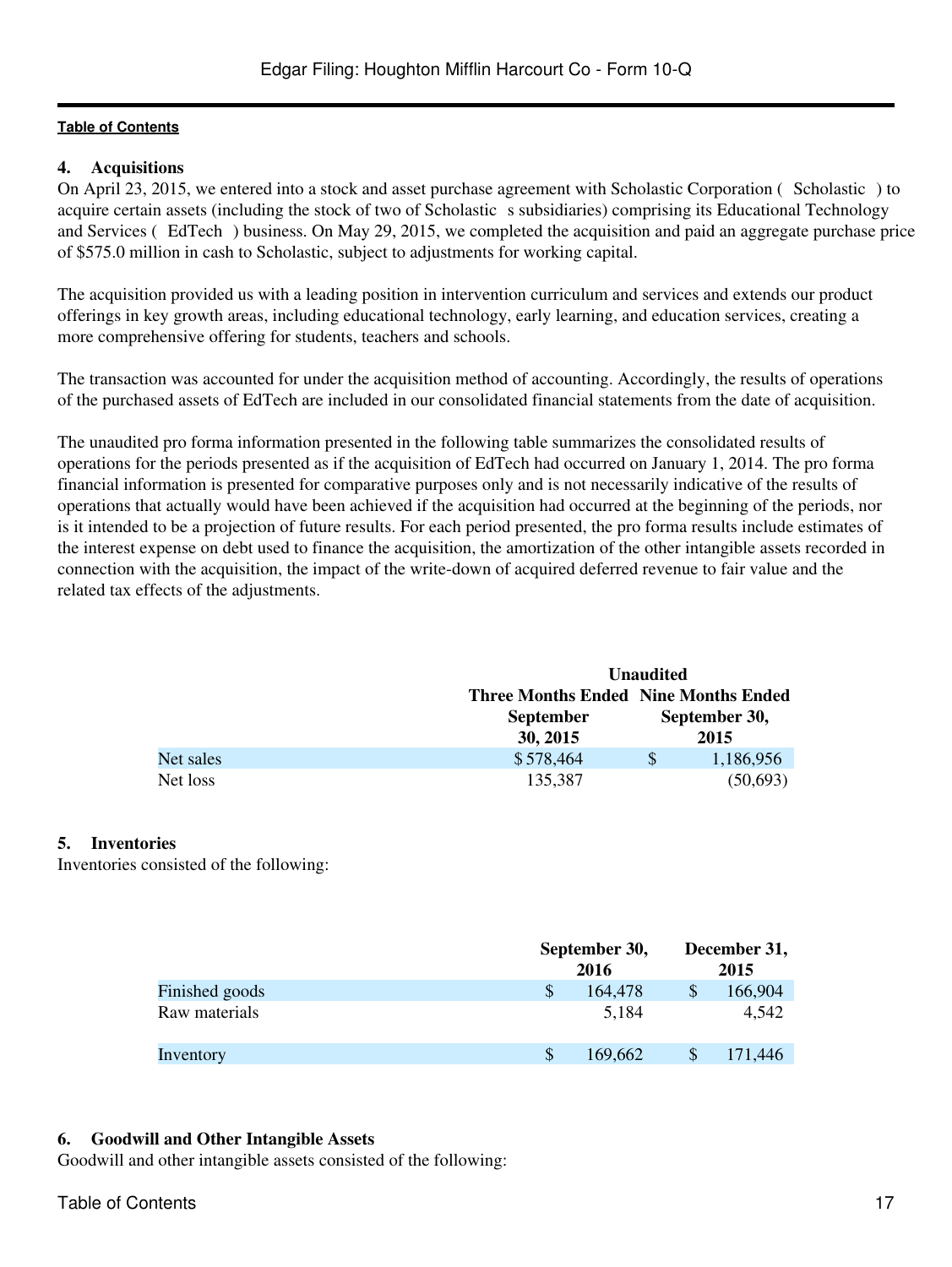|                      |               | <b>September 30, 2016</b> |                          |               | <b>December 31, 2015</b> |               |  |  |
|----------------------|---------------|---------------------------|--------------------------|---------------|--------------------------|---------------|--|--|
|                      |               | <b>Accumulated</b>        |                          |               | <b>Accumulated</b>       |               |  |  |
|                      | Cost          | Amortization              | <b>Total</b>             | Cost          | Amortization             | <b>Total</b>  |  |  |
| Goodwill             | 783,073<br>\$ | \$                        | 783,073<br>$\frac{1}{2}$ | 783,073<br>\$ | S                        | 783,073<br>\$ |  |  |
| Trademarks and       |               |                           |                          |               |                          |               |  |  |
| tradenames:          |               |                           |                          |               |                          |               |  |  |
| indefinite-lived     | 439,605       |                           | 439,605                  | 439,605       |                          | 439,605       |  |  |
| Trademarks and       |               |                           |                          |               |                          |               |  |  |
| tradenames           | 54,730        | (3,648)                   | 51,082                   | 54,730        | (1,596)                  | 53,134        |  |  |
| Publishing rights    | 1,180,000     | (1,017,346)               | 162,654                  | 1,180,000     | (970, 567)               | 209,433       |  |  |
| Customer related and |               |                           |                          |               |                          |               |  |  |
| other                | 442,640       | (247,929)                 | 194,711                  | 442,640       | (231, 857)               | 210,783       |  |  |
|                      |               |                           |                          |               |                          |               |  |  |
|                      | \$2,900,048   | \$(1,268,923)             | \$1,631,125              | \$2,900,048   | (1,204,020)              | \$1,696,028   |  |  |

The changes in the carrying amount of goodwill for the period ended September 30, 2016 was as follows:

| <b>Balance at December 31, 2015</b>  | \$783,073 |
|--------------------------------------|-----------|
| Acquisitions                         |           |
| <b>Balance at September 30, 2016</b> | \$783,073 |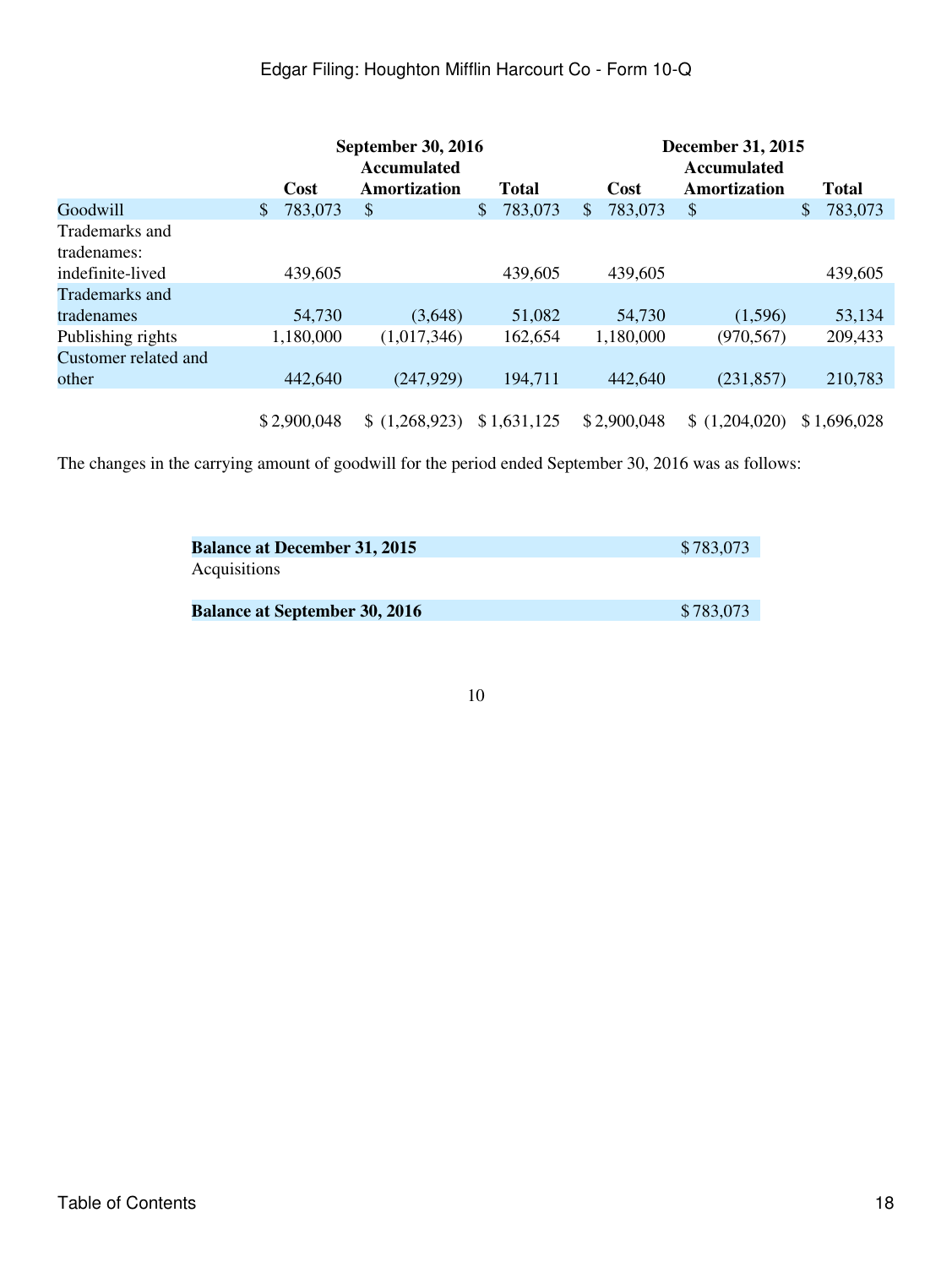Amortization expense for publishing rights and customer related and other intangibles were \$20.6 million and \$26.6 million for the three months ended September 30, 2016 and 2015, respectively, and \$64.9 million and \$76.4 million for the nine months ended September 30, 2016 and 2015, respectively.

### **7. Debt**

Our debt consisted of the following:

|                                                                                                            |    | September 30,<br>2016 |          | December 31,<br>2015 |
|------------------------------------------------------------------------------------------------------------|----|-----------------------|----------|----------------------|
| \$800,000 term loan due May 29, 2021 interest<br>payable quarterly<br>(net of discount and issuance costs) | S  | 773,874               | <b>S</b> | 777,283              |
| Less: Current portion of long-term debt                                                                    |    | 8,000                 |          | 8,000                |
| Total long-term debt, net of discount and<br>issuance costs                                                | \$ | 765,874               | \$       | 769,283              |

### *Term Loan Facility*

In connection with our closing of the EdTech acquisition referred to in Note 4, we entered into an amended and restated term loan credit facility (the Term Loan Facility) dated May 29, 2015 to increase our outstanding term loan credit facility from \$250.0 million, of which \$178.9 million was outstanding, to \$800.0 million, all of which was drawn at closing. The Term Loan Facility matures on May 29, 2021 and the interest rate is based on LIBOR plus 3.0% or an alternative base rate plus applicable margins. LIBOR is subject to a floor of 1.0% with the length of the LIBOR contracts ranging up to six months at the option of the Company.

The Term Loan Facility may be prepaid, in whole or in part, at any time, without premium. The Term Loan Facility is required to be repaid in quarterly installments equal to 0.25%, or \$2.0 million, of the aggregate principal amount outstanding under the Term Loan Facility immediately prior to the first quarterly payment date.

The Term Loan Facility was issued at a discount equal to 0.5% of the outstanding borrowing commitment. As of September 30, 2016, the interest rate of the Term Loan Facility was 4.0%.

The Term Loan Facility does not require us to comply with financial covenants. The Term Loan Facility is subject to usual and customary conditions, representations, warranties and covenants, including restrictions on additional indebtedness, liens, investments, mergers, acquisitions, asset dispositions, dividends to stockholders, repurchase or redemption of our stock, transactions with affiliates and other matters. The Term Loan Facility is subject to customary events of default. If an event of default occurs and is continuing, the administrative agent may, or at the request of certain required lenders shall, accelerate the obligations outstanding under the Term Loan Facility.

We are subject to Excess Cash Flow provisions under our Term Loan Facility which are predicated upon our leverage ratio and cash flow.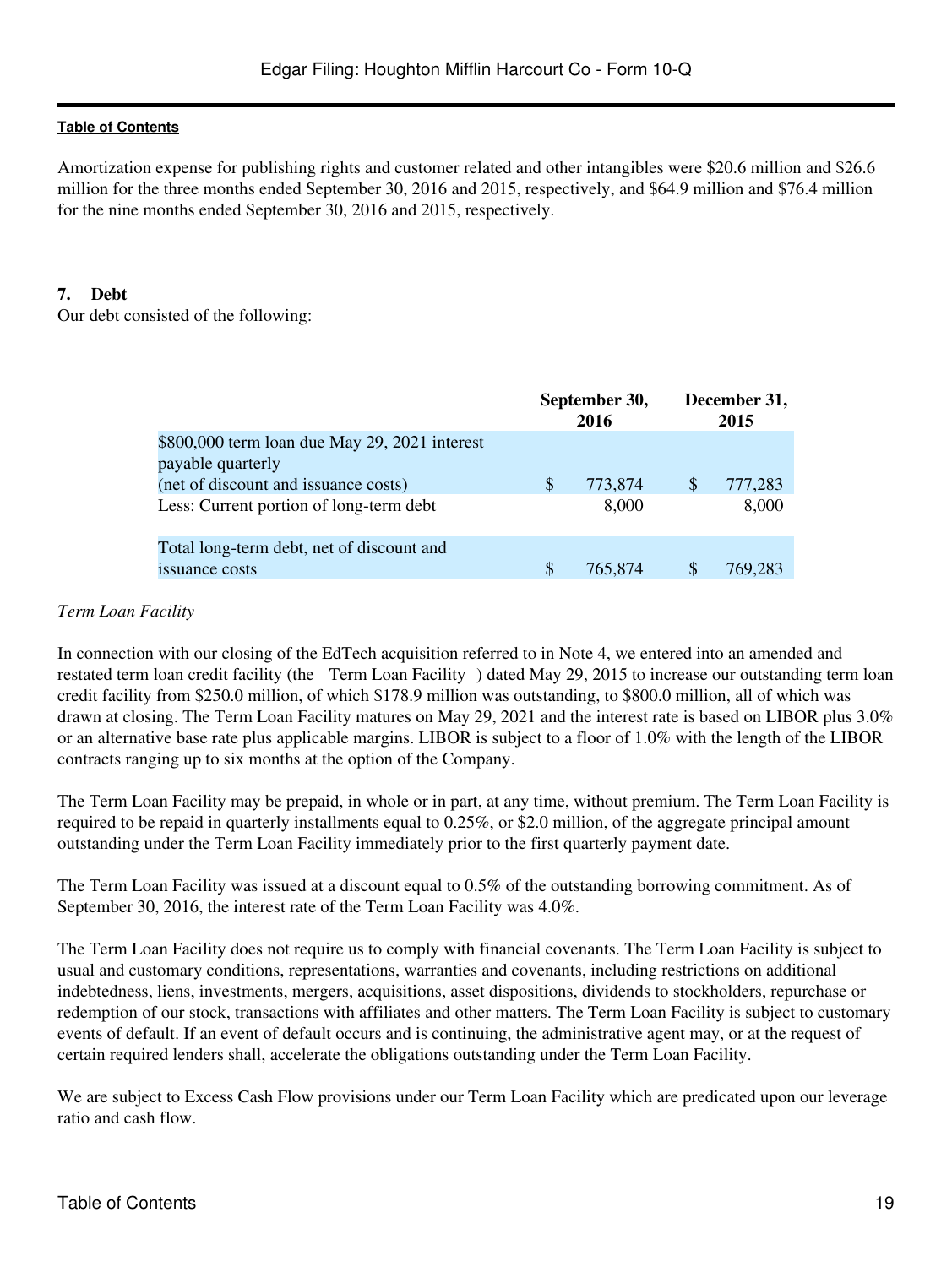On May 29, 2015, in connection with the Term Loan Facility described above, we paid off the remaining outstanding balance of our previous \$250.0 million term loan facility of approximately \$178.9 million. The transaction was accounted for under the guidance for debt modifications and extinguishments. We incurred a loss on extinguishment of debt of approximately \$2.2 million related to the write off of the portion of the unamortized deferred financing fees associated with the portion of the term loan accounted for as extinguishment associated with the term loan facility. We incurred approximately \$15.6 million of third-party fees for the transaction, of which approximately \$13.6 million were capitalized as deferred financing fees and approximately \$2.0 million was recorded to expense and included in the selling and administrative line item in our consolidated statements of operations for the year ended December 31, 2015.

In accordance with the Excess Cash Flow provisions of the previous term loan facility, we made a \$63.6 million principal payment on March 5, 2015. In connection with this principal payment, we accelerated the amortization of deferred financing costs of \$2.0 million, which was recognized as interest expense in the consolidated statements of operations for the nine months ended September 30, 2015.

## *Interest Rate Hedging*

On August 17, 2015, we entered into interest rate derivative contracts with various financial institutions having an aggregate notional amount of \$400.0 million to convert floating rate debt into fixed rate debt, which we designated as cash flow hedges, and had \$400.0 million outstanding as of September 30, 2016. We assessed at inception, and re-assess on an ongoing basis, whether the interest rate derivative contracts are highly effective in offsetting changes in the fair value of the hedged variable rate debt.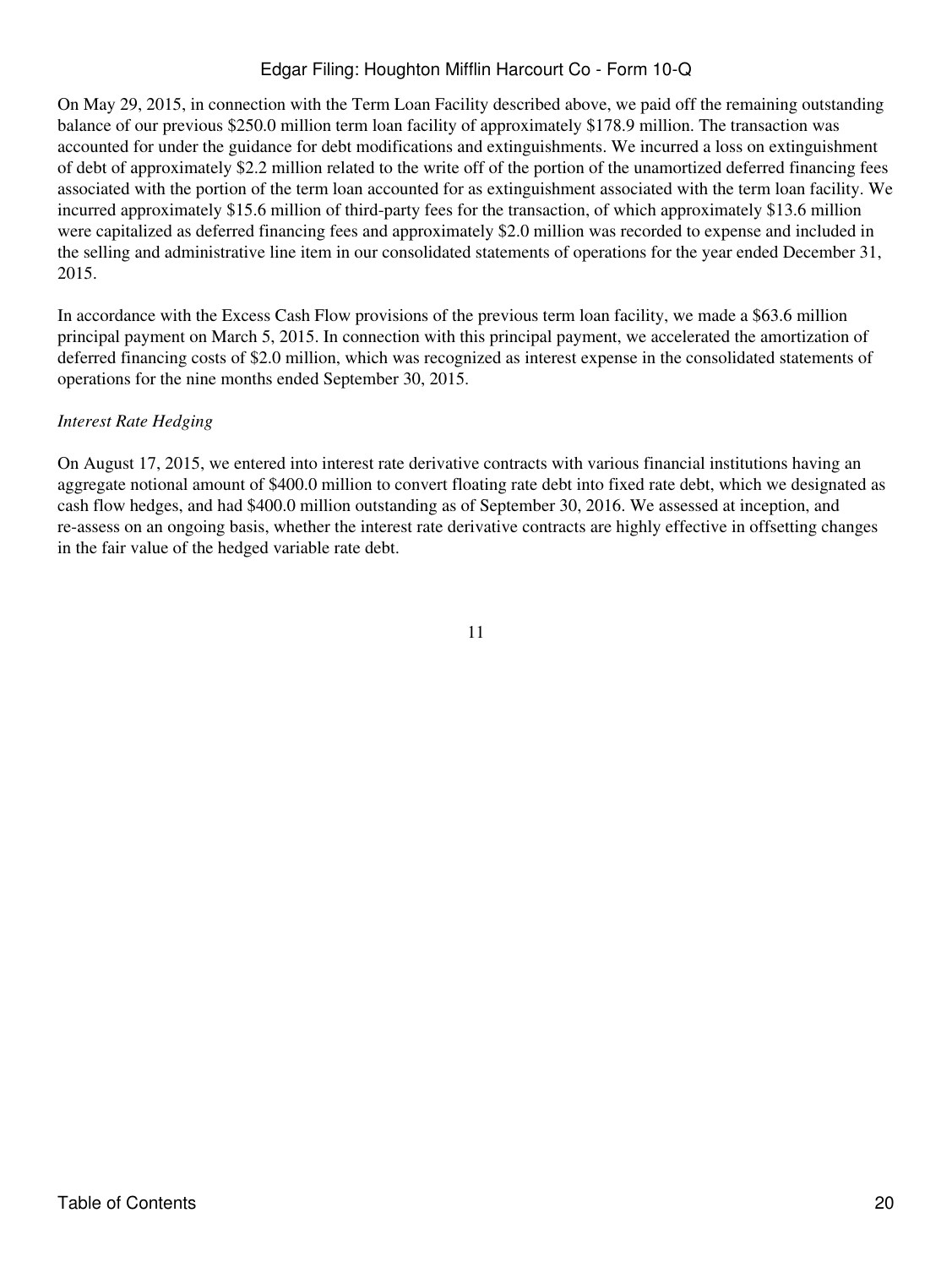These interest rate swaps were designated as hedges and qualify for hedge accounting under the accounting guidance related to derivatives and hedging. Accordingly, we recorded an unrealized loss of \$9.1 million in our statements of comprehensive loss to account for the changes in fair value of these derivatives during the nine months ended September 30, 2016. The total hedge liability of \$12.8 million is included within long-term other liabilities in our consolidated balance sheet as of September 30, 2016. The interest rate derivative contracts mature on July 22, 2020.

## *Revolving Credit Facility*

On July 22, 2015, we entered into an amended and restated revolving credit facility (the Revolving Credit Facility). The Revolving Credit Facility provides borrowing availability in an amount equal to the lesser of either \$250.0 million or a borrowing base that is computed monthly and comprised of the borrowers and the guarantors eligible inventory and receivables. The Revolving Credit Facility includes a letter of credit subfacility of \$50.0 million, a swingline subfacility of \$20.0 million and the option to expand the facility by up to \$100.0 million in the aggregate under certain specified conditions. The Revolving Credit Facility may be prepaid, in whole or in part, at any time, without premium. The transaction was accounted for under the accounting guidance for modifications to or exchanges of revolving debt arrangements. We incurred a loss on extinguishment of debt of approximately \$0.9 million in the third quarter of 2015 related to the write off of the portion of the unamortized deferred financing fees associated with the portion of the Revolving Credit Facility accounted for as an extinguishment. We incurred approximately \$1.6 million of third-party fees which were capitalized as deferred financing fees.

The Revolving Credit Facility requires the Company to maintain a minimum fixed charge coverage ratio of 1.0 to 1.0 on a trailing four-quarter basis only during certain periods commencing when excess availability under the Revolving Credit Facility is less than certain limits prescribed by the terms of the Revolving Credit Facility. The Revolving Credit Facility is subject to usual and customary conditions, representations, warranties and covenants, including restrictions on additional indebtedness, liens, investments, mergers, acquisitions, asset dispositions, dividends to stockholders, repurchase or redemption of our stock, transactions with affiliates and other matters. The Revolving Credit Facility is subject to customary events of default. No amounts have been drawn on the Revolving Credit Facility as of September 30, 2016.

As of September 30, 2016, the minimum fixed charge coverage ratio covenant under our Revolving Credit Facility was not applicable, due to our level of borrowing availability.

## **Guarantees and Security**

Under both the Revolving Credit Facility and the Term Loan Facility, Houghton Mifflin Harcourt Publishers Inc., HMH Publishers LLC and Houghton Mifflin Harcourt Publishing Company are the borrowers (collectively, the Borrowers), and Citibank, N.A. acts as both the administrative agent and the collateral agent.

The obligations under our senior secured credit facilities are guaranteed by the Company and each of its direct and indirect for-profit domestic subsidiaries (other than the Borrowers) (collectively, the Guarantors) and are secured by all capital stock and other equity interests of the Borrowers and the Guarantors and substantially all of the other tangible and intangible assets of the Borrowers and the Guarantors, including, without limitation, receivables, inventory, equipment, contract rights, securities, patents, trademarks, other intellectual property, cash, bank accounts and securities accounts and owned real estate. The Revolving Credit Facility is secured by first priority liens on receivables, inventory, deposit accounts, securities accounts, instruments, chattel paper and other assets related to the foregoing (the Revolving First Lien Collateral), and second priority liens on the collateral which secures the Term Loan Facility on a first priority basis. The Term Loan Facility is secured by first priority liens on the capital stock and other equity interests of the Borrowers and the Guarantors, equipment, owned real estate, trademarks and other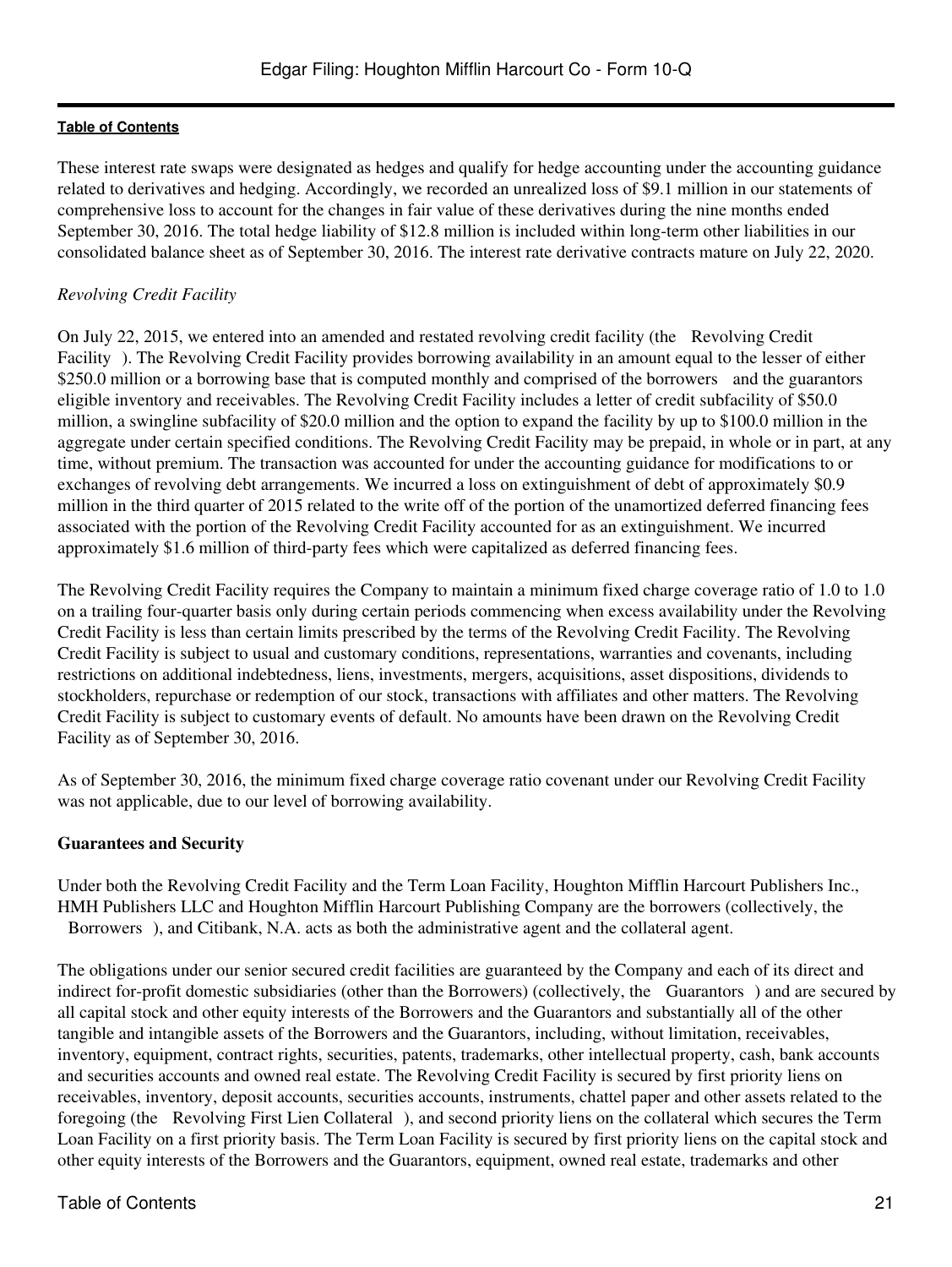intellectual property, general intangibles that are not Revolving First Lien Collateral and other assets related to the foregoing, and second priority liens on the Revolving First Lien Collateral.

#### **8. Severance and Other Charges 2016**

During the nine months ended September 30, 2016, \$5.2 million of severance payments were made to employees whose employment ended in 2016 and prior years and \$2.2 million of net payments for office space no longer utilized by the Company. Further, we recorded an expense in the amount of \$9.9 million to reflect additional costs for severance related to executive management changes and cost saving initiatives, which we expect to be paid over the next twelve months, along with a favorable \$1.0 million accrual adjustment for vacated space.

## **2015**

During the nine months ended September 30, 2015, \$3.0 million of severance payments were made to employees whose employment ended in 2015 and prior years and \$3.3 million of net payments for office space no longer utilized by the Company. Further, we recorded an expense in the amount of \$3.2 million to reflect additional costs for severance, which have been fully paid, along with a \$0.4 million accrual for vacated space.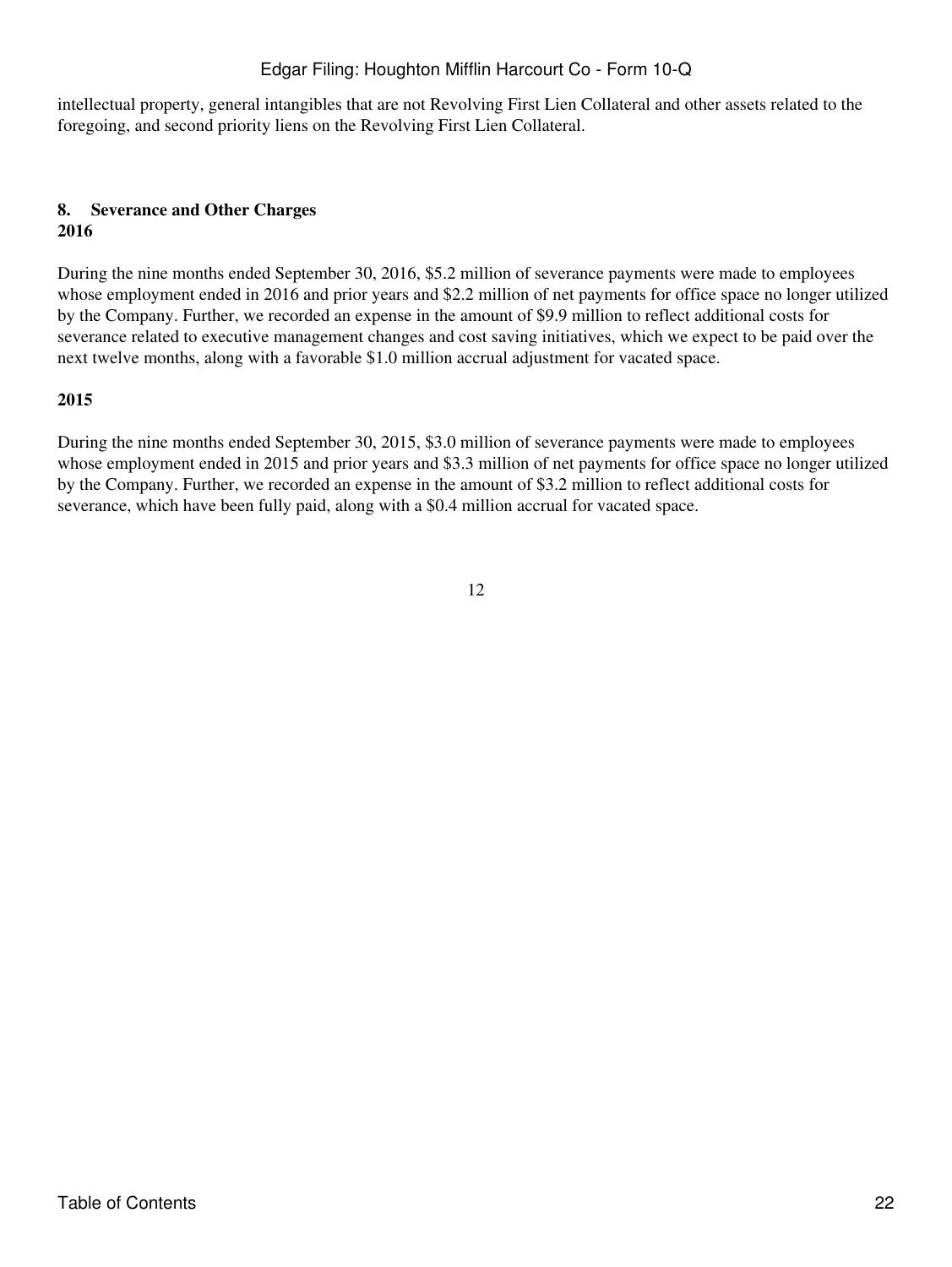A summary of the significant components of the severance/restructuring and other charges is as follows:

|                 | Severance/                     |    |                             | 2016 |                      |                                           |
|-----------------|--------------------------------|----|-----------------------------|------|----------------------|-------------------------------------------|
|                 | restructuring<br>accrual<br>at |    | Severance/<br>restructuring |      |                      | Severance/<br>restructuring<br>accrual at |
|                 | <b>December 31, 2015</b>       |    | expense                     |      | <b>Cash payments</b> | <b>September 30, 2016</b>                 |
| Severance costs | \$1,455                        | \$ | 9,856                       | \$   | (5,247)              | 6,064                                     |
| Other accruals  | 5,251                          |    | (961)                       |      | (2,168)              | 2,122                                     |
|                 | \$6,706                        | S  | 8,895                       | S    | (7, 415)             | 8,186                                     |

|                 | Severance/                                                 |                           |                                        | 2015 |                      |                                                                        |
|-----------------|------------------------------------------------------------|---------------------------|----------------------------------------|------|----------------------|------------------------------------------------------------------------|
|                 | restructuring<br>accrual<br>at<br><b>December 31, 2014</b> |                           | Severance/<br>restructuring<br>expense |      | <b>Cash payments</b> | Severance/<br>restructuring<br>accrual at<br><b>September 30, 2015</b> |
| Severance costs | \$1,271                                                    | $\boldsymbol{\mathsf{S}}$ | 3,176                                  | \$   | (2,949)              | \$<br>1,498                                                            |
| Other accruals  | 9,050                                                      |                           | 429                                    |      | (3,326)              | 6,153                                                                  |
|                 | \$10,321                                                   | S                         | 3,605                                  | S    | (6,275)              | \$<br>7,651                                                            |

The current portion of the severance and other charges was \$7.1 million and \$4.9 million as of September 30, 2016 and December 31, 2015, respectively.

#### **9. Income Taxes**

The computation of the annual estimated effective tax rate at each interim period requires certain estimates and significant judgment, including, but not limited to, the expected operating income for the year, projections of the proportion of income earned and taxed in various jurisdictions, permanent and temporary differences and the likelihood of recovering deferred tax assets generated in the current year. The accounting estimates used to compute the provision for income taxes may change as new events occur, more experience is acquired, additional information is obtained or as the tax environment changes.

At the end of each interim period, we estimate the annual effective tax rate and apply that rate to our ordinary quarterly earnings. The amount of interim tax benefit recorded for the year-to-date ordinary loss is limited to the amount that is expected to be realized during the year or recognizable as a deferred tax asset at year end. The tax expense or benefit related to significant, unusual or extraordinary items that will be separately reported or reported net of their related tax effect, are individually computed, and are recognized in the interim period in which those items occur. In addition, the effect of changes in enacted tax laws or rates or tax status is recognized in the interim period in which the change occurs.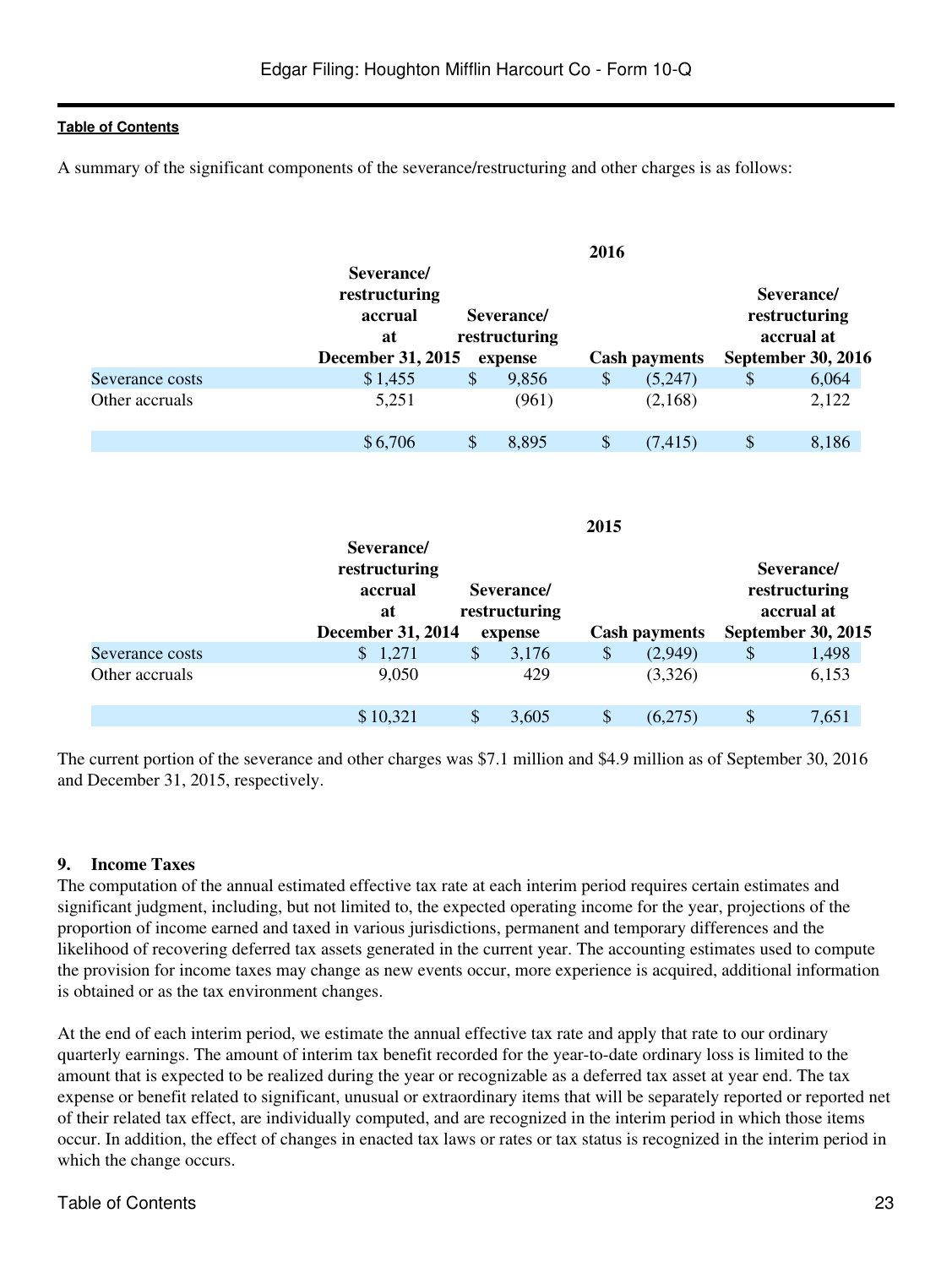For the three months ended September 30, 2016 and 2015, we recorded an income tax expense (benefit) of \$(15.9) million and \$(39.6) million, respectively, and for the nine months ended September 30, 2016 and 2015, we recorded an income tax expense (benefit) of approximately \$15.7 million and \$(30.1) million, respectively. The benefit was impacted by approximately \$1.0 million and \$34.9 million, for the nine months ended September 30, 2016 and 2015, respectively, attributed to a release of an accrual for uncertain tax positions as the statutory period expired. For all periods, the income tax expense was impacted by certain discrete tax items including the accrual of potential interest and penalties on uncertain tax positions. Including the tax effects of these discrete tax items, the effective rate was  $(21.4)\%$  and  $(43.3)\%$  for the three months ended September 30, 2016 and 2015, respectively, and  $(17.9)\%$  and  $45.1\%$ for the nine months ended September 30, 2016 and 2015, respectively.

Reserves for unrecognized tax benefits, excluding accrued interest and penalties, were \$15.5 and \$16.3 million at September 30, 2016 and December 31, 2015, respectively.

#### **10. Retirement and Postretirement Benefit Plans**

We have a noncontributory, qualified defined benefit pension plan (the Retirement Plan), which covers certain employees. The Retirement Plan is a cash balance plan, which accrues benefits based on pay, length of service, and interest. The funding policy is to contribute amounts subject to minimum funding standards set forth by the Employee Retirement Income Security Act of 1974 and the Internal Revenue Code. The Retirement Plan s assets consist principally of common stocks, fixed income securities, investments in registered investment companies, and cash and cash equivalents. We also have a nonqualified defined benefit plan, or Nonqualified Plan, that previously covered employees who earned over the qualified pay limit as determined by the Internal Revenue Service. The Nonqualified Plan accrues benefits for the participants based on the cash balance plan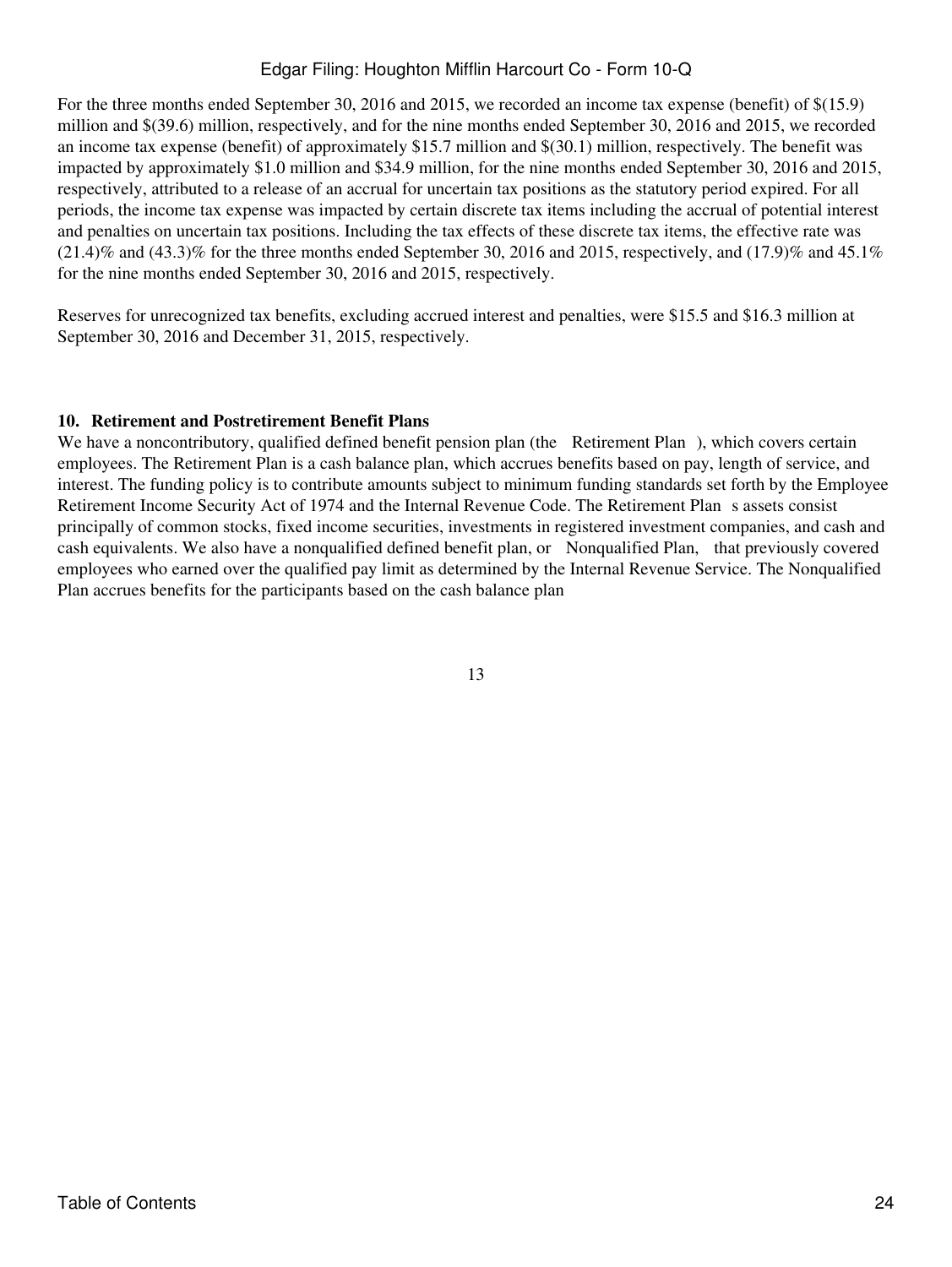calculation. The Nonqualified Plan is not funded. We use a December 31 date to measure the pension and postretirement liabilities. In 2007, both the qualified and nonqualified pension plans eliminated participation in the plans for new employees hired after October 31, 2007.

We are required to recognize the funded status of defined benefit pension and other postretirement plans as an asset or liability in the balance sheet and are required to recognize actuarial gains and losses and prior service costs and credits in other comprehensive income and subsequently amortize those items in the statement of operations. Further, we are required to use a measurement date equal to the fiscal year-end.

Net periodic benefit cost (credit) for our pension and other postretirement benefits plans consisted of the following:

|                                    | <b>Pension Plans</b><br><b>Nine Months Ended</b> |           |
|------------------------------------|--------------------------------------------------|-----------|
|                                    | September 30,                                    |           |
|                                    | 2016                                             | 2015      |
| Interest cost                      | \$3,918                                          | \$5,039   |
| Expected return on plan assets     | (6,863)                                          | (7,317)   |
| Amortization of net loss           | 37                                               | 248       |
|                                    |                                                  |           |
| Net periodic benefit (credit) cost | \$(2,908)                                        | \$(2,030) |

|                                    |             | <b>Other Post Retirement Plans</b><br><b>Nine Months Ended</b><br>September 30, |  |  |  |  |  |
|------------------------------------|-------------|---------------------------------------------------------------------------------|--|--|--|--|--|
|                                    | 2016        | 2015                                                                            |  |  |  |  |  |
| Service cost                       | S<br>122    | S<br>154                                                                        |  |  |  |  |  |
| Interest cost                      | 657         | 811                                                                             |  |  |  |  |  |
| Amortization of prior service cost | (1,004)     | (1,036)                                                                         |  |  |  |  |  |
| Amortization of net loss           | 65          | 165                                                                             |  |  |  |  |  |
| Net periodic benefit (credit) cost | \$<br>(160) | S<br>94                                                                         |  |  |  |  |  |

There were no contributions to the pension plans for the nine months ended September 30, 2016 and 2015, and we do not expect to make a contribution to the pension plans during 2016.

#### **11. Fair Value Measurements**

The accounting standard for fair value measurements, among other things, defines fair value, establishes a consistent framework for measuring fair value and expands disclosure for each major asset and liability category measured at fair value on either a recurring or nonrecurring basis. The accounting standard establishes a three-tier fair value hierarchy which prioritizes the inputs used in measuring fair value as follows: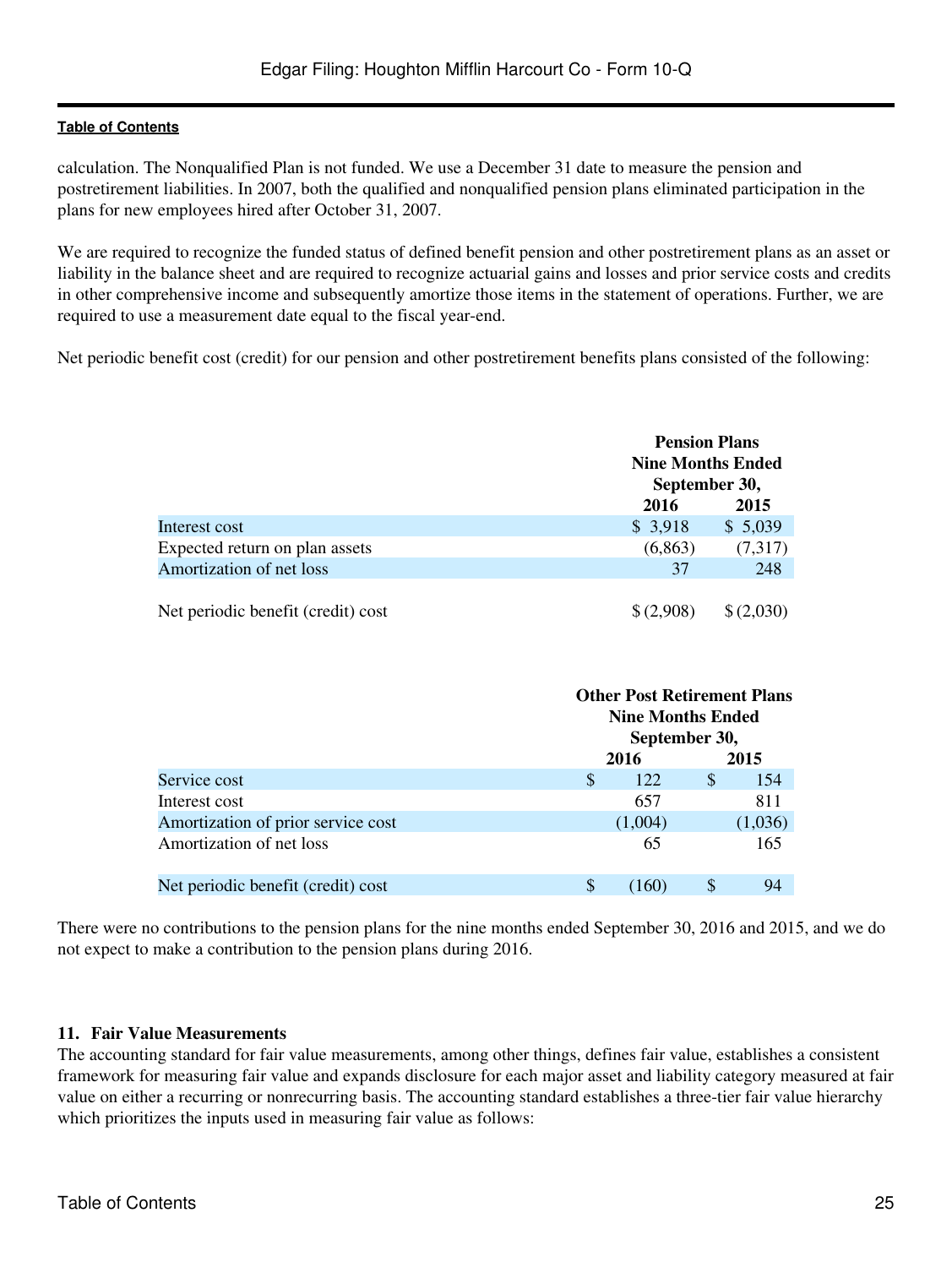- Level 1 Observable input such as quoted prices in active markets for identical assets or liabilities;
- Level 2 Observable inputs, other than the quoted prices in active markets, that are observable either directly or indirectly; and
- Level 3 Unobservable inputs in which there is little or no market data, which require the reporting entity to develop its own assumptions.

Assets and liabilities measured at fair value are based on one or more of three valuation techniques identified in the tables below. Where more than one technique is noted, individual assets or liabilities were valued using one or more of the noted techniques. The valuation techniques are as follows:

- (a) Market approach: Prices and other relevant information generated by market transactions involving identical or comparable assets or liabilities;
- (b) Cost approach: Amount that would be currently required to replace the service capacity of an asset (current replacement cost); and
- (c) Income approach: Valuation techniques to convert future amounts to a single present amount based on market expectations (including present value techniques).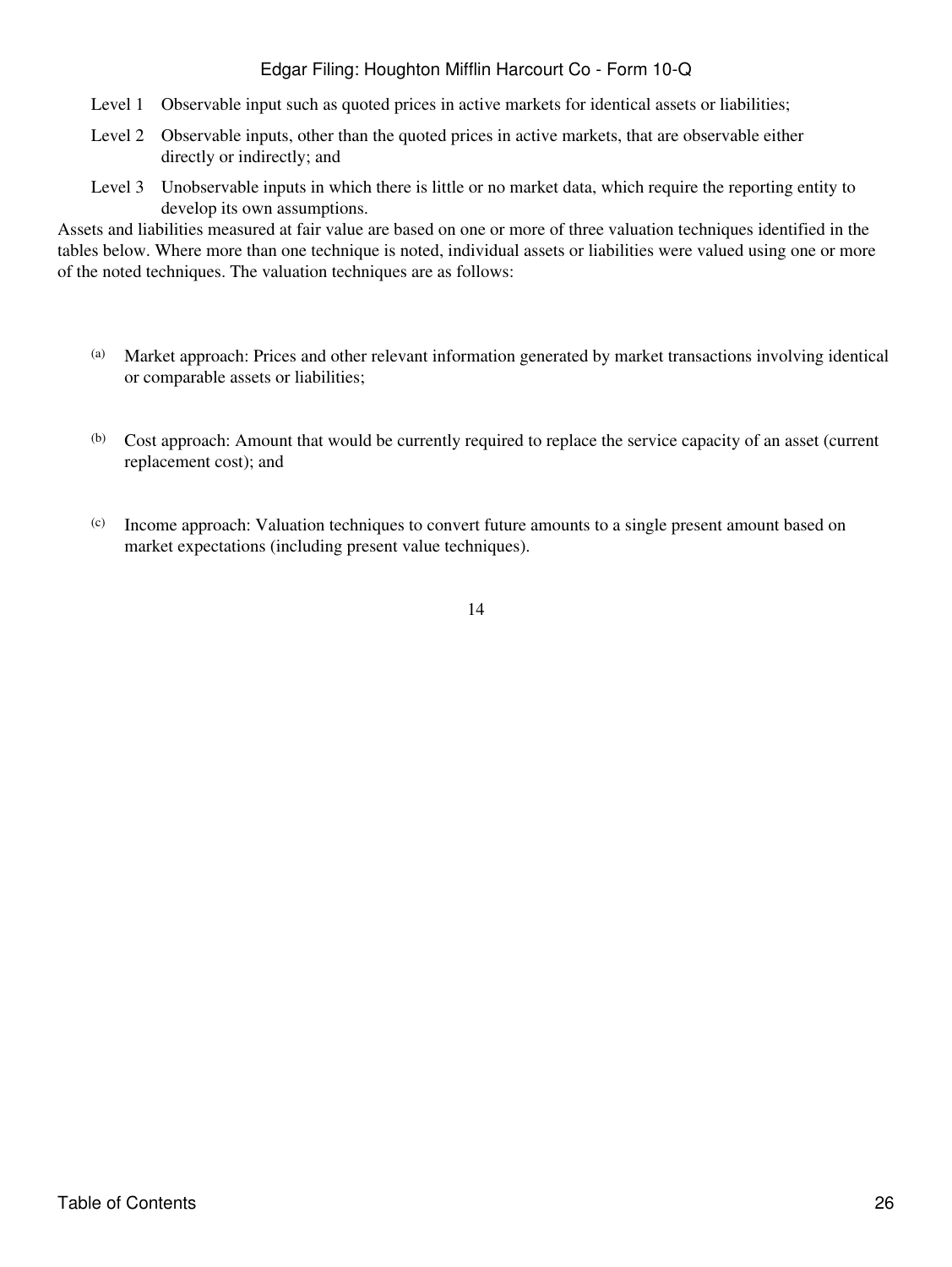On a recurring basis, we measure certain financial assets and liabilities at fair value, including our money market funds, short-term investments which consist of U.S. treasury securities and U.S. agency securities, foreign exchange forward and option contracts, and interest rate derivatives contracts. The accounting standard for fair value measurements defines fair value as the price that would be received to sell an asset or paid to transfer a liability in an orderly transaction between market participants at the measurement date. As such, fair value is a market-based measurement that should be determined based on assumptions that market participants would use in pricing an asset or liability. In determining fair value, we utilize valuation techniques that maximize the use of observable inputs and minimize the use of unobservable inputs to the extent possible as well as consider counterparty and its credit risk in its assessment of fair value.

### **Financial Assets and Liabilities**

The following tables present our financial assets and liabilities measured at fair value on a recurring basis at September 30, 2016 and December 31, 2015:

|                              | 2016                   | <b>Quoted Prices</b><br>in Active<br><b>Markets</b> for<br><b>Identical Assets</b><br>(Level 1) |               | <b>Significant</b><br><b>Other</b><br><b>Observable</b><br><b>Inputs</b><br>(Level 2) | <b>Valuation</b><br><b>Technique</b> |
|------------------------------|------------------------|-------------------------------------------------------------------------------------------------|---------------|---------------------------------------------------------------------------------------|--------------------------------------|
| <b>Financial assets</b>      |                        |                                                                                                 |               |                                                                                       |                                      |
| Money market funds           | 99,484<br>\$           | \$<br>99,484                                                                                    | \$            |                                                                                       | (a)                                  |
| U.S. treasury securities     | 8,001                  | 8,001                                                                                           |               |                                                                                       | (a)                                  |
| U.S. agency securities       | 58,402                 |                                                                                                 |               | 58,402                                                                                | (a)                                  |
|                              | \$165,887              | \$<br>107,485                                                                                   | $\mathcal{S}$ | 58,402                                                                                |                                      |
| Financial liabilities        |                        |                                                                                                 |               |                                                                                       |                                      |
| Foreign exchange derivatives | $\mathbf{\$}$<br>29    | \$                                                                                              | $\mathcal{S}$ | 29                                                                                    | (a)                                  |
| Interest rate derivatives    | 12,762                 |                                                                                                 |               | 12,762                                                                                | (a)                                  |
|                              | 12,791<br>$\mathbb{S}$ | \$                                                                                              |               | 12,791                                                                                |                                      |

|                          | 2015      | <b>Quoted Prices</b><br>in Active<br><b>Markets</b> for<br><b>Identical Assets</b><br>(Level 1) | <b>Significant</b><br><b>Other</b><br><b>Observable</b><br>Inputs<br>(Level 2) | <b>Valuation</b><br><b>Technique</b> |
|--------------------------|-----------|-------------------------------------------------------------------------------------------------|--------------------------------------------------------------------------------|--------------------------------------|
| <b>Financial assets</b>  |           |                                                                                                 |                                                                                |                                      |
| Money market funds       | \$175,465 | \$<br>175,465                                                                                   | \$                                                                             | $\left( \text{a}\right)$             |
| U.S. treasury securities | 8,994     | 8,994                                                                                           |                                                                                | (a)                                  |
| U.S. agency securities   | 189,152   |                                                                                                 | 189,152                                                                        | (a)                                  |
|                          | \$373,611 | \$<br>184,459                                                                                   | \$<br>189,152                                                                  |                                      |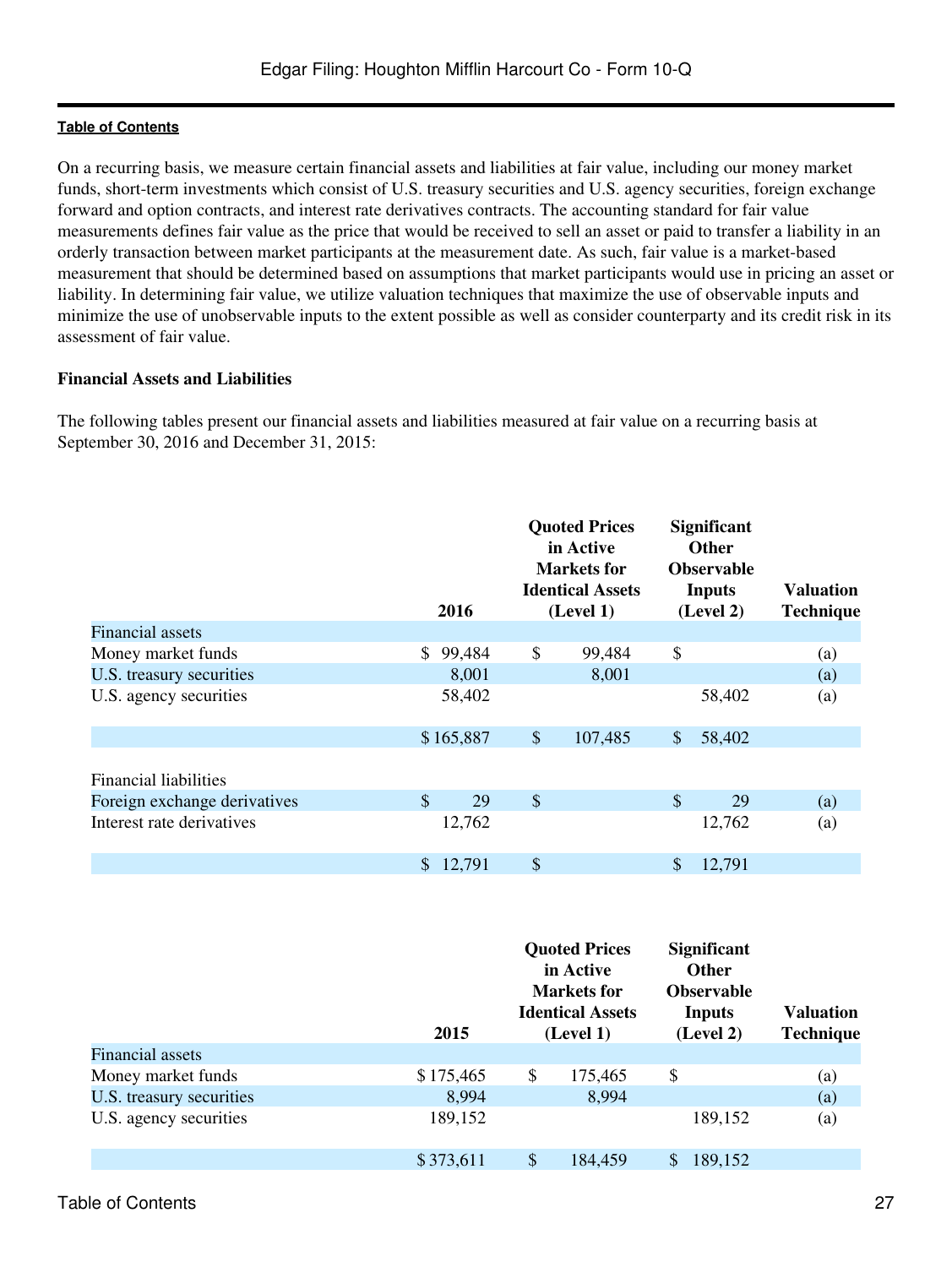| <b>Financial liabilities</b> |               |       |  |       |     |
|------------------------------|---------------|-------|--|-------|-----|
| Foreign exchange derivatives |               | 340   |  | 340   | (a) |
| Interest rate derivatives    |               | 3,641 |  | 3.641 | (a) |
|                              | $\mathcal{S}$ | 3.981 |  | 3,981 |     |

Our money market funds and U.S. treasury securities are classified within Level 1 of the fair value hierarchy because they are valued using quoted prices in active markets for identical instruments. Our U.S. agency securities are classified within Level 2 of the fair value hierarchy because they are valued using other than quoted prices in active markets. In addition to \$99.5 million and \$175.5 million invested in money market funds as of September 30, 2016 and December 31, 2015, respectively, we had \$50.6 million and \$58.8 million of cash in bank accounts as of September 30, 2016 and December 31, 2015, respectively.

Our foreign exchange derivatives consist of forward contracts and are classified within Level 2 of the fair value hierarchy because they are valued based on observable inputs and are available for substantially the full term of our derivative instruments. We use foreign exchange forward contracts to fix the functional currency value of forecasted commitments, payments and receipts. The aggregate notional amount of the outstanding foreign exchange forward contracts was \$17.3 million and \$17.5 million at September 30, 2016 and December 31, 2015, respectively. Our foreign exchange forward contracts contain netting provisions to mitigate credit risk in the event of counterparty default, including payment default and cross default. At September 30, 2016 and December 31, 2015, the fair value of our counterparty default exposure was less than \$1.0 million and spread across several highly rated counterparties.

Our interest rate derivatives instruments are classified within Level 2 of the fair value hierarchy because they are valued based on observable inputs and are available for substantially the full term of our derivative instruments. Our interest rate risk relates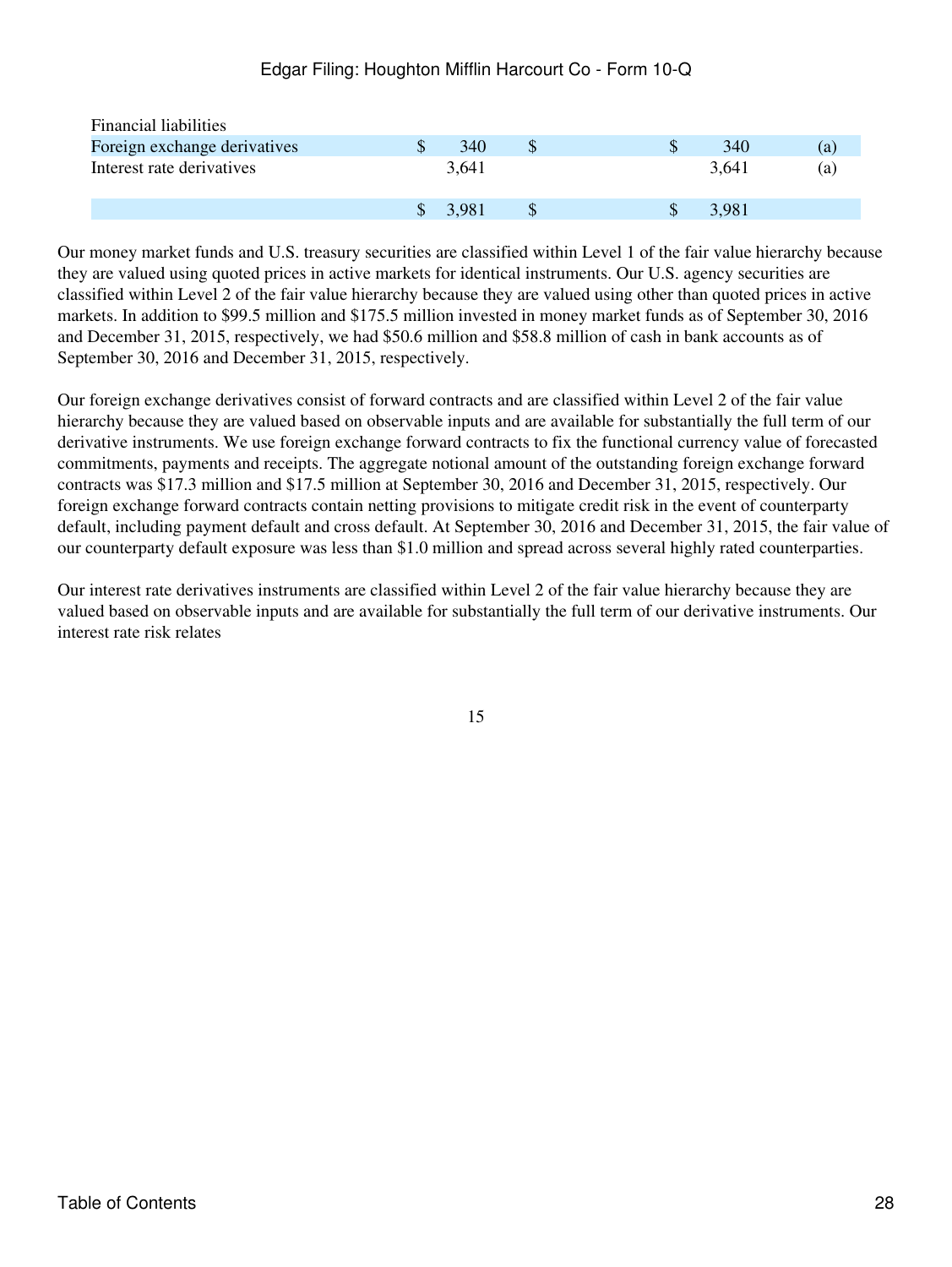primarily to U.S. dollar borrowings, partially offset by U.S. dollar cash investments. We have historically used interest rate derivative instruments to manage our earnings and cash flow exposure to changes in interest rates by converting floating-rate debt into fixed-rate debt. We designate these derivative instruments either as fair value or cash flow hedges under the accounting guidance related to derivatives and hedging. We record changes in the value of fair value hedges in interest expense, which is generally offset by changes in the fair value of the hedged debt obligation. Interest payments made or received related to our interest rate derivative instruments are included in interest expense. We record the effective portion of any change in the fair value of derivative instruments designated as cash flow hedges as unrealized gains or losses in other comprehensive income, net of tax, until the hedged cash flow occurs, at which point the effective portion of any gain or loss is reclassified to earnings. We record the ineffective portion of our cash flow hedges in interest expense. In the event the hedged cash flow does not occur, or it becomes no longer probable that it will occur, we reclassify the amount of any gain or loss on the related cash flow hedge to interest expense at that time. The aggregate notional amount of the outstanding interest rate derivative instruments was \$400.0 million as of September 30, 2016.

We do not have significant concentrations of credit risk arising from our interest rate derivatives financial instruments, whether from an individual counterparty or a related group of counterparties. We manage the concentration of counterparty credit risk on our interest rate derivatives instruments by limiting acceptable counterparties to a diversified group of major financial institutions with investment grade credit ratings, limiting the amount of credit exposure to each counterparty, and actively monitoring their credit ratings and outstanding fair values on an ongoing basis. Furthermore, none of our derivative transactions contain provisions that are dependent on our credit ratings from any credit rating agency.

We also employ master netting arrangements that reduce our counterparty payment settlement risk on any given maturity date to the net amount of any receipts or payments due between us and the counterparty financial institution. Thus, the maximum loss due to counterparty credit risk is limited to the unrealized gains in such contracts net of any unrealized losses should any of these counterparties fail to perform as contracted. Although these protections do not eliminate concentrations of credit risk, as a result of the above considerations, we do not consider the risk of counterparty default to be significant.

## **Non-Financial Assets and Liabilities**

There were no impairments related to our non-financial assets and there were no non-financial liabilities measured at fair value on a non-recurring basis during the nine months ended September 30, 2016.

There were no non-financial assets and liabilities measured at fair value on a nonrecurring basis as of December 31, 2015.

Our non-financial assets, which include goodwill, other intangible assets, property, plant, and equipment, and pre-publication costs, are not required to be measured at fair value on a recurring basis. However, if certain trigger events occur, or if an annual impairment test is required, we evaluate the nonfinancial assets for impairment. If an impairment did occur, the asset is required to be recorded at the estimated fair value. An impairment analysis was not performed for the preparation of this report, as there were no triggering events for the nine months ended September 30, 2016.

## **Fair Value of Debt**

The following table presents the carrying amounts and estimated fair market values of our debt at September 30, 2016 and December 31, 2015. The fair value of debt is deemed to be the amount at which the instrument could be

## Table of Contents 29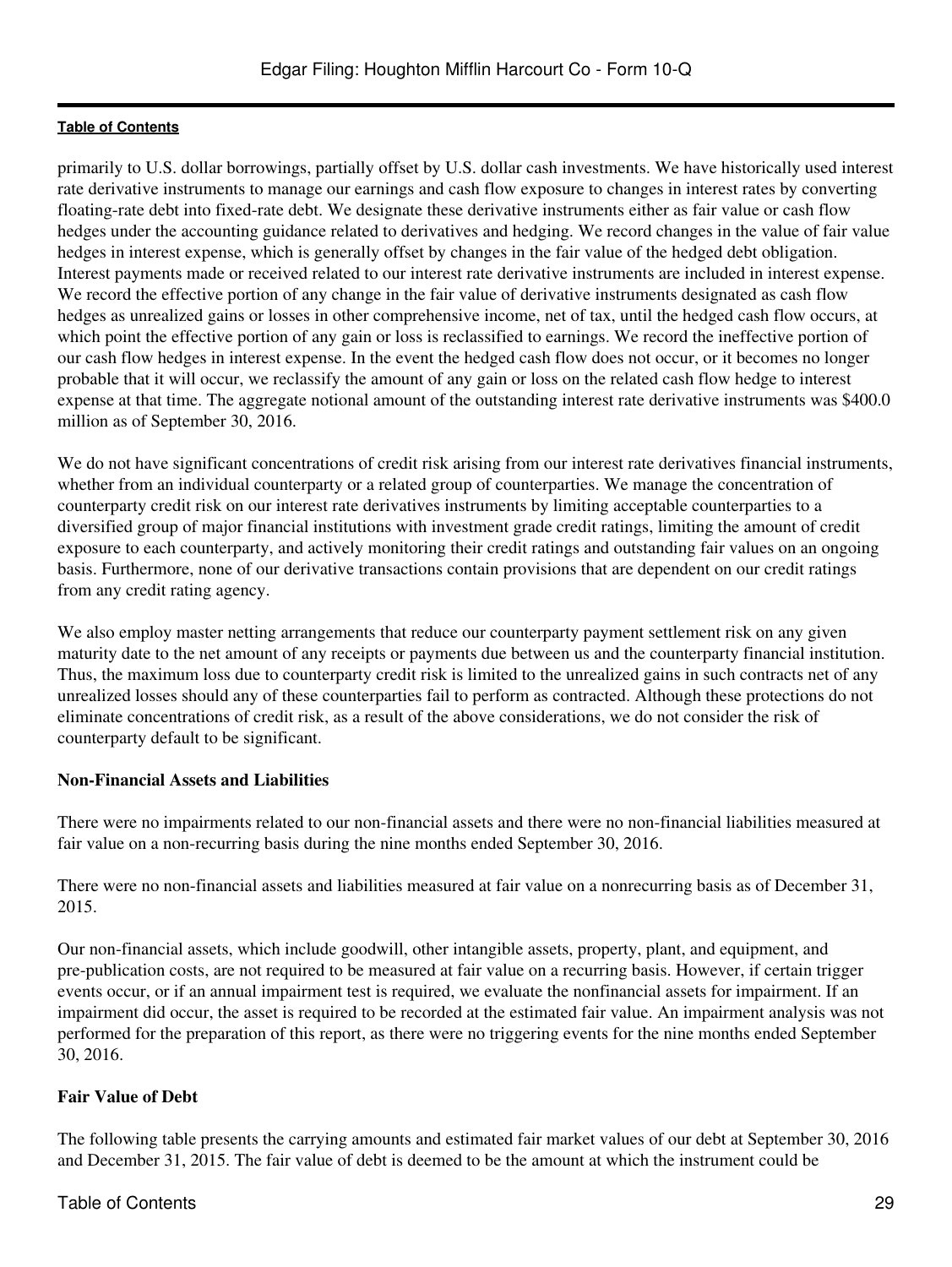exchanged in an orderly transaction between market participants at the measurement date.

|                                                                                                                     |                                     | <b>September 30, 2016</b>        |               | <b>December 31, 2015</b> |
|---------------------------------------------------------------------------------------------------------------------|-------------------------------------|----------------------------------|---------------|--------------------------|
|                                                                                                                     | <b>Carrying</b><br><b>Estimated</b> |                                  | Carrying      | <b>Estimated</b>         |
|                                                                                                                     | Amount                              | <b>Fair Value</b>                | <b>Amount</b> | <b>Fair Value</b>        |
| <b>Debt</b>                                                                                                         |                                     |                                  |               |                          |
| Term loan                                                                                                           |                                     | $$773,874$ $$766,135$ $$777,283$ |               | \$ 752,021               |
| The fair market values of our debt were estimated based on quoted market prices on a private exchange for those     |                                     |                                  |               |                          |
| instruments that are traded and are classified as Level 2 within the fair value hierarchy at September 30, 2016 and |                                     |                                  |               |                          |
| December 31, 2015. The fair market values require varying degrees of management judgment. The factors used to       |                                     |                                  |               |                          |
| estimate these values may not be valid on any subsequent date. Accordingly, the fair market values of the debt      |                                     |                                  |               |                          |

#### **12. Commitments and Contingencies**

presented may not be indicative of their future values.

There were no material changes in our commitments under contractual obligations, as disclosed in our audited consolidated financial statements for the year ended December 31, 2015.

We are involved in ordinary and routine litigation and matters incidental to our business. Litigation alleging infringement of copyrights and other intellectual property rights has become extensive in the educational publishing industry. Specifically, there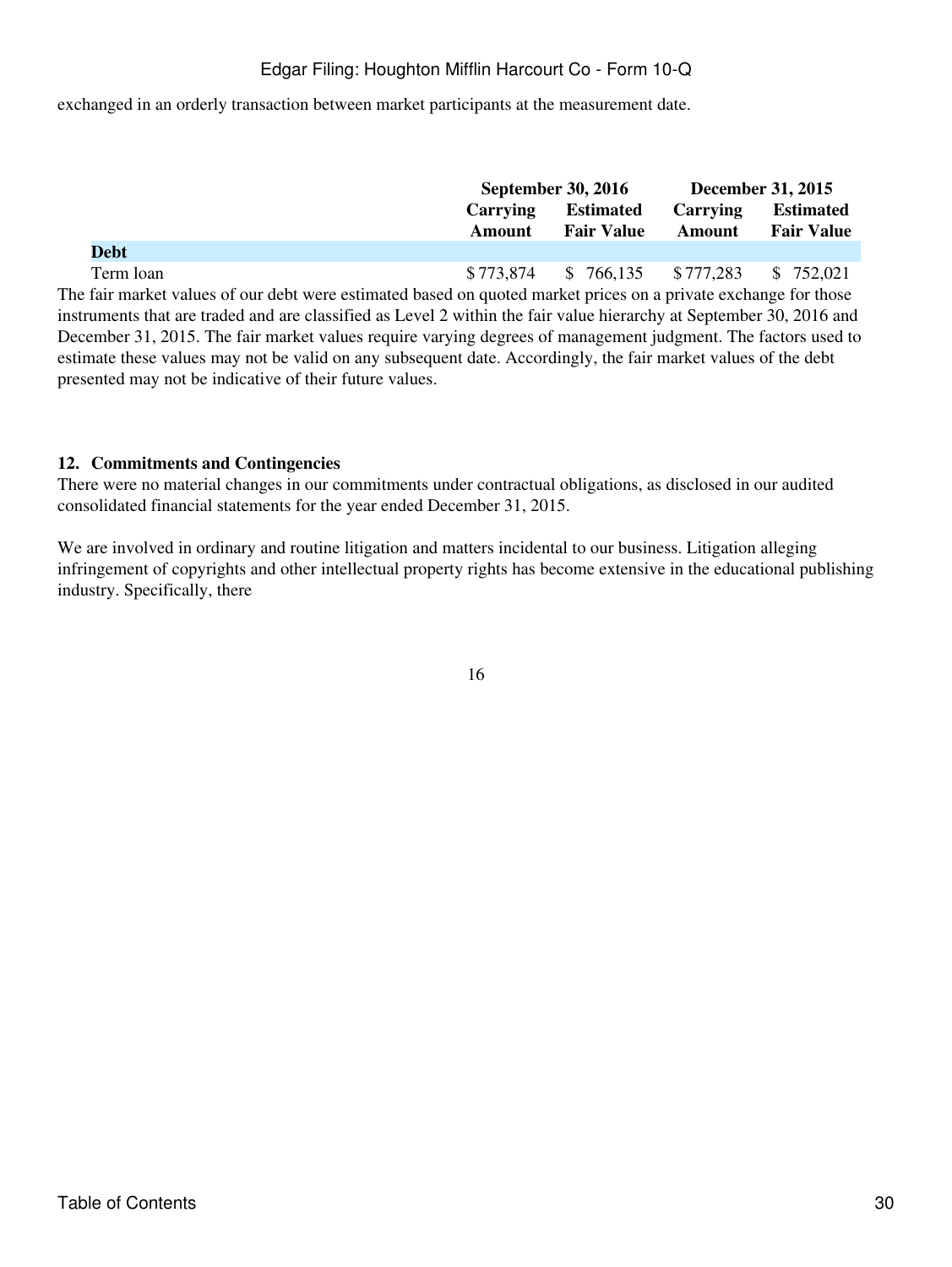have been various settled, pending and threatened litigation that allege we exceeded the print run limitation or other restrictions in licenses granted to us to reproduce photographs in our textbooks. During the second quarter of 2016, we settled all such pending or actively threatened litigations alleging infringement of copyrights, and will make total settlement payments of \$10.0 million collectively, with \$4.0 million paid during the third quarter of 2016 and \$6.0 million to be paid during the first quarter of 2017.

We were contingently liable for \$4.1 million and \$9.4 million of performance-related surety bonds for our operating activities as of September 30, 2016 and December 31, 2015, respectively. An aggregate of \$31.7 million and \$31.9 million of letters of credit existed as of September 30, 2016 and December 31, 2015, respectively, of which \$2.4 million and \$2.5 million backed the aforementioned performance-related surety bonds as of September 30, 2016 and December 31, 2015, respectively.

We routinely enter into standard indemnification provisions as part of license agreements involving use of our intellectual property. These provisions typically require us to indemnify and hold harmless licensees in connection with any infringement claim by a third party relating to the intellectual property covered by the license agreement. The assessment business routinely enters into contracts with customers that contain provisions requiring us to indemnify the customer against a broad array of potential liabilities resulting from any breach of the contract or the invalidity of the test. Although the term of these provisions and the maximum potential amounts of future payments we could be required to make is not limited, we have never incurred any costs to defend or settle claims related to these types of indemnification provisions. We therefore believe the estimated fair value of these provisions is inconsequential, and have no liabilities recorded for them as of September 30, 2016 and December 31, 2015.

### **Concentration of Credit Risk and Significant Customers**

As of September 30, 2016 and December 31, 2015, no individual customer comprised more than 10% of our accounts receivable, net balance. We believe that our accounts receivable credit risk exposure is limited and we have not experienced significant write-downs in our accounts receivable balances.

## **13. Net Income (Loss) Per Share**

The following table sets forth the computation of basic and diluted earnings per share (EPS):

|                                                          | <b>Three Months Ended</b><br>September 30, |    |               |                  | <b>Nine Months Ended</b><br>September 30, |             |
|----------------------------------------------------------|--------------------------------------------|----|---------------|------------------|-------------------------------------------|-------------|
|                                                          | 2016                                       |    | 2015          | 2016             | 2015                                      |             |
| <b>Numerator</b>                                         |                                            |    |               |                  |                                           |             |
| Net income (loss) attributable<br>to common stockholders | \$<br>90.022                               | \$ | 131,081       | \$<br>(103, 517) | \$                                        | (36,602)    |
| <b>Denominator</b>                                       |                                            |    |               |                  |                                           |             |
| Weighted average shares<br>outstanding                   |                                            |    |               |                  |                                           |             |
| <b>Basic</b>                                             | 122,011,716                                |    | 135, 169, 318 | 122,349,857      |                                           | 138,978,746 |
| Diluted                                                  | 123,017,854                                |    | 139,813,309   | 122,349,857      |                                           | 138,978,746 |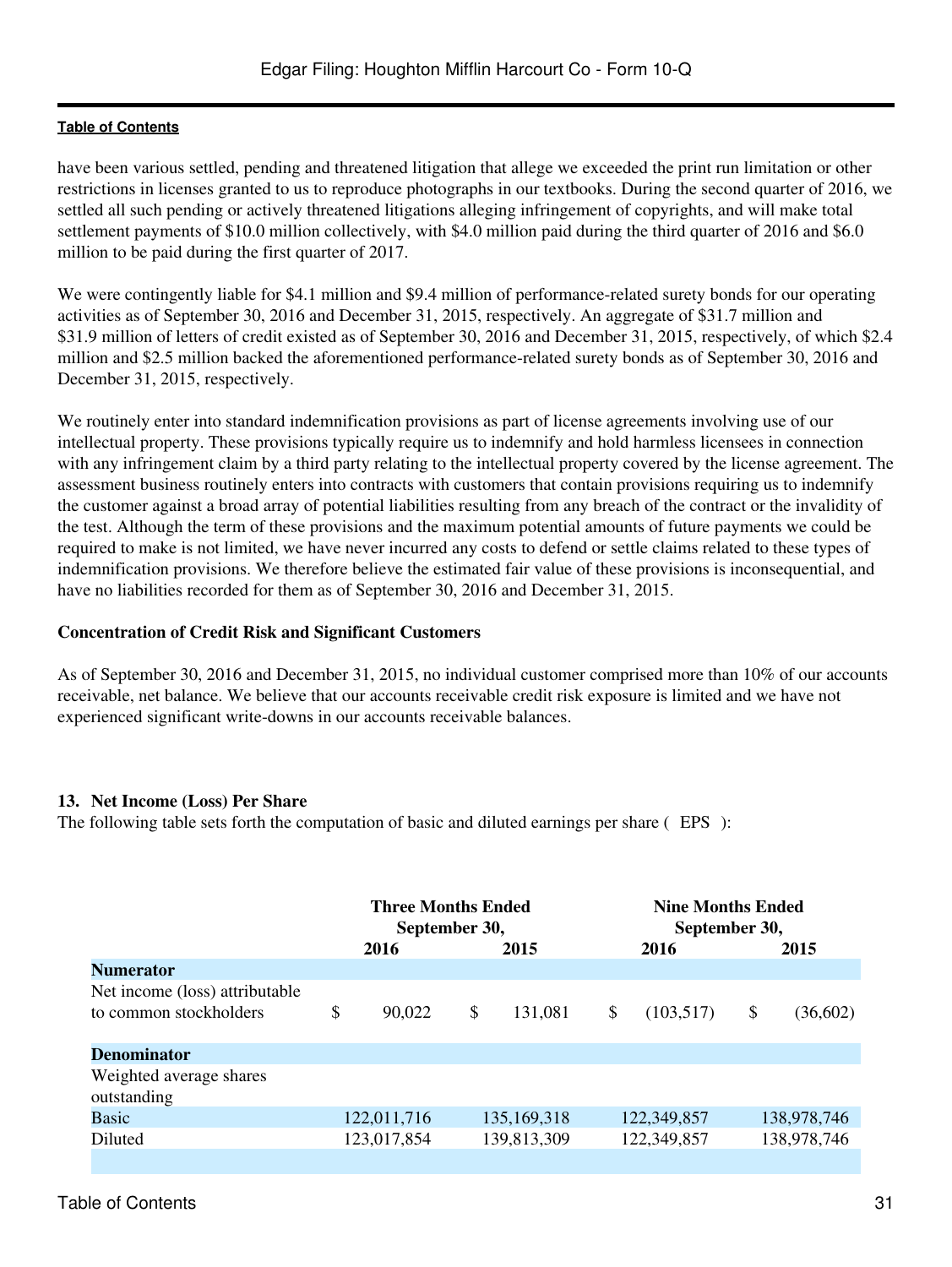| Net income (loss) per share |      |      |        |   |        |
|-----------------------------|------|------|--------|---|--------|
| attributable to common      |      |      |        |   |        |
| stockholders                |      |      |        |   |        |
| <b>Basic</b>                | 0.74 | 0.97 | (0.85) |   | (0.26) |
| Diluted                     | 0.73 | 0.94 | (0.85) | S | (0.26) |

As we incurred a net loss in the nine month periods ended September 30, 2016 and 2015, presented above, the outstanding stock options, restricted stock, and restricted stock units for those periods have an anti-dilutive effect and therefore are excluded from the computation of diluted weighted average shares outstanding. Accordingly, basic and diluted weighted average shares outstanding are equal for such periods.

The following table summarizes our weighted average outstanding common stock equivalents that were anti-dilutive attributable to common stockholders during the periods, and therefore excluded from the computation of diluted EPS:

|                                             | <b>Three Months Ended</b> |        | <b>Nine Months Ended</b> |           |  |
|---------------------------------------------|---------------------------|--------|--------------------------|-----------|--|
|                                             | September 30,             |        | September 30,            |           |  |
|                                             | 2016                      | 2015   | 2016                     | 2015      |  |
| Stock options                               | 1,433,178                 | 88,696 | 6, 104, 189              | 8,476,246 |  |
| Restricted stock and restricted stock units | 146,183                   |        | 704,778                  | 631,149   |  |
| <b>Warrants</b>                             |                           |        |                          | 7,336,648 |  |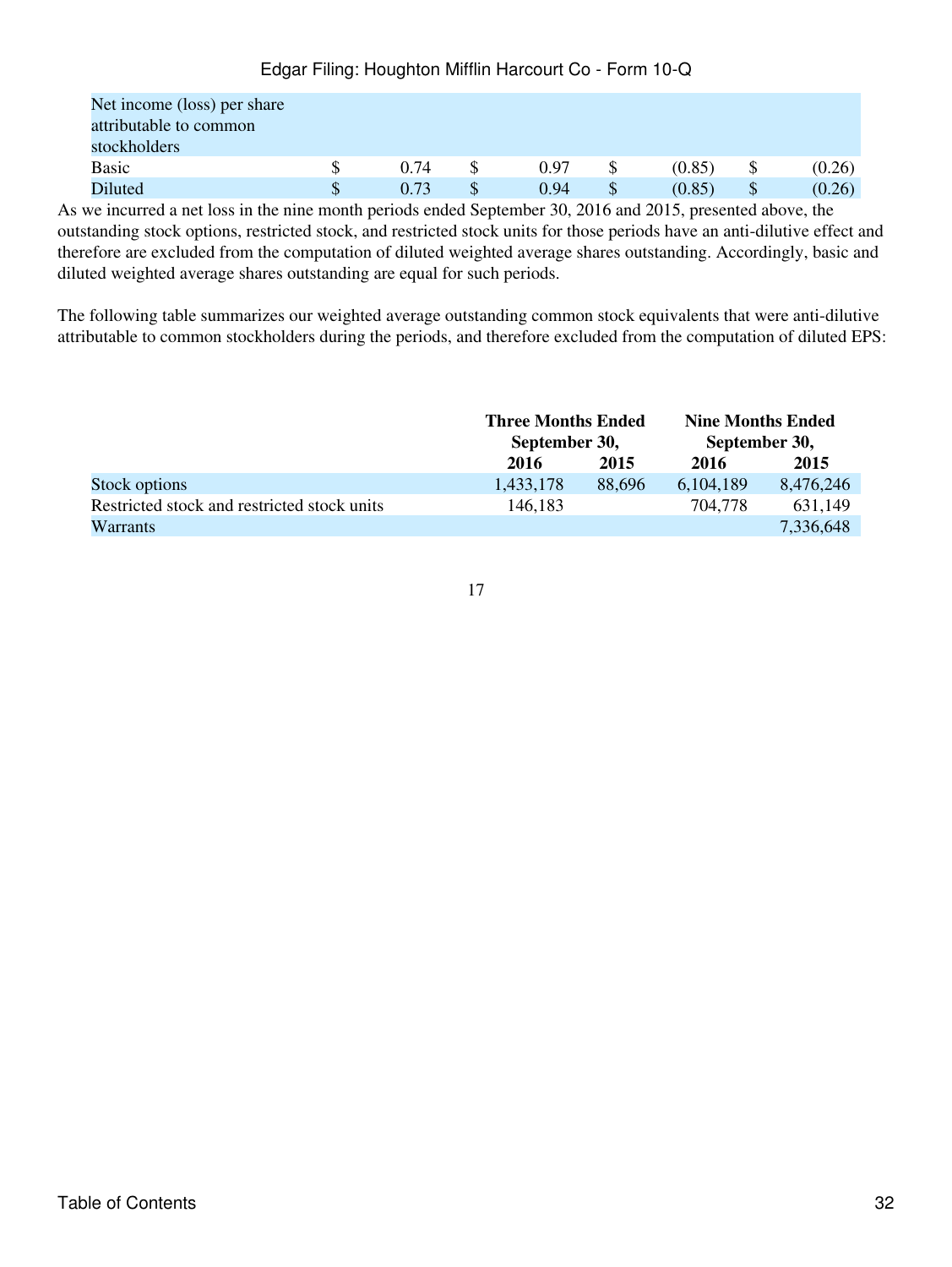#### **14. Stockholders Equity Stock Repurchase Program**

Our Board of Directors has authorized the repurchase of up to \$1.0 billion in aggregate value of the Companys common stock. The aggregate share repurchase program may be executed through December 31, 2018. Repurchases under the program may be made from time to time in the open market (including under a trading plan) or in privately negotiated transactions. The extent and timing of any such repurchases would generally be at our discretion and subject to market conditions, applicable legal requirements and other considerations. Any repurchased shares may be used for general corporate purposes.

The Company s share repurchase activity was as follows:

|                                    | <b>Three Months Ended</b> | <b>Nine Months Ended</b> |                           |  |  |
|------------------------------------|---------------------------|--------------------------|---------------------------|--|--|
|                                    | <b>September 30, 2016</b> |                          | <b>September 30, 2016</b> |  |  |
| Cost of repurchases (in thousands) | 3.999                     |                          | 55,017                    |  |  |
| Shares repurchased                 | 271.648                   |                          | 2,903,566                 |  |  |
| Average cost per share             | 14.72                     |                          | 18.95                     |  |  |

As of September 30, 2016, there was approximately \$482.0 million available for share repurchases under this authorization.

#### **15. Segment Reporting**

As of September 30, 2016, we had two reportable segments (Education and Trade Publishing). Our Education segment provides educational products, technology platforms and services to meet the diverse needs of today s classrooms. These products and services include print and digital content in the form of textbooks, digital courseware, instructional aids, educational assessment and intervention solutions, which are aimed at improving achievement and supporting learning for students that are not keeping pace with peers, professional development and school reform services. Our Trade Publishing segment primarily develops, markets and sells consumer books in print and digital formats and licenses book rights to other publishers and electronic businesses in the United States and abroad. The principal markets for Trade Publishing products are retail stores, both physical and online, and wholesalers. Reference materials are also sold to schools, colleges, libraries, office supply distributors and other businesses.

We measure and evaluate our reportable segments based on net sales and segment Adjusted EBITDA. We exclude from our segments certain corporate-related expenses, as our corporate functions do not meet the definition of a segment, as defined in the accounting guidance relating to segment reporting. In addition, certain transactions or adjustments that our Chief Operating Decision Maker considers to be non-operational, such as amounts related to goodwill and other intangible asset impairment charges, derivative instruments charges, acquisition-related activity, restructuring/integration costs, severance, separation costs and facility closures, equity compensation charges, debt extinguishment losses, legal settlement charges, amortization and depreciation expenses, as well as interest and taxes, are excluded from segment Adjusted EBITDA. Although we exclude these amounts from segment Adjusted EBITDA, they are included in reported consolidated net income (loss) and are included in the reconciliation below.

(in thousands)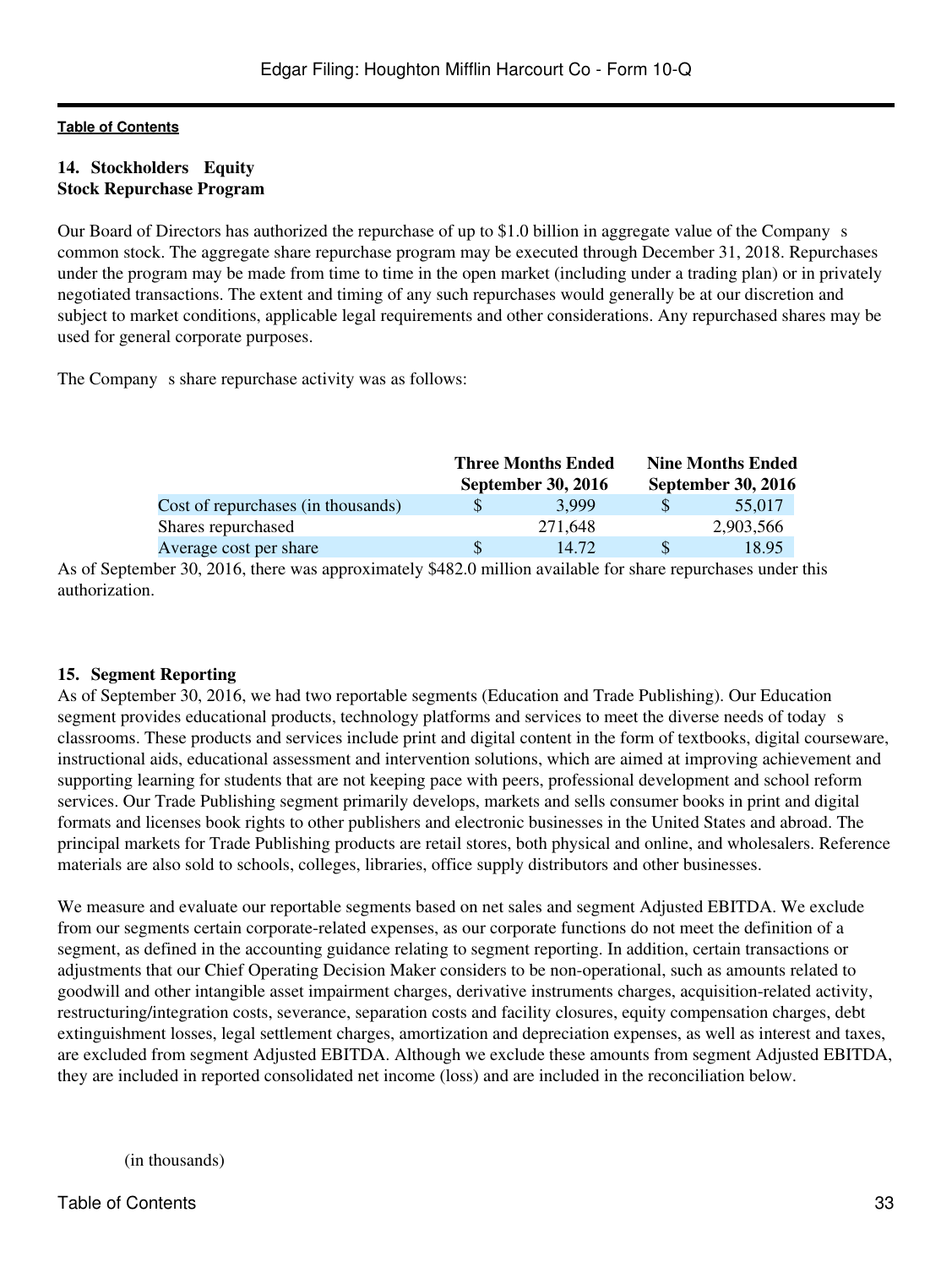|                         | <b>Three Months Ended</b><br>September 30, |                   |                            |  |  |
|-------------------------|--------------------------------------------|-------------------|----------------------------|--|--|
|                         |                                            |                   |                            |  |  |
|                         |                                            | Trade             | Corporate/<br><b>Other</b> |  |  |
|                         | <b>Education</b>                           | <b>Publishing</b> |                            |  |  |
| 2016                    |                                            |                   |                            |  |  |
| Net sales               | \$487,209                                  | 45,812<br>\$      | \$                         |  |  |
| Segment Adjusted EBITDA | 174,230                                    | 6,480             | (12,339)                   |  |  |
| 2015                    |                                            |                   |                            |  |  |
| Net sales               | \$532,245                                  | 43,262<br>\$      | \$                         |  |  |
| Segment Adjusted EBITDA | 198,284                                    | 3,795             | (10, 537)                  |  |  |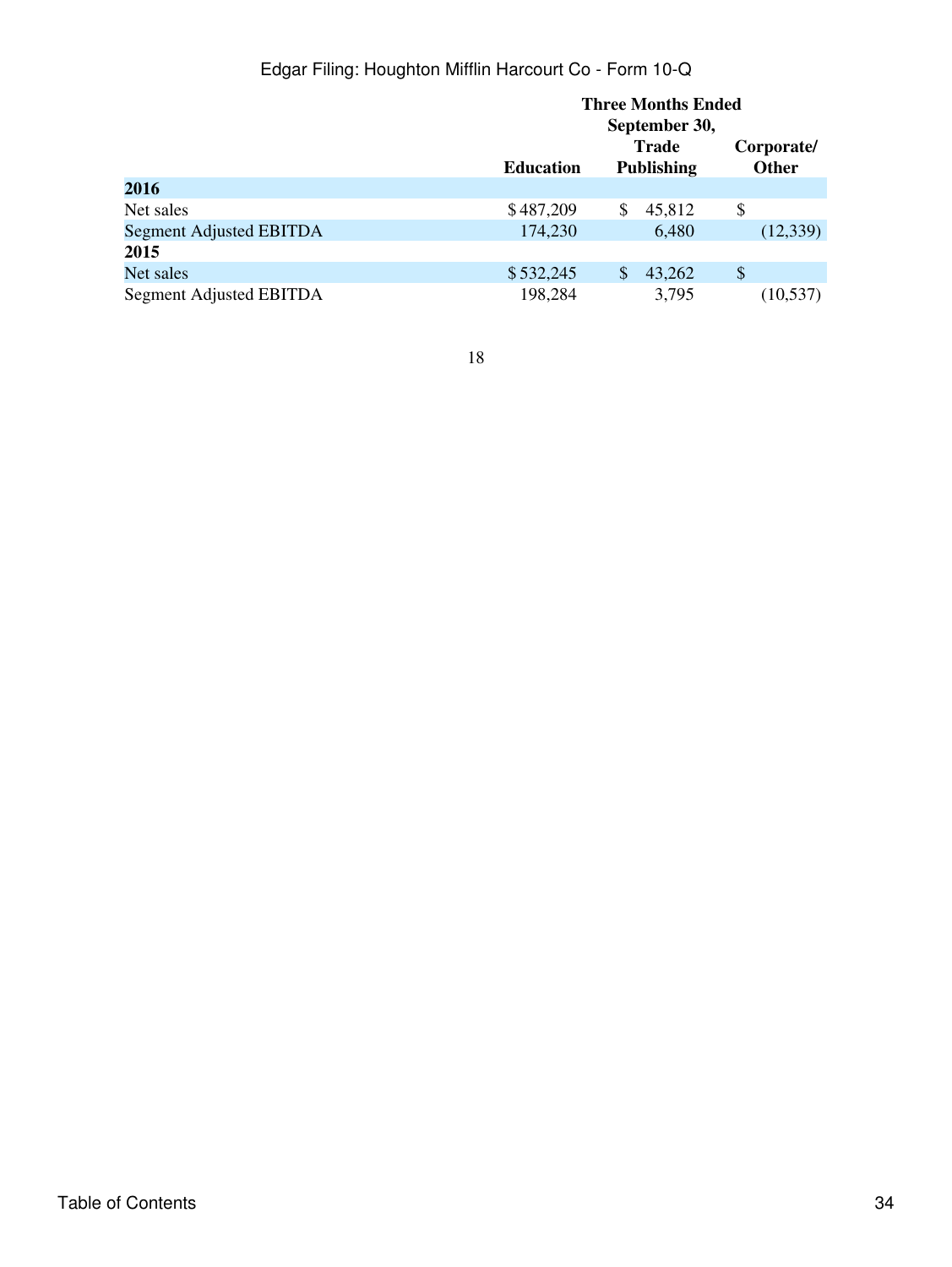|                         | <b>Nine Months Ended</b> |                   |              |  |  |  |
|-------------------------|--------------------------|-------------------|--------------|--|--|--|
| (in thousands)          |                          | September 30,     |              |  |  |  |
|                         |                          | <b>Trade</b>      | Corporate/   |  |  |  |
|                         | <b>Education</b>         | <b>Publishing</b> | <b>Other</b> |  |  |  |
| 2016                    |                          |                   |              |  |  |  |
| Net sales               | \$1,014,898              | \$115,981         | \$           |  |  |  |
| Segment Adjusted EBITDA | 235,438                  | 3,115             | (35,974)     |  |  |  |
| 2015                    |                          |                   |              |  |  |  |
| Net sales               | \$1,003,556              | \$114,503         | \$           |  |  |  |
| Segment Adjusted EBITDA | 247,389                  | 3.067             | (31,079)     |  |  |  |

Reconciliation of Segment Adjusted EBITDA to the consolidated statements of operations is as follows:

| (in thousands)                             | Three Months Ended Septembendifth, Months Ended September 30, |           |                           |           |               |            |               |            |
|--------------------------------------------|---------------------------------------------------------------|-----------|---------------------------|-----------|---------------|------------|---------------|------------|
|                                            |                                                               | 2016      |                           | 2015      |               | 2016       |               | 2015       |
| <b>Total Segment Adjusted EBITDA</b>       | \$                                                            | 168,371   | $\boldsymbol{\mathsf{S}}$ | 191,542   | $\mathcal{S}$ | 202,579    | $\mathcal{S}$ | 219,377    |
| Interest expense                           |                                                               | (9, 493)  |                           | (10, 196) |               | (28, 228)  |               | (22,310)   |
| Depreciation expense                       |                                                               | (21, 225) |                           | (17,165)  |               | (58, 959)  |               | (53,350)   |
| Amortization expense                       |                                                               | (54, 456) |                           | (59,050)  |               | (158, 402) |               | (163, 192) |
| Non-cash charges stock-compensation        |                                                               | (2,081)   |                           | (3,116)   |               | (8,754)    |               | (9,928)    |
| Non-cash charges gain (loss) on derivative |                                                               |           |                           |           |               |            |               |            |
| instrument                                 |                                                               | 257       |                           | (42)      |               | 422        |               | (1,893)    |
| Purchase accounting adjustments            |                                                               | (1,197)   |                           | (4,046)   |               | (4,285)    |               | (5,120)    |
| Fees, expenses or charges for equity       |                                                               |           |                           |           |               |            |               |            |
| offerings, debt or acquisitions            |                                                               | (92)      |                           |           |               | (1,071)    |               | (18,791)   |
| Restructuring/Integration                  |                                                               | (2,184)   |                           | (4,043)   |               | (12, 198)  |               | (4,805)    |
| Severance, separation costs and facility   |                                                               |           |                           |           |               |            |               |            |
| closures                                   |                                                               | (3,765)   |                           | (1,563)   |               | (8,895)    |               | (3,605)    |
| Loss on extinguishment of debt             |                                                               |           |                           | (878)     |               |            |               | (3,051)    |
| Legal settlement                           |                                                               |           |                           |           |               | (10,000)   |               |            |
|                                            |                                                               |           |                           |           |               |            |               |            |
| Net income (loss) before taxes             |                                                               | 74,135    |                           | 91,443    |               | (87,791)   |               | (66, 668)  |
| Provision (benefit) for income taxes       |                                                               | (15,887)  |                           | (39, 638) |               | 15,726     |               | (30,066)   |
|                                            |                                                               |           |                           |           |               |            |               |            |
| Net income (loss)                          | \$                                                            | 90,022    | $\boldsymbol{\mathsf{S}}$ | 131,081   | $\mathbb{S}$  | (103, 517) | $\mathcal{S}$ | (36,602)   |
|                                            |                                                               |           |                           |           |               |            |               |            |

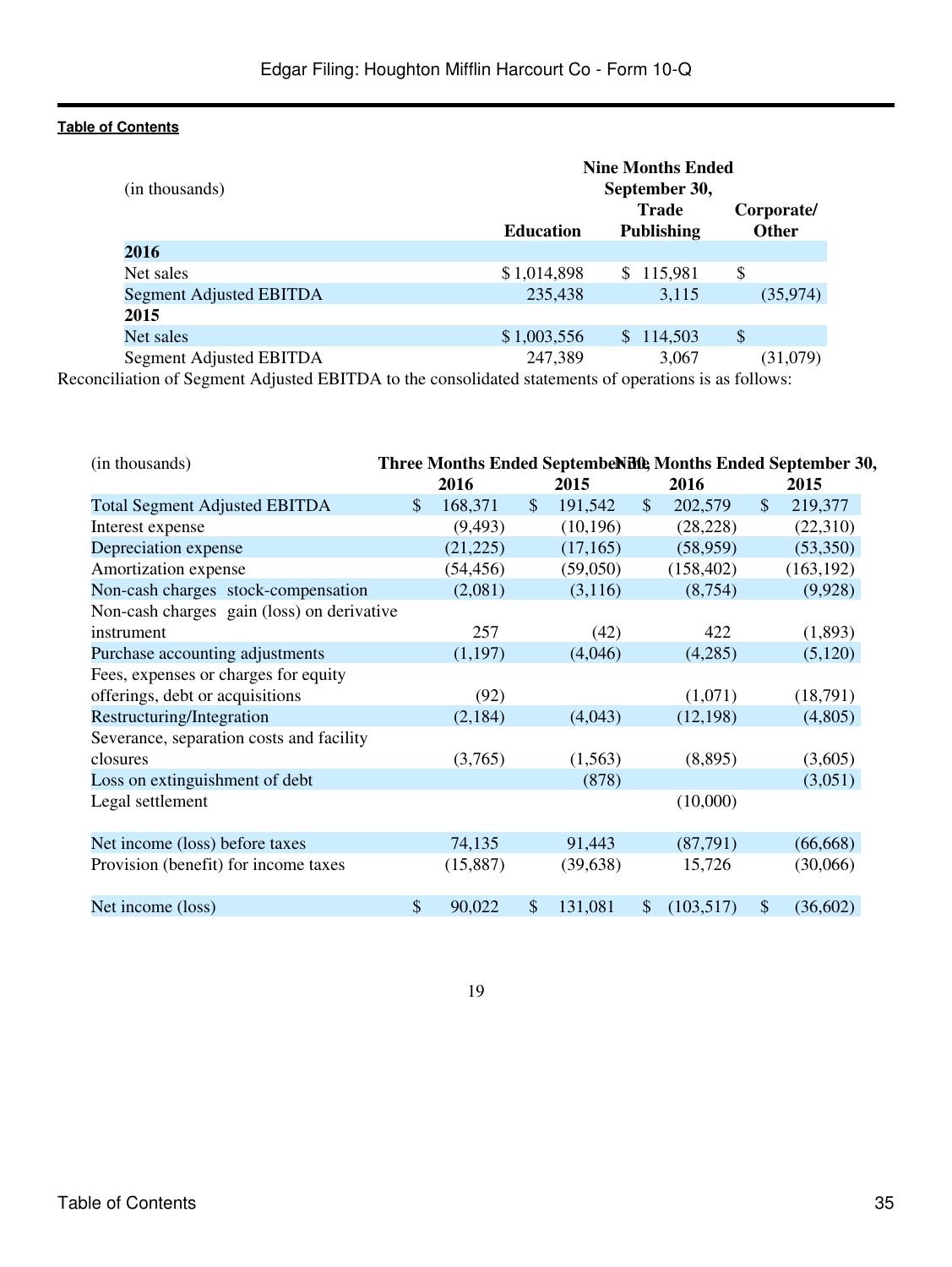### **Item 2. Management s Discussion and Analysis of Financial Condition and Results of Operations**

<span id="page-35-0"></span>The following discussion and analysis of the financial condition and results of operations of HMH should be read in conjunction with the interim unaudited consolidated financial statements and the related notes thereto included elsewhere in this Quarterly Report on Form 10-Q and the audited financial statements and the related notes thereto and Management s Discussion and Analysis of Financial Condition and Results of Operations included in our Annual Report on Form 10-K for the year ended December 31, 2015, which was filed with the Securities Exchange Commission (the SEC) on February 25, 2016. This Management s Discussion and Analysis of Financial Condition and Results of Operations contains forward-looking statements within the meaning of Section 27A of the Securities Act of 1933, and Section 21E of the Securities Exchange Act of 1934, as amended. See Special Note Regarding Forward-Looking Statements included elsewhere in this Quarterly Report on Form 10-Q.

### **Overview**

We are a global learning company, specializing in education solutions across a variety of media. We deliver content, services and technology to both educational institutions and consumers, reaching over 50 million students in more than 150 countries worldwide. In the United States, we are a leading provider of K-12 educational content by market share. We believe our long-standing reputation and trusted brand enable us to capitalize on consumer and digital trends in the education market through our existing and developing channels. Furthermore, since 1832, our trade and reference materials, including adult and children s fiction and non-fiction books, have won industry awards such as the Pulitzer Prize, Newbery and Caldecott medals and National Book Award.

### **Corporate History**

Houghton Mifflin Harcourt Company was incorporated as a Delaware corporation on March 5, 2010, and was established as the holding company of the current operating group. Houghton Mifflin Harcourt was formed in December 2007 with the acquisition of Harcourt Education Group, then the second-largest K-12 U.S. publisher, by Houghton Mifflin Group. We are headquartered in Boston, Massachusetts.

## **EdTech Acquisition**

On April 23, 2015, we entered into a stock and asset purchase agreement with Scholastic Corporation (Scholastic) to acquire certain assets (including the stock of two of Scholastic s subsidiaries) comprising its Educational Technology and Services (EdTech) business. On May 29, 2015, we completed the acquisition and paid an aggregate purchase price of \$575.0 million in cash to Scholastic, subject to adjustments for working capital.

The EdTech acquisition provided us with a leading position in intervention curriculum and services and extends our product offerings in key growth areas, including educational technology, early learning, and education services, creating a more comprehensive offering for students, teachers and schools. EdTech s consulting and professional development services focus on optimizing the utilization of the products, especially digital solutions, as well as helping teachers and school districts meet professional standards and implement new requirements and standards, including the Common Core State Standards.

The transaction was accounted for under the acquisition method of accounting. Accordingly, the results of operations of the purchased assets of EdTech are included in our consolidated financial statements from the date of acquisition.

We have allocated the purchase price to the EdTech assets acquired and liabilities assumed at estimated fair values as of May 29, 2015. The excess of the purchase price over the net of amounts assigned to the fair value of the assets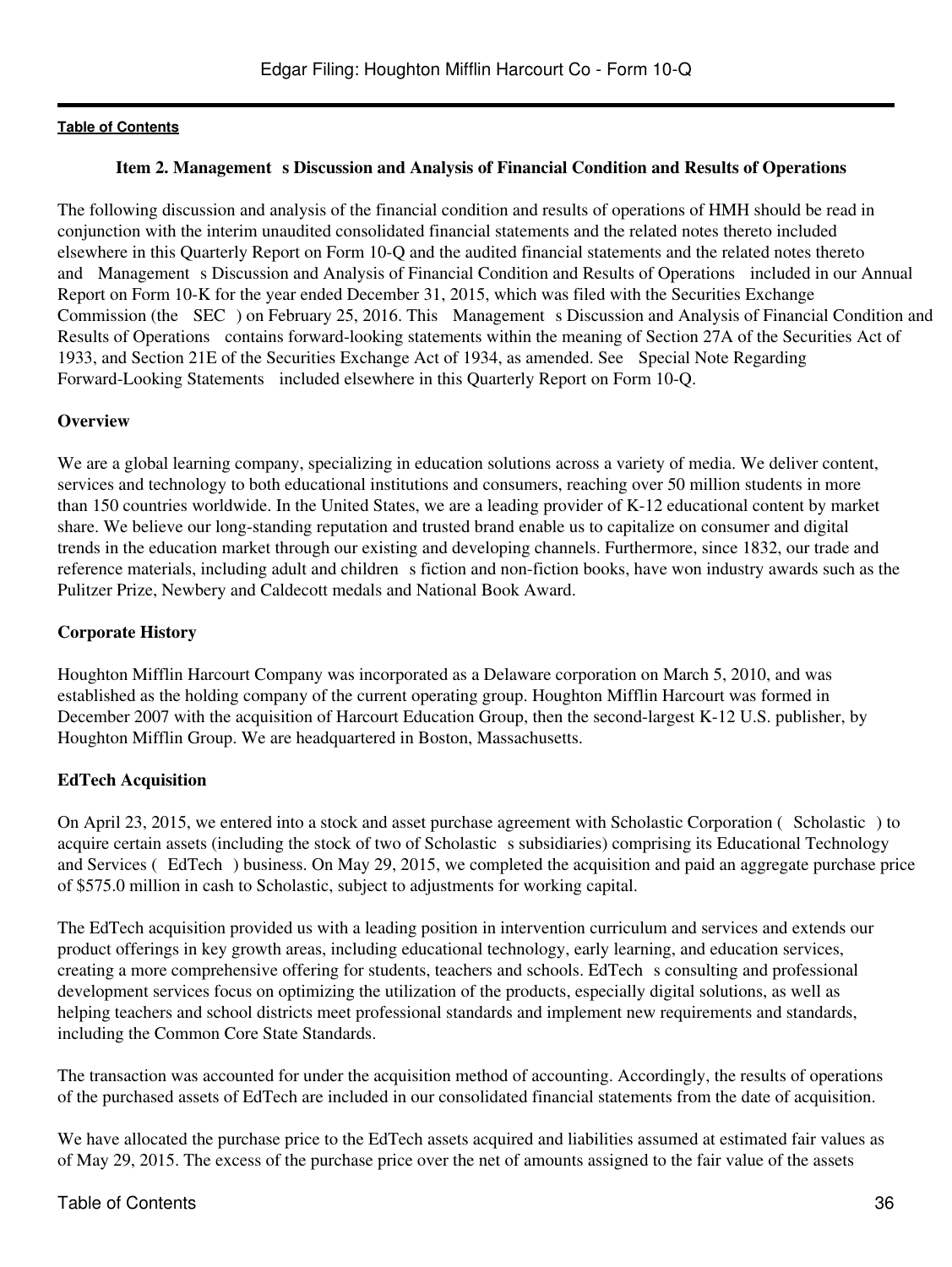acquired and the liabilities assumed has been recorded as goodwill, which is allocated to our Education segment. The goodwill recognized is primarily the result of expected synergies. All of the goodwill and identifiable intangibles associated with the acquisition will be deductible for tax purposes.

#### **Key Aspects and Trends of Our Operations**

#### *Business Segments*

We are organized along two business segments: Education and Trade Publishing. Our Education segment is our largest segment and represented approximately 88% of our total net sales for each of the years ended December 31, 2015, 2014 and 2013. Our Trade Publishing segment represented approximately 12% of our total net sales for each of the years ended December 31, 2015, 2014 and 2013. The Corporate and Other category represents certain general overhead costs not fully allocated to the business segments, such as legal, accounting, treasury, human resources and executive functions.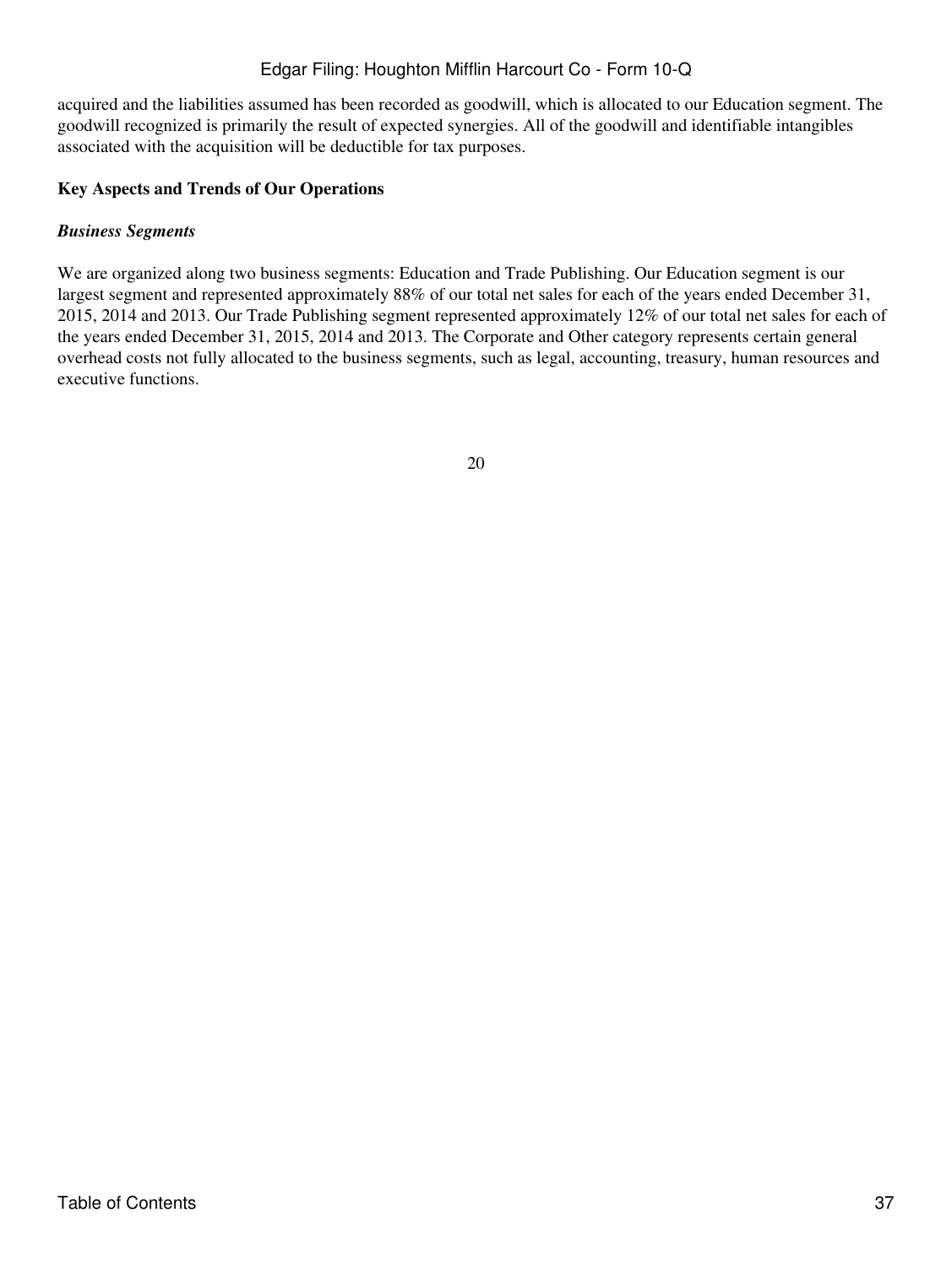### *Net Sales*

We derive revenue primarily from the sale of print and digital content and instructional materials, trade books, reference materials, multimedia instructional programs, license fees for book rights, content, software and services, test scoring, consulting and training. We primarily sell to customers in the United States. Our net sales are driven primarily as a function of volume and, to a certain extent, changes in price. Our net sales consist of our billings for products and services, less revenue that will be deferred until future recognition and a provision for product returns. Deferred revenues primarily derive from online interactive digital content, digital and online learning components along with undelivered work-texts, workbooks and services. The work-texts, workbooks and services are deferred until delivered, which often extends over the life of the contract and the online and digital content is typically recognized ratably over the life of the contract. The digitalization of education content and delivery is driving a substantial shift in the education market. An increasing number of schools are utilizing digital content in their classrooms and implementing online or blended learning environments, which is altering the historical mix of print and digital educational materials in the classroom. As a result, our business model has shifted to more digital and online learning components to address the needs of the education marketplace; thus, resulting in an increase in our billings being deferred compared to historical levels.

Basal programs, which represent the most significant portion of our Education segment net sales, cover curriculum standards in a particular K-12 academic subject and include a comprehensive offering of teacher and student materials required to conduct the class throughout the school year. Products and services in basal programs include print and digital offerings for students and a variety of supporting materials such as teacher s editions, formative assessments, whole group instruction materials, practice aids, educational games and professional services. The process through which materials and curricula are selected and procured for classroom use varies throughout the United States. Currently, nineteen states, known as adoption states, review and approve new basal programs usually every six to eight years on a state-wide basis. School districts in those states typically select and purchase materials from the state-approved list. The remaining states are known as open states or open territories. In those states, materials are not reviewed at the state level, and each individual school or school district is free to procure materials at any time, although most follow a five to ten year replacement cycle. The student population in adoption states represents over 50% of the U.S. elementary and secondary school-age population. Many adoption states provide categorical funding for instructional materials, which means that state funds cannot be used for any other purpose. Our basal programs, primarily in adoption states, typically have higher deferred sales than other parts of the business. The higher deferred sales are primarily due to the length of time that our programs are being delivered, along with greater component and digital product offerings. A significant portion of our Education segment net sales is dependent upon our ability to maintain residual sales, which are subsequent sales after the year of the original adoption, and our ability to continue to generate new business. In addition, our market is affected by changes in state curriculum standards, which drive instruction, assessment and accountability in each state. Changes in state curriculum standards require that instructional materials be revised or replaced to align to the new standards, which historically has driven demand for basal programs.

We also derive our Education segment net sales from the sale of summative, formative or in-classroom, and cognitive assessments to districts and schools in all 50 states. Summative assessments are concluding or final exams that measure students proficiency in a particular academic subject or group of subjects on an aggregate level or against state standards. Formative assessments are on-going, in-classroom tests that occur throughout the school year and monitor progress in certain subjects or curriculum units. Additionally, our offerings include supplemental products that target struggling learners through comprehensive intervention solutions aimed at raising student achievement by providing solutions that combine technology, content and other educational products, as well as consulting and professional development services. We also offer products targeted at assisting English language learners.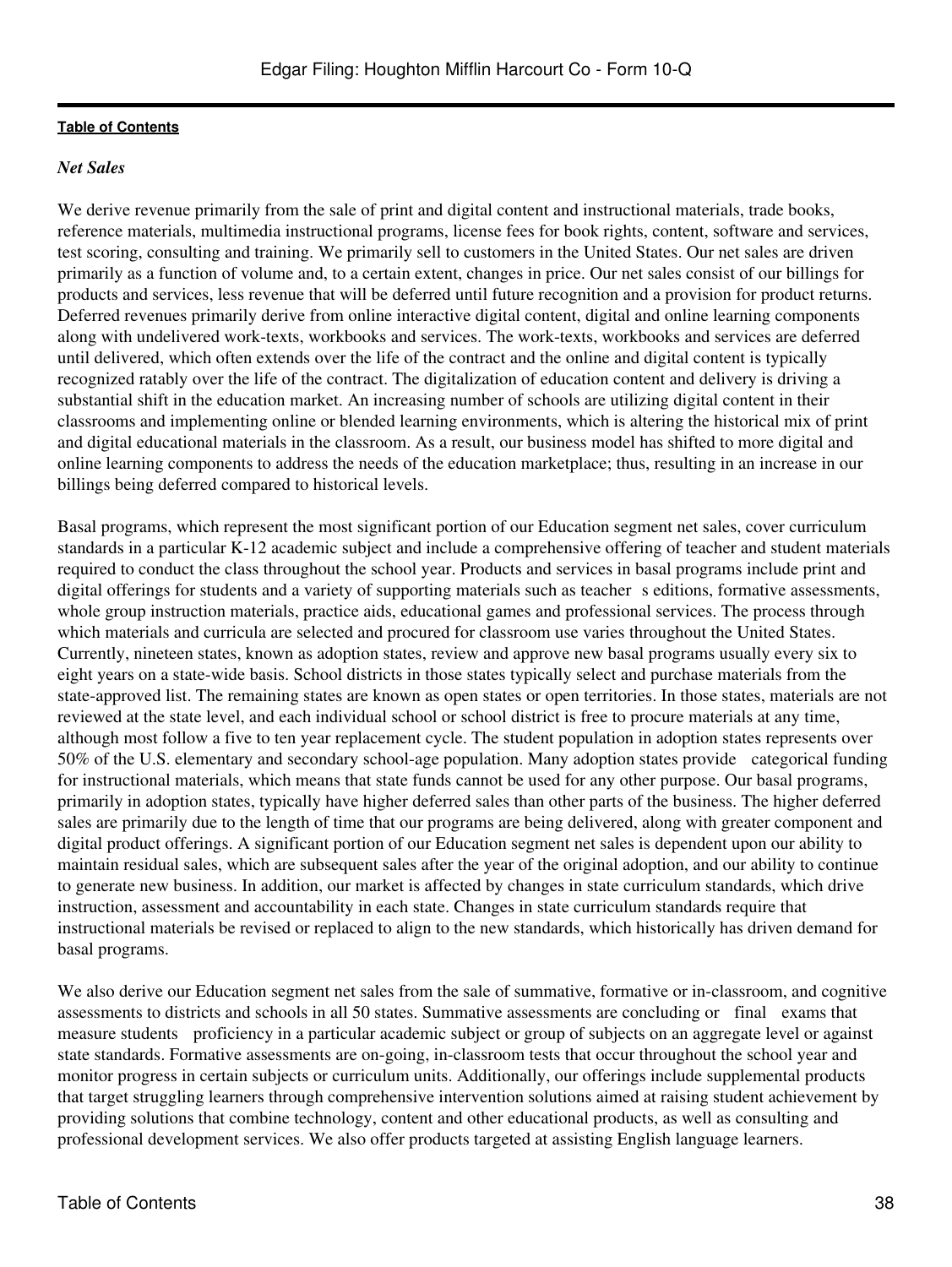In international markets, we predominantly export and sell K-12 books to premium private schools that utilize the U.S. curriculum, which are located primarily in Asia, the Pacific, the Middle East, Latin America, the Caribbean and Africa. Our international sales team utilizes a global network of distributors in local markets around the world.

Our Trade Publishing segment sells works of fiction and non-fiction in the General Interest and Young Reader s categories, dictionaries and other reference works. While print remains the primary format in which trade books are produced and distributed, the market for trade titles in digital format, primarily e-books, has developed over the past several years, and generally represents approximately 10% of our Trade Publishing net sales.

Factors affecting our net sales include:

Education

state or district per student funding levels;

federal funding levels;

the cyclicality of the purchasing schedule for adoption states;

student enrollments;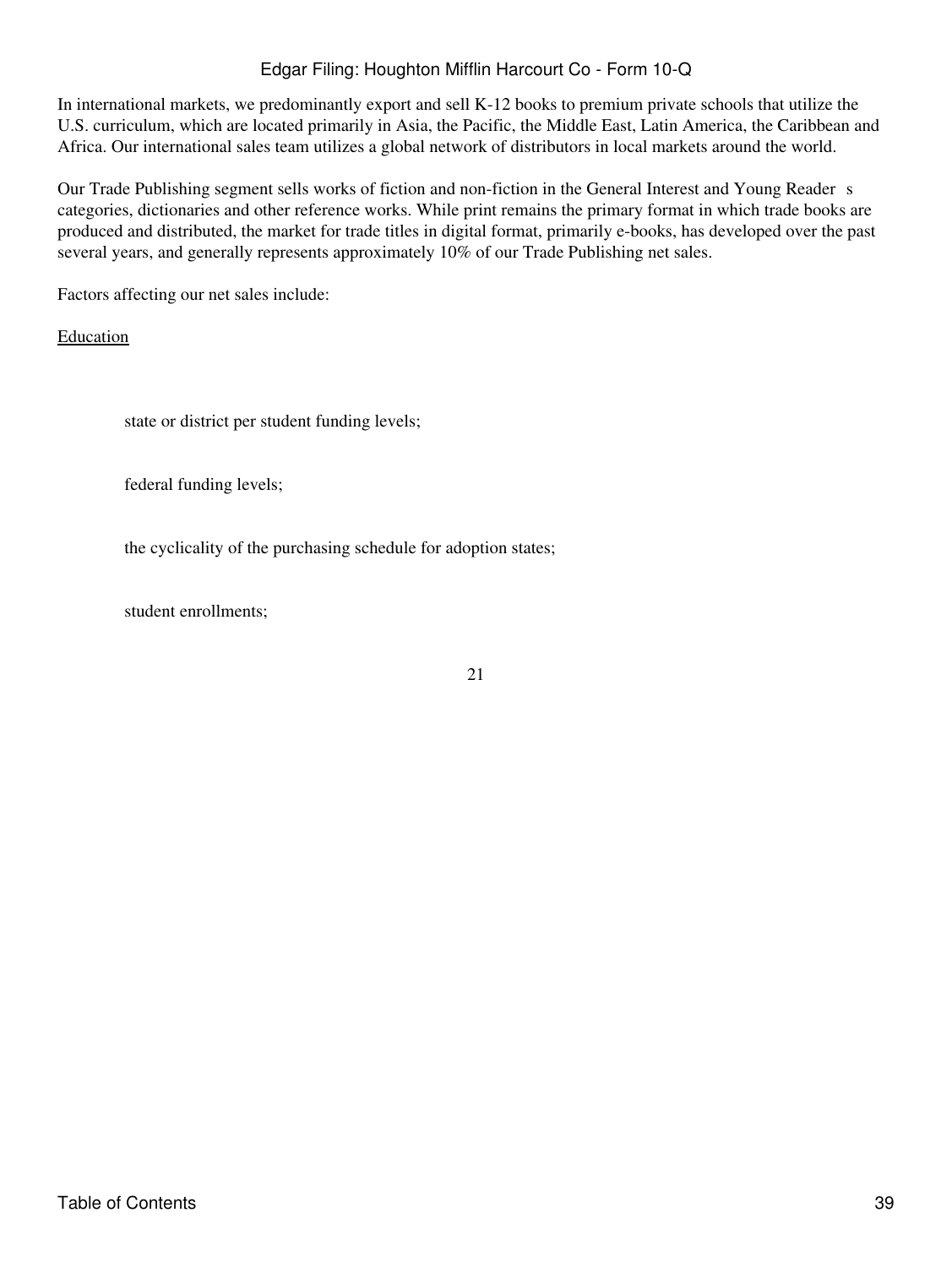adoption of new education standards;

technological advancement and the introduction of new content and products that meet the needs of students, teachers and consumers, including through strategic agreements pertaining to content development and distribution; and

the amount of net sales subject to deferrals which is impacted by the mix of product offering between digital and non-digital products, the length of programs and the mix of product delivered immediately or over time. Trade Publishing

consumer spending levels as influenced by various factors, including the U.S. economy and consumer confidence;

the publishing of bestsellers along with obtaining recognized authors;

movie tie-ins to our titles that spur sales of current and backlist titles, which are titles that have been on sale for more than a year; and

#### market growth or contraction.

State or district per-student funding levels, which closely correlate with state and local receipts from income, sales and property taxes, impact our sales as institutional customers are affected by funding cycles. Most public school districts, the primary customers for K-12 products and services, are largely dependent on state and local funding to purchase materials. Recently, total educational materials expenditures by institutions in the United States have been rebounding in the wake of the economic recovery. Globally, education expenditures are projected to grow at 7% through 2018, according to GSV Asset Management.

We monitor the purchasing cycles for specific disciplines in the adoption states in order to manage our product development and to plan sales campaigns. Our sales may be materially impacted during the years that major adoption states, such as Florida, California and Texas, are or are not scheduled to make significant purchases. For example, Florida is adopting social studies materials in 2016, for purchase in 2017, and is scheduled to adopt science in 2017, for purchase in 2018. Texas school districts purchased social studies and high school math materials in 2015 and will purchase materials for languages other than English in 2017. The next major adoption in Texas is expected to be Reading/English Language Arts, currently scheduled for adoption in 2018 and purchase in 2019. California adopted math materials in 2013, with purchases beginning in 2014 and continuing through 2016, and adopted English language arts materials in 2015 for purchase beginning in 2016 and continuing through 2018. Both Florida and Texas, along with several other adoption states, provide dedicated state funding for instructional materials and classroom technology, with funding typically appropriated by the legislature in the first half of the year in which materials are to be purchased. Texas has a two-year budget cycle and in the 2017 legislative session is expected to appropriate funds for purchases in 2017 and 2018. California funds instructional materials in part with a dedicated portion of state lottery proceeds and in part out of general formula funds, with the minimum overall level of school funding determined according to the Proposition 98 funding guarantee. Nationally, total state funding for public schools has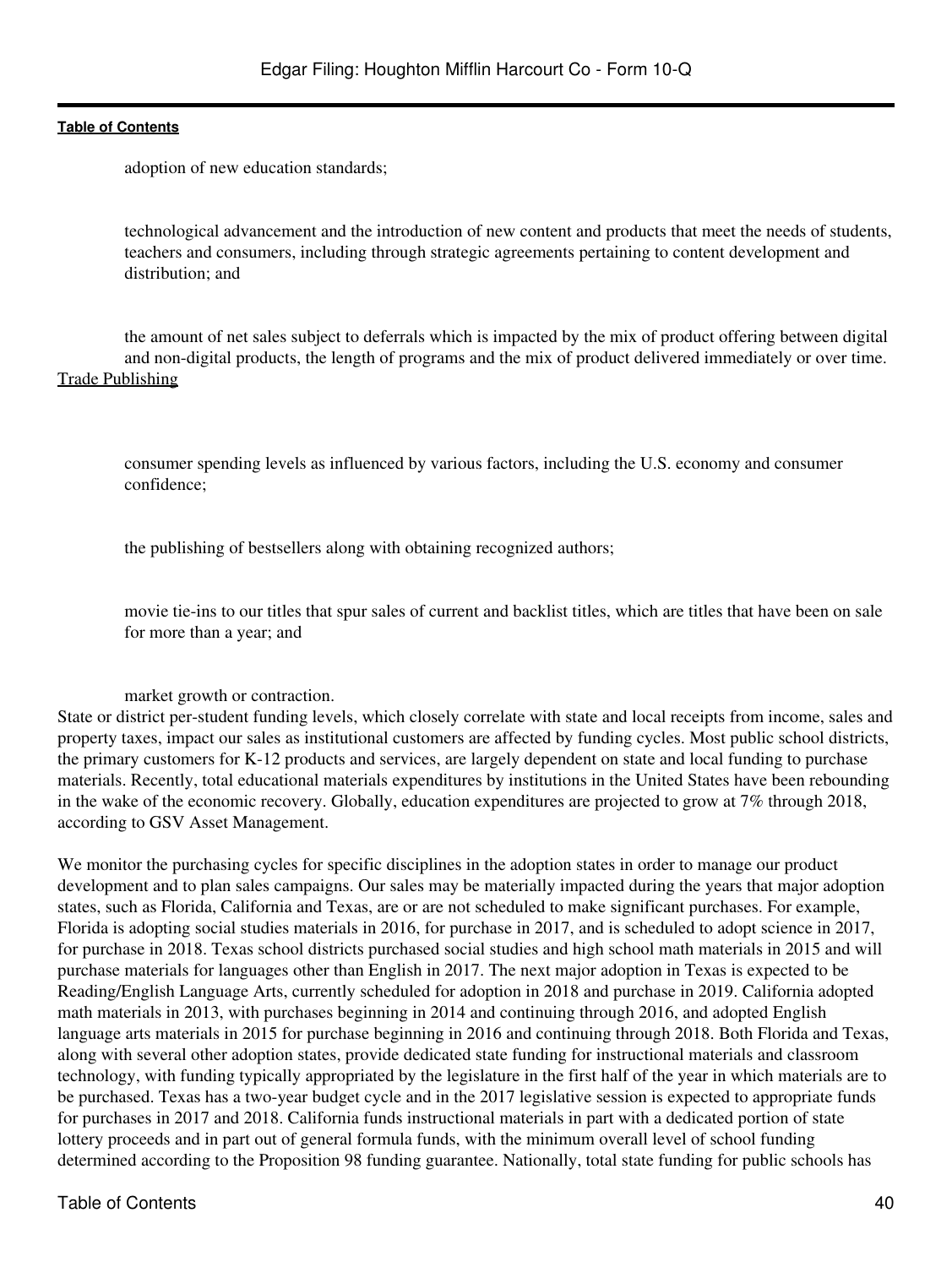been trending upward as state revenues recover from the lows of the 2008-2009 economic recession. While we do not currently have contracts with these states for future instructional materials adoptions and there is no guarantee that we will continue to capture the same market share in the future, we have historically, although not always, captured a leading market share in these states in the years that they adopt educational materials for various subjects.

Long-term growth in the U.S. K-12 market is positively correlated with student enrollments, which is a driver of growth in the educational publishing industry. Although economic cycles may affect short-term buying patterns, school enrollments are highly predictable and are expected to trend upward over the longer term. According to NCES, student enrollments are expected to increase from 54.7 million in 2010, to over 57.0 million by the 2022 school year. Outside the United States, the global education market continues to demonstrate strong macroeconomic growth characteristics. Population growth is a leading indicator for pre-primary school enrollments, which have a subsequent impact on secondary and higher education enrollments. Globally, according to UNESCO, rapid population growth has caused pre-primary enrollments to grow by 50.3% worldwide over the 10-year period from 2004 to 2014. Additionally, according to the United Nations, the world population of 7.2 billion in 2013 is projected to increase by 1 billion by 2025 and reach 9.6 billion by 2050, as countries develop and improvements in medical conditions increase the birth rate.

The digitalization of education content and delivery is also driving a substantial shift in the education market. As the K-12 educational market transitions to purchasing more digital solutions, we believe our ability to offer embedded assessments, adaptive learning, real-time interaction and student specific personalization in addition to our core educational content in a platform- and device-agnostic manner will provide new opportunities for growth.

Our Trade Publishing segment is heavily influenced by the U.S. and broader global economy, consumer confidence and consumer spending. As the economy continues to recover, both consumer confidence and consumer spending have increased.

While print remains the primary format in which trade books are produced and distributed, the market for trade titles in digital format, primarily e-books, has developed over the past several years, as the industry evolved to embrace new technologies for developing, producing, marketing and distributing trade works. We continue to focus on the development of innovative new digital products which capitalize on our strong content, our digital expertise and the consumer demand for these products.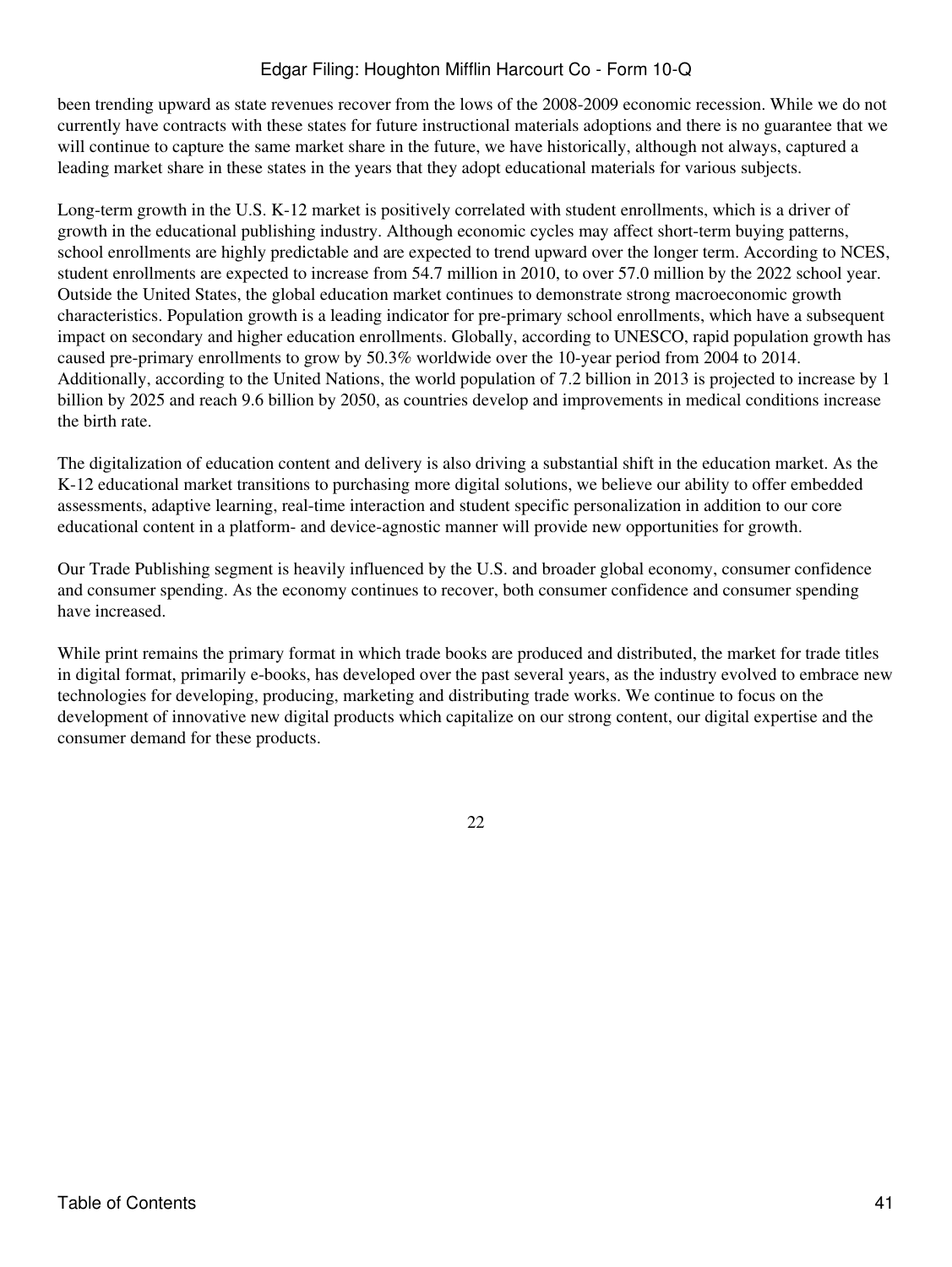In the Trade Publishing segment, annual results can be driven by bestselling trade titles. Furthermore, backlist titles can experience resurgence in sales when made into films. Over the past several years, a number of our backlist titles such as *The Hobbit*, *The Lord of the Rings*, *Life of Pi*, *Extremely Loud and Incredibly Close, The Giver* and *The Time Traveler s Wife* have benefited in popularity due to movie releases and have subsequently resulted in increased trade sales.

We employ several pricing models to serve various customer segments, including institutions, consumers, other government agencies (*e.g.*, penal institutions, community centers, etc.) and other third parties. In addition to traditional pricing models where a customer receives a product in return for a payment at the time of product receipt, we currently use the following pricing models:

Pay-up-front: Customer makes a fixed payment at time of purchase and we provide a specific product/service in return;

Pre-pay Subscription: Customer makes a one-time payment at time of purchase, but receives a stream of goods/services over a defined time horizon; for example, we currently provide customers the option to purchase a multi-year subscription to textbooks where for a one-time charge, a new copy of the work text is delivered to the customer each year for a defined time period. Pre-pay subscriptions to online textbooks are another example where the customer receives access to an online book for a specific period of time; and

Pay-as-you-go Subscription: Similar to the pre-pay subscription, except that the customer makes periodic payments in a pre-described manner. With the exception of our professional services business, this pricing model is the least prevalent of the three models.

# *Cost of sales, excluding publishing rights and pre-publication amortization*

Cost of sales, excluding publishing rights and pre-publication amortization, include expenses directly attributable to the production of our products and services, including the non-capitalizable costs associated with our content and platform development group. The expenses within cost of sales include variable costs such as paper, printing and binding costs of our print materials, royalty expenses paid to our authors, gratis costs or products provided at no charge as part of the sales transaction, and inventory obsolescence. Also included in cost of sales are labor costs related to professional services and the non-capitalized costs associated with our content and platform development group. We also include amortization expense associated with our customer facing software platforms. Certain products such as trade books and those products associated with our renowned authors carry higher royalty costs; conversely, digital offerings usually have a lower cost of sales due to lower costs associated with their production. Also, sales to adoption states usually contain higher cost of sales. A change in the sales mix of our products or services can impact consolidated profitability.

# *Publishing rights and Pre-publication amortization*

A publishing right is an acquired right which allows us to publish and republish existing and future works as well as create new works based on previously published materials. As part of our March 9, 2010 restructuring, we recorded an intangible asset for publishing rights and amortize such asset on an accelerated basis over the useful lives of the various copyrights involved. This amortization will continue to decrease approximately 25% annually through March of 2023.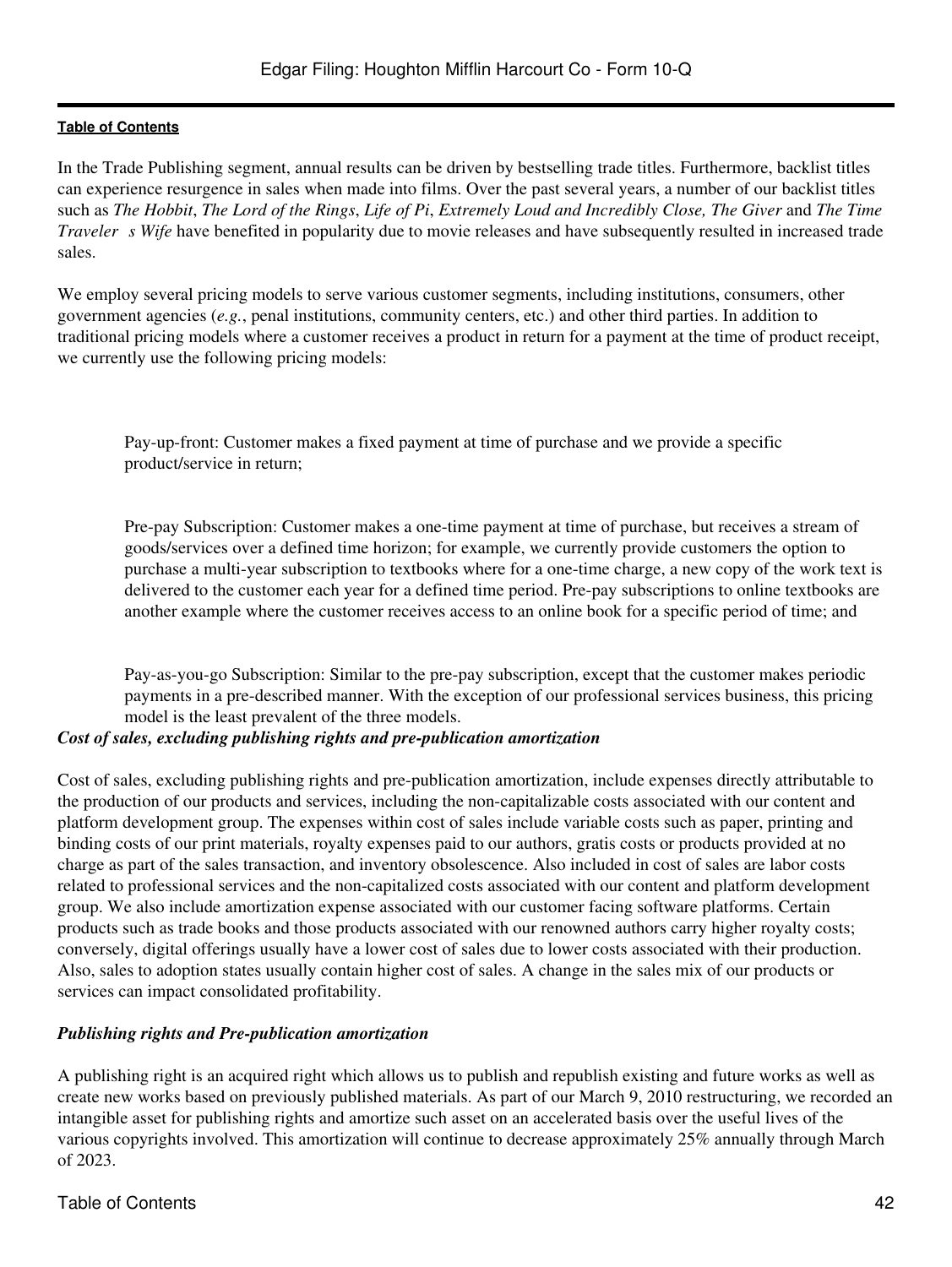We capitalize the art, prepress, manuscript and other costs incurred in the creation of the master copy of our content, known as the pre-publication costs. Pre-publication costs are primarily amortized from the year of sale over five years using the sum-of-the-years-digits method, which is an accelerated method for calculating an asset s amortization. Under this method, the amortization expense recorded for a pre-publication cost asset is approximately 33% (year 1),  $27\%$  (year 2),  $20\%$  (year 3),  $13\%$  (year 4) and 7% (year 5). We utilize this policy for all pre-publication costs, except with respect to our Trade Publishing segment s consumer books, which we generally expense such costs as incurred, our assessment products, which we use the straight-line amortization method and the acquired content of the EdTech business, which we amortize over 7 years using an accelerated amortization method. The amortization methods and periods chosen best reflect the pattern of expected sales generated from individual titles or programs. We periodically evaluate the remaining lives and recoverability of capitalized pre-publication costs, which are often dependent upon program acceptance by state adoption authorities.

# *Selling and administrative expenses*

Our selling and administrative expenses include the salaries, benefits and related costs of employees engaged in sales and marketing, fulfillment and administrative functions. Also included within selling and administrative costs are variable costs such as commission expense, outbound transportation costs and depository fees, which are fees paid to state-mandated depositories that fulfill centralized ordering and warehousing functions for specific states. Additionally, significant fixed and discretionary costs include facilities, telecommunications, professional fees, promotions, sampling and advertising. We expect our selling and administrative costs in dollars to increase as we continue to invest in new growth initiatives.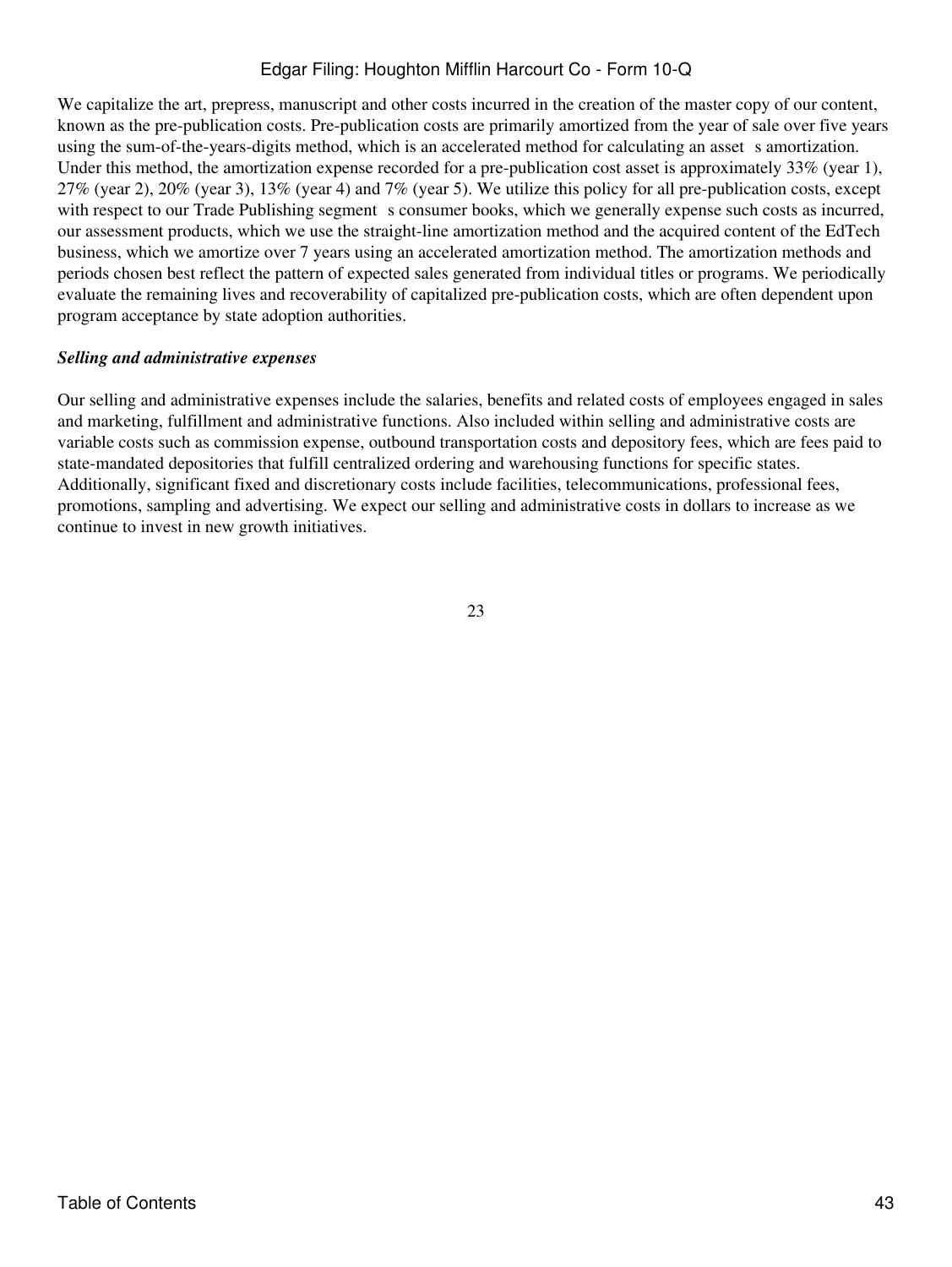#### *Other intangible asset amortization*

Our other intangible asset amortization expense primarily includes the amortization of acquired intangible assets consisting of customer relationships, tradenames, content rights and licenses. The customer relationships, tradenames, content rights and licenses are amortized over varying periods of 6 to 25 years. The expense for the three and nine months ended September 30, 2016 was \$6.0 million and \$18.1 million, respectively.

#### *Interest expense*

Our interest expense includes interest accrued on our term loan facility along with, to a lesser extent, our Revolving Credit Facility, capital leases, the amortization of any deferred financing fees and loan discounts, and payments in connection with interest rate hedging agreements. Our interest expense for the three and nine months ended September 30, 2016 was \$9.5 million and \$28.2 million, respectively.

### **Results of Operations**

### *Consolidated Operating Results for the Three Months Ended September 30, 2016 and 2015*

|                                            | <b>For the Three</b><br><b>Months Ended</b><br>September | <b>For the Three</b><br><b>Months Ended</b><br>September |           |               |                |
|--------------------------------------------|----------------------------------------------------------|----------------------------------------------------------|-----------|---------------|----------------|
|                                            | 30,                                                      |                                                          | 30,       | <b>Dollar</b> | <b>Percent</b> |
|                                            | 2016                                                     |                                                          | 2015      | <b>Change</b> | <b>Change</b>  |
| (dollars in thousands)                     |                                                          |                                                          |           |               |                |
| <b>Net sales</b>                           | \$<br>533,021                                            | $\$\$                                                    | 575,507   | \$(42,486)    | $(7.4)\%$      |
| <b>Costs and expenses:</b>                 |                                                          |                                                          |           |               |                |
| Cost of sales, excluding publishing rights |                                                          |                                                          |           |               |                |
| and pre-publication amortization           | 206,177                                                  |                                                          | 220,492   | (14,315)      | $(6.5)\%$      |
| Publishing rights amortization             | 14,573                                                   |                                                          | 19,358    | (4,785)       | $(24.7)\%$     |
| Pre-publication amortization               | 33,903                                                   |                                                          | 32,437    | 1,466         | 4.5%           |
|                                            |                                                          |                                                          |           |               |                |
| Cost of sales                              | 254,653                                                  |                                                          | 272,287   | (17, 634)     | $(6.5)\%$      |
| Selling and administrative                 | 185,252                                                  |                                                          | 191,843   | (6,591)       | $(3.4)\%$      |
| Other intangible assets amortization       | 5,980                                                    |                                                          | 7,255     | (1,275)       | $(17.6)\%$     |
| Severance and other charges                | 3,765                                                    |                                                          | 1,563     | 2,202         | <b>NM</b>      |
|                                            |                                                          |                                                          |           |               |                |
| Operating income                           | 83,371                                                   |                                                          | 102,559   | (19, 188)     | $(18.7)\%$     |
|                                            |                                                          |                                                          |           |               |                |
| Other income (expense):                    |                                                          |                                                          |           |               |                |
| Interest expense                           | (9, 493)                                                 |                                                          | (10, 196) | 703           | 6.9%           |
| Change in fair value of derivative         |                                                          |                                                          |           |               |                |
| instruments                                | 257                                                      |                                                          | (42)      | 299           | <b>NM</b>      |
| Loss on extinguishment of debt             |                                                          |                                                          | (878)     | 878           | <b>NM</b>      |
|                                            |                                                          |                                                          |           |               |                |
| Income before taxes                        | 74,135                                                   |                                                          | 91,443    | (17,308)      | $(18.9)\%$     |
| Income tax benefit                         | (15, 887)                                                |                                                          | (39, 638) | 23,751        | 60.0%          |
|                                            |                                                          |                                                          |           |               |                |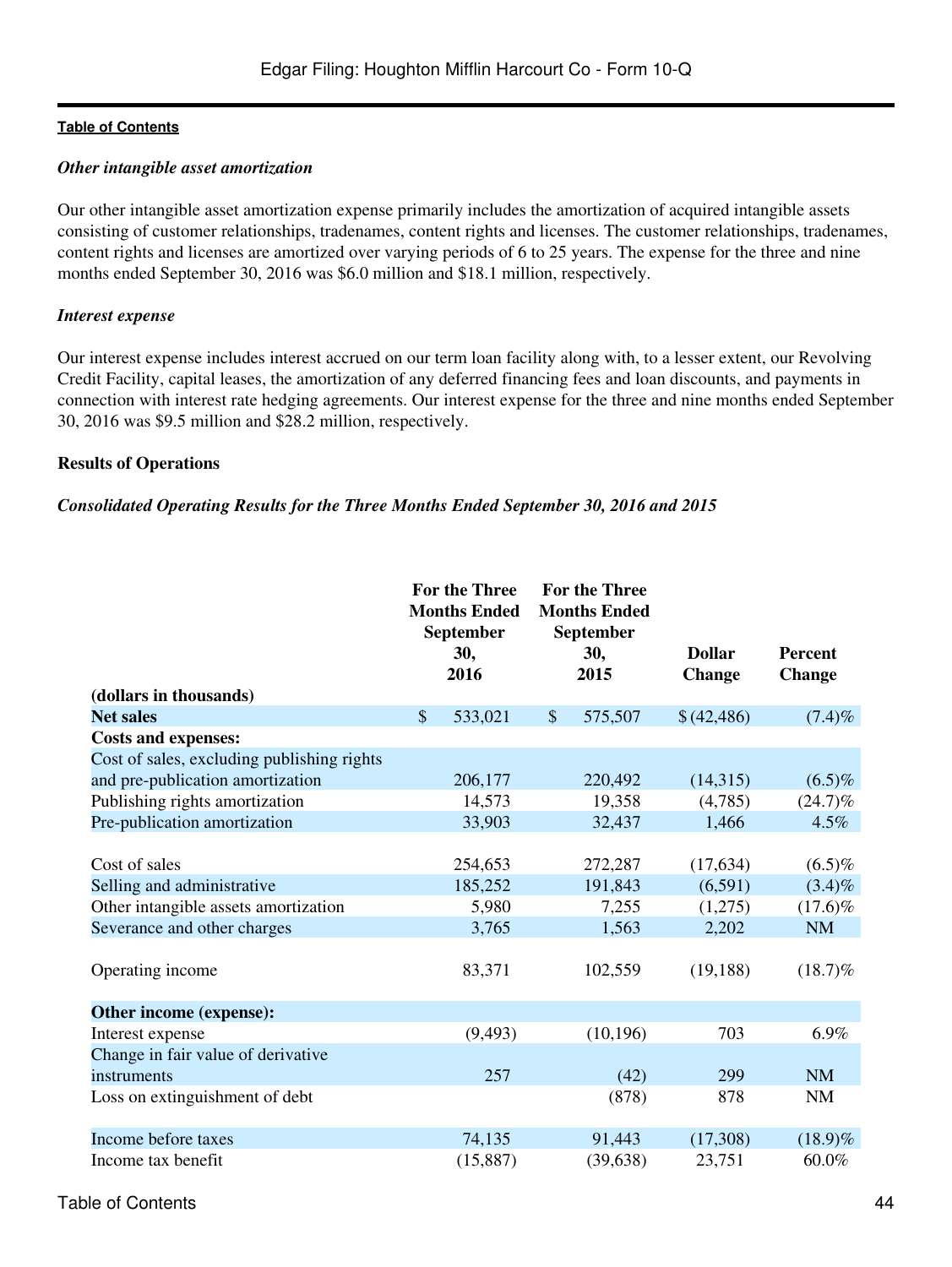|  | Net income | ጥ | 90,022 |  | \$131,081 | \$(41,059) | $(31.3)\%$ |
|--|------------|---|--------|--|-----------|------------|------------|
|--|------------|---|--------|--|-----------|------------|------------|

 $NM = not meaningful$ 

**Net sales** for the three months ended September 30, 2016 decreased \$42.5 million, or 7.4%, from \$575.5 million for the same period in 2015 to \$533.0 million. The net sales decrease was driven by a decline in domestic education net sales of \$48.0 million due to a smaller new adoption market in 2016 versus 2015 coupled with lower market share, \$6.0 million of lower professional services delivered and \$6.0 million of lower net sales from the assessment business, primarily clinical, due to the natural attrition of sales over time following the initial release of a new product version. Partially offsetting the decrease was a \$3.0 million increase in net sales from the international business due primarily to greater sales in Latin America, and \$2.6 million of higher Trade Publishing net sales driven by strong net sales of current year and prior year frontlist titles such as *The Whole 30*, *Little Blue Truck Halloween*, *Steve Youngs QB* and *How to Bake Everything*.

**Operating income** for the three months ended September 30, 2016 decreased by \$19.2 million from \$102.6 million for the same period in 2015 to \$83.4 million, due primarily to the following:

The impact of the decline in net sales of \$42.5 million,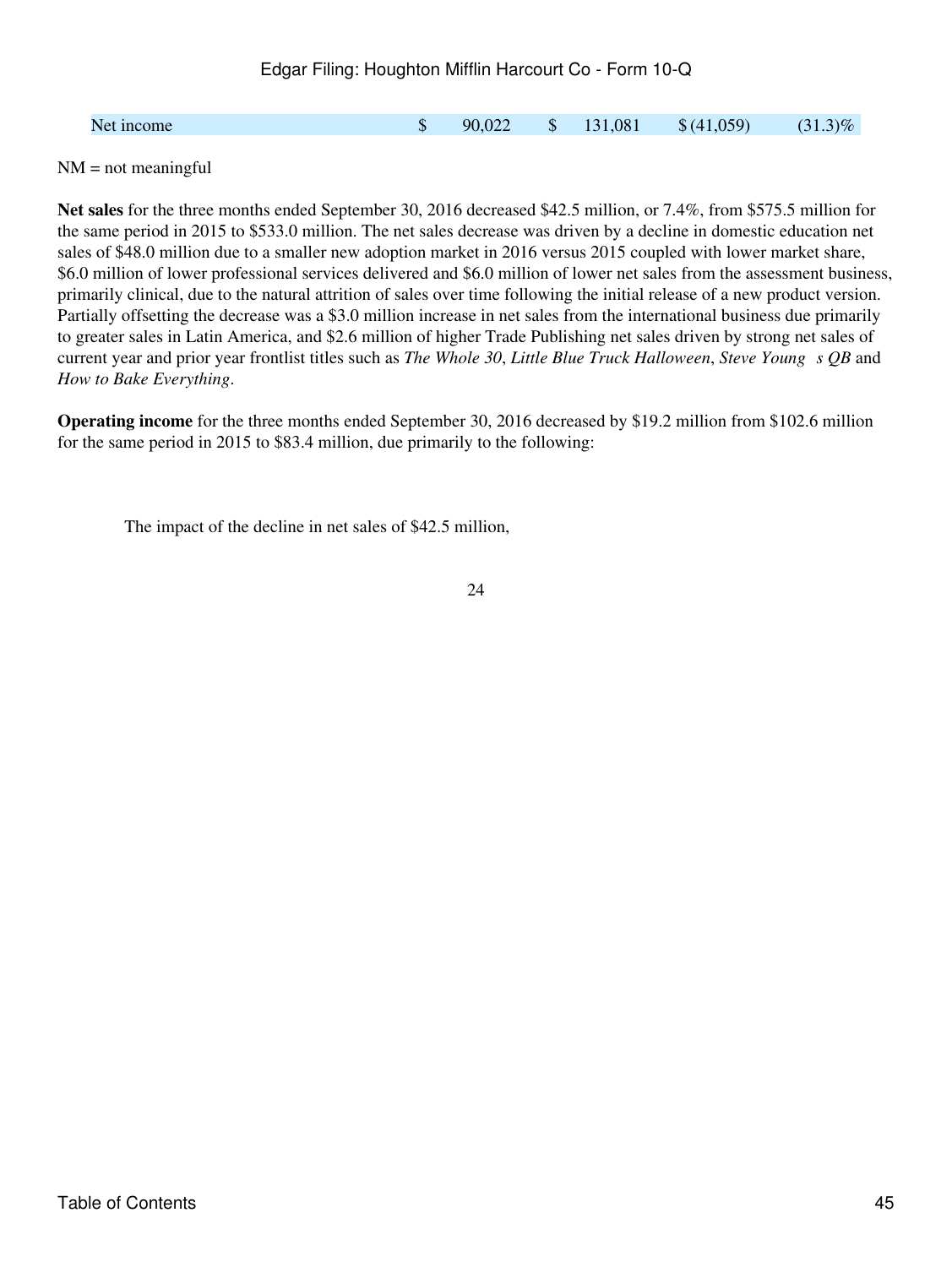A \$2.2 million increase in severance and other charges due to changes in executive management as well as continued restructuring activities,

Partially offsetting the aforementioned, our cost of sales, excluding publishing rights and pre-publication amortization, decreased \$14.3 million compared to prior year period. As a percentage of net sales, our cost of sales, excluding publishing rights and pre-publication amortization, increased to 38.7% from 38.3%, resulting in an approximate \$2.0 million increase in our cost of sales, excluding publishing rights and pre-publication amortization, due to product mix as we sold more product carrying high cost this period offset by a \$16.3 million decrease attributed to lower volume,

Additionally, selling and administrative costs declined \$6.6 million due to decreased commission expense attributed to lower sales performance partially offset by higher labor costs, and

A \$4.6 million net reduction in net amortization expense related to publishing rights, pre-publication costs and other intangible assets, due primarily to our use of accelerated amortization methods.

**Interest expense** for the three months ended September 30, 2016 decreased \$0.7 million, from \$10.2 million for the same period in 2015 to \$9.5 million, primarily due to a lower outstanding balance on our Term Loan Facility.

**Change in fair value of derivative instruments** for the three months ended September 30, 2016 favorably changed by \$0.3 million from a slight loss for the same period in 2015 to a gain of \$0.3 million in 2016. The change in fair value of derivative instruments was related to foreign exchange forward and option contracts executed on the Euro that were favorably impacted by the weaker U.S. dollar against the Euro during the quarter.

**Income tax benefit** for the three months ended September 30, 2016 unfavorably changed \$23.8 million, from a benefit of \$39.6 million for the same period in 2015, to a benefit of \$15.9 million in 2016. The 2015 benefit was impacted by \$34.9 million attributed to the release of an accrual for uncertain tax positions as the statutory period expired. For 2016, our annual effective tax rate, exclusive of discrete items used to calculate the tax provision, is expected to be approximately (15.7)% which is primarily attributed to the movement in the deferred tax liability associated with tax amortization on indefinite-lived intangibles, and state and foreign taxes. For 2015, the annual effective tax rate was estimated to be (5.4)% due to similar items impacting the tax rate. The increase in the rate in 2016 from 2015 is due to the higher deferred tax liability associated with tax amortization on indefinite-lived intangibles. For both periods, the income tax expense was impacted by certain discrete tax items including the accrual of potential interest and penalties on uncertain tax positions.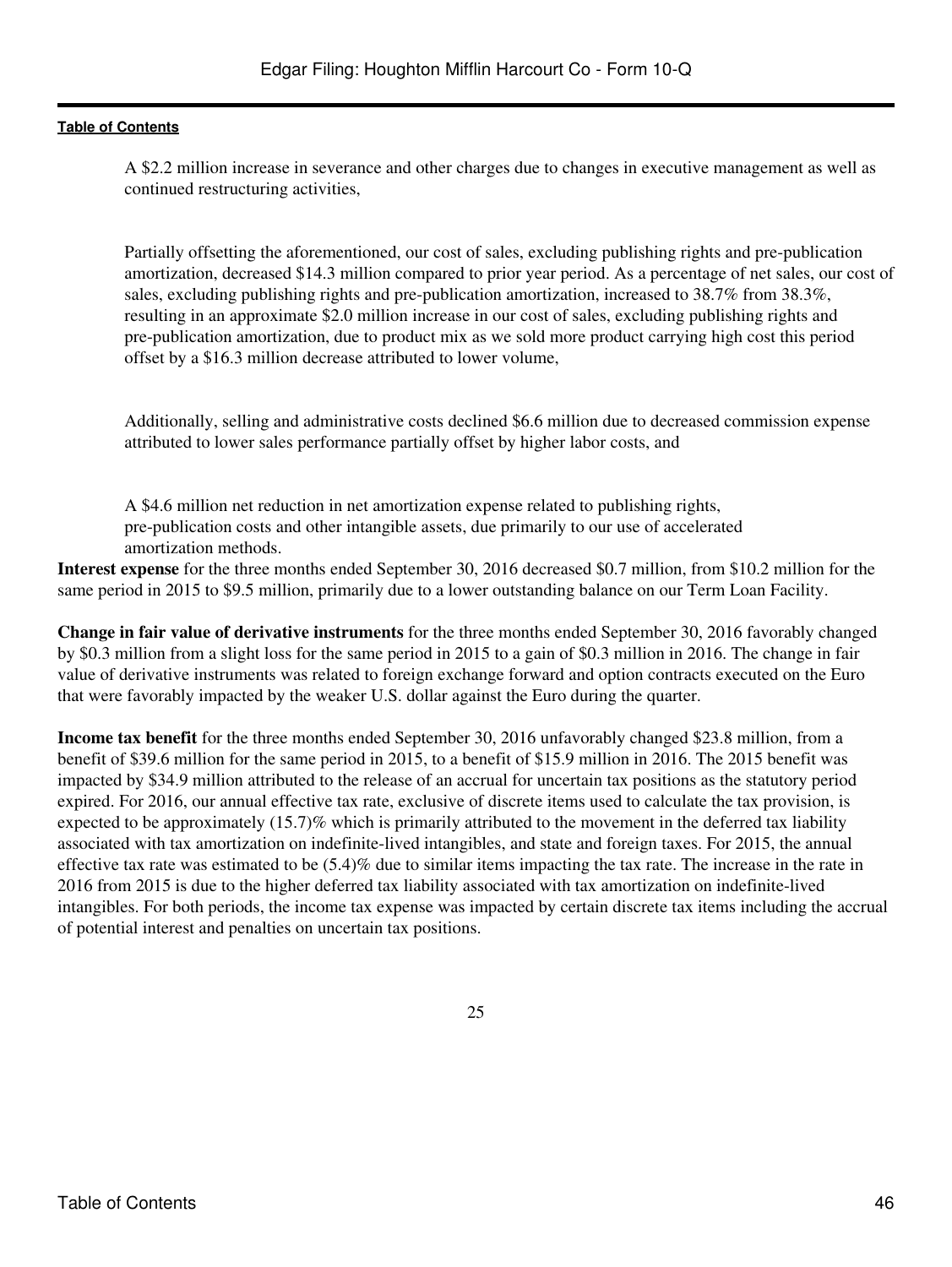#### *Consolidated Operating Results for the Nine Months Ended September 30, 2016 and 2015*

|                                            |               | <b>For the Nine</b><br><b>Months Ended</b><br><b>September</b> | <b>For the Nine</b><br><b>Months Ended</b><br>September |             |                                |                                 |
|--------------------------------------------|---------------|----------------------------------------------------------------|---------------------------------------------------------|-------------|--------------------------------|---------------------------------|
|                                            |               | 30,<br>2016                                                    |                                                         | 30,<br>2015 | <b>Dollar</b><br><b>Change</b> | <b>Percent</b><br><b>Change</b> |
| (dollars in thousands)                     |               |                                                                |                                                         |             |                                |                                 |
| <b>Net sales</b>                           | $\mathsf{\$}$ | 1,130,879                                                      | $\mathcal{S}$                                           | 1,118,059   | \$12,820                       | 1.1%                            |
| <b>Costs and expenses:</b>                 |               |                                                                |                                                         |             |                                |                                 |
| Cost of sales, excluding publishing rights |               |                                                                |                                                         |             |                                |                                 |
| and pre-publication amortization           |               | 485,161                                                        |                                                         | 485,137     | 24                             | $0.0\%$                         |
| Publishing rights amortization             |               | 46,779                                                         |                                                         | 61,649      | (14, 870)                      | $(24.1)\%$                      |
| Pre-publication amortization               |               | 93,499                                                         |                                                         | 86,809      | 6,690                          | 7.7%                            |
|                                            |               |                                                                |                                                         |             |                                |                                 |
| Cost of sales                              |               | 625,439                                                        |                                                         | 633,595     | (8,156)                        | $(1.3)\%$                       |
| Selling and administrative                 |               | 538,406                                                        |                                                         | 505,539     | 32,867                         | 6.5%                            |
| Other intangible assets amortization       |               | 18,124                                                         |                                                         | 14,734      | 3,390                          | 23.0%                           |
| Severance and other charges                |               | 8,895                                                          |                                                         | 3,605       | 5,290                          | <b>NM</b>                       |
| <b>Operating loss</b>                      |               | (59, 985)                                                      |                                                         | (39, 414)   | (20, 571)                      | $(52.2)\%$                      |
| Other income (expense):                    |               |                                                                |                                                         |             |                                |                                 |
| Interest expense                           |               | (28, 228)                                                      |                                                         | (22,310)    | (5,918)                        | $(26.5)\%$                      |
| Change in fair value of derivative         |               |                                                                |                                                         |             |                                |                                 |
| instruments                                |               | 422                                                            |                                                         | (1,893)     | 2,315                          | <b>NM</b>                       |
| Loss on extinguishment of debt             |               |                                                                |                                                         | (3,051)     | 3,051                          | <b>NM</b>                       |
| Loss before taxes                          |               | (87,791)                                                       |                                                         | (66, 668)   | (21, 123)                      | $(31.7)\%$                      |
| Income tax expense (benefit)               |               | 15,726                                                         |                                                         | (30,066)    | 45,792                         | <b>NM</b>                       |
| Net loss                                   | \$            | (103, 517)                                                     | \$                                                      | (36,602)    | \$(66,915)                     | <b>NM</b>                       |

#### $NM = not meaningful$

**Net sales** for the nine months ended September 30, 2016 increased \$12.8 million, or 1.1%, from \$1,118.1 million for the same period in 2015 to \$1,130.9 million. The net sales increase was driven by the \$45.0 million incremental contribution from the EdTech business which was acquired in May 2015. Further, there was an \$18.0 million increase in net sales of the international business due primarily to Department of Defense sales, and to a lesser extent, greater sales in the Asia Pacific and Latin America. Further, there was a \$1.5 million increase in Trade Publishing net sales due to strong net sales of frontlist titles *The Whole30, The Immortal Irishman*, Property Brothers *Dream Home, Little Blue Truck Halloween* and *Food Freedom Forever*. Partially offsetting this increase was a decline in the companys legacy domestic education business net sales of \$51.0 million due to a smaller new adoption market in 2016 versus 2015, lower market share, and \$15.0 million of lower net sales from the assessment business, primarily clinical, due to the natural attrition of sales over time following the initial release of a new product version.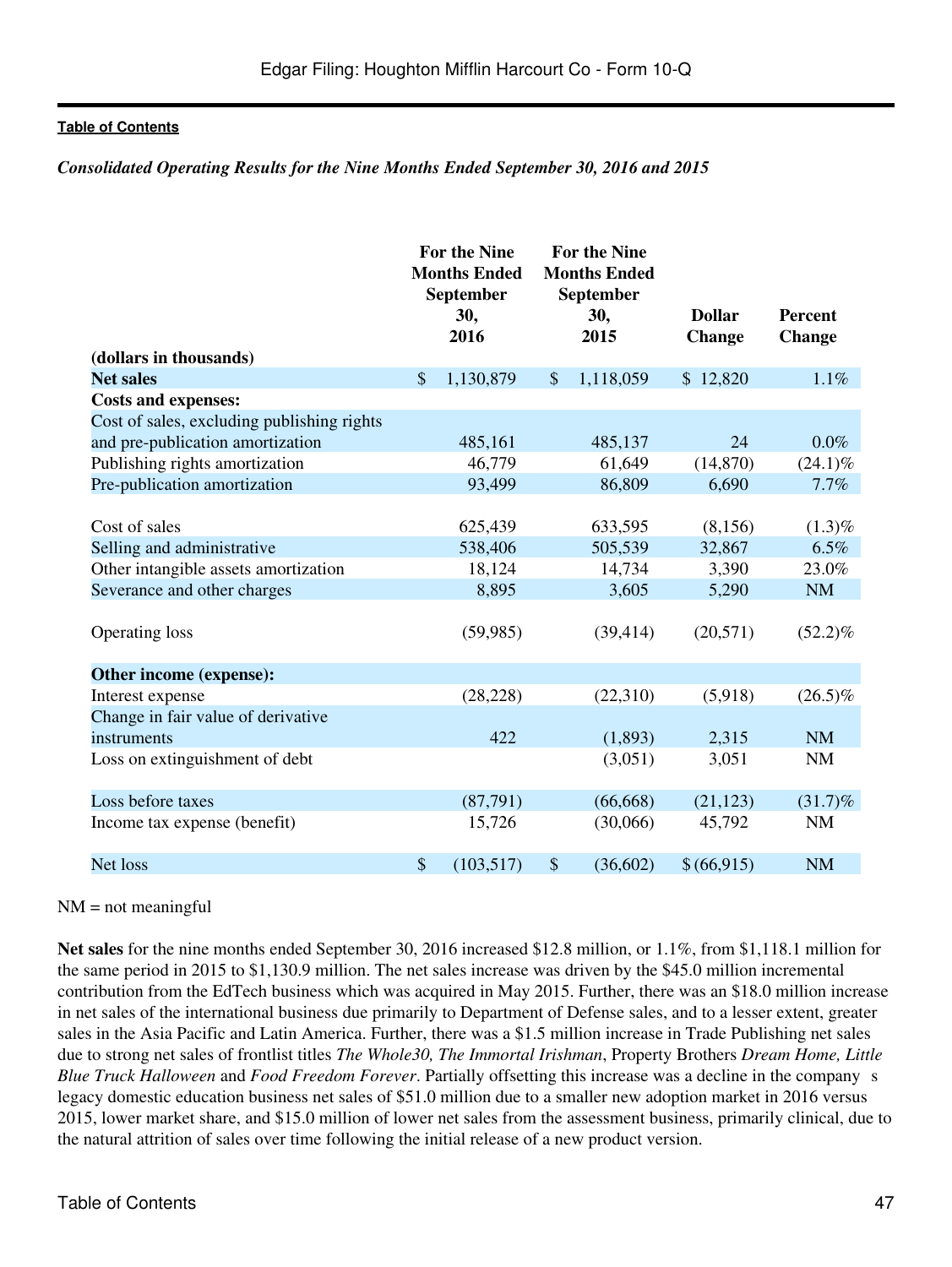**Operating loss** for the nine months ended September 30, 2016 changed unfavorably by \$20.6 million from an operating loss of \$39.4 million for the same period in 2015 to an operating loss of \$60.0 million, due primarily to the following:

A \$32.9 million increase in selling and administrative costs due to higher fixed and discretionary expenses attributed to the EdTech business. Partially offsetting the increase were lower commission expenses in 2016 versus the prior period due to the sales performance shortfall. We incurred lower transactional expenses as compared to the prior year relating to equity, acquisition and integration activity, largely offset by additional expenses relating to legal settlements and integration activity in the current year,

Additionally, there was a \$5.3 million increase in severance and other charges attributed to changes in executive management as well as cost reduction activities in the current year, and

Partially offsetting the operating loss increase was a \$4.8 million net reduction in net amortization expense related to publishing rights, pre-publication costs and other intangible assets, due primarily to our use of accelerated amortization methods,

**Interest expense** for the nine months ended September 30, 2016 increased \$5.9 million, from \$22.3 million for the same period in 2015 to \$28.2 million, primarily as a result of the increase to our outstanding term loan credit facility from \$243.1 million to \$800.0 million, all of which was drawn at closing of the EdTech business acquisition in May 2015.

**Change in fair value of derivative instruments** for the nine months ended September 30, 2016 favorably changed by \$2.3 million from an expense of \$1.9 million for the same period in 2015 to a gain of \$0.4 million in 2016. The change in fair value of derivative instruments was related to favorable foreign exchange forward and option contracts executed on the Euro that were favorably impacted by the weaker U.S. dollar against the Euro during the comparative nine months.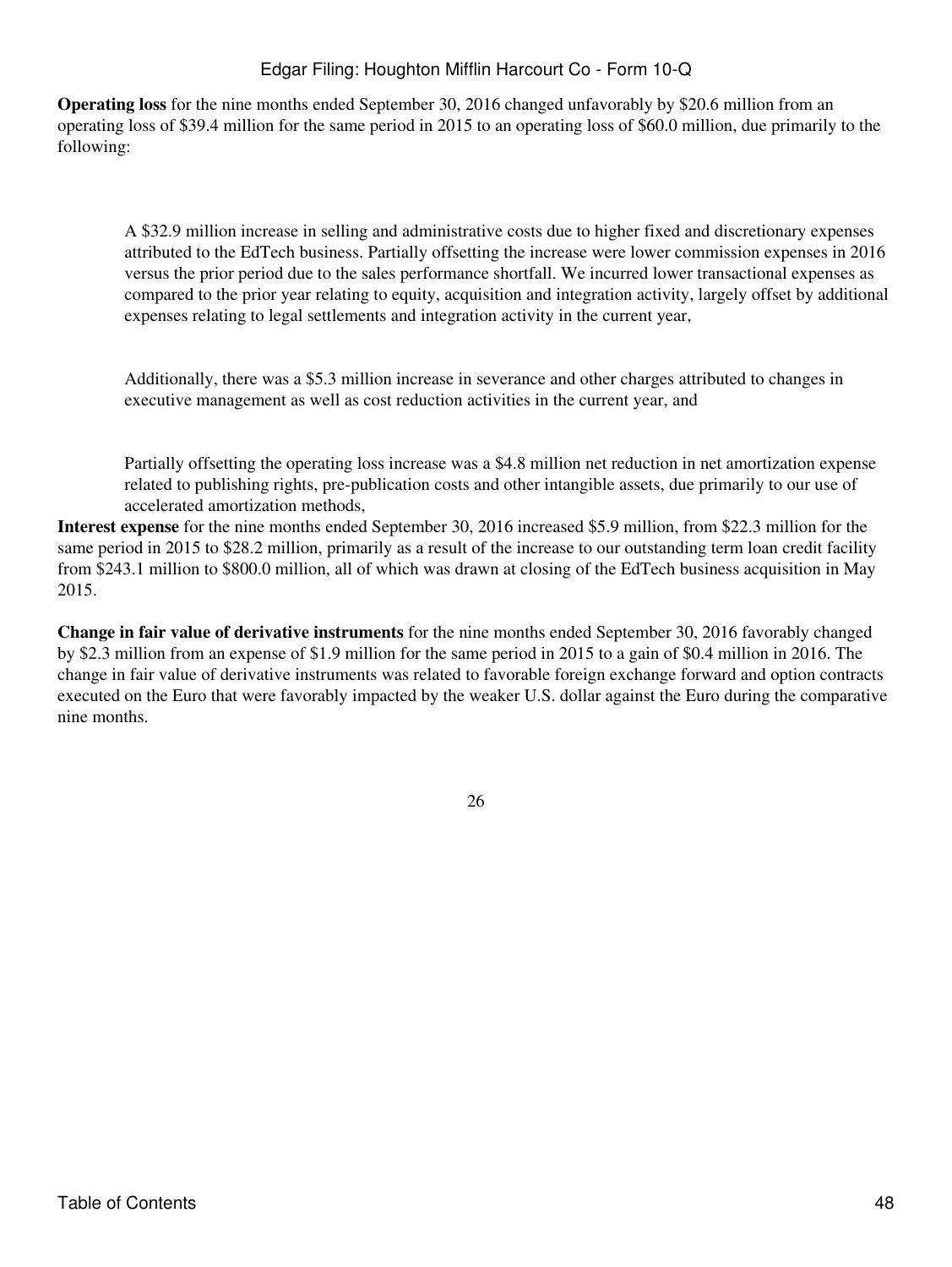**Income tax expense** for the nine months ended September 30, 2016 increased \$45.8 million, from a benefit of \$30.1 million for the same period in 2015 to an expense of \$15.7 million in 2016. For 2016, our annual effective tax rate, exclusive of discrete items used to calculate the tax provision, is expected to be approximately (15.7)% which is primarily attributed to the movement in the deferred tax liability associated with tax amortization on indefinite-lived intangibles, and state and foreign taxes. For 2015, the effective tax rate was estimated to be (5.4)% due to similar items impacting the tax rate. The increase in the rate in 2016 from 2015 is due to the higher deferred tax liability associated with tax amortization on indefinite-lived intangibles partially resulting from the acquisition of the EdTech business. For both periods, the income tax expense was impacted by certain discrete tax items including the accrual of potential interest and penalties on uncertain tax positions.

# **Adjusted EBITDA**

To supplement our financial statements presented in accordance with GAAP, we have presented Adjusted EBITDA, which is not prepared in accordance with GAAP. This information should be considered as supplemental in nature and should not be considered in isolation or as a substitute for the related financial information prepared in accordance with GAAP. Management believes that the presentation of Adjusted EBITDA provides useful information to investors regarding our results of operations because it assists both investors and management in analyzing and benchmarking the performance and value of our business. Adjusted EBITDA provides an indicator of general economic performance that is not affected by debt restructurings, fluctuations in interest rates or effective tax rates, non-cash charges, or levels of depreciation or amortization along with costs such as severance, separation and facility closure costs, acquisition-related activity costs, and restructuring/integration costs. Accordingly, our management believes that this measurement is useful for comparing general operating performance from period to period. In addition, targets in Adjusted EBITDA (further adjusted to include changes in deferred revenue and exclude pre-publication costs spend) are used as performance measures to determine certain compensation of management, and Adjusted EBITDA is used as the base for calculations relating to incurrence covenants in our debt agreements. Other companies may define Adjusted EBITDA differently and, as a result, our measure of Adjusted EBITDA may not be directly comparable to Adjusted EBITDA of other companies. Although we use Adjusted EBITDA as a financial measure to assess the performance of our business, the use of Adjusted EBITDA is limited because it does not include certain material costs, such as interest and taxes, necessary to operate our business. Adjusted EBITDA should be considered in addition to, and not as a substitute for, net loss/income in accordance with GAAP as a measure of performance. Adjusted EBITDA is not intended to be a measure of liquidity or free cash flow for discretionary use. You are cautioned not to place undue reliance on Adjusted EBITDA.

Below is a reconciliation of our net loss to Adjusted EBITDA for the three and nine months ended September 30, 2016 and 2015:

|                                      | <b>Three Months Ended</b><br>September 30, |           | <b>Nine Months Ended</b><br>September 30, |             |
|--------------------------------------|--------------------------------------------|-----------|-------------------------------------------|-------------|
|                                      | 2016                                       | 2015      | 2016                                      | 2015        |
| Net income (loss)                    | 90,022                                     | \$131,081 | \$(103,517)                               | \$ (36,602) |
| Interest expense                     | 9,493                                      | 10,196    | 28,228                                    | 22,310      |
| Provision (benefit) for income taxes | (15,887)                                   | (39, 638) | 15,726                                    | (30,066)    |
| Depreciation expense                 | 21,225                                     | 17,165    | 58,959                                    | 53,350      |
| Amortization expense                 | 54,456                                     | 59,050    | 158,402                                   | 163,192     |
| Non-cash charges stock compensation  | 2,081                                      | 3,116     | 8,754                                     | 9,928       |
|                                      | (257)                                      | 42        | (422)                                     | 1,893       |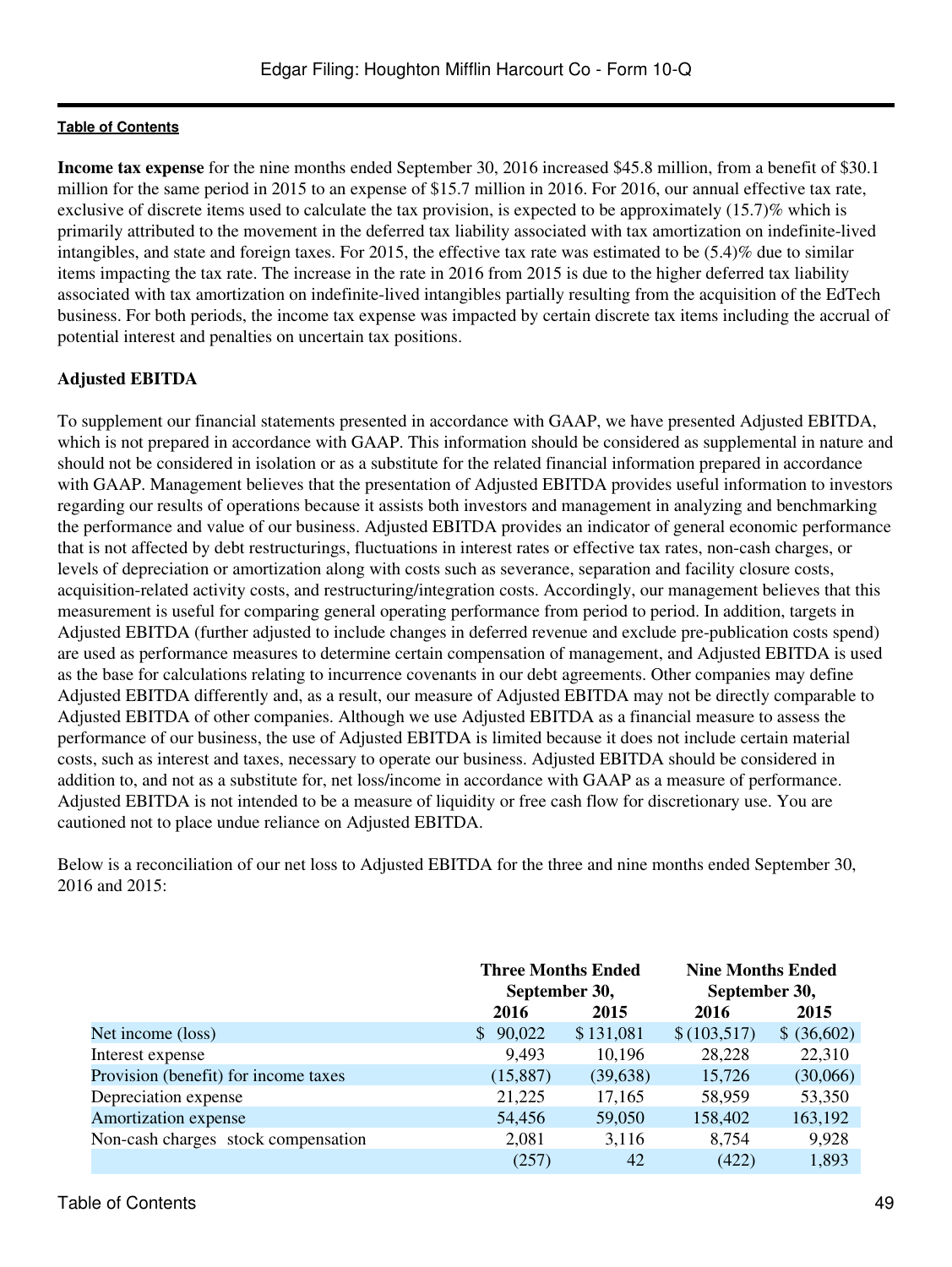| Non-cash charges (gain) loss on derivative           |           |           |           |           |
|------------------------------------------------------|-----------|-----------|-----------|-----------|
| instrument                                           |           |           |           |           |
| Purchase accounting adjustments                      | 1,197     | 4.046     | 4,285     | 5,120     |
| Fees, expenses or charges for equity offerings, debt |           |           |           |           |
| or acquisitions                                      | 92        |           | 1,071     | 18,791    |
| Restructuring/Integration                            | 2,184     | 4,043     | 12,198    | 4,805     |
| Severance, separation costs and facility closures    | 3,765     | 1,563     | 8,895     | 3,605     |
| Loss on extinguishment of debt                       |           | 878       |           | 3,051     |
| Legal settlement                                     |           |           | 10,000    |           |
|                                                      |           |           |           |           |
| <b>Adjusted EBITDA</b>                               | \$168,371 | \$191,542 | \$202,579 | \$219,377 |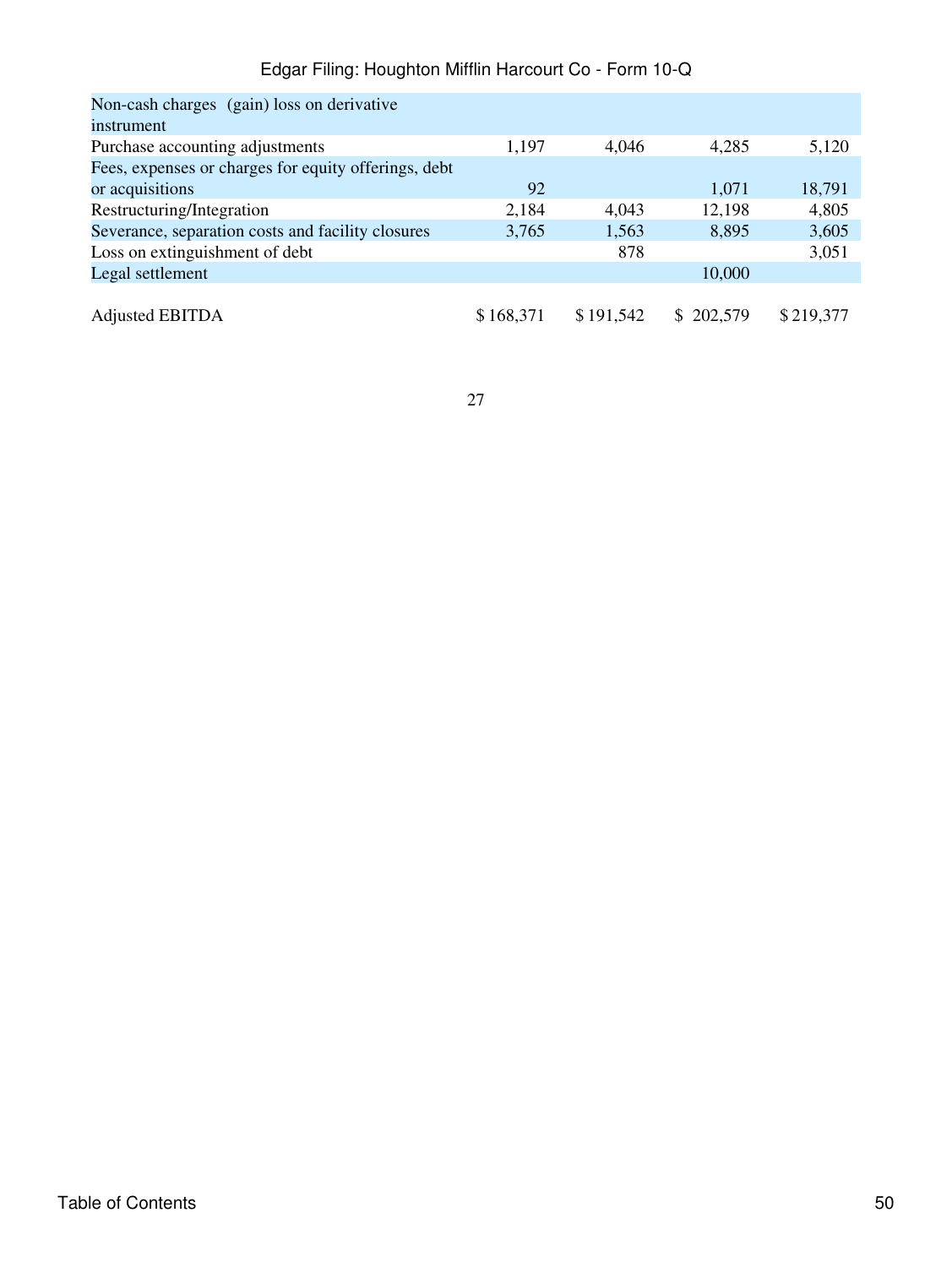### **Segment Operating Results**

### *Results of OperationsComparing Three Months Ended September 30, 2016 and 2015*

#### *Education*

|           |                                      |                                                                                  | <b>Percent</b>                                     |
|-----------|--------------------------------------|----------------------------------------------------------------------------------|----------------------------------------------------|
| 2016      | 2015                                 | <b>Change</b>                                                                    | <b>Change</b>                                      |
| \$487,209 | \$532,245                            | \$(45,036)                                                                       | $(8.5)\%$                                          |
|           |                                      |                                                                                  |                                                    |
|           |                                      |                                                                                  |                                                    |
| 178,238   | 192,665                              | (14, 427)                                                                        | $(7.5)\%$                                          |
| 12,436    | 16,935                               | (4,499)                                                                          | $(26.6)\%$                                         |
| 33,793    | 32,279                               | 1,514                                                                            | 4.7%                                               |
|           |                                      |                                                                                  |                                                    |
| 224,467   | 241,879                              | (17, 412)                                                                        | $(7.2)\%$                                          |
| 151,062   | 158,887                              | (7,825)                                                                          | (4.9)%                                             |
| 5,122     | 6,477                                | (1,355)                                                                          | $(20.9)\%$                                         |
|           |                                      |                                                                                  |                                                    |
| 106,558   | 125,002                              | (18, 444)                                                                        | $(14.8)\%$                                         |
|           |                                      |                                                                                  |                                                    |
|           |                                      | \$(18, 444)                                                                      | $(14.8)\%$                                         |
|           |                                      |                                                                                  |                                                    |
|           |                                      |                                                                                  |                                                    |
|           |                                      |                                                                                  |                                                    |
|           |                                      |                                                                                  | 11.7%                                              |
| 51,350    | 55,690                               |                                                                                  | (7.8)%                                             |
| 1,197     | 4,046                                | (2,849)                                                                          | $(70.4)\%$                                         |
|           |                                      |                                                                                  |                                                    |
| \$174,230 |                                      | \$(24,054)                                                                       | $(12.1)\%$                                         |
| 35.8%     | 37.3%                                |                                                                                  |                                                    |
|           | \$106,558<br>$\mathcal{S}$<br>15,125 | <b>Three Months Ended</b><br>September 30,<br>\$125,002<br>\$13,546<br>\$198,284 | <b>Dollar</b><br>$\mathcal{S}$<br>1,579<br>(4,340) |

#### $NM = not meaningful$

Our Education segment net sales for the three months ended September 30, 2016 decreased \$45.0 million, or 8.5%, from \$532.2 million for the same period in 2015 to \$487.2 million. The net sales decrease was driven by a decline in domestic education net sales of \$48.0 million attributed to a smaller new adoption market in 2016 versus 2015 coupled with lower market share, \$6.0 million of lower professional services delivered and \$6.0 of lower net sales from the assessment business, primarily clinical, due to the natural attrition of sales over time following the initial release of a new product version. Partially offsetting the decrease was a \$3.0 million increase in net sales from the international business due primarily to greater sales in Latin America.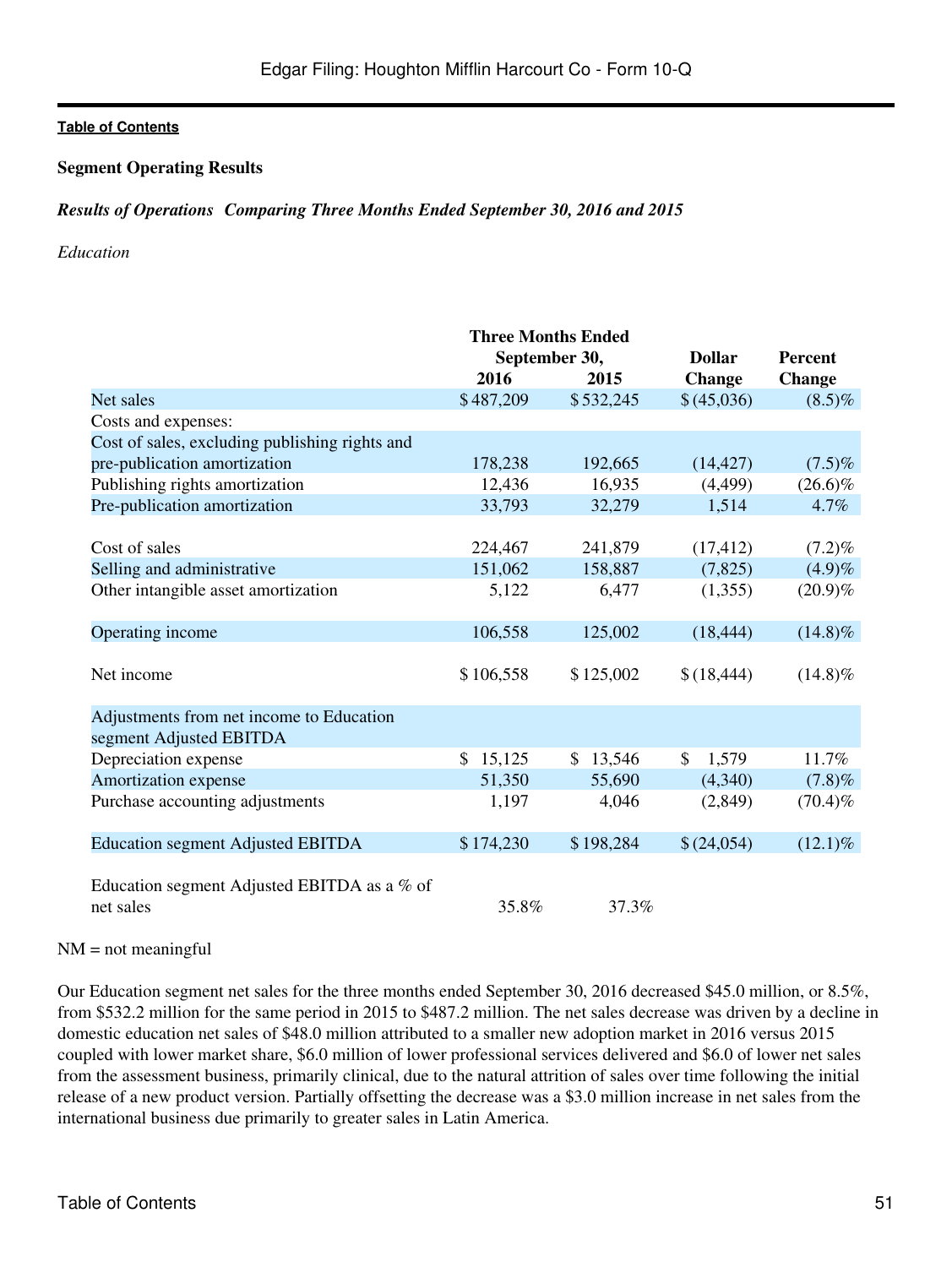Our Education segment cost of sales for the three months ended September 30, 2016 decreased \$17.4 million, or 7.2%, from \$241.9 million for the same period in 2015 to \$224.5 million. Our cost of sales, excluding publishing rights and pre-publication amortization, decreased \$14.4 million from \$192.7 million in 2015 to \$178.2 million in 2016. Lower volume reduced the cost of sales, excluding publishing rights and pre-publication amortization, by \$16.3 million. As a percent of net sales, the cost of sales, excluding publishing rights and pre-publication amortization, increased to 36.6% from 36.2%, which had a \$1.9 million unfavorable impact on profitability due to product mix as we sold more product carrying higher cost in the current period. Publishing rights and pre-publication amortization decreased by \$3.0 million from the same period last year due primarily to our use of accelerated amortization methods.

Our Education segment selling and administrative expense for the three months ended September 30, 2016 decreased \$7.8 million, or 4.9%, from \$158.9 million for the same period in 2015 to \$151.1 million. The decrease was primarily due to less commission expense attributed to lower sales performance, partially offset by higher labor costs.

Our Education segment Adjusted EBITDA for the three months ended September 30, 2016 declined \$24.1 million, or 12.1%, from \$198.3 million for the same period in 2015 to \$174.2 million in 2016. Our Education segment Adjusted EBITDA excludes depreciation, amortization and purchase accounting adjustments. The purchase accounting adjustments primarily relate to the acquisition of the EdTech business. The decline is due to the identified factors impacting net sales, cost of sales and selling and administrative expenses after removing those items not included in Education segment Adjusted EBITDA. Education segment Adjusted EBITDA as a percentage of net sales was 35.8% and 37.3% for each of the three months ended September 30, 2016 and 2015, respectively.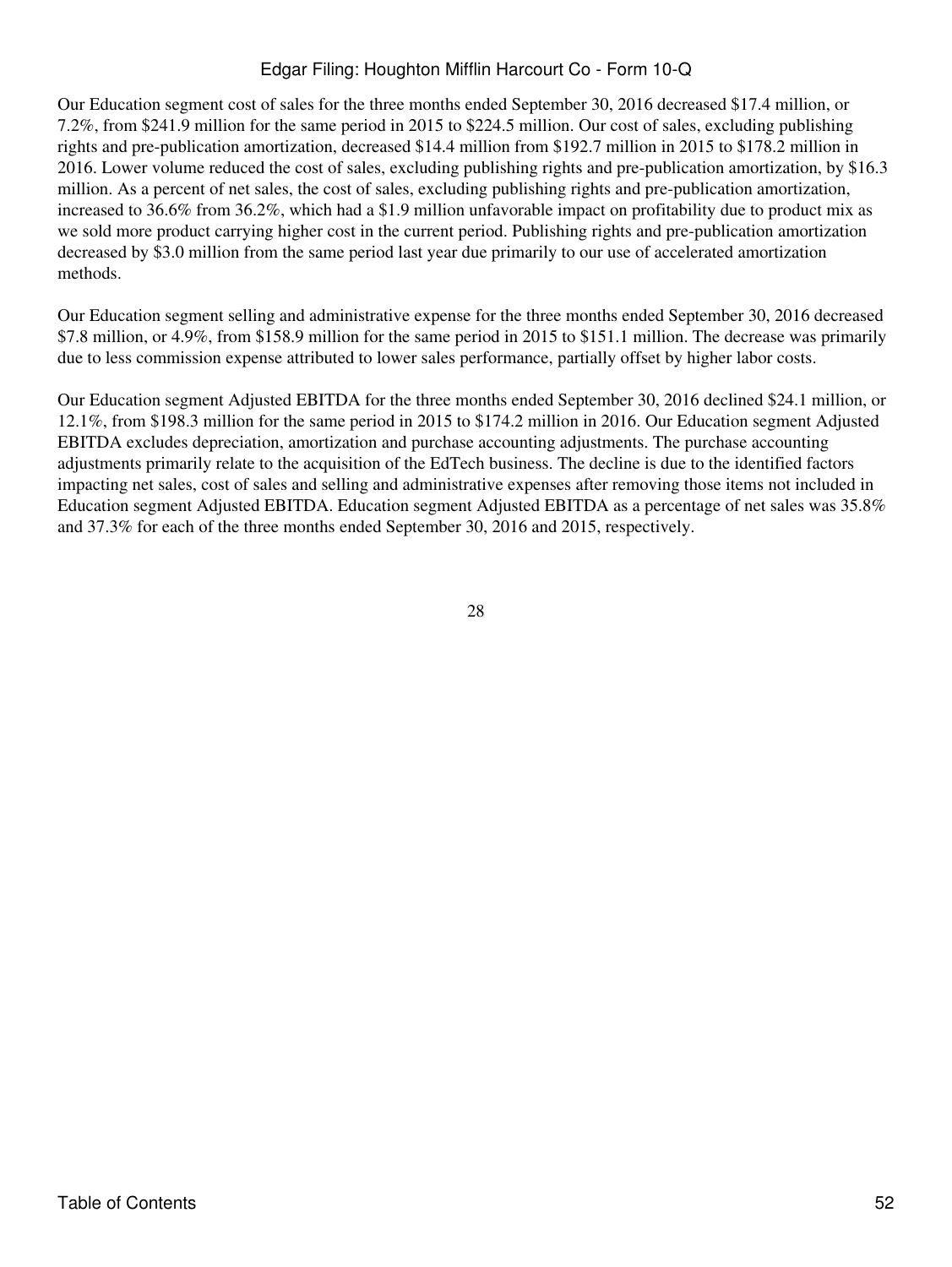### *Trade Publishing*

|                                                                            | <b>Three Months Ended</b> |           |               |                |
|----------------------------------------------------------------------------|---------------------------|-----------|---------------|----------------|
|                                                                            | September 30,             |           | <b>Dollar</b> | <b>Percent</b> |
|                                                                            | 2016                      | 2015      | <b>Change</b> | <b>Change</b>  |
| Net sales                                                                  | \$45,812                  | \$43,262  | \$2,550       | 5.9%           |
| Costs and expenses:                                                        |                           |           |               |                |
| Cost of sales, excluding publishing rights and                             |                           |           |               |                |
| pre-publication amortization                                               | 27,939                    | 27,827    | 112           | 0.4%           |
| Publishing rights amortization                                             | 2,137                     | 2,423     | (286)         | $(11.8)\%$     |
| Pre-publication amortization                                               | 110                       | 158       | (48)          | $(30.4)\%$     |
|                                                                            |                           |           |               |                |
| Cost of sales                                                              | 30,186                    | 30,408    | (222)         | (0.7)%         |
| Selling and administrative                                                 | 11,523                    | 11,912    | (389)         | $(3.3)\%$      |
| Other intangible asset amortization                                        | 858                       | 778       | 80            | 10.3%          |
| Operating income                                                           | 3,245                     | 164       | 3,081         | <b>NM</b>      |
| Net income                                                                 | \$3,245                   | \$<br>164 | \$3,081       | <b>NM</b>      |
| Adjustments from net income to Trade Publishing<br>segment Adjusted EBITDA |                           |           |               |                |
| Depreciation expense                                                       | $\mathbf{\$}$<br>129      | \$<br>271 | \$<br>(142)   | $(52.4)\%$     |
| Amortization expense                                                       | 3,106                     | 3,360     | (254)         | $(7.6)\%$      |
| Trade Publishing segment Adjusted EBITDA                                   | 6,480<br>\$.              | \$3,795   | \$2,685       | 70.8%          |
| Trade Publishing segment Adjusted EBITDA as a %                            |                           |           |               |                |
| of net sales                                                               | 14.1%                     | 8.8%      |               |                |

#### $NM = not meaningful$

Our Trade Publishing segment net sales for the three months ended September 30, 2016 increased \$2.6 million, or 5.9%, from \$43.3 million for the same period in 2015 to \$45.8 million. The increase in net sales was driven by strong net sales of current year and prior year frontlist titles such as *The Whole 30*, *Little Blue Truck Halloween*, *Steve Young s OB* and *How to Bake Everything*. Partially offsetting the increase was a decline in net sales of eBooks attributed to fewer movie tie-ins of bestselling eBook titles coupled with lower eBook subscription revenue.

Our Trade Publishing segment cost of sales for the three months ended September 30, 2016 decreased \$0.2 million, 0.7%, from \$30.4 million for the same period in 2015 to \$30.2 million. The decrease was primarily due to lower amortization expense of publishing rights due to our use of accelerated amortization methods. As a percent of net sales, our cost of sales, excluding publishing rights and pre-publication amortization, decreased from 64.3% to 61.0%, favorably impacting profitability by \$1.5 million which was offset by \$1.6 million due to higher volume.

Our Trade Publishing segment selling and administrative expense for the three months ended September 30, 2016 decreased \$0.4 million, or 3.3%, from \$11.9 million for the same period in 2015 to \$11.5 million. The decrease was

#### Table of Contents 53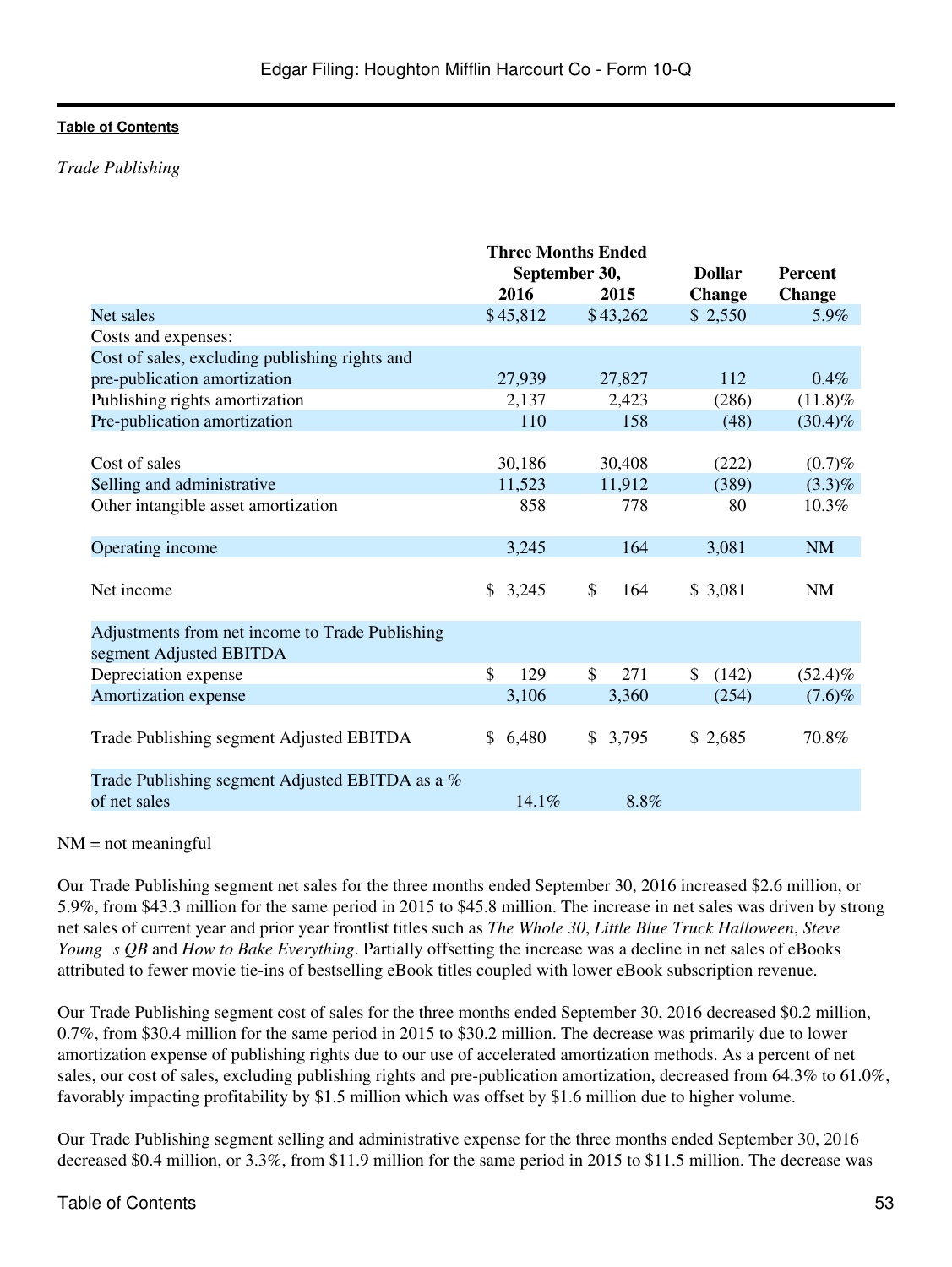primarily related to lower advertising and promotion expense partially offset by higher rent expense associated with a new office.

Our Trade Publishing segment Adjusted EBITDA for the three months ended September 30, 2016 increased \$2.7 million from \$3.8 million for the same period in 2015 to \$6.5 million. Our Trade Publishing segment Adjusted EBITDA excludes depreciation and amortization costs. Our Trade Publishing segment Adjusted EBITDA as a percentage of net sales was 14.1% for the three months ended September 30, 2016, which was a favorable change from 8.8% for the same period in 2015 due to the identified factors impacting net sales, cost of sales and selling and administrative expenses after removing those items not included in Trade Publishing segment Adjusted EBITDA.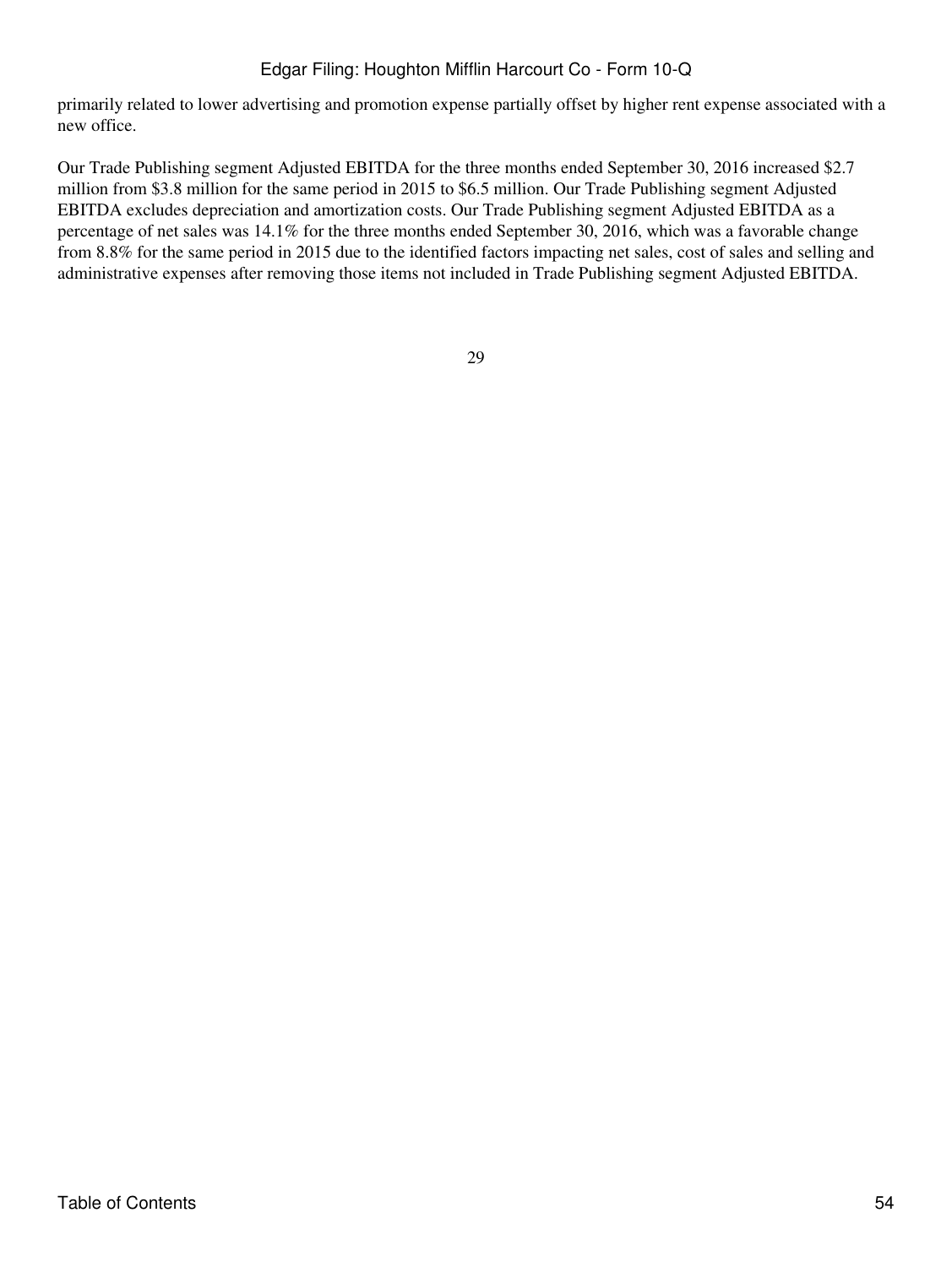# *Corporate and Other*

|                                                      | <b>Three Months Ended</b> |                        |                         |                |
|------------------------------------------------------|---------------------------|------------------------|-------------------------|----------------|
|                                                      | September 30,             |                        | <b>Dollar</b>           | <b>Percent</b> |
|                                                      | 2016                      | 2015                   | <b>Change</b>           | <b>Change</b>  |
| Net sales                                            | \$                        | \$                     | $\mathcal{S}$           | <b>NM</b>      |
| Costs and expenses:                                  |                           |                        |                         |                |
| Cost of sales, excluding publishing rights and       |                           |                        |                         |                |
| pre-publication amortization                         |                           |                        |                         | <b>NM</b>      |
| Publishing rights amortization                       |                           |                        |                         | NM             |
| Pre-publication amortization                         |                           |                        |                         | <b>NM</b>      |
|                                                      |                           |                        |                         |                |
| Cost of sales                                        |                           |                        |                         | NM             |
| Selling and administrative                           | 22,667                    | 21,044                 | 1,623                   | 7.7%           |
| Severance and other charges                          | 3,765                     | 1,563                  | 2,202                   | <b>NM</b>      |
|                                                      |                           |                        |                         |                |
| <b>Operating loss</b>                                | (26, 432)                 | (22,607)               | (3,825)                 | $(16.9)\%$     |
|                                                      |                           |                        |                         |                |
| Interest expense                                     | (9, 493)                  | (10, 196)              | 703                     | 6.9%           |
| Change in fair value of derivative instruments       | 257                       | (42)                   | 299                     | <b>NM</b>      |
| Loss on extinguishment of debt                       |                           | (878)                  | 878                     | <b>NM</b>      |
|                                                      |                           |                        |                         |                |
| Loss before taxes                                    | (35,668)                  | (33, 723)              | (1,945)                 | (5.8)%         |
| Income tax benefit                                   | (15, 887)                 | (39, 638)              | 23,751                  | 60.0%          |
|                                                      |                           |                        |                         |                |
| Net income (loss)                                    | \$(19,781)                | 5,915<br>$\frac{1}{2}$ | \$(25,696)              | <b>NM</b>      |
|                                                      |                           |                        |                         |                |
| Adjustments from net income (loss) to Corporate      |                           |                        |                         |                |
| and Other segment Adjusted EBITDA                    |                           |                        |                         |                |
| Interest expense                                     | $\mathcal{S}$<br>9,493    | \$10,196               | $\mathcal{S}$<br>(703)  | (6.9)%         |
| Provision (benefit) for income taxes                 | (15,887)                  | (39, 638)              | 23,751                  | 60.0%          |
| Depreciation expense                                 | 5,971                     | 3,348                  | 2,623                   | 78.3%          |
| Non-cash charges (gain) loss on derivative           |                           |                        |                         |                |
| instruments                                          | (257)                     | 42                     | (299)                   | <b>NM</b>      |
| Non-cash charges stock compensation                  | 2,081                     | 3,116                  | (1,035)                 | $(33.2)\%$     |
| Fees, expenses or charges for equity offerings, debt |                           |                        |                         |                |
| or acquisitions                                      | 92                        |                        | 92                      | $\mathrm{NM}$  |
| Restructuring/Integration                            | 2,184                     | 4,043                  | (1,859)                 | $(46.0)\%$     |
| Severance, separation costs and facility closures    | 3,765                     | 1,563                  | 2,202                   | <b>NM</b>      |
| Loss on extinguishment of debt                       |                           | 878                    | (878)                   | <b>NM</b>      |
|                                                      |                           |                        |                         |                |
|                                                      |                           |                        |                         |                |
| Corporate and Other segment Adjusted EBITDA          | \$(12,339)                | \$(10,537)             | (1,802)<br>$\mathbb{S}$ | $(17.1)\%$     |

NM = not meaningful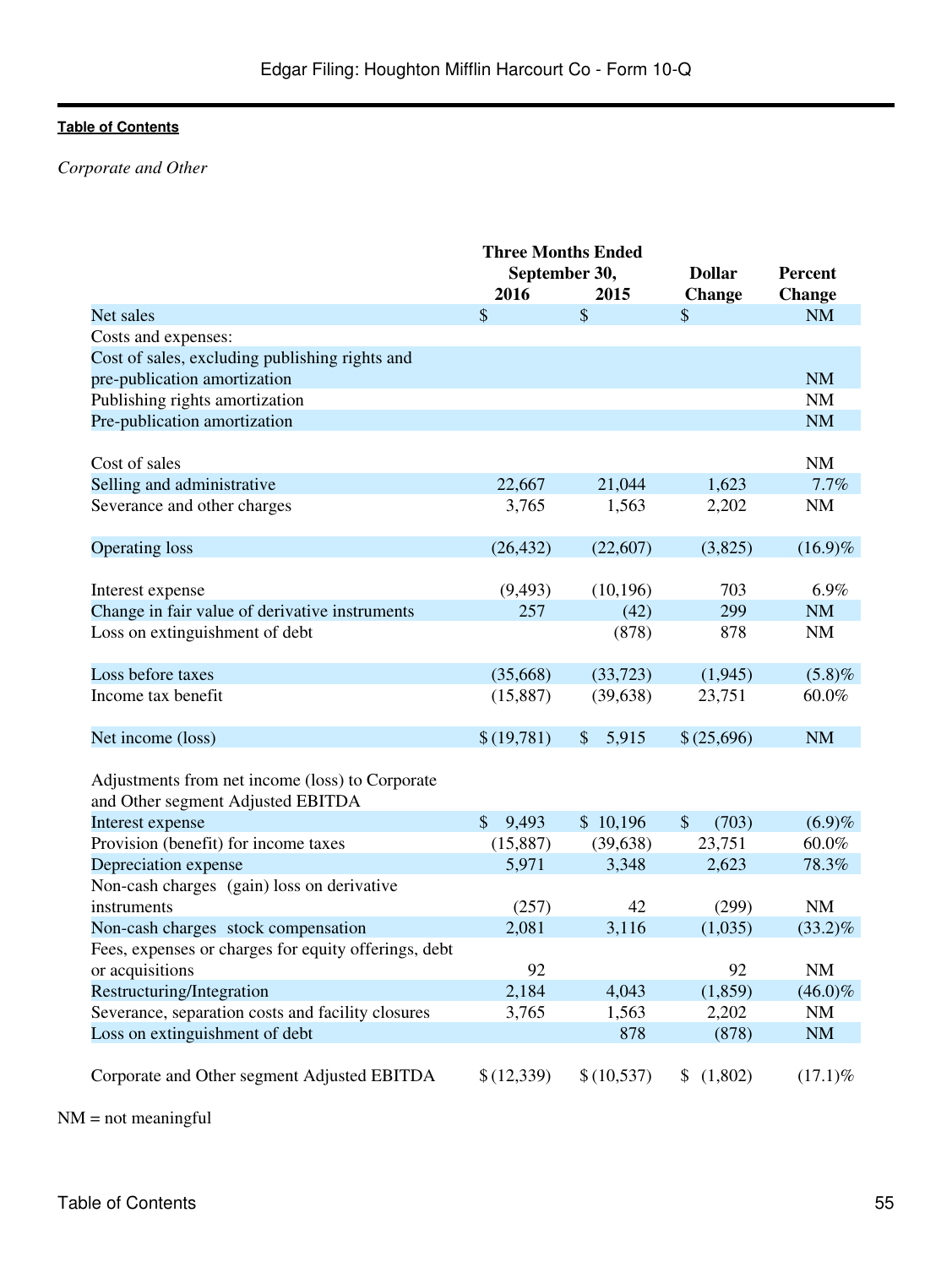The Corporate and Other category represents certain general overhead costs not fully allocated to the business segments such as legal, accounting, treasury, human resources, technology and executive functions.

Our selling and administrative expense for the Corporate and Other category for the three months ended September 30, 2016 increased \$1.6 million, or 7.7%, from \$21.0 million for the same period in 2015 to \$22.7 million. The increase was primarily due \$2.6 million of higher depreciation as a result of our increased investment in business systems, technology platforms and infrastructure, partially offset by lower transaction expenses due to the prior year equity and acquisition activity.

Our interest expense for the three months ended September 30, 2016 decreased \$0.7 million from \$10.2 million for the same period in 2015 to \$9.5 million in 2016, primarily due to a lower outstanding balance on the Term Loan Facility.

Our change in fair value of derivative instruments for the three months ended September 30, 2016 favorably changed by \$0.3 million from a slight loss in 2015 to a gain of \$0.3 million in 2016. The change in fair value of derivative instruments was related to favorable foreign exchange forward and option contracts executed on the Euro that were favorably impacted by the weaker U.S. dollar against the Euro during the quarter as compared to the same period last year.

Income tax benefit for the three months ended September 30, 2016 changed \$23.8 million, from a benefit of \$39.6 million for the same period in 2015, to a benefit of \$15.9 million in 2016. For 2016, our annual effective tax rate, exclusive of discrete items used to calculate the tax provision, is expected to be approximately (15.7)% which is primarily attributed to the movement in the deferred tax liability associated with tax amortization on indefinite-lived intangibles, and state and foreign taxes. For 2015, the effective tax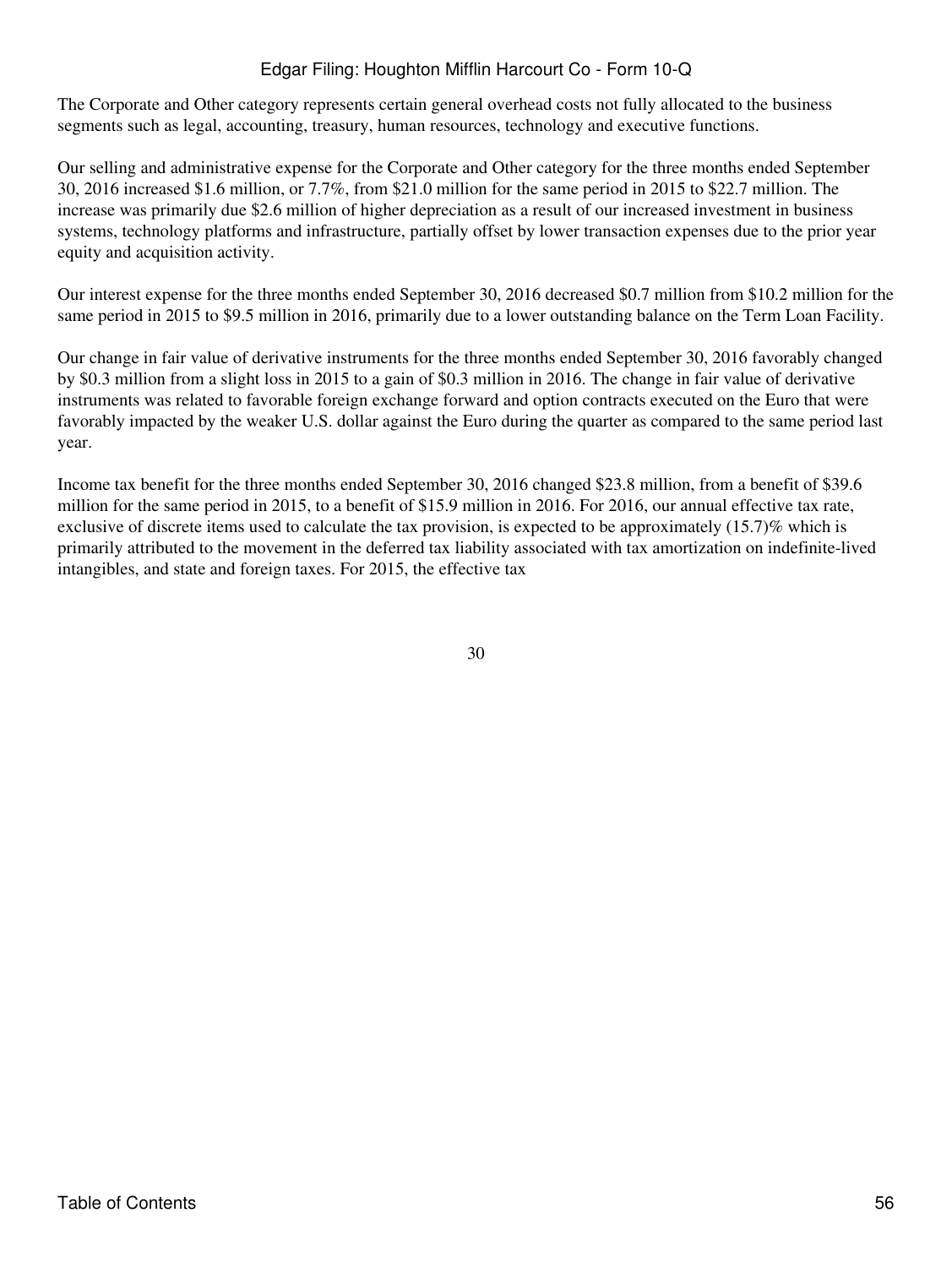rate was estimated to be (5.4)% due to similar items impacting the tax rate. The increase in the rate in 2016 from 2015 is due to the higher deferred tax liability associated with tax amortization on indefinite-lived intangibles. For both periods, the income tax expense was impacted by certain discrete tax items including the accrual of potential interest and penalties on uncertain tax positions.

Adjusted EBITDA for the Corporate and Other category for the three months ended September 30, 2016, unfavorably changed \$1.8 million, or 17.1%, from a loss of \$10.5 million for the same period in 2015 to a loss of \$12.3 million. Our Adjusted EBITDA for the Corporate and Other category excludes interest, taxes, depreciation, derivative instruments charges, equity compensation charges, acquisition-related activity, restructuring costs, severance and facility vacant space costs, debt extinguishment losses and legal settlement charges. The unfavorable change in our Adjusted EBITDA for the Corporate and Other category was due to the factors described above after removing those items not included in Adjusted EBITDA for the Corporate and Other category.

### *Results of OperationsComparing Nine Months Ended September 30, 2016 and 2015*

#### *Education*

|               |              |             |         |                                                          | <b>Percent</b> |                                                                                      |
|---------------|--------------|-------------|---------|----------------------------------------------------------|----------------|--------------------------------------------------------------------------------------|
|               | 2016         |             | 2015    |                                                          |                | <b>Change</b>                                                                        |
|               |              |             |         |                                                          |                | 1.1%                                                                                 |
|               |              |             |         |                                                          |                |                                                                                      |
|               |              |             |         |                                                          |                |                                                                                      |
|               | 407,675      |             | 408,225 |                                                          | (550)          | $(0.1)\%$                                                                            |
|               | 40,226       |             | 54,174  |                                                          |                | (25.7)%                                                                              |
|               | 93,213       |             | 86,372  |                                                          | 6,841          | 7.9%                                                                                 |
|               |              |             |         |                                                          |                |                                                                                      |
|               | 541,114      |             | 548,771 |                                                          | (7,657)        | $(1.4)\%$                                                                            |
|               | 418,948      |             | 396,588 |                                                          | 22,360         | 5.6%                                                                                 |
|               | 15,550       |             | 12,363  |                                                          | 3,187          | 25.8%                                                                                |
|               |              |             |         |                                                          |                |                                                                                      |
|               | 39,286       |             | 45,834  |                                                          | (6,548)        | $(14.3)\%$                                                                           |
|               |              |             |         |                                                          |                |                                                                                      |
| $\mathsf{\$}$ | 39,286       | \$          | 45,834  |                                                          | (6,548)        | $(14.3)\%$                                                                           |
|               |              |             |         |                                                          |                |                                                                                      |
|               |              |             |         |                                                          |                |                                                                                      |
|               |              |             |         |                                                          |                |                                                                                      |
|               | 42,879       | \$          | 43,526  | $\mathcal{S}$                                            | (647)          | $(1.5)\%$                                                                            |
|               | 148,988      |             | 152,909 |                                                          | (3,921)        | $(2.6)\%$                                                                            |
|               | 4,285        |             | 5,120   |                                                          | (835)          | $(16.3)\%$                                                                           |
|               |              |             |         |                                                          |                |                                                                                      |
| \$            | 235,438      | \$          | 247,389 |                                                          |                | (4.8)%                                                                               |
|               |              |             |         |                                                          |                |                                                                                      |
|               |              |             |         |                                                          |                |                                                                                      |
|               | 23.2%        |             | 24.7%   |                                                          |                |                                                                                      |
|               | $\mathbb{S}$ | \$1,014,898 |         | <b>Nine Months Ended</b><br>September 30,<br>\$1,003,556 |                | <b>Dollar</b><br><b>Change</b><br>\$11,342<br>(13,948)<br>$\mathbb{S}$<br>\$(11,951) |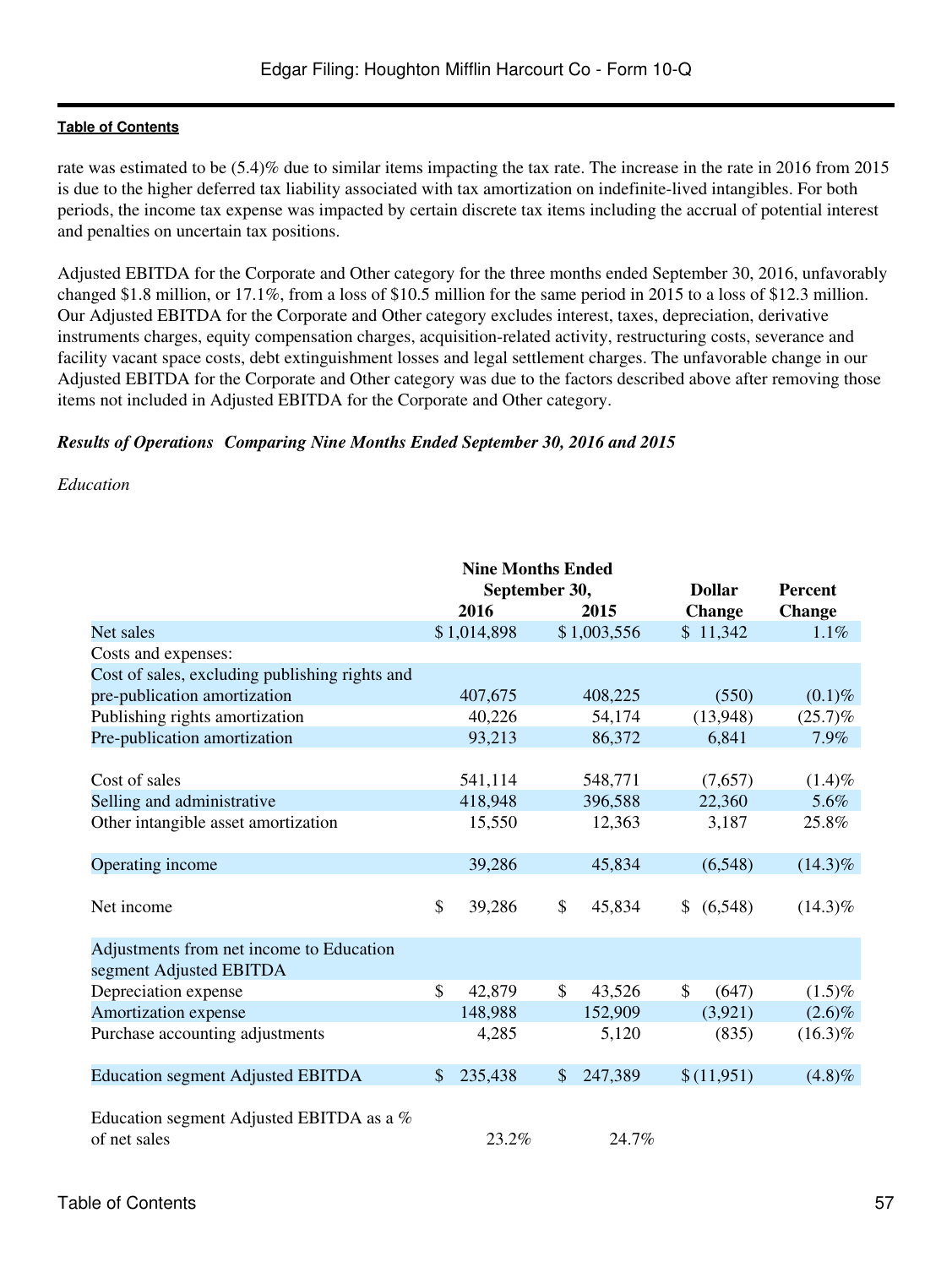#### $NM = not meaningful$

Our Education segment net sales for the nine months ended September 30, 2016 increased \$11.3 million, or 1.1%, from \$1,003.6 million for the same period in 2015 to \$1,014.9 million. The net sales increase was driven by the \$45.0 million incremental contribution from the EdTech business we acquired in May 2015. Further, there was an \$18.0 million increase in net sales of the international business due primarily to Department of Defense sales, and to a lesser extent, greater sales in Asia Pacific and Latin America. Partially offsetting this increase was a decline in the companys legacy domestic education business net sales of \$51.0 million due to a smaller new adoption market in 2016 versus 2015, lower market share, and \$15.0 million of lower net sales from the assessment business, primarily clinical, due to the natural attrition of sales over time following the initial release of a new product version.

Our Education segment cost of sales for the nine months ended September 30, 2016 decreased \$7.7 million, or 1.4%, from \$548.8 million for the same period in 2015 to \$541.1 million. Our cost of sales, excluding publishing rights and pre-publication amortization, decreased \$0.6 million from \$408.2 million in 2015 to \$407.7 million in 2016. As a percent of net sales, the cost of sales, excluding publishing rights and pre-publication amortization, decreased to 40.2% from 40.7%, which had a \$5.2 favorable impact on profitability due to product mix, as we sold more product carrying a lower cost in the period. Higher volume increased the cost of sales, excluding publishing rights and pre-publication amortization, by \$4.6 million. This decrease was offset by a \$6.8 increase in pre-publication amortization which was due to greater pre-publication cost spend in the current year.

Our Education segment selling and administrative expense for the nine months ended September 30, 2016 increased \$22.4 million, or 5.6%, from \$396.6 million for the same period in 2015 to \$418.9 million. The increase was due to higher fixed and discretionary expenses attributed to the EdTech business offset by lower commission expenses of \$12.1 million attributed to lower sales performance.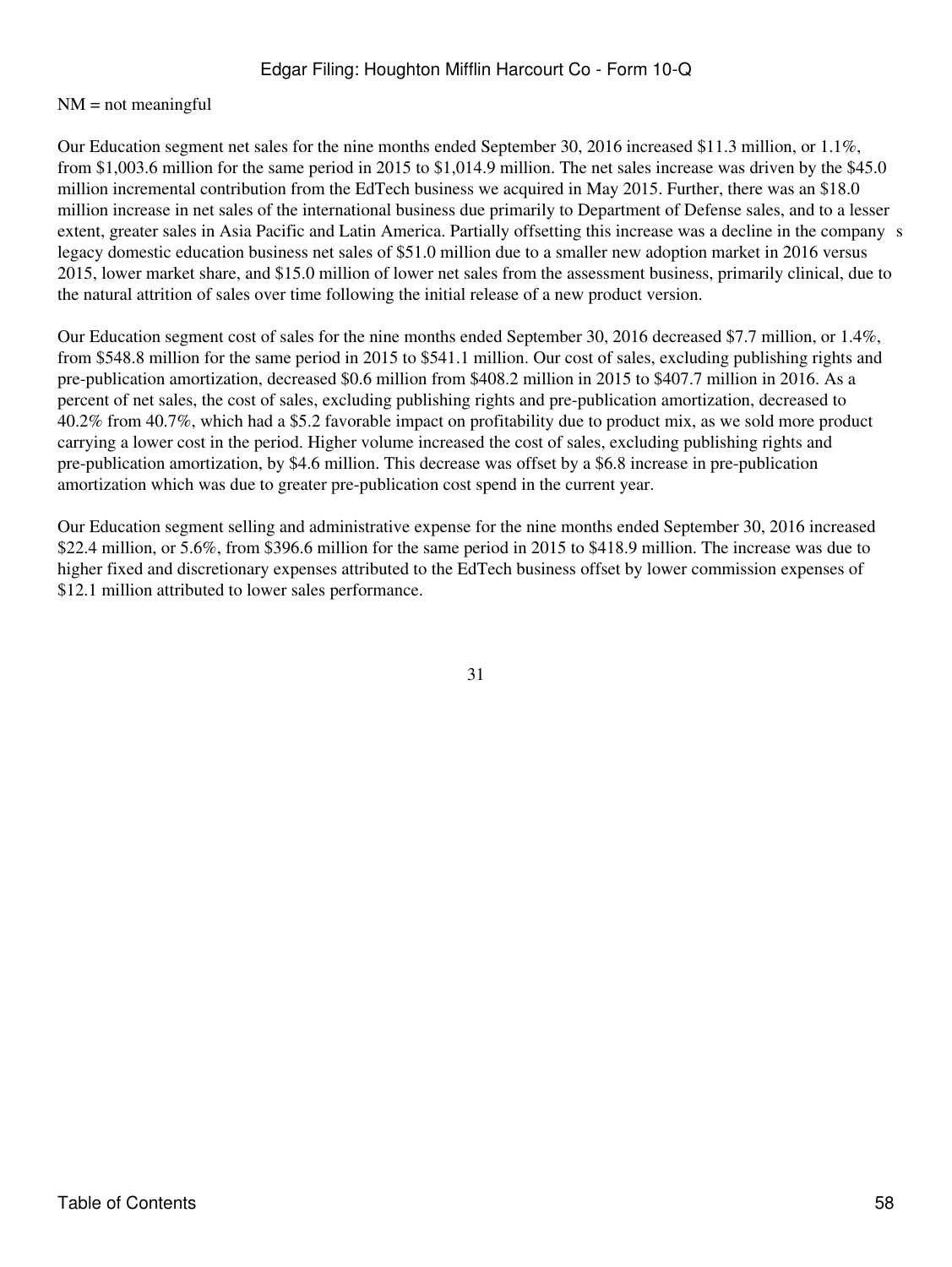Our Education segment Adjusted EBITDA for the nine months ended September 30, 2016 decreased \$12.0 million, or 4.8%, from \$247.4 million for the same period in 2015 to \$235.4 million. Our Education segment Adjusted EBITDA excludes depreciation, amortization and purchase accounting adjustments. The purchase accounting adjustments primarily relate to the acquisition of the EdTech business. The unfavorable change is due to the identified factors impacting net sales, cost of sales and selling and administrative expenses after removing those items not included in Education segment Adjusted EBITDA. Education Segment Adjusted EBITDA as a percentage of net sales decreased to 23.2% for the nine months ended September 30, 2016 from 24.7% for the same period in 2015 primarily due to the factors identified in Education segment Adjusted EBITDA.

# *Trade Publishing*

|                                                                          | <b>Nine Months Ended</b><br>September 30, |           |    | <b>Dollar</b> |    | <b>Percent</b> |               |
|--------------------------------------------------------------------------|-------------------------------------------|-----------|----|---------------|----|----------------|---------------|
|                                                                          |                                           | 2016      |    | 2015          |    | <b>Change</b>  | <b>Change</b> |
| Net sales                                                                |                                           | \$115,981 |    | \$114,503     |    | \$1,478        | 1.3%          |
| Costs and expenses:                                                      |                                           |           |    |               |    |                |               |
| Cost of sales, excluding publishing rights and                           |                                           |           |    |               |    |                |               |
| pre-publication amortization                                             |                                           | 77,486    |    | 76,912        |    | 574            | 0.7%          |
| Publishing rights amortization                                           |                                           | 6,553     |    | 7,475         |    | (922)          | $(12.3)\%$    |
| Pre-publication amortization                                             |                                           | 286       |    | 437           |    | (151)          | $(34.6)\%$    |
|                                                                          |                                           |           |    |               |    |                |               |
| Cost of sales                                                            |                                           | 84,325    |    | 84,824        |    | (499)          | $(0.6)\%$     |
| Selling and administrative                                               |                                           | 35,866    |    | 35,226        |    | 640            | 1.8%          |
| Other intangible asset amortization                                      |                                           | 2,574     |    | 2,371         |    | 203            | 8.6%          |
| <b>Operating loss</b>                                                    |                                           | (6,784)   |    | (7,918)       |    | 1,134          | 14.3%         |
|                                                                          |                                           |           |    |               |    |                |               |
| Net loss                                                                 | \$                                        | (6,784)   | \$ | (7,918)       |    | \$1,134        | 14.3%         |
| Adjustments from net loss to Trade Publishing<br>segment Adjusted EBITDA |                                           |           |    |               |    |                |               |
| Depreciation expense                                                     | $\mathcal{S}$                             | 485       | \$ | 702           | \$ | (217)          | $(30.9)\%$    |
| Amortization expense                                                     |                                           | 9,414     |    | 10,283        |    | (869)          | $(8.5)\%$     |
| Trade Publishing segment Adjusted EBITDA                                 | \$                                        | 3,115     | \$ | 3,067         | \$ | 48             | 1.6%          |
| Trade Publishing segment Adjusted EBITDA as a<br>% of net sales          |                                           | 2.7%      |    | 2.7%          |    |                |               |

#### $NM = not meaningful$

Our Trade Publishing segment net sales for the nine months ended September 30, 2016 increased \$1.5 million, or 1.3%, from \$114.5 million for the same period in 2015 to \$116.0 million. The increase was due to strong net sales of frontlist titles such as *The Whole 30*, *The Immortal Irishman*, Property Brothers *Dream Home, Little Blue Truck Halloween* and *Food Freedom Forever*. Partially offsetting the increase were lower net sales of eBooks attributed to fewer movie tie-ins of bestselling eBook titles coupled with lower eBook subscription revenue.

# Table of Contents 59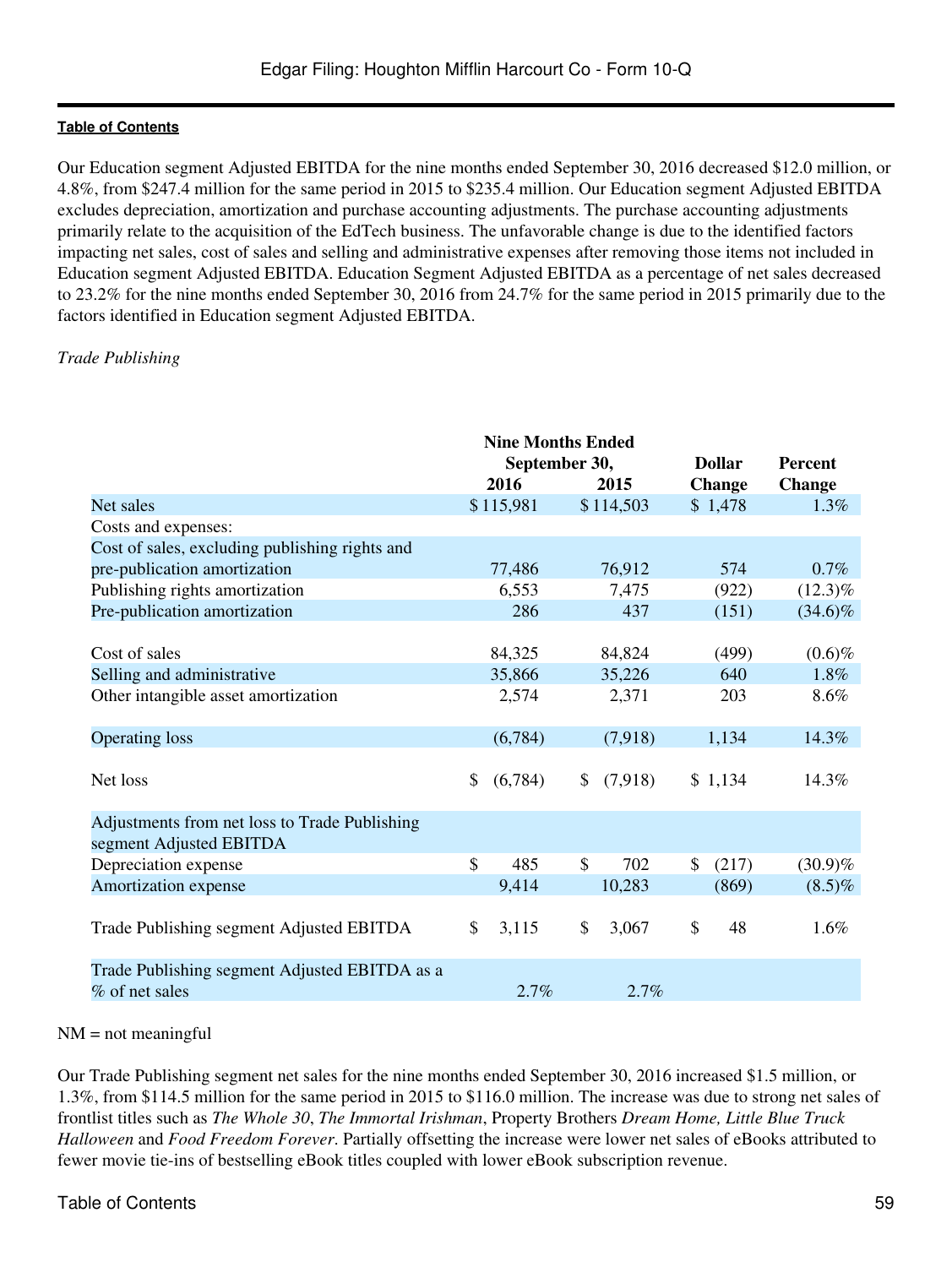Our Trade Publishing segment cost of sales for the nine months ended September 30, 2016 decreased \$0.5 million, 0.6%, from \$84.8 million for the same period in 2015 to \$84.3 million. The decrease is due to lower amortization expense of publishing rights due to our use of accelerated amortization methods, partially offset by higher net sales volume. Cost of sales, excluding publishing rights and pre-publication amortization decreased as a percent of net sales, from 67.2% in 2015 to 66.8% in 2016. The slight decrease is attributed to the mix of products.

Our Trade Publishing segment selling and administrative expense for the nine months ended September 30, 2016 increased \$0.6 million, or 1.8%, from \$35.2 million for the same period in 2015 to \$35.9 million. The increase was primarily related to higher advertising and promotion expense and salary-related costs.

Our Trade Publishing segment Adjusted EBITDA for the nine months ended September 30, 2016 increased \$0.1 million from \$3.0 million for the same period in 2015. Our Trade Publishing segment Adjusted EBITDA excludes depreciation and amortization costs. As a percentage of net sales, our Trade Publishing segment Adjusted EBITDA remained consistent at 2.7% for the nine months ended September 30, 2016 and 2015, due to the identified factors impacting net sales, cost of sales and selling and administrative expenses after removing those items not included in Trade Publishing segment Adjusted EBITDA.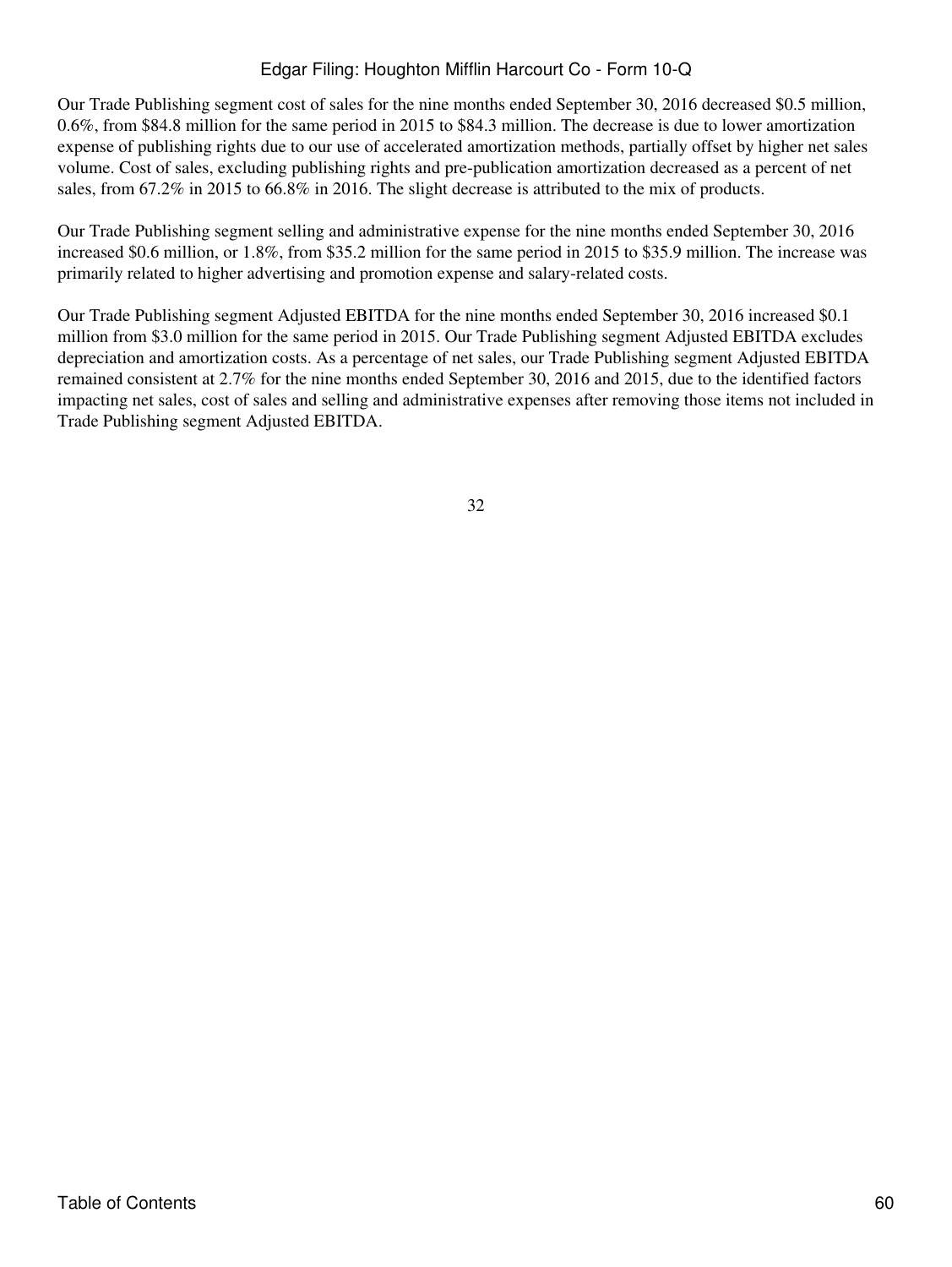# *Corporate and Other*

|                           |                           | <b>Dollar</b>                                                         | <b>Percent</b>                         |
|---------------------------|---------------------------|-----------------------------------------------------------------------|----------------------------------------|
| 2016                      | 2015                      | <b>Change</b>                                                         | <b>Change</b>                          |
| $\mathcal{S}$             | \$                        | $\mathcal{S}$                                                         | <b>NM</b>                              |
|                           |                           |                                                                       |                                        |
|                           |                           |                                                                       |                                        |
|                           |                           |                                                                       | <b>NM</b>                              |
|                           |                           |                                                                       | NM                                     |
|                           |                           |                                                                       | <b>NM</b>                              |
|                           |                           |                                                                       |                                        |
|                           |                           |                                                                       | NM                                     |
| 83,592                    | 73,725                    | 9,867                                                                 | 13.4%                                  |
| 8,895                     | 3,605                     | 5,290                                                                 | <b>NM</b>                              |
|                           |                           |                                                                       |                                        |
| (92, 487)                 | (77, 330)                 | (15, 157)                                                             | $(19.6)\%$                             |
|                           |                           |                                                                       |                                        |
| (28, 228)                 | (22,310)                  | (5,918)                                                               | $(26.5)\%$                             |
| 422                       | (1,893)                   | 2,315                                                                 | <b>NM</b>                              |
|                           | (3,051)                   | 3,051                                                                 | <b>NM</b>                              |
|                           |                           |                                                                       |                                        |
| (120, 293)                | (104, 584)                | (15,709)                                                              | $(15.0)\%$                             |
| 15,726                    | (30,066)                  | 45,792                                                                | <b>NM</b>                              |
|                           |                           |                                                                       |                                        |
| \$(136,019)               | (74,518)<br>$\mathcal{S}$ | \$(61,501)                                                            | $(82.5)\%$                             |
|                           |                           |                                                                       |                                        |
|                           |                           |                                                                       |                                        |
|                           |                           |                                                                       |                                        |
| $\mathcal{S}$<br>28,228   | 22,310<br>\$              | $\mathcal{S}$<br>5,918                                                | 26.5%                                  |
| 15,726                    | (30,066)                  | 45,792                                                                | <b>NM</b>                              |
| 15,595                    | 9,122                     |                                                                       | 71.0%                                  |
|                           |                           |                                                                       |                                        |
|                           |                           |                                                                       | <b>NM</b>                              |
| 8,754                     | 9,928                     | (1,174)                                                               | $(11.8)\%$                             |
|                           |                           |                                                                       |                                        |
|                           |                           |                                                                       | $(94.3)\%$                             |
| 12,198                    |                           | 7,393                                                                 | <b>NM</b>                              |
| 8,895                     | 3,605                     |                                                                       | <b>NM</b>                              |
|                           | 3,051                     | (3,051)                                                               | NM                                     |
| 10,000                    |                           | 10,000                                                                | <b>NM</b>                              |
|                           |                           |                                                                       |                                        |
| (35,974)<br>$\mathcal{S}$ | (31,079)<br>$\mathcal{S}$ | \$(4,895)                                                             | $(15.7)\%$                             |
|                           | (422)<br>1,071            | <b>Nine Months Ended</b><br>September 30,<br>1,893<br>18,791<br>4,805 | 6,473<br>(2,315)<br>(17, 720)<br>5,290 |

NM = not meaningful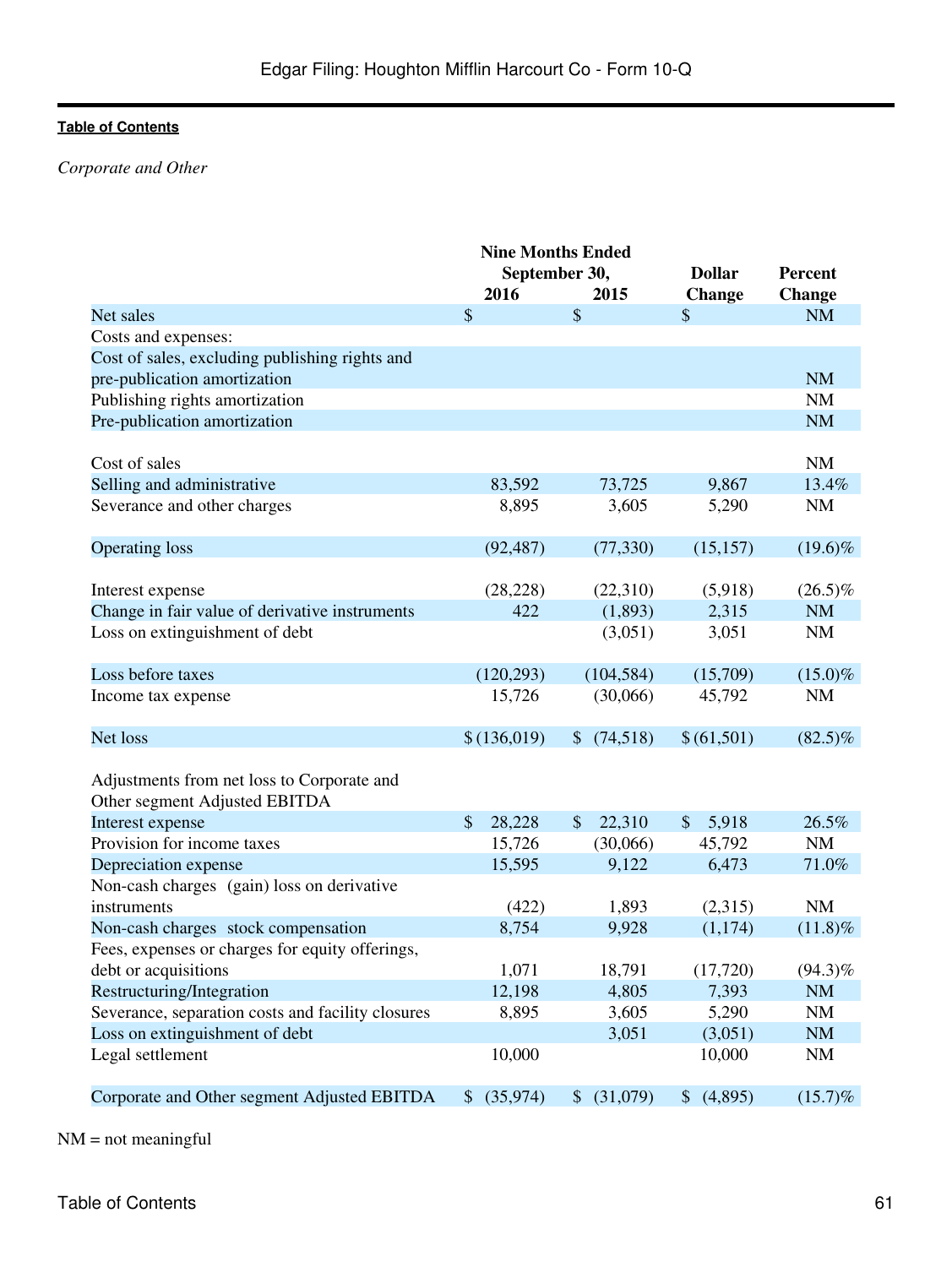The Corporate and Other category represents certain general overhead costs not fully allocated to the business segments such as legal, accounting, treasury, human resources, technology and executive functions.

Our selling and administrative expense for the Corporate and Other category for the nine months ended September 30, 2016 increased \$9.9 million, or 13.4%, from \$73.7 million for the same period in 2015 to \$83.6 million. The increase was primarily due to an increase of \$6.5 million of higher depreciation as a result of our increased investment in business systems, technology platforms and infrastructure. Additionally, an increase in legal settlements and integration expenses was offset by lower transaction expenses due to the prior year equity and acquisition activity along with prior integration activities.

Our Severance and other charges for the Corporate and Other category for the nine months ended September 30, 2016 increased \$5.3 million from \$3.6 million for the same period in 2015 to \$8.9 million in 2016, attributed to changes in executive management as well as cost reduction activities in the current year.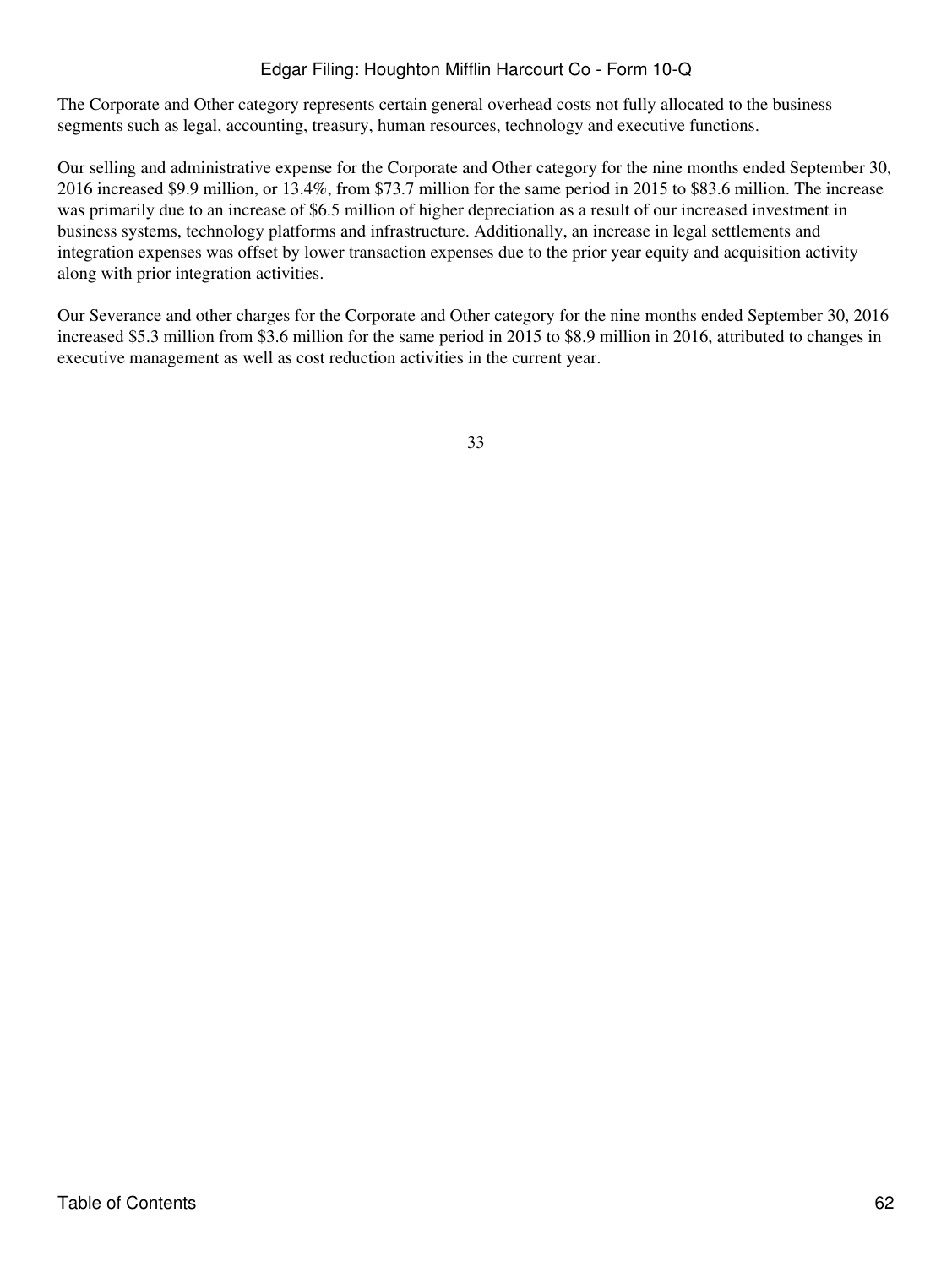Our interest expense for the nine months ended September 30, 2016 increased \$5.9 million from \$22.3 million for the same period in 2015 to \$28.2 million in 2016, primarily as a result of the increase to our outstanding term loan credit facility from \$243.1 million to \$800.0 million, all of which was drawn at closing of the EdTech acquisition in May 2015.

Our change in fair value of derivative instruments for the nine months ended September 30, 2016 favorably changed by \$2.3 million from an expense of \$1.9 million in 2015 to a benefit of \$0.4 million in 2016. The gain on change in fair value of derivative instruments was related to favorable foreign exchange forward and option contracts executed on the Euro that were favorably impacted by the weaker U.S. dollar against the Euro during the quarter as compared to the same period last year.

Income tax expense for the nine months ended September 30, 2016 increased \$45.8 million, from a benefit of \$30.1 million for the same period in 2015, to an expense of \$15.7 million in 2016. For 2016, our annual effective tax rate, exclusive of discrete items used to calculate the tax provision, is expected to be approximately (15.7)% which is primarily attributed to the movement in the deferred tax liability associated with tax amortization on indefinite-lived intangibles, and state and foreign taxes. For 2015, the effective tax rate was estimated to be (5.4)% due to similar items impacting the tax rate. The increase in the rate in 2016 from 2015 is due to the higher deferred tax liability associated with tax amortization on indefinite-lived intangibles partially resulting from the acquisition of the EdTech business. For both periods, the income tax expense was impacted by certain discrete tax items including the accrual of potential interest and penalties on uncertain tax positions.

Adjusted EBITDA for the Corporate and Other category for the nine months ended September 30, 2016, unfavorably changed \$4.9 million, or 15.7%, from a loss of \$31.1 million for the same period in 2015 to a loss of \$36.0 million. Our Adjusted EBITDA for the Corporate and Other category excludes interest, taxes, depreciation, derivative instruments charges, equity compensation charges, acquisition-related activity, restructuring/integration costs, severance and facility vacant space costs, debt extinguishment losses and legal settlement charges. The unfavorable change in our Adjusted EBITDA for the Corporate and Other category was due to the factors described above after removing those items not included in Adjusted EBITDA for the Corporate and Other category.

# **Seasonality and Comparability**

Our net sales, operating profit or loss and net cash provided by or used in operations are impacted by the inherent seasonality of the academic calendar. Consequently, the performance of our businesses may not be comparable quarter to consecutive quarter and should be considered on the basis of results for the whole year or by comparing results in a quarter with results in the same quarter for the previous year.

Approximately 88% of our net sales for the year ended December 31, 2015 were derived from our Education segment, which is a markedly seasonal business. Schools conduct the majority of their purchases in the second and third quarters of the calendar year in preparation for the beginning of the school year. Thus, for the years ended December 31, 2015, 2014 and 2013, approximately 68% of our consolidated net sales were realized in the second and third quarters. Sales of K-12 instructional materials and customized testing products are also cyclical, with some years offering more sales opportunities than others. The amount of funding available at the state level for educational materials also has a significant effect on year-to-year net sales. Although the loss of a single customer would not have a material adverse effect on our business, schedules of school adoptions and market acceptance of our products can materially affect year-to-year net sales performance.

# **Liquidity and Capital Resources**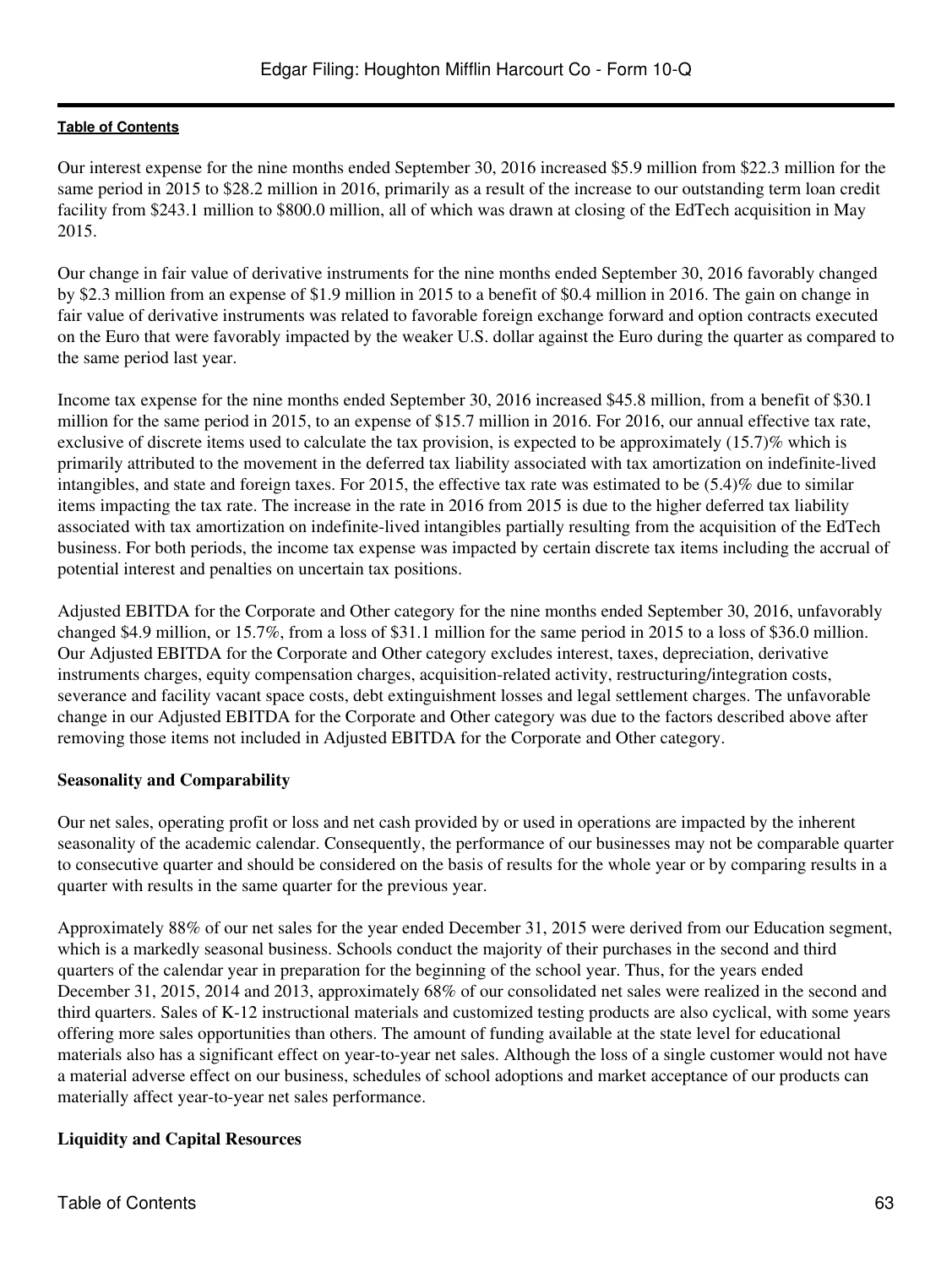|                                              |   | September 30, | December 31, |
|----------------------------------------------|---|---------------|--------------|
| (in thousands)                               |   | 2016          | 2015         |
| Cash and cash equivalents                    | S | 150,098       | 234,257      |
| Short-term investments                       |   | 66,403        | 198,146      |
| Current portion of long-term debt            |   | 8,000         | 8,000        |
| Long-term debt, net of discount and issuance |   |               |              |
| costs                                        |   | 765,874       | 769,283      |

|                                           | For the Nine<br><b>Months Ended</b><br><b>September</b><br>30,<br>2016 |           | <b>For the Nine</b><br><b>Months Ended</b><br><b>September</b><br>30,<br>2015 |            |
|-------------------------------------------|------------------------------------------------------------------------|-----------|-------------------------------------------------------------------------------|------------|
| Net cash provided by operating activities | \$                                                                     | 9,455     | $\mathcal{S}$                                                                 | 163,378    |
| Net cash used in investing activities     |                                                                        | (54, 868) |                                                                               | (566, 596) |
| Net cash (used in) provided by financing  |                                                                        |           |                                                                               |            |
| activities                                |                                                                        | (38, 746) |                                                                               | 323,680    |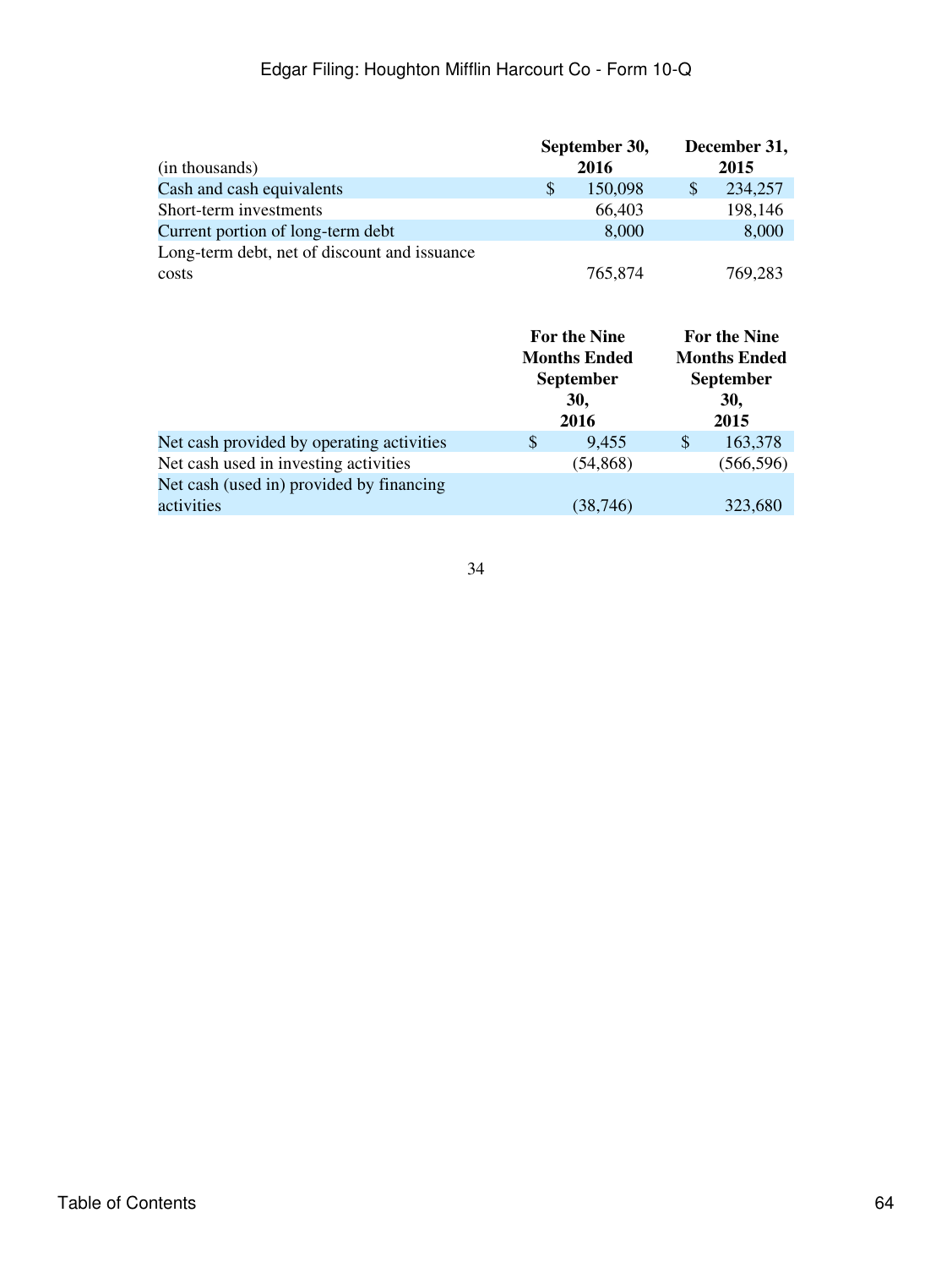# *Operating activities*

Net cash provided by operating activities was \$9.5 million for the nine months ended September 30, 2016, a \$153.9 million decrease from the \$163.4 million provided by operating activities for the nine months ended September 30, 2015. The decrease in cash provided by operating activities from 2015 to 2016 was primarily driven by less profitable operations, net of non-cash items, of \$104.2 million along with unfavorable net changes in operating assets and liabilities of \$49.7 million. The unfavorable net changes in operating assets and liabilities were primarily due to lower net deferrals of \$77.8 million attributed to greater recognition of revenue attributed to product mix when compared to the prior year period, unfavorable changes in accounts payable of \$35.5 million due to timing of payments related to the increase in capital spend, unfavorable changes in royalties of \$19.6 million due to volume and timing of payments, and unfavorable changes in inventory of \$10.3 million. These unfavorable changes were partially offset by favorable changes primarily due to a reversal of a \$74.3 million accrual related to uncertain tax positions as the statutory period expired in the prior period, favorable changes in accounts receivable of \$9.3 million and net favorable changes in other assets and liabilities of \$9.9 million due to timing of disbursements.

# *Investing activities*

Net cash used in investing activities was \$54.9 million for the nine months ended September 30, 2016, an decrease of \$511.7 million from the \$566.6 million used in investing activities for the nine months ended September 30, 2015. The decrease in investing activities was primarily due to the acquisition of the EdTech business in May 2015, partially offset by lower net proceeds from sales and maturities of short-term investments of \$8.9 million compared to 2015. Further, capital investing expenditures related to pre-publication costs and property, plant and equipment increased by \$56.5 million, due to capital spend pertaining to the EdTech business, which we acquired in May 2015, and increased spend on leasehold improvements related to various office moves, technology infrastructure and timing of spend.

# *Financing activities*

Net cash used in financing activities was \$38.7 million for the nine months ended September 30, 2016, an increase of \$362.4 million from the \$323.7 million of net cash provided by financing activities for the nine months ended September 30, 2015. The increase in cash used in financing activities was primarily due to the prior period benefiting from net proceeds of \$796.0 million from our Term Loan Facility partially offset by an increase in principal payments on our previously existing term loan of \$243.1 million in connection with the acquisition of the EdTech business in May 2015. Further, we incurred \$15.3 million in the prior period for deferred financing fees related to the closing of the Term Loan Facility and the amendment to the Revolving Credit Facility. In 2016, we made \$6.0 million of principal payments under our Term Loan Facility. Offsetting the aforementioned, our share repurchases under our share repurchase program for our common stock were \$184.4 million less during 2016 compared to the prior period. Also, we received \$6.6 million of less proceeds during 2016 related to stock option exercises partially offset by proceeds received of \$2.2 million related to our employee stock purchase program.

#### *Debt*

Under both our Revolving Credit Facility and term loan facility, Houghton Mifflin Harcourt Publishers Inc., HMH Publishers LLC and Houghton Mifflin Harcourt Publishing Company are the borrowers (collectively, the Borrowers), and Citibank, N.A. acts as both the administrative agent and the collateral agent.

The obligations under these senior secured facilities are guaranteed by the Company and each of its direct and indirect for-profit domestic subsidiaries (other than the Borrowers) (collectively, the Guarantors) and are secured by all capital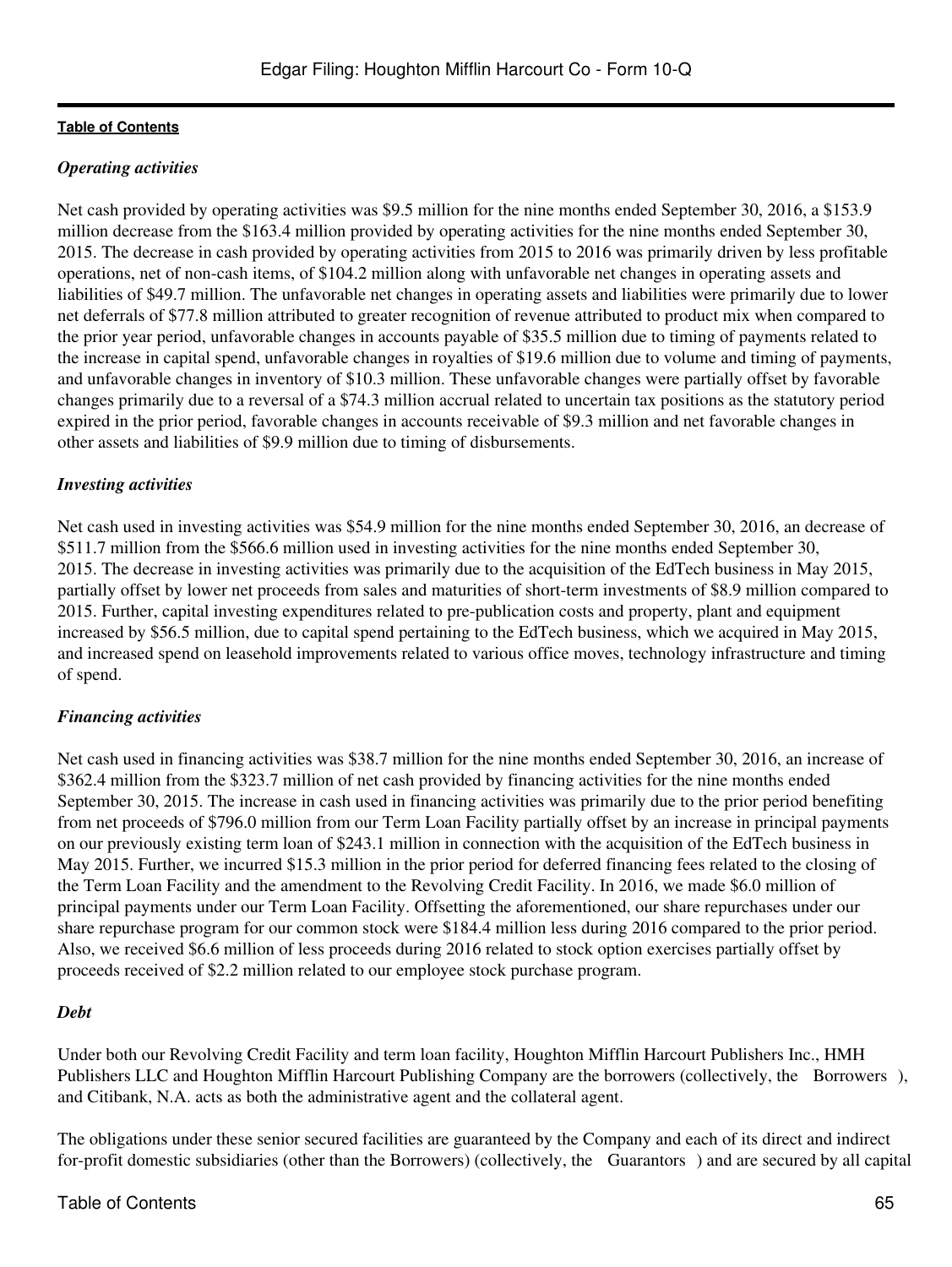stock and other equity interests of the Borrowers and the Guarantors and substantially all of the other tangible and intangible assets of the Borrowers and the Guarantors, including, without limitation, receivables, inventory, equipment, contract rights, securities, patents, trademarks, other intellectual property, cash, bank accounts and securities accounts and owned real estate. The Revolving Credit Facility is secured by first priority liens on receivables, inventory, deposit accounts, securities accounts, instruments, chattel paper and other assets related to the foregoing (the Revolving First Lien Collateral), and second priority liens on the collateral which secures the term loan facility on a first priority basis. The term loan facility is secured by first priority liens on the capital stock and other equity interests of the Borrower and the Guarantors, equipment, owned real estate, trademarks and other intellectual property, general intangibles that are not Revolving First Lien Collateral and other assets related to the foregoing, and second priority liens on the Revolving First Lien Collateral.

### *Term Loan Facility*

In connection with our closing of the EdTech acquisition, we entered into an amended and restated term loan credit facility (the Term Loan Facility) dated as of May 29, 2015 to, among other things, increase our outstanding term loan credit facility from \$250.0 million, of which \$178.9 million was outstanding, to \$800.0 million, all of which was drawn at closing. As of September 30, 2016, we had approximately \$790.0 million (\$773.9 million, net of discount and issuance costs) outstanding under the Term Loan Facility.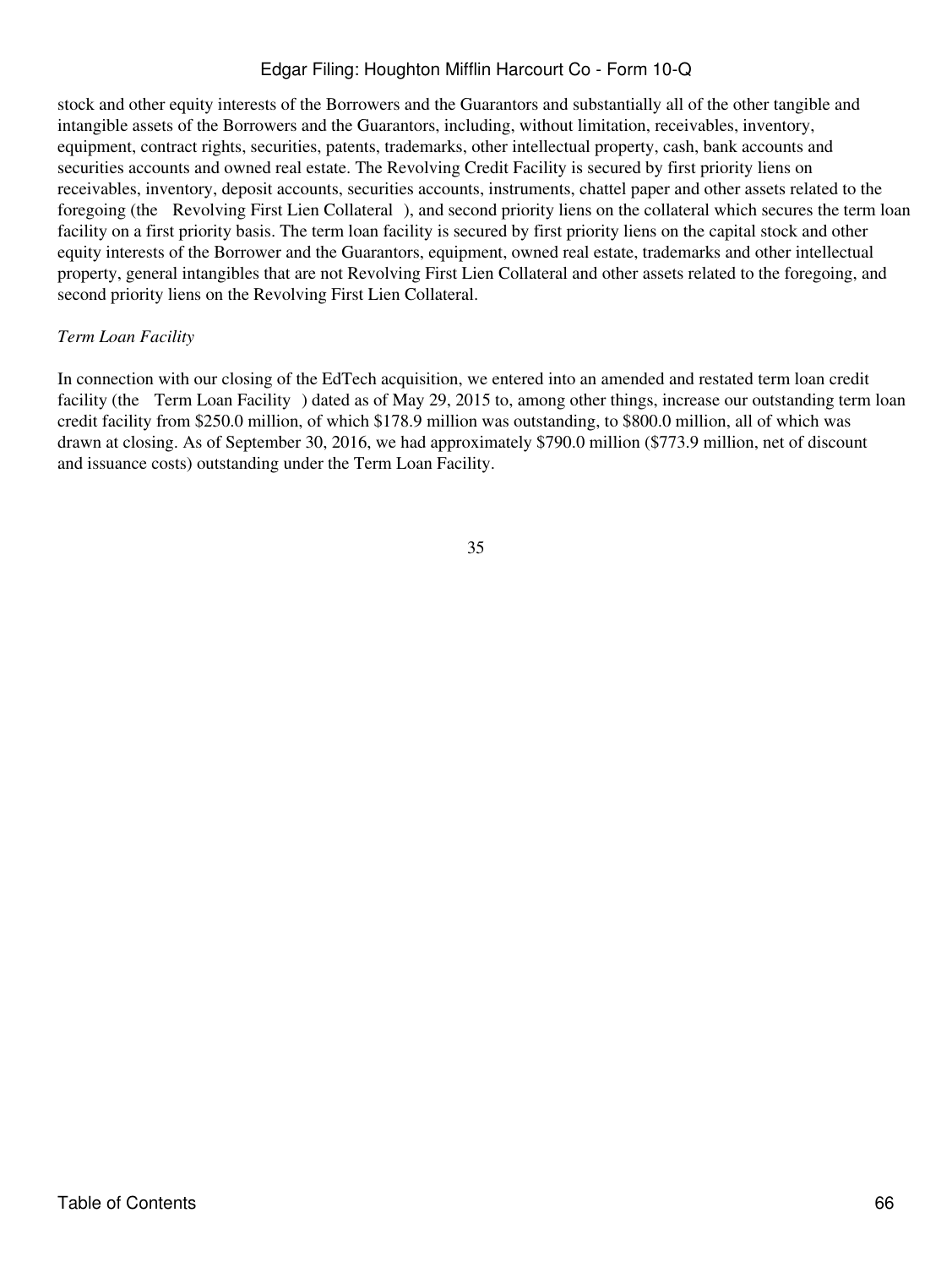The Term Loan Facility has a six-year term and matures on May 29, 2021. The interest rate applicable to borrowings under the facility is based, at our election, on LIBOR plus 3.0% or an alternative base rate plus applicable margins. LIBOR is subject to a floor of 1.0%, with the length of the LIBOR contracts ranging up to six months at the option of the Company. As of September 30, 2016, the interest rate of the Term Loan Facility was 4.0%.

The Term Loan Facility may be prepaid, in whole or in part, at any time, without premium. The Term Loan Facility is required to be repaid in quarterly installments equal to 0.25%, or \$2.0 million, of the aggregate principal amount outstanding under the Term Loan Facility immediately prior to the first quarterly payment date.

The Term Loan Facility does not require us to comply with financial covenants.

The Term Loan Facility is subject to usual and customary conditions, representations, warranties and covenants, including restrictions on additional indebtedness, liens, investments, mergers, acquisitions, asset dispositions, dividends to stockholders, repurchase or redemption of our stock, transactions with affiliates and other matters. The Term Loan Facility is subject to customary events of default. If an event of default occurs and is continuing, the administrative agent may, or at the request of certain required lenders shall, accelerate the obligations outstanding under the Term Loan Facility.

We are subject to excess cash flow provisions under the Term Loan Facility that are predicated upon our leverage ratio and cash flow. The excess cash flow provision under the Term Loan Facility did not apply in 2015. In accordance with the excess cash flow provisions of our previous term loan facility, we made a \$63.6 million principal payment on March 5, 2015.

# *Revolving Credit Facility*

On July 22, 2015, we entered into an amended and restated revolving credit facility (the Revolving Credit Facility) to, among other things, reduce the pricing, extend the maturity, conform certain terms to those of our Term Loan Facility and to provide greater availability and operational flexibility. The Revolving Credit Facility provides borrowing availability in an amount equal to the lesser of \$250.0 million and a borrowing base that is computed monthly or weekly as the case may be and comprised of the Borrowers and certain Guarantors eligible inventory and receivables.

The Revolving Credit Facility includes a letter of credit subfacility of \$50.0 million, a swingline subfacility of \$20.0 million and the option to expand the facility by up to \$100.0 million in the aggregate under certain specified conditions. The amount of any outstanding letters of credit reduces borrowing availability under the Revolving Credit Facility on a dollar-for-dollar basis. As of September 30, 2016, we had approximately \$31.7 million of outstanding letters of credit and approximately \$200.8 million of borrowing availability under the Revolving Credit Facility. No loans have been drawn on the Revolving Credit Facility as of October 31, 2016.

The Revolving Credit Facility has a five year term and matures on July 22, 2020. The interest rate applicable to borrowings under the facility is based, at our election, on LIBOR plus 1.75% or an alternative base rate plus 0.75%; such applicable margins may increase up to 2.25% and 1.25%, respectively, based on average daily availability. The Revolving Credit Facility may be prepaid, in whole or in part, at any time, without premium.

The Revolving Credit Facility requires us to maintain a minimum fixed charge coverage ratio of 1.0 to 1.0 on a trailing four-quarter basis for periods in which excess availability under the facility is less than the greater of \$25.0 million and 12.5% of the lesser of the total commitment and the borrowing base then in effect, or less than \$20.0 million if certain conditions are met. The minimum fixed charge coverage ratio was not applicable under the facility as of September 30, 2016, due to our level of borrowing availability.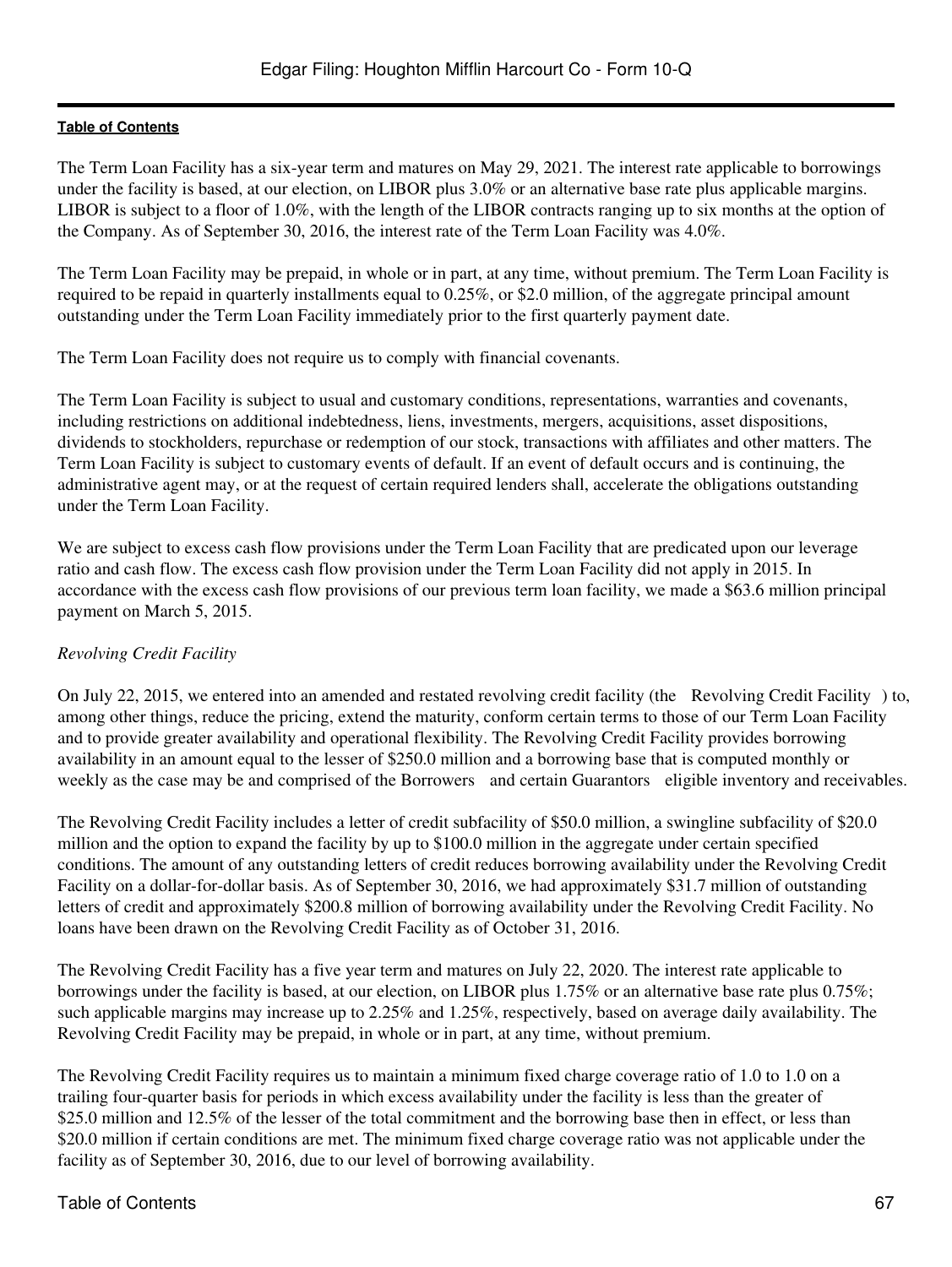The Revolving Credit Facility is subject to usual and customary conditions, representations, warranties and covenants, including restrictions on additional indebtedness, liens, investments, mergers, acquisitions, asset dispositions, dividends to stockholders, repurchase or redemption of our stock, transactions with affiliates and other matters. The Revolving Credit Facility is subject to customary events of default. If an event of default occurs and is continuing, the administrative agent may, or at the request of certain required lenders shall, accelerate the obligations outstanding under the Revolving Credit Facility.

### *General*

We had \$150.1 million of cash and cash equivalents and \$66.4 million of short-term investments at September 30, 2016. We had \$234.3 million of cash and cash equivalents and \$198.1 million of short-term investments at December 31, 2015.

We expect our net cash provided by operations combined with our cash and cash equivalents and borrowings under our Revolving Credit Facility to provide sufficient liquidity to fund our current obligations, capital spending, debt service requirements and working capital requirements over at least the next twelve months.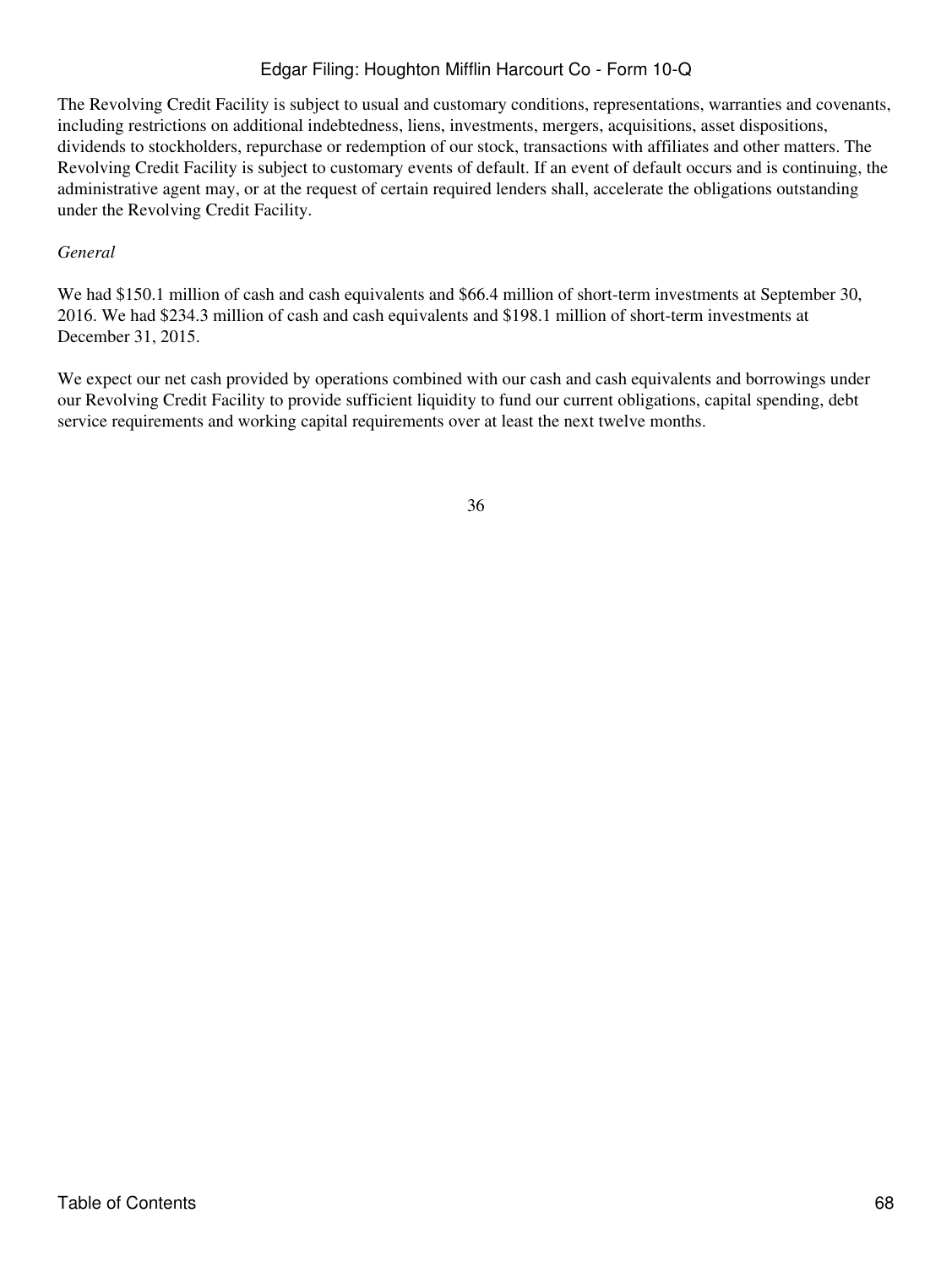### **Critical Accounting Policies and Estimates**

Our financial results are affected by the selection and application of critical accounting policies and methods. There were no material changes in the nine months ended September 30, 2016 to the application of critical accounting policies and estimates as described in our audited financial statements for the year ended December 31, 2015, which were included in our Annual Report on Form 10-K for the year ended December 31, 2015.

### **Impact of Inflation and Changing Prices**

Although inflation is currently well below levels in prior years and has, therefore, benefited recent results, particularly in the area of manufacturing costs, there are offsetting costs. Our ability to adjust selling prices has always been limited by competitive factors and long-term contractual arrangements which either prohibit price increases or limit the amount by which prices may be increased. Further, a weak domestic economy at a time of low inflation could cause lower tax receipts at the state and local level, and the funding and buying patterns for textbooks and other educational materials could be adversely affected. Prices for paper moderated during the last three years.

The most significant assets affected by inflation include pre-publication, other property, plant and equipment and inventories. We use the weighted average cost method to value substantially all inventory. We have negotiated favorable pricing through contractual agreements with our two top print and sourcing vendors, and from our other major vendors, which has helped to stabilize our unit costs, and therefore our cost of inventories sold. Our business requires a high level of investment in pre-publication for our educational content, and in other property, plant and equipment. We expect to continue to commit funds to these areas. We believe that by continuing to emphasize cost controls, technological improvements and quality control, we can continue to moderate the impact of inflation on our operating results and financial position.

#### **Covenant Compliance**

As of September 30, 2016, we were in compliance with all of our debt covenants.

We are currently required to meet certain incurrence-based financial covenants as defined under our Term Loan Facility and Revolving Credit Facility. We have incurrence-based financial covenants primarily pertaining to a maximum leverage ratio, fixed charge coverage ratio, and liquidity. A breach of any of these covenants, ratios, tests or restrictions, as applicable, for which a waiver is not obtained could result in an event of default, in which case our lenders could elect to declare all amounts outstanding to be immediately due and payable and result in a cross-default under other arrangements containing such provisions. A default would permit lenders to accelerate the maturity for the debt under these agreements and to foreclose upon any collateral securing the debt owed to these lenders and to terminate any commitments of these lenders to lend to us. If the lenders accelerate the payment of the indebtedness, our assets may not be sufficient to repay in full the indebtedness and any other indebtedness that would become due as a result of any acceleration. Further, in such an event, the lenders would not be required to make further loans to us, and assuming similar facilities were not established and we are unable to obtain replacement financing, it would materially affect our liquidity and results of operations.

#### **Off-Balance Sheet Arrangements**

We have no off-balance sheet arrangements.

# **Stock Repurchase Program**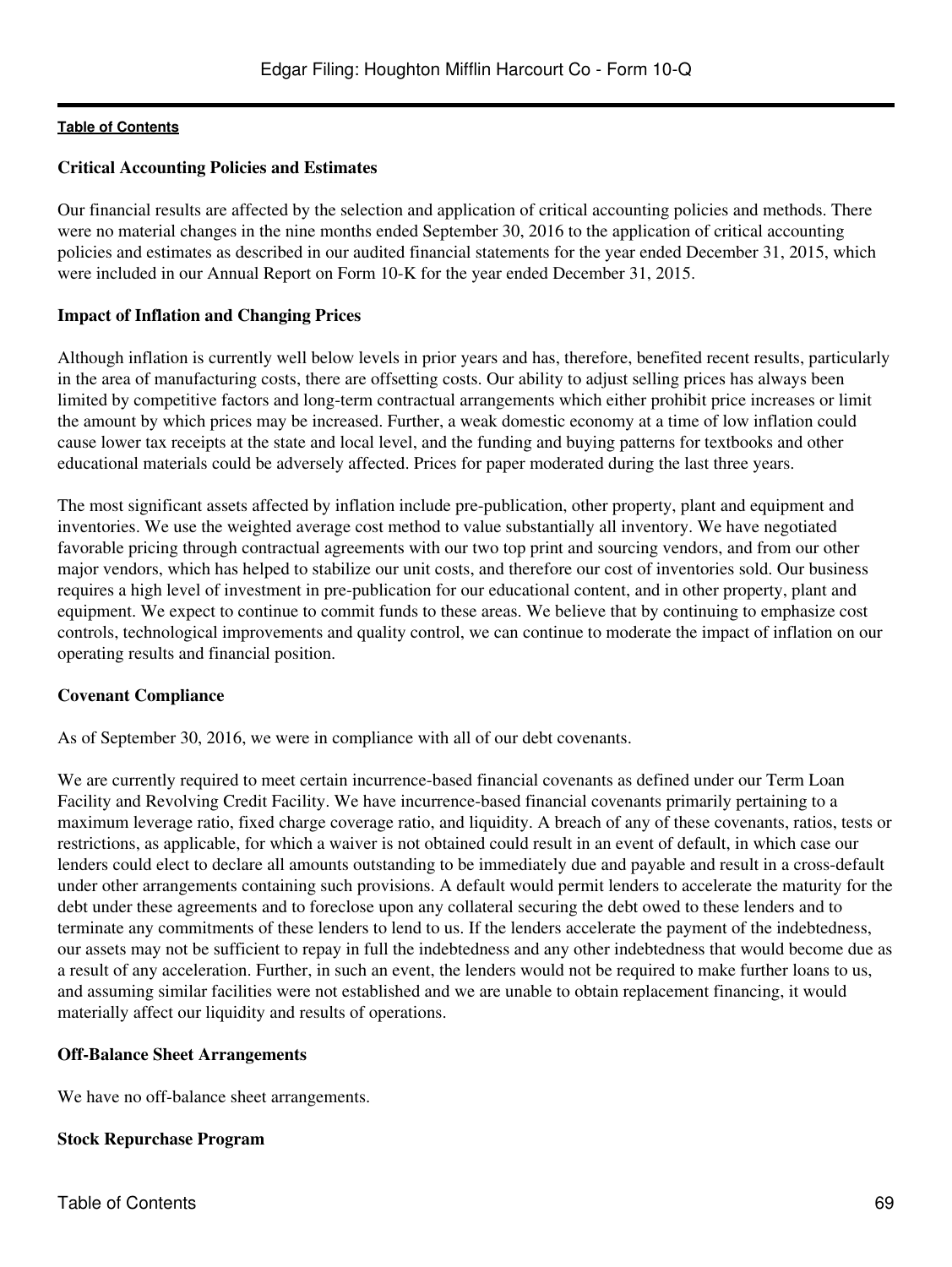Our Board of Directors has authorized the repurchase of up to \$1.0 billion in aggregate value of the Company s common stock. The aggregate share repurchase program may be executed through December 31, 2018. Repurchases under the program may be made from time to time in the open market (including under a trading plan) or in privately negotiated transactions. The extent and timing of any such repurchases would generally be at our discretion and subject to market conditions, applicable legal requirements and other considerations. Any repurchased shares may be used for general corporate purposes.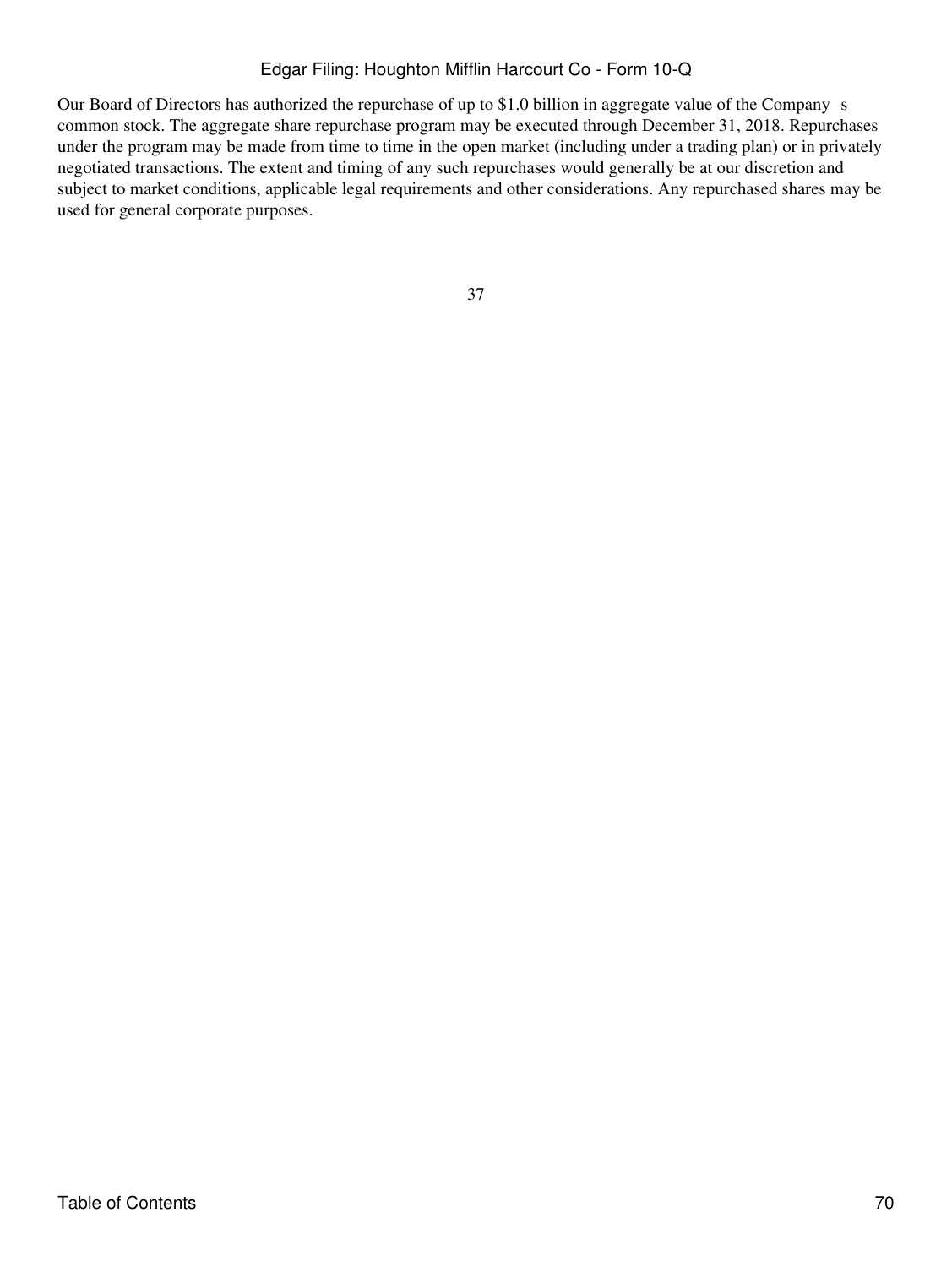The Company s share repurchase activity was as follows:

|                                    |                              | <b>Three Months Ended</b> |                          |                           |
|------------------------------------|------------------------------|---------------------------|--------------------------|---------------------------|
|                                    | <b>September</b><br>30, 2016 |                           | <b>Nine Months Ended</b> |                           |
|                                    |                              |                           |                          | <b>September 30, 2016</b> |
| Cost of repurchases (in thousands) |                              | 3.999                     |                          | 55,017                    |
| Shares repurchased                 |                              | 271,648                   |                          | 2,903,566                 |
| Average cost per share             |                              | 14.72                     |                          | 18.95                     |

As of September 30, 2016, there was approximately \$482.0 million available for share repurchases under this authorization.

### **Recently Issued Accounting Pronouncements**

See Note 3 to the Notes to Consolidated Financial Statements for a discussion of recently issued accounting pronouncements.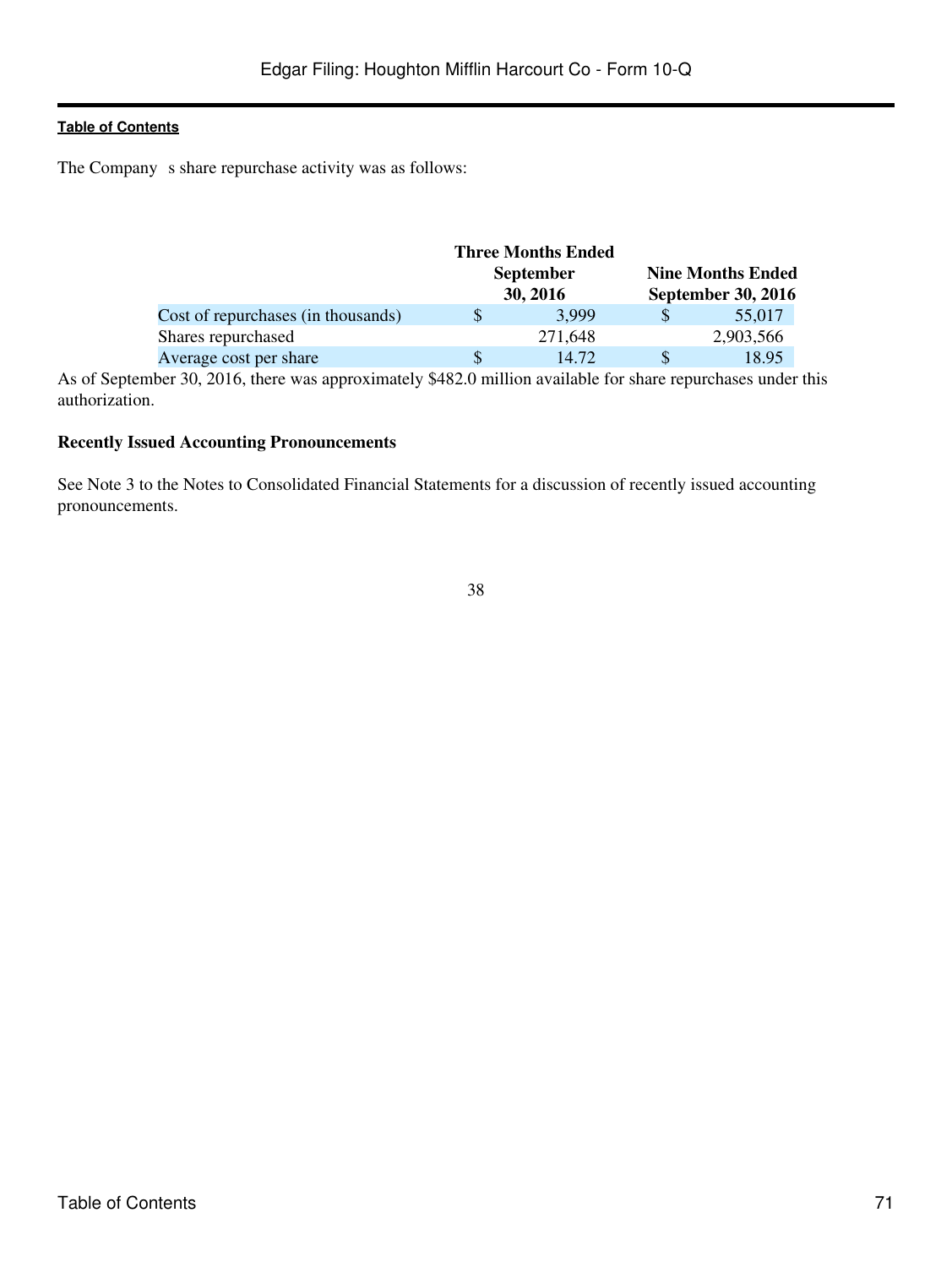# **Item 3. Quantitative and Qualitative Disclosures About Market Risk**

We are exposed to market risk from foreign currency exchange rates and interest rates, which could affect operating results, financial position and cash flows. We manage exposure to these market risks through our regular operating and financing activities and, when appropriate, through the use of derivative financial instruments. These derivative financial instruments are utilized to hedge economic exposures as well as reduce our earnings and cash flow volatility resulting from shifts in market rates. As permitted, we may designate certain of these derivative contracts for hedge accounting treatment in accordance with authoritative guidance regarding accounting for derivative instruments and hedging activities. However, certain of these instruments may not qualify for, or we may choose not to elect, hedge accounting treatment and, accordingly, the results of our operations may be exposed to some level of volatility. Volatility in our results of operations will vary with the type and amount of derivative hedges outstanding, as well as fluctuations in the currency and interest rate market during the period. Periodically, we may enter into derivative contracts, including interest rate swap agreements and interest rate caps and collars to manage interest rate exposures, and foreign currency spot, forward, swap and option contracts to manage foreign currency exposures. The fair market values of all of these derivative contracts change with fluctuations in interest rates and/or currency rates and are designed so that any changes in their values are offset by changes in the values of the underlying exposures. Derivative financial instruments are held solely as risk management tools and not for trading or speculative purposes.

By their nature, all derivative instruments involve, to varying degrees, elements of market and credit risk not recognized in our financial statements. The market risk associated with these instruments resulting from currency exchange and interest rate movements is expected to offset the market risk of the underlying transactions, assets and liabilities being hedged. Our policy is to deal with counterparties having a single A or better credit rating at the time of the execution. We manage our exposure to counterparty risk of derivative instruments by entering into contracts with a diversified group of major financial institutions and by actively monitoring outstanding positions.

We continue to review liquidity sufficiency by performing various stress test scenarios, such as cash flow forecasting which considers hypothetical interest rate movements. Furthermore, we continue to closely monitor current events and the financial institutions that support our credit facility, including monitoring their credit ratings and outlooks, credit default swap levels, capital raising and merger activity.

As of September 30, 2016, we had \$790.0 million (\$773.9 million, net of discount and issuance costs) of aggregate principal amount indebtedness outstanding under our term loan facility that bears interest at a variable rate. An increase or decrease of 1% in the interest rate will change our interest expense by approximately \$8.0 million on an annual basis. We also have up to \$250.0 million of borrowing availability, subject to borrowing base availability, under our Revolving Credit Facility, and borrowings under the Revolving Credit Facility bear interest at a variable rate. We had no borrowings outstanding under the Revolving Credit Facility at September 30, 2016. Assuming that the Revolving Credit Facility is fully drawn, an increase or decrease of 1% in the interest rate will change our interest expense associated with the Revolving Credit Facility by \$2.5 million on an annual basis.

Our interest rate risk relates primarily to U.S. dollar borrowings partially offset by U.S. dollar cash investments. We have historically used interest rate derivative instruments to manage our earnings and cash flow exposure to changes in interest rates. On August 17, 2015, we entered into interest rate derivative contracts with various financial institutions having an aggregate notional amount of \$400.0 million to convert floating rate debt into fixed rate debt, which we designated as cash flow hedges, and for which we had \$400.0 million outstanding as of September 30, 2016. These contracts are effective beginning September 30, 2016 and mature on July 22, 2020.

We conduct various digital development activities in Ireland, and as such, our cash flows and costs are subject to fluctuations from changes in foreign currency exchange rates. We manage our exposures to this market risk through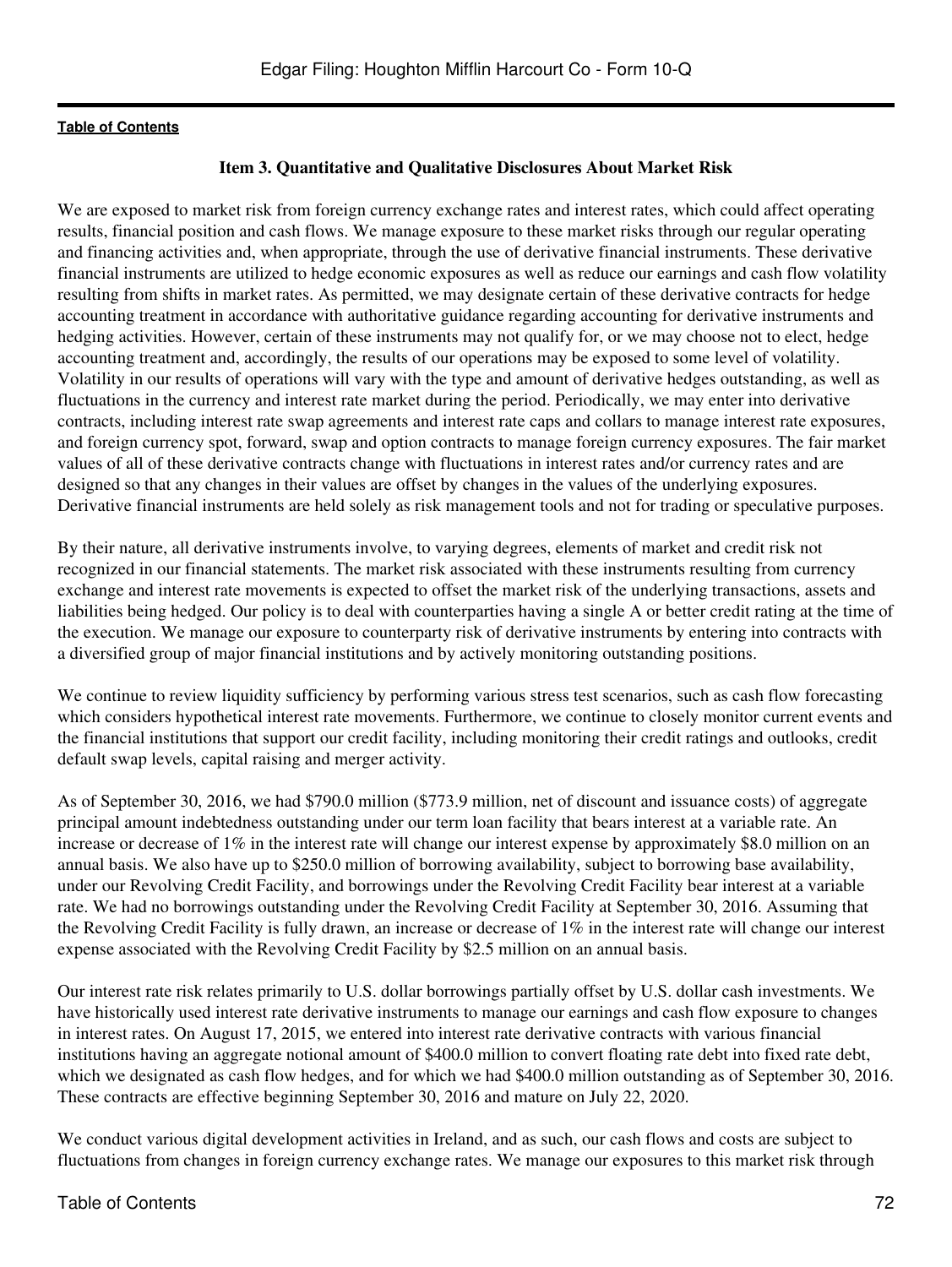the use of short-term foreign exchange forward and option contracts, when deemed appropriate, which were not significant as of September 30, 2016 and December 31, 2015. We do not enter into derivative transactions or use other financial instruments for trading or speculative purposes.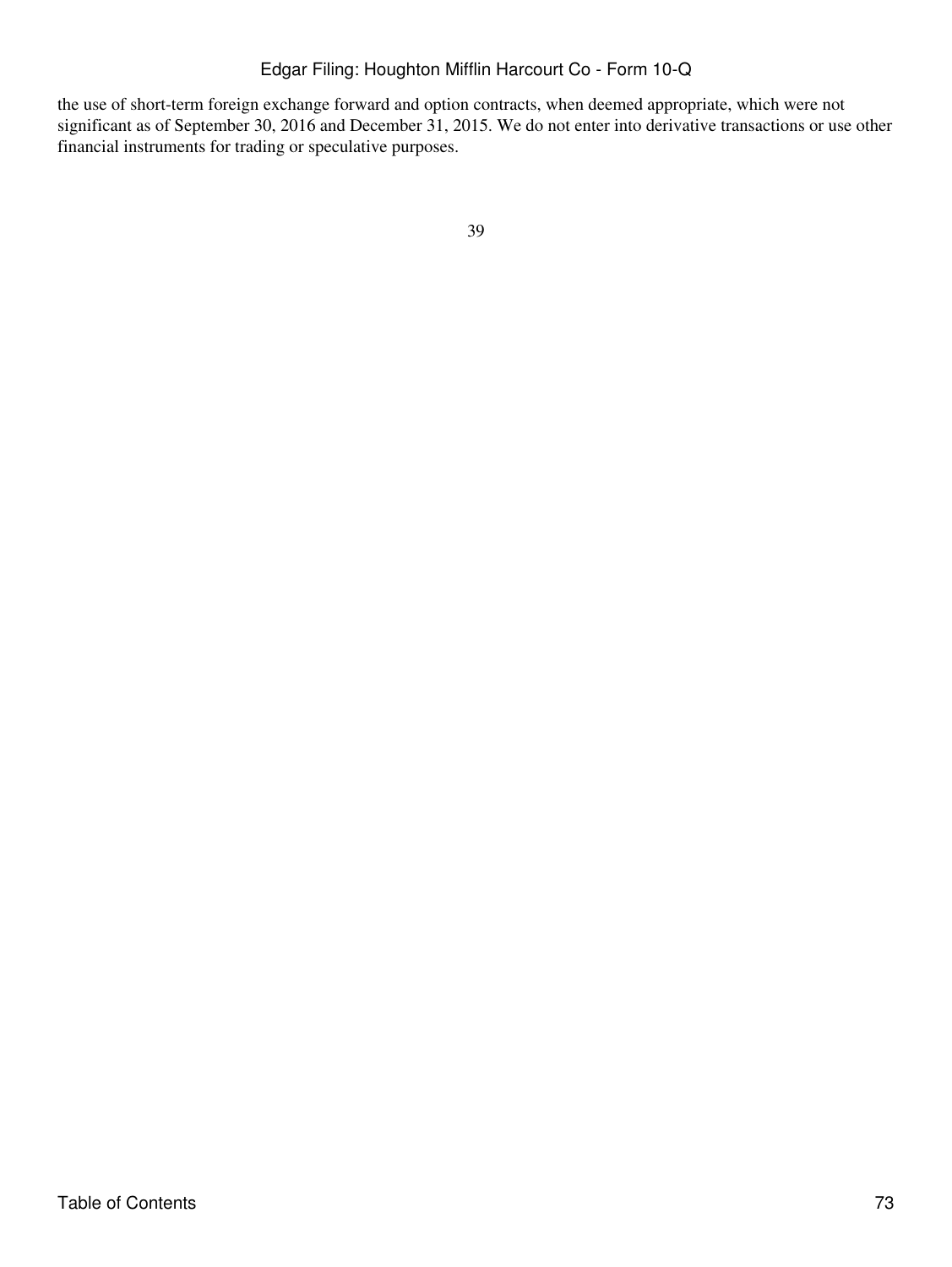## **[Table of Contents](#page-2-0)**

## **Item 4. Controls and Procedures**

Our management, with the participation of our Chief Executive Officer (CEO), and our Executive Vice President and Chief Financial Officer (CFO), evaluated the effectiveness of our disclosure controls and procedures as of September 30, 2016 pursuant to Rule 13a-15(b) of the Securities Exchange Act of 1934, as amended (Exchange Act). Disclosure controls and procedures are designed to ensure that material information required to be disclosed by us in the reports that we file or submit under the Exchange Act is recorded, processed, summarized and reported within the time periods specified in the SEC s rules and forms and that such material information is accumulated and communicated to our management, including our CEO and CFO, as appropriate, to allow timely decisions regarding required disclosure. Based on their evaluation, our CEO and CFO concluded that, as of September 30, 2016, our disclosure controls and procedures were effective.

During the quarter ended September 30, 2016, there were no changes in our internal control over financial reporting that have materially affected, or are reasonably likely to materially affect, our internal control over financial reporting.

# **Part II. Other Information**

## **Item 1. Legal Proceedings**

We are involved in ordinary and routine litigation and matters incidental to our business. Specifically, there have been various settled, pending and threatened litigation that allege we exceeded the print run limitation or other restrictions in licenses granted to us to reproduce photographs in our instructional materials. During the second quarter of 2016, we settled all such pending or actively threatened litigations alleging infringement of copyrights, and will make total settlement payments of \$10.0 million collectively, with \$4.0 million paid during the third quarter of 2016 and \$6.0 million to be paid during the first quarter of 2017.

## **Item 1A. Risk Factors**

There have been no material changes since the beginning of the period covered by this Quarterly Report on Form 10-Q to the risk factors previously disclosed in our Annual Report on Form 10-K for the year ended December 31, 2015. For more information regarding the risks regarding our business and industry, please see our Annual Report on Form 10-K for the year ended December 31, 2015.

## **Item 2. Unregistered Sales of Equity Securities and Use of Proceeds**

## Issuer Purchases of Equity Securities

The following table contains the Company s purchases of equity securities in the third quarter of 2016 (in thousands, except share and per share information):

| Period | <b>Total Number</b> | Average        |                           | Total Number of Maximum Number (or |
|--------|---------------------|----------------|---------------------------|------------------------------------|
|        | of Shares (or       | Price Paid per | Shares (or Units)         | Approximate                        |
|        | Units) Purchased    | Share (or      | Purchased as Part of      | Dollar                             |
|        |                     | Unit)          | <b>Publicly Announced</b> | Value) of                          |
|        |                     |                | Plans or Programs         | Shares (or                         |
|        |                     |                | (*)                       | Units) that May Yet Be             |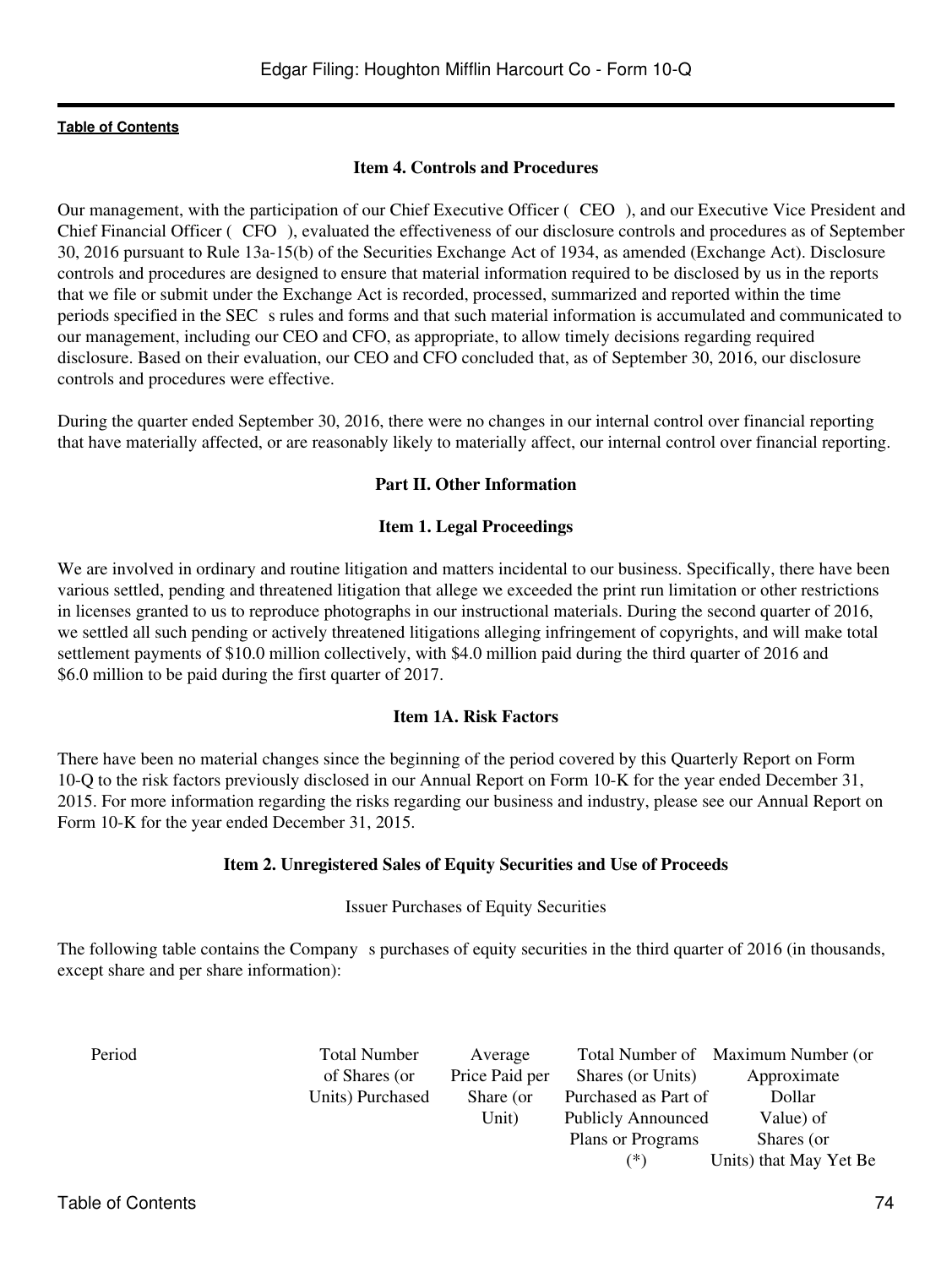|                                            |         |                           |       |         | Purchased<br>Under the<br>Plans or<br>Programs |
|--------------------------------------------|---------|---------------------------|-------|---------|------------------------------------------------|
| July 1, 2016 to July 31,<br>2016           |         | $\boldsymbol{\mathsf{S}}$ |       |         | \$                                             |
| August 1, 2016 to<br>August 31, 2016       | 271,648 |                           | 14.72 | 271,648 | 481,970                                        |
| September 1, 2016 to<br>September 30, 2016 |         |                           |       |         |                                                |
| Total                                      | 271,648 | \$                        | 14.72 | 271,648 | \$<br>481,970                                  |

# Edgar Filing: Houghton Mifflin Harcourt Co - Form 10-Q

40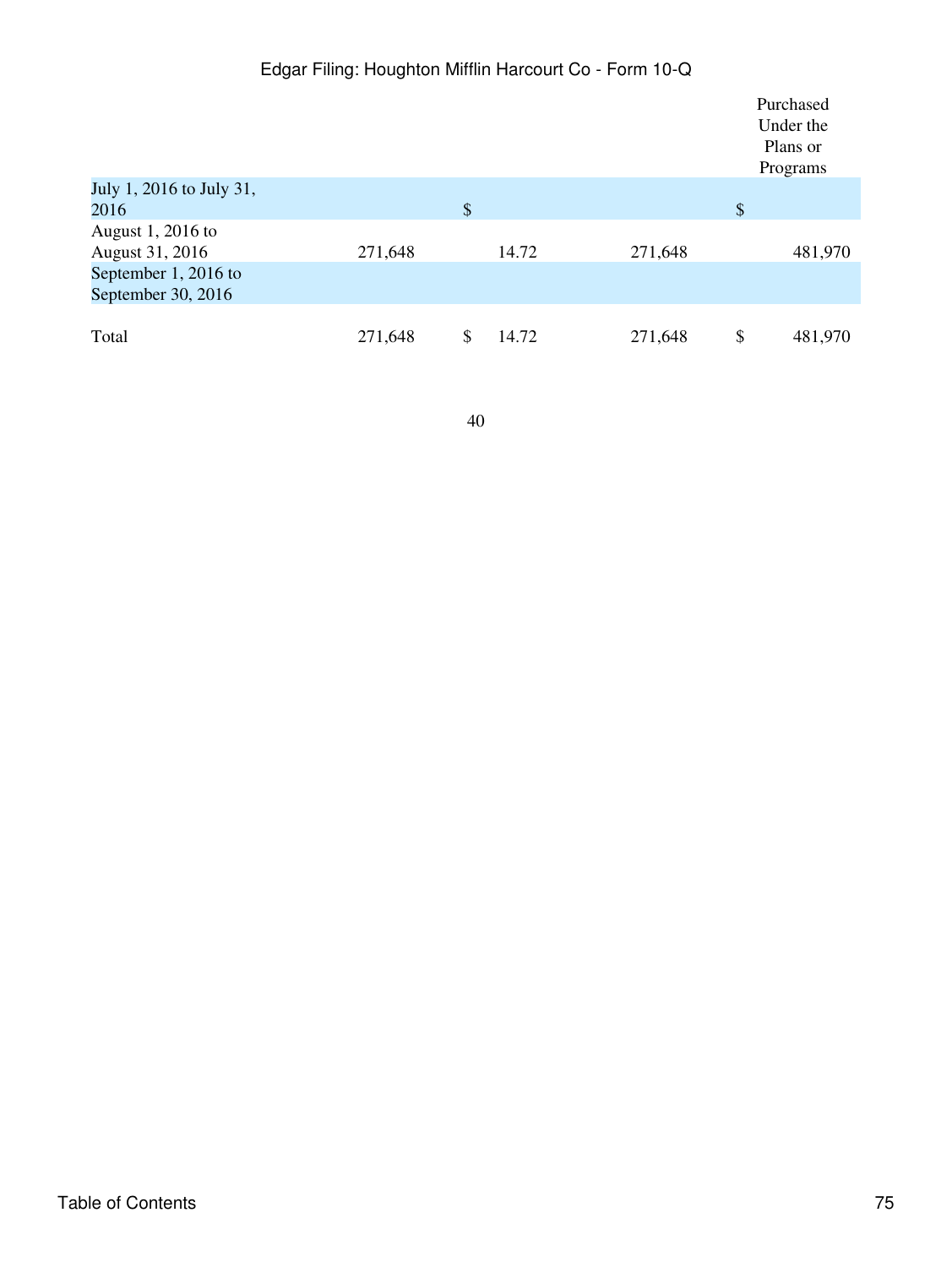## **[Table of Contents](#page-2-0)**

\* On November 3, 2014, our Board of Directors authorized the repurchase of up to \$100.0 million in aggregate value of the Company s common stock. Effective April 23, 2015, our Board of Directors authorized an additional \$100.0 million under our existing share repurchase program and on May 6, 2015, authorized an incremental \$300.0 million and further, on November 3, 2015, authorized an additional \$500.0 million under our existing share repurchase program, bringing the total authorization to \$1.0 billion. The aggregate share repurchase program may be executed through December 31, 2018.

Repurchases under the program may be made from time to time in open market, including under a trading plan or privately negotiated transactions. The extent and timing of any such repurchases would generally be at our discretion and subject to market conditions, applicable legal requirements and other considerations. Any repurchased shares may be used for general corporate purposes.

# **Item 5. Other Information**

None.

## **Item 6. Exhibits**

## **Exhibit**

| No.         | <b>Description</b>                                                                                                                                                            |
|-------------|-------------------------------------------------------------------------------------------------------------------------------------------------------------------------------|
| $10.1*$     | L. Gordon Crovitz Compensation Letter Agreement dated as of September 22, 2016.                                                                                               |
| $31.1*$     | Certification of CEO Pursuant to Rule 13a-14(a) or 15d-14(a) of the Securities Exchange Act of 1934,<br>as Adopted Pursuant to Section 302 of the Sarbanes-Oxley Act of 2002. |
| $31.2*$     | Certification of CFO Pursuant to Rule 13a-14(a) or 15d-14(a) of the Securities Exchange Act of 1934,<br>as Adopted Pursuant to Section 302 of the Sarbanes-Oxley Act of 2002. |
| $32.1**$    | Certification of CEO Pursuant to 18 U.S.C. Section 1350, as Adopted Pursuant to Section 906 of the<br>Sarbanes-Oxley Act of 2002.                                             |
| $32.2**$    | Certification of CFO Pursuant to 18 U.S.C. Section 1350, as Adopted Pursuant to Section 906 of the<br>Sarbanes-Oxley Act of 2002.                                             |
| $101.$ INS* | <b>XBRL</b> Instance Document.                                                                                                                                                |
| 101.SCH*    | <b>XBRL Taxonomy Extension Schema Document.</b>                                                                                                                               |
| $101.CAL*$  | <b>XBRL Taxonomy Extension Calculation Linkbase Document.</b>                                                                                                                 |
| 101.DEF*    | <b>XBRL Taxonomy Extension Definition Linkbase Document.</b>                                                                                                                  |
| $101.LAB*$  | <b>XBRL Taxonomy Extension Label Linkbase Document.</b>                                                                                                                       |
| $101.PRE*$  | <b>XBRL Taxonomy Extension Presentation Linkbase Document.</b>                                                                                                                |

Identifies a management contract or compensatory plan or arrangement.

- \* Filed herewith.
- \*\* This certification shall not be deemed filed for the purposes of Section 18 of the Securities Exchange Act of 1934 or otherwise subject to the liabilities under that section. Furthermore, this certification shall not be deemed to be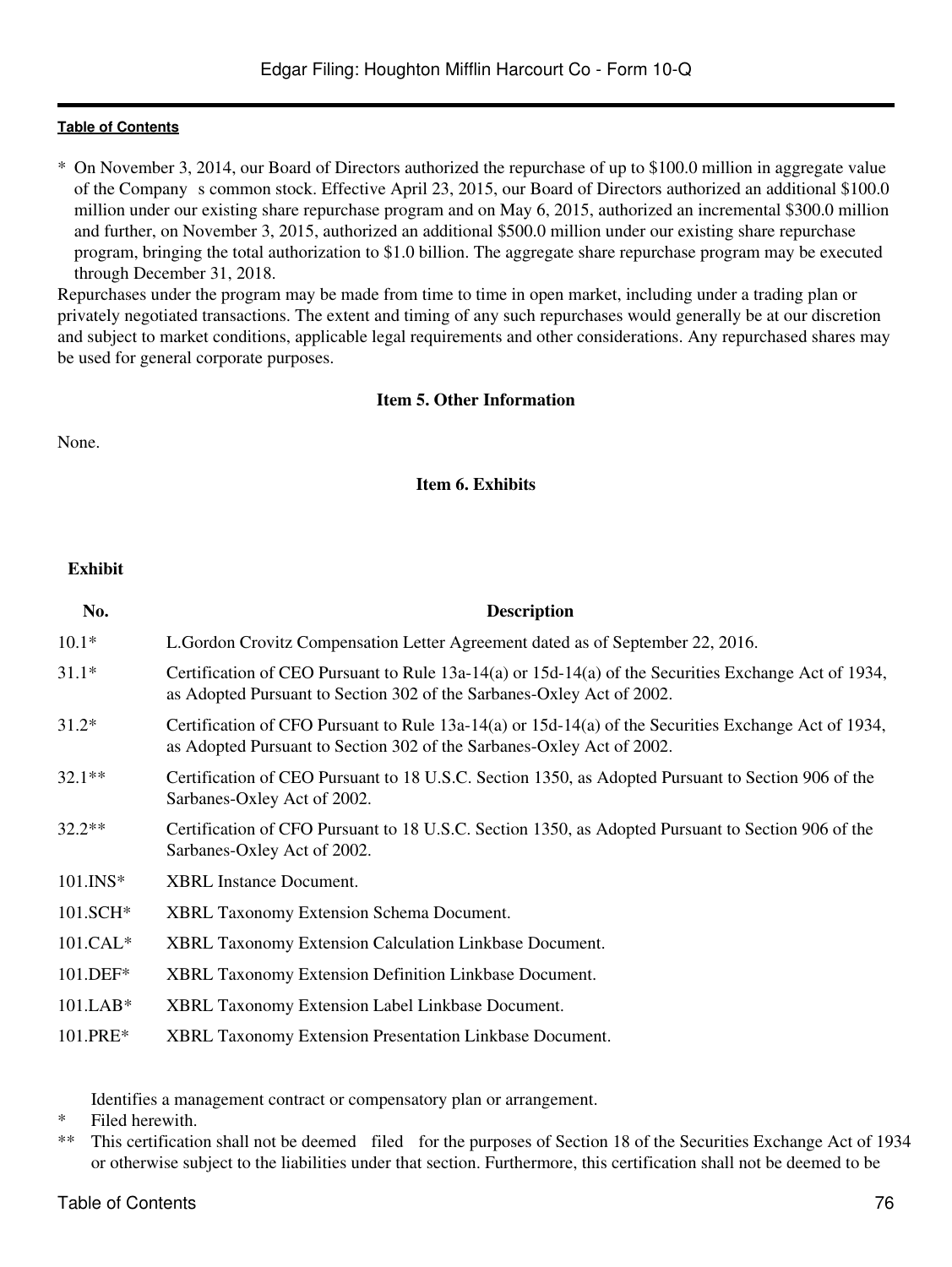incorporated by reference into the filings of the Company under the Securities Act of 1933 or the Securities Exchange Act of 1934, regardless of any general incorporation language in such filing.